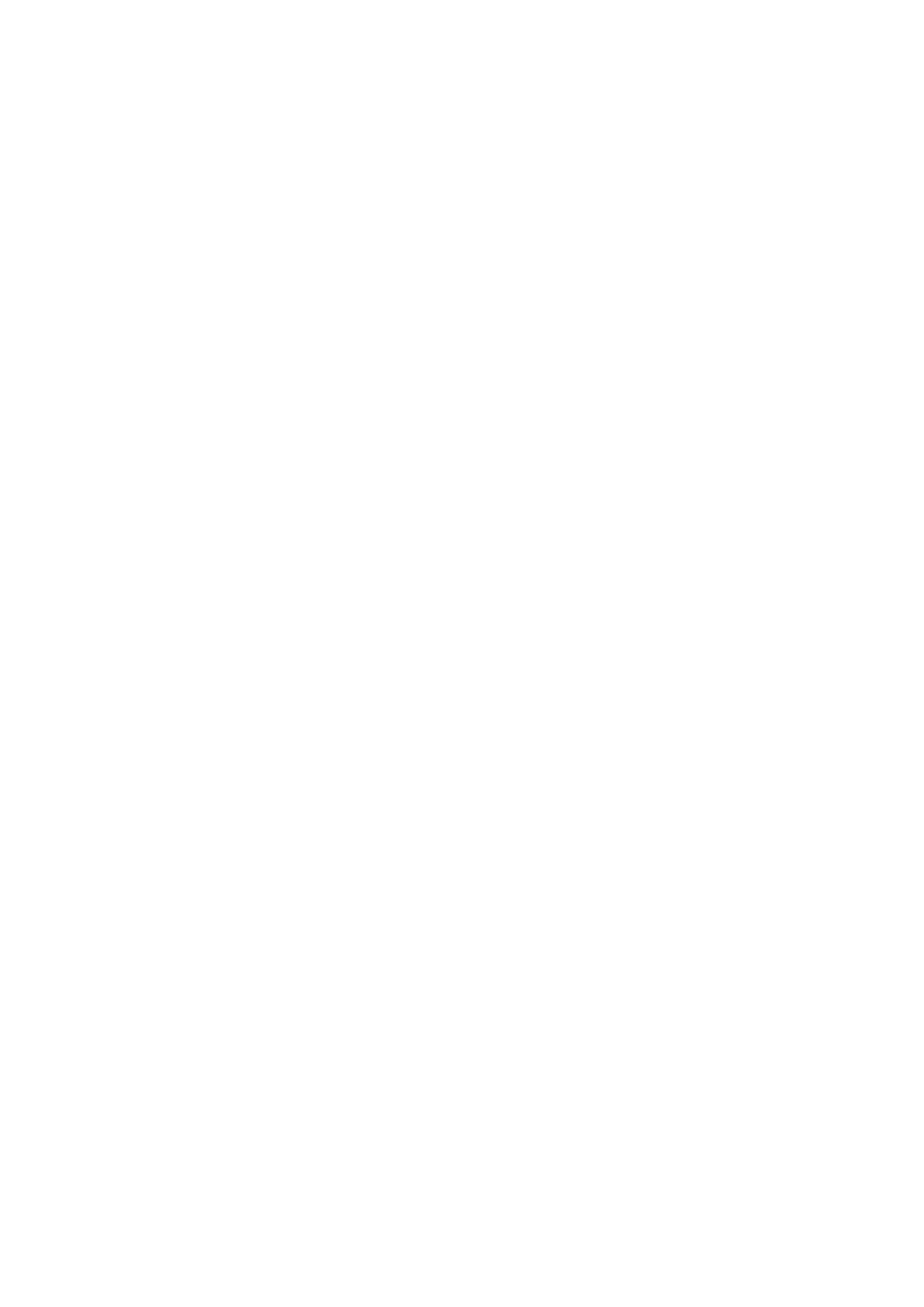# Contents

|    | Thanks                                        |                                                                                                                                                                                                                                                                                                                                                                                                           | 07                                                             |
|----|-----------------------------------------------|-----------------------------------------------------------------------------------------------------------------------------------------------------------------------------------------------------------------------------------------------------------------------------------------------------------------------------------------------------------------------------------------------------------|----------------------------------------------------------------|
| 1. | 1.1<br>1.2<br>1.3<br>1.4                      | About this Guide<br>Who the Guide is for<br>Background<br>Contributors<br>Purpose of the Guide                                                                                                                                                                                                                                                                                                            | 08<br>09<br>09<br>09<br>10                                     |
| 2. | 2.1<br>2.2<br>2.3<br>2.4                      | The Allocations Framework<br>Legislative framework<br>Statutory guidance<br>Scottish Social Housing Charter<br>Equality and human rights<br>Equality Act 2010 and the Public Sector Equality Duty<br>Human Rights                                                                                                                                                                                         | 11<br>12<br>13<br>15<br>17<br>17<br>19                         |
| 3. | 3.1<br>3.2<br>3.3<br>3.4<br>3.5<br>3.6        | <b>Allocation Policies</b><br>Reviewing or developing a policy<br>Who to involve in a review<br>Involving tenants, applicants and Registered Tenant Organisations<br>Others to involve in a review<br>The consultation process<br>Reporting on the review<br>What a review will cover<br>Allocation policy content<br>Equality Impact Assessment<br>Monitoring                                            | 20<br>21<br>22<br>22<br>23<br>24<br>25<br>26<br>27<br>28<br>29 |
| 4. | 4.1<br>4.2<br>4.3<br>4.4<br>4.5<br>4.6<br>4.7 | Reasonable Preference<br>Reasonable preference groups<br>Unmet housing need<br>Homeless persons and persons threatened with homelessness<br>and who have unmet housing needs<br>People who are living under unsatisfactory housing conditions<br>and who have unmet housing needs<br>Under-occupation<br>Relative weighting to different groups<br>Applicants other than those with reasonable preference | 31<br>32<br>33<br>34<br>35<br>36<br>37<br>38                   |
| 5. | 5.1<br>5.2<br>5.3<br>5.4<br>5.5<br>5.6        | Unsatisfactory Housing Conditions and Other Possible Needs Groups<br>Property condition<br>Overcrowding<br>Domestic abuse<br>Other abuse or harassment, including antisocial behaviour<br>Insecure accommodation (other than statutorily homeless)<br>Social, community or family support                                                                                                                 | 39<br>40<br>41<br>43<br>46<br>47<br>48                         |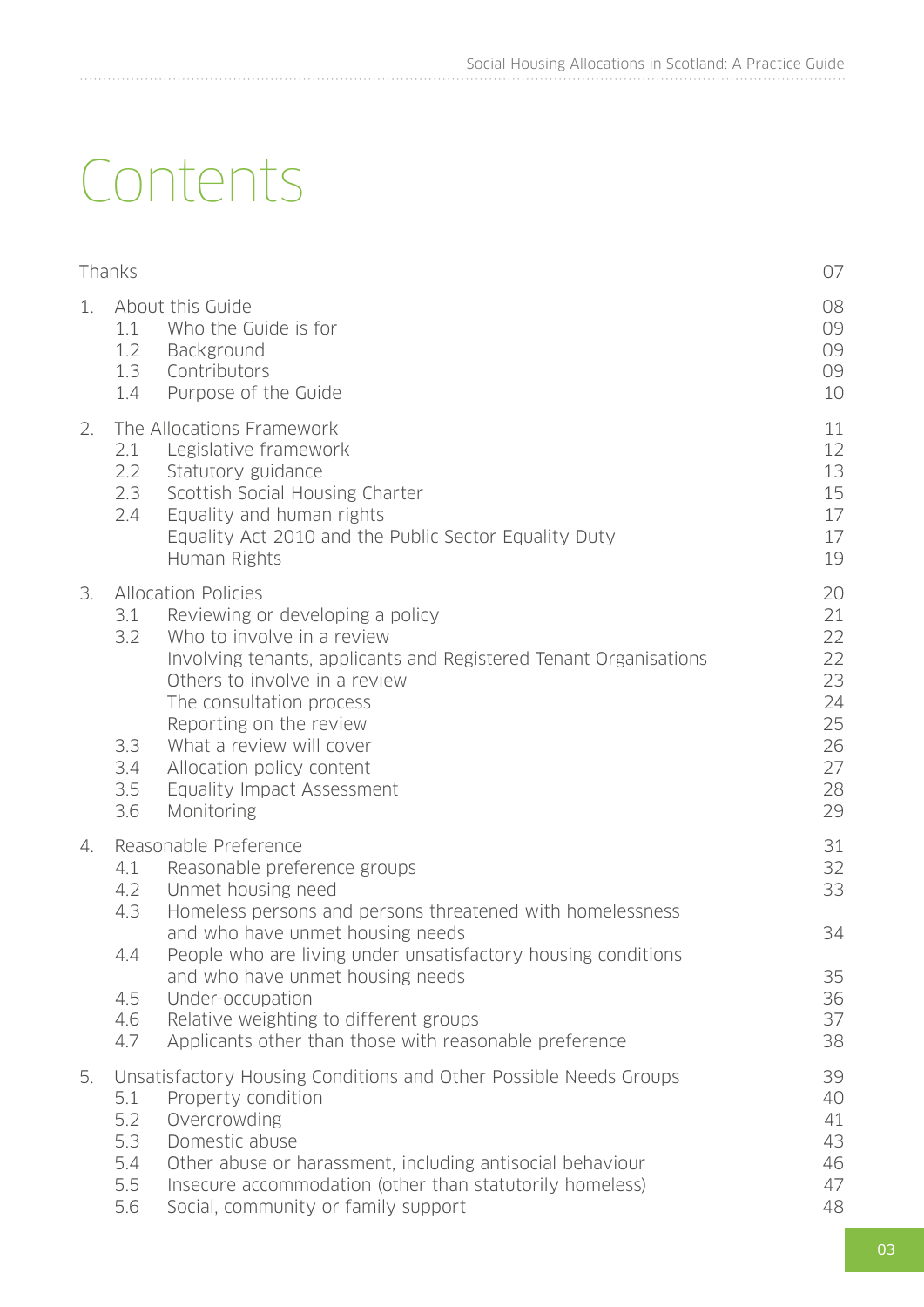|    | 5.7<br>5.8<br>5.9 | Being/having been looked after by the care system<br>Kinship carers, foster carers and those adopting<br>People leaving the armed forces                                                                                                                                                                                                                                                                                                                                                                                                                                                                                                   | 49<br>51<br>52                                                                               |
|----|-------------------|--------------------------------------------------------------------------------------------------------------------------------------------------------------------------------------------------------------------------------------------------------------------------------------------------------------------------------------------------------------------------------------------------------------------------------------------------------------------------------------------------------------------------------------------------------------------------------------------------------------------------------------------|----------------------------------------------------------------------------------------------|
| 6. | 6.1<br>6.2<br>6.3 | Need for an Adapted or Accessible Property<br>The case for and nature of priority<br>Assessing need for an adapted or accessible property<br>Collaborative approaches to meeting needs for an adapted                                                                                                                                                                                                                                                                                                                                                                                                                                      | 55<br>56<br>57                                                                               |
|    |                   | or accessible property                                                                                                                                                                                                                                                                                                                                                                                                                                                                                                                                                                                                                     | 59                                                                                           |
| 7. | 7.1<br>7.2<br>7.3 | Other Requirements to be Considered in Allocations<br>Factors which should not be taken into account<br>Residency<br>Outstanding liabilities<br>Age<br>Income<br>Other factors<br>Role of councillors and RSL management committees<br>Allocations to staff or family members                                                                                                                                                                                                                                                                                                                                                              | 62<br>63<br>63<br>64<br>65<br>65<br>66<br>66<br>67                                           |
| 8. | 8.1<br>8.2        | Heritable Property<br>Legislation relating to heritable property<br>Deciding to take heritable property into account                                                                                                                                                                                                                                                                                                                                                                                                                                                                                                                       | 68<br>69<br>70                                                                               |
| 9. | 9.1<br>9.2        | Access and Eligibility<br>Housing lists<br>Right to join the list<br>Eligibility for housing                                                                                                                                                                                                                                                                                                                                                                                                                                                                                                                                               | 73<br>74<br>74<br>75                                                                         |
|    | 10.7              | 10. Approaches to Allocating Properties<br>10.1 Routes into housing<br>10.2 Allocations approaches<br>10.3 Common Housing Registers<br>10.4 Approach to giving reasonable preference to statutorily homeless applicants<br>10.5 Quotas and targets<br>10.6 Nomination agreements<br>Protocols<br>Multi Agency Public Protection Arrangements<br>10.8 Making the best use of housing stock<br>10.9 Limiting the number of offers made<br>10.10 Exceptional circumstances and using discretion<br>10.11 Sensitive allocations<br>10.12 Taking local need into account<br>10.13 Letting low demand properties<br>10.14 Appeals and complaints | 76<br>77<br>78<br>83<br>84<br>86<br>87<br>87<br>89<br>90<br>92<br>93<br>94<br>95<br>97<br>98 |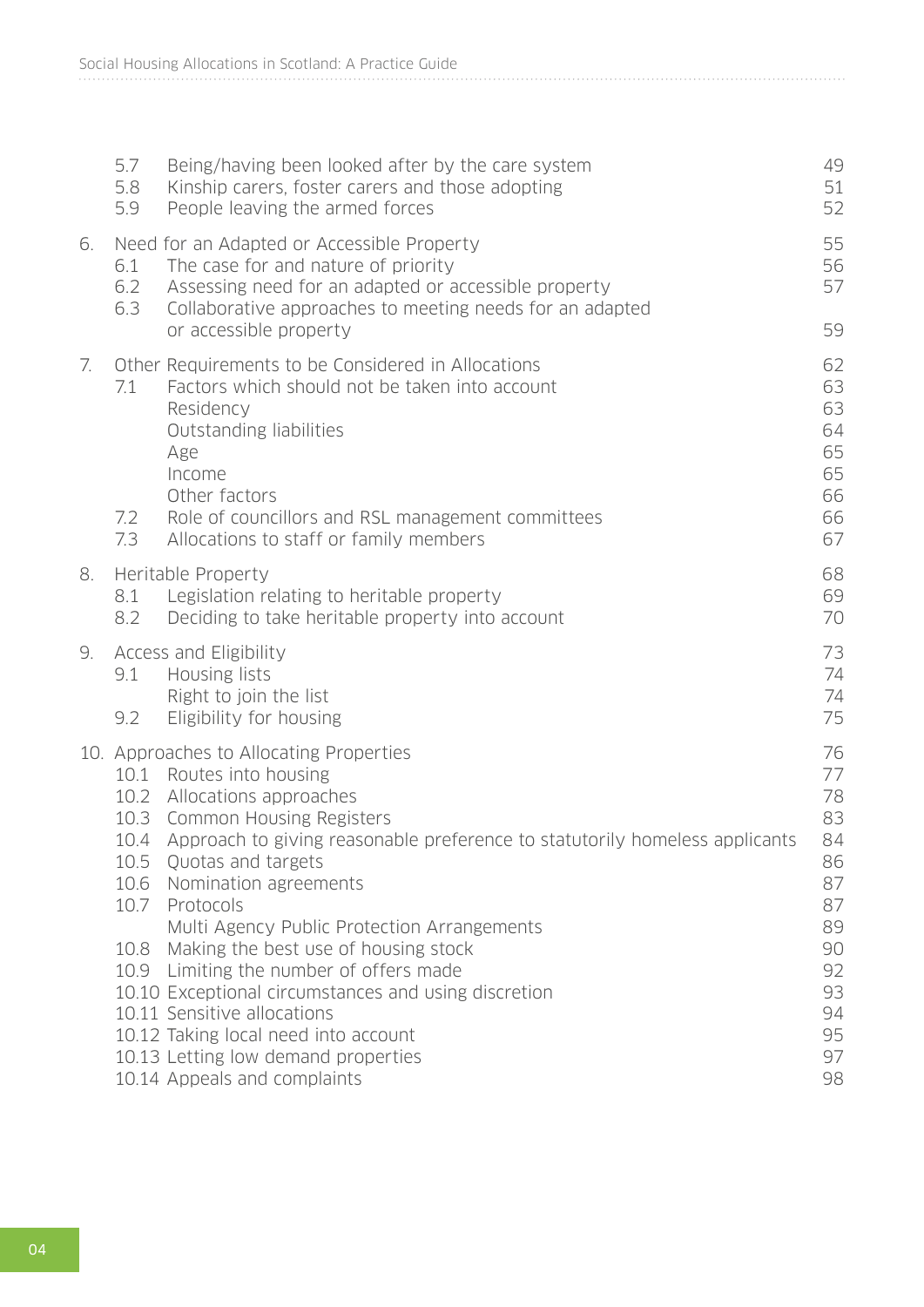| 11. Providing Information and Advice<br>Key information requirements<br>11.1<br>11.2<br>Housing options and prospects advice<br>Housing health checks<br>11.3<br>11.4 An inclusive approach to providing information and advice<br>11.5 Keeping applicants informed                                                                                                                                                                                                                                                                                                                                                                                                                                  | 101<br>102<br>103<br>105<br>106<br>108                                                                              |
|------------------------------------------------------------------------------------------------------------------------------------------------------------------------------------------------------------------------------------------------------------------------------------------------------------------------------------------------------------------------------------------------------------------------------------------------------------------------------------------------------------------------------------------------------------------------------------------------------------------------------------------------------------------------------------------------------|---------------------------------------------------------------------------------------------------------------------|
| 12. Managing a Housing List<br>12.1 Holding information on applicants<br>12.2 Application stage<br>12.3 Verification<br>12.4 References<br>12.5 Reviews<br>12.6 Cancellations and reinstating applications                                                                                                                                                                                                                                                                                                                                                                                                                                                                                           | 110<br>111<br>112<br>113<br>114<br>114<br>115                                                                       |
| 13. Suspending, Bypassing and Deferring<br>13.1 Definitions<br>13.2 Non-statutory or statutory suspensions<br>13.3 Statutory homelessness and suspensions<br>13.4 Circumstances where a landlord may not impose a suspension<br>13.5<br>Possible reasons for suspension<br>Antisocial behaviour<br>Previous convictions<br>Order for recovery of possession<br>Abandoning or neglecting a property<br>Rent arrears and other tenancy-related debt<br>Making a false statement in an application for housing<br>Applicants who have refused an offer of housing<br>13.6<br>Length of suspensions<br>13.7 Reasonable period to look back<br>13.8 Approach to suspending<br>13.9 Monitoring suspensions | 116<br>117<br>118<br>119<br>119<br>120<br>120<br>121<br>122<br>122<br>123<br>124<br>124<br>124<br>125<br>126<br>128 |
| 14. Setting up and Creating Sustainable Tenancies<br>Tenancy start<br>14.1<br>14.2 Supporting tenants to sustain their tenancy                                                                                                                                                                                                                                                                                                                                                                                                                                                                                                                                                                       | 129<br>130<br>132                                                                                                   |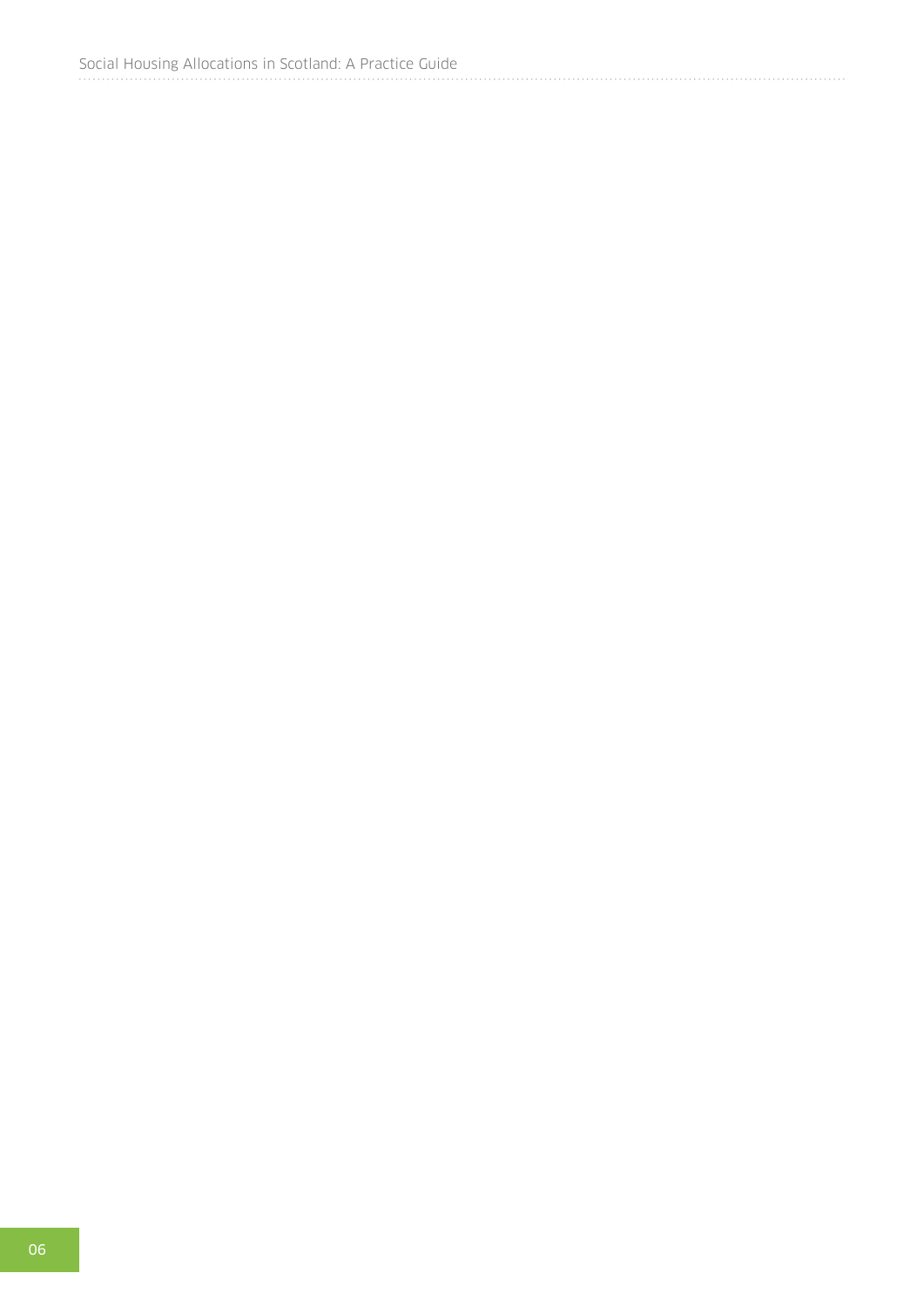# <span id="page-6-0"></span>Thanks

We would like to thank everyone who has helped with the production of these materials including the members of our Project Advisory Group, everyone who submitted a practice example and all those who commented on the draft materials.

Our particular thanks go Anne Cook at the Scottish Government for all her support as well as her contributions to editing and content.

Lucy Robertson and Marian Reid, Craigforth Ashley Campbell, CIH Scotland Susan McDonald Addleshaw Goddard LLP

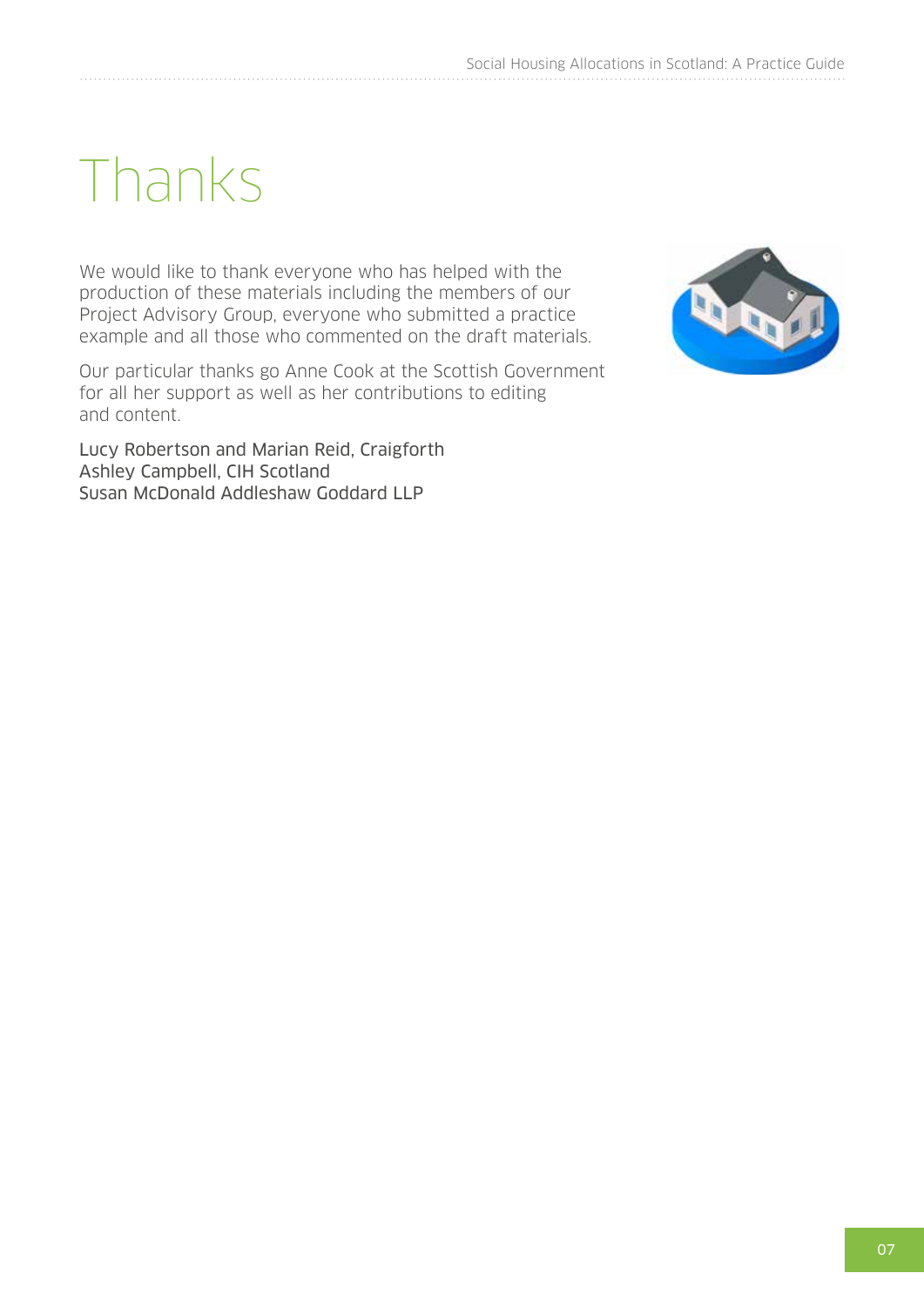<span id="page-7-0"></span>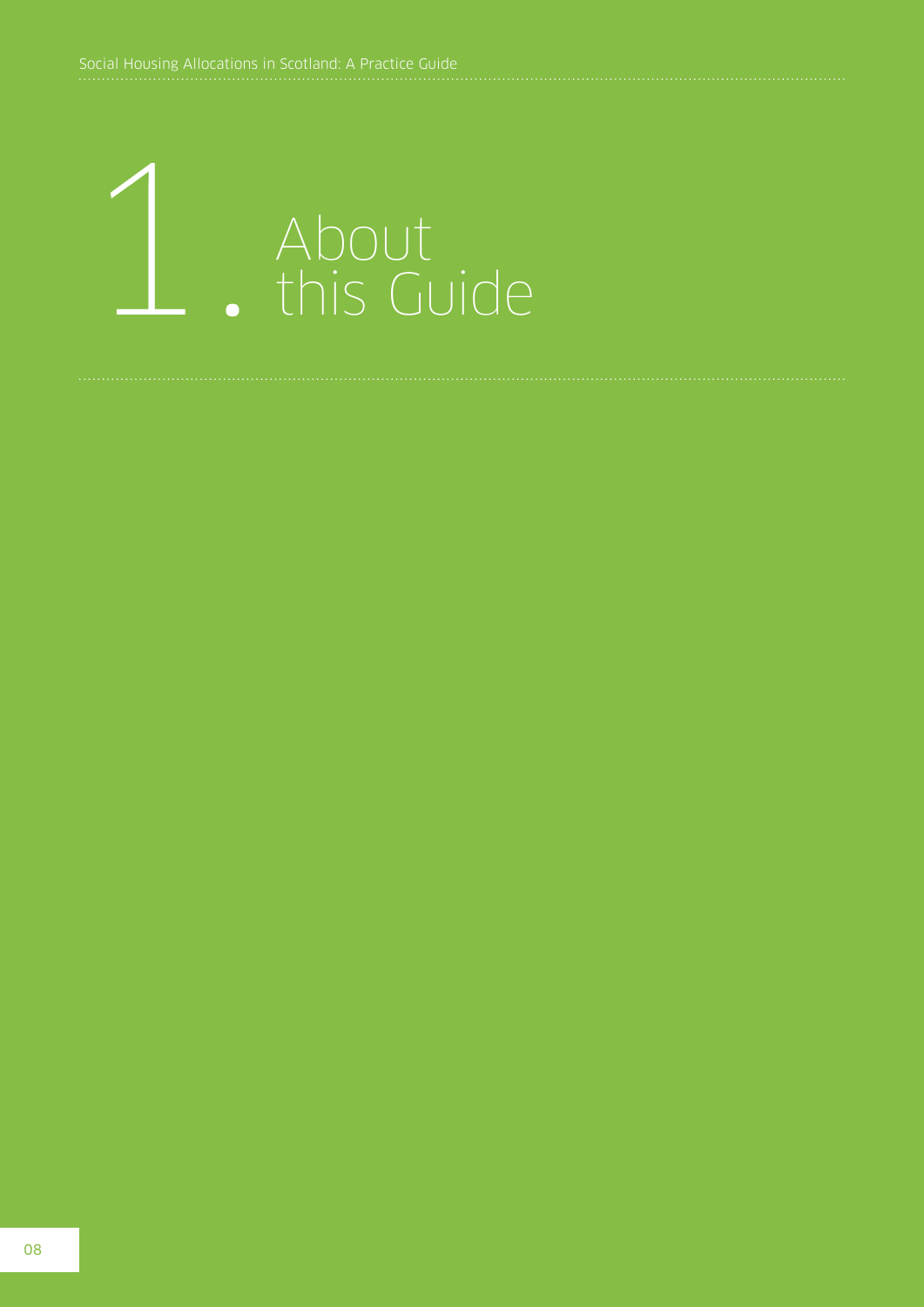### 1.1 Who the Guide is for

This Social Housing Allocations Practice Guide 2019 (the Guide) is aimed primarily at the local authorities and Registered Social Landlords (RSLs) who allocate homes in the social rented sector.

It will also be useful for tenants, governing body members, agencies advising others on their rights and responsibilities in relation to the allocation of social housing and anyone with an interest in housing allocations in Scotland.

It has been designed to offer practical assistance to staff with responsibility for reviewing, monitoring and updating allocation policies and procedures to ensure they comply with current legislation.

# 1.2 Background

The Guide draws on the Social Housing Allocations Practice Guide 2011 and has been revised to take account of the changes brought in by the Housing (Scotland) Act 2014. It also draws on a set of training materials on the changes made to allocations by the Housing (Scotland) Act 2014, developed for the Scottish Government and available from their website at: <https://beta.gov.scot/publications/housing-scotland-act-2014-training-pack/>

# 1.3 Contributors

The 2018 Practice Guide has been developed with the support of a Project Advisory Group which included representatives from:

- Association of Local Authority Chief Housing Officers;
- Convention of Scottish Local Authorities;
- Glasgow and West of Scotland Forum of Housing Associations;
- The Scottish Government; and
- Scottish Federation of Housing Associations.

Landlords from across Scotland have provided examples of their own practice to help illustrate some of the topics covered in the Guide.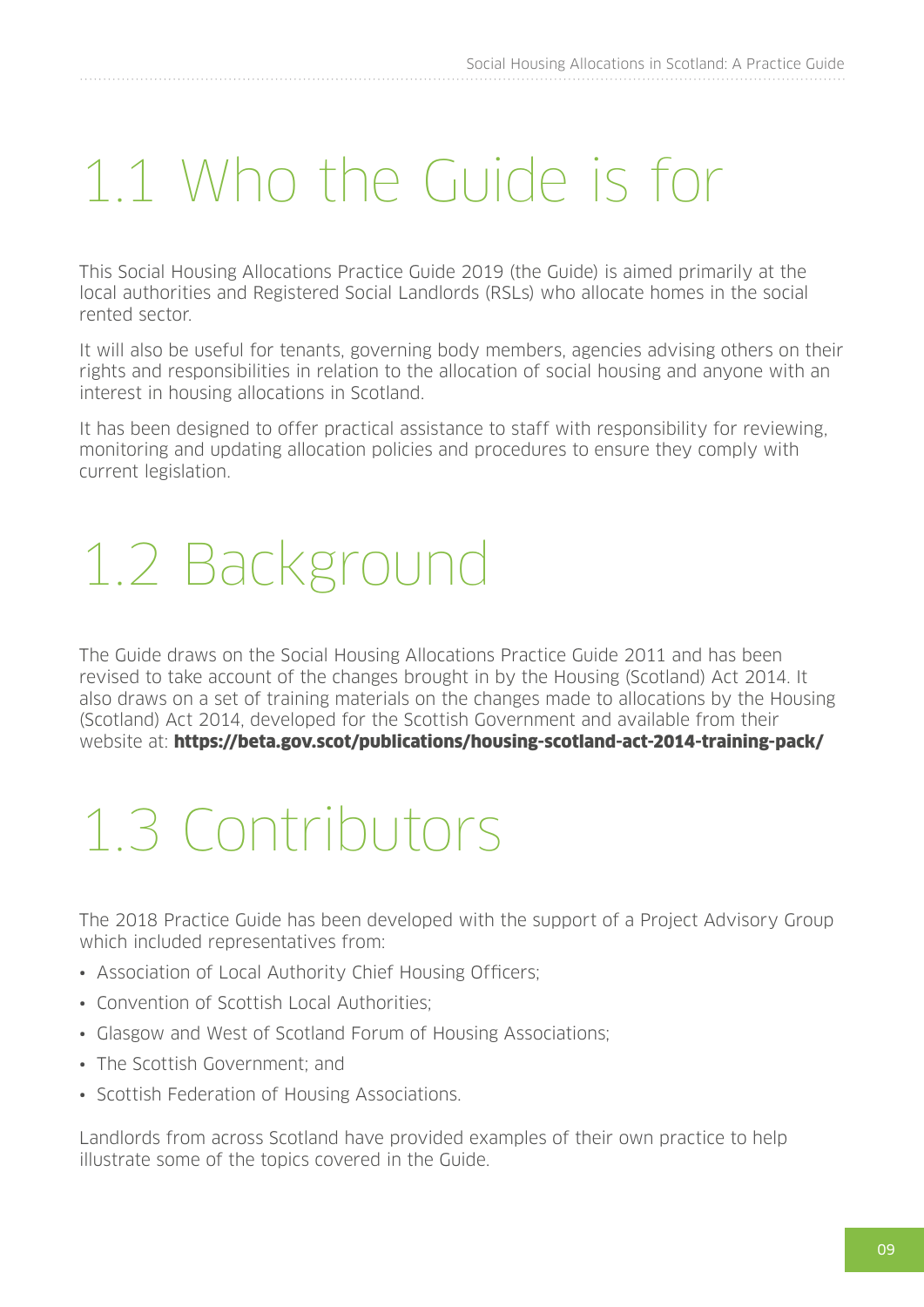### <span id="page-9-0"></span>1.4 Purpose of the Guide



This Guide is designed to help social landlords find their way through the legislation and practice covering social rented sector allocations.

It is important for every social landlord to have an allocation policy that complies with all relevant legislation and statutory guidance, and the policy should also reflect housing needs across the area or areas in which the landlord has homes for rent.

What works well in one area, or for one landlord, will not necessarily work for another and allocation polices should reflect the circumstances and housing needs of the communities covered by the policy.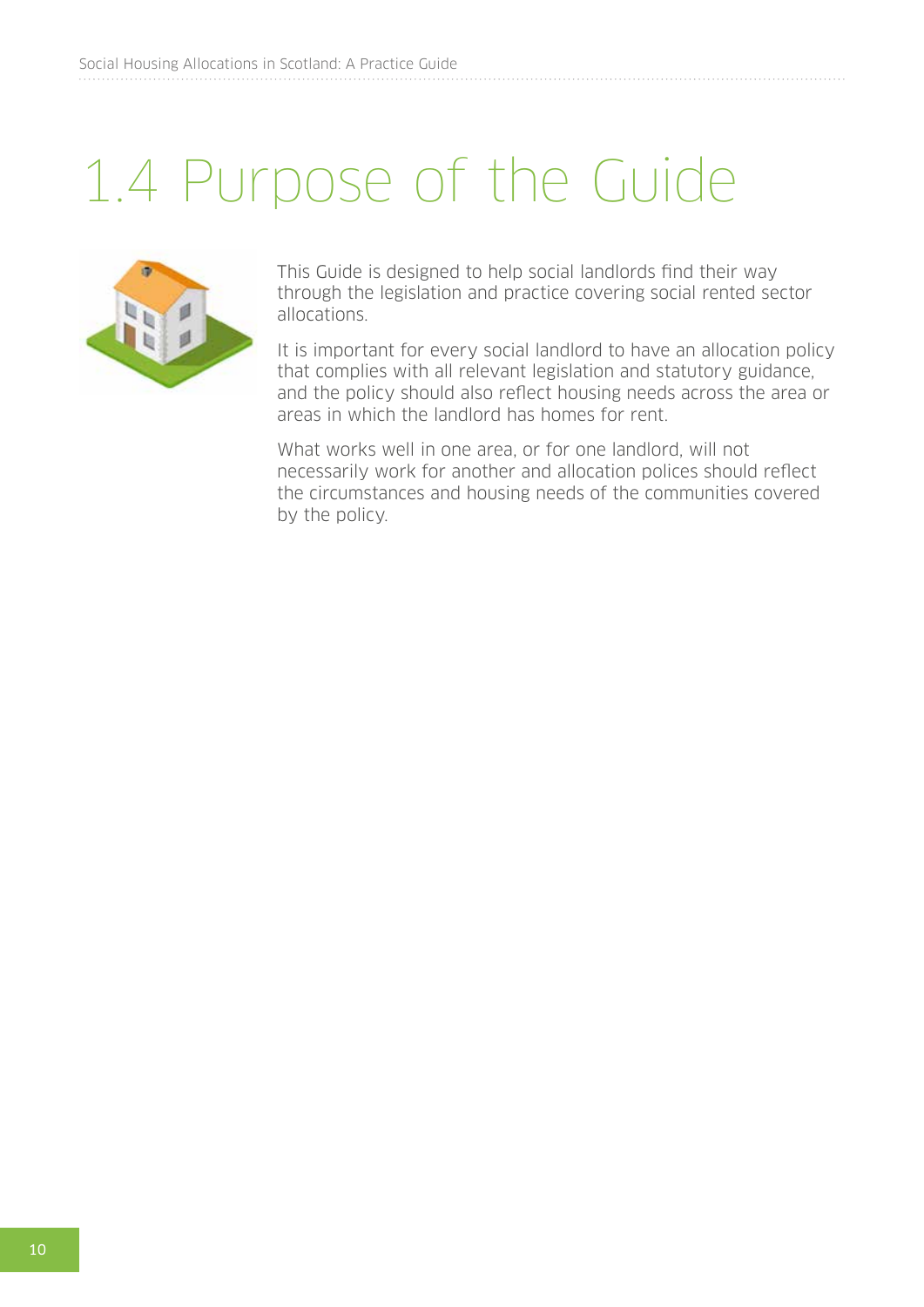# <span id="page-10-0"></span>The Allocations<br>Framework

This section covers the key legislation and guidance which must be taken into account when developing a social housing allocation policy.

By working through this section, readers will:

- be aware of the legislation governing the allocation of social housing in Scotland.
- be familiar with relevant statutory guidance relating to the allocation of social housing in Scotland.
- know the outcomes and standards in the Scottish Social Housing Charter that are relevant to the allocation of social housing.
- have an awareness of other relevant legislation that should be taken into account when reviewing allocation policies and procedures.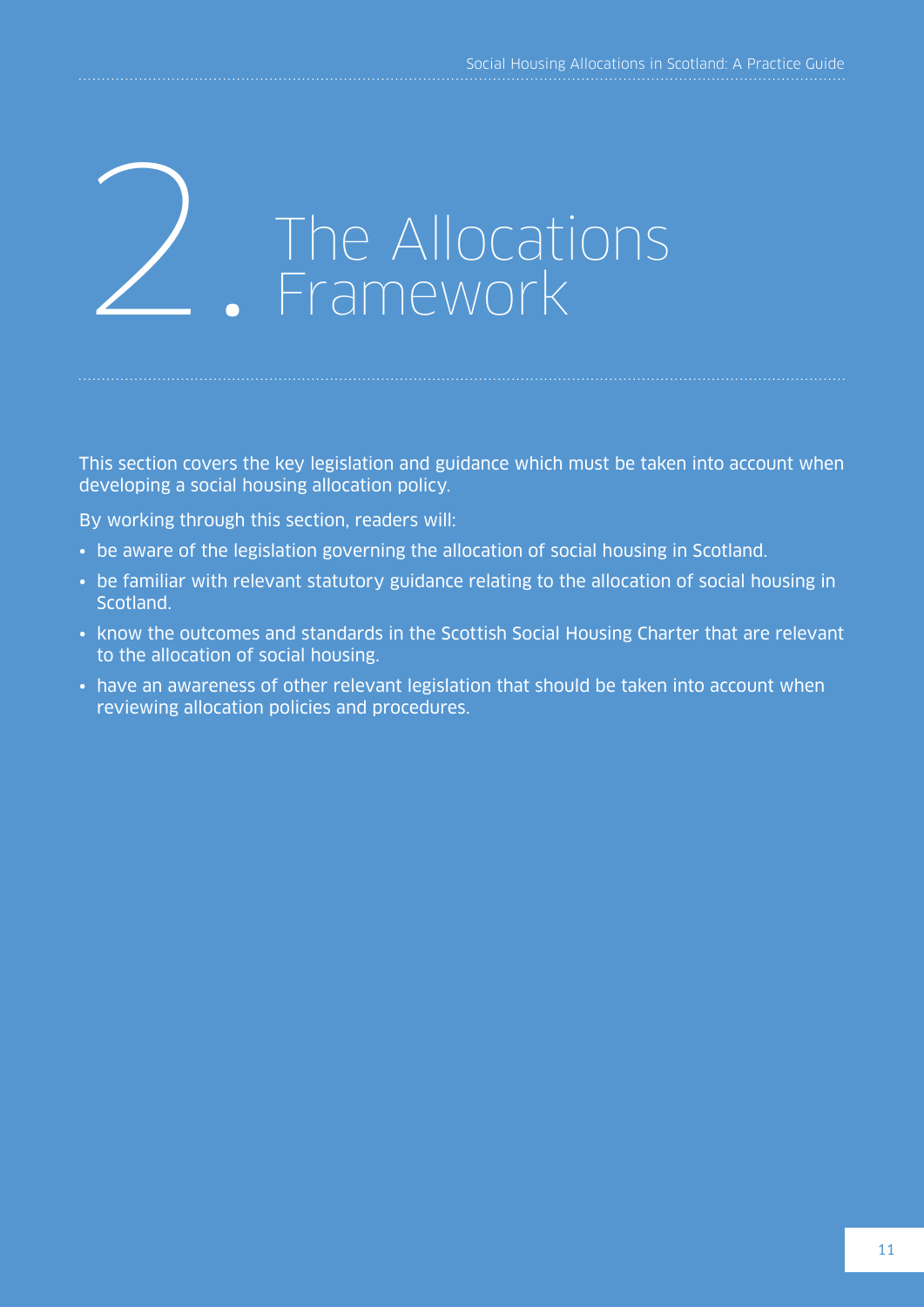### <span id="page-11-0"></span>2.1 Legislative framework



The legislative and regulatory framework for the allocation of social rented sector homes has evolved over time, including through the Housing (Scotland) Act 1987 ("the 1987 Act") and the Housing (Scotland) Act 2001 ("the 2001 Act") and the Housing (Scotland) Act 2014 ("the 2014 Act").

Allocation policies will also need to comply with the homelessness rules set out in Part II of the 1987 Act (as amended by the 2001 Act and the Homelessness etc. (Scotland) Act 2003 ("the 2003 Act")).

Landlords also have a duty to make and publish rules covering priority of allocation of houses, transfers and exchanges (section 21 of the 1987 Act, as amended by section 155 of the Leasehold Reform, Housing and Urban Development Act 1993 and the 2001 Act). This means that any allocation policy should set out clearly how the landlord will decide on priority for housing.

Landlords should take any other relevant legislation into account when developing or reviewing their allocation policy.

Although there is a clear legal framework within which allocation policies must operate, within these constraints, landlords have considerable discretion to develop their allocation policy and practice to meet the needs of the communities in which they operate. This Guide sets out the requirements for complying with legislation and statutory guidance and also covers those areas of policy and practice where landlords can develop their own responses.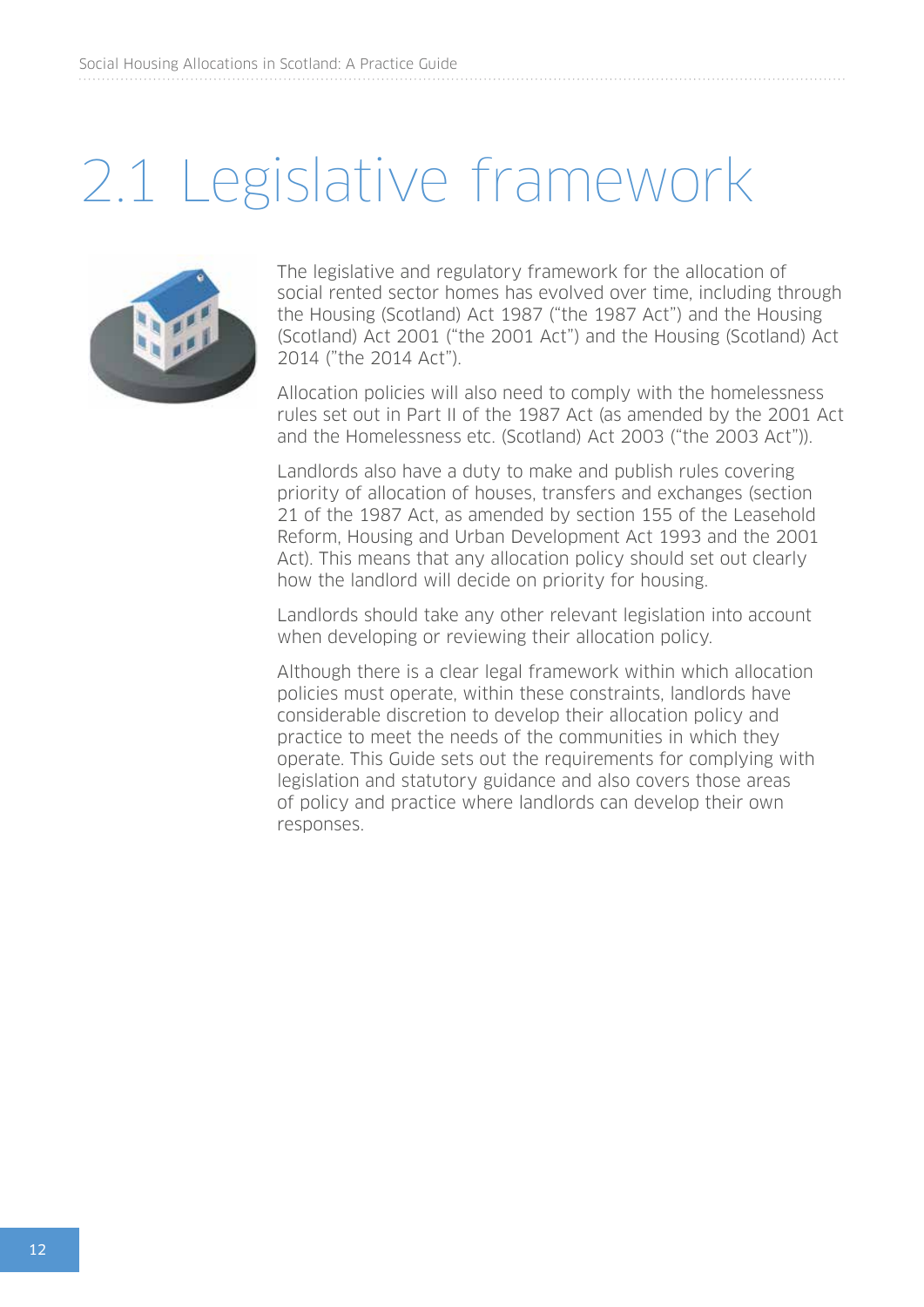### <span id="page-12-0"></span>2.2 Statutory guidance

There is a range of statutory guidance which should be referred to when reviewing and amending allocation policies and procedures. In particular, landlords should be aware of:

• The Legal Framework for Social Housing Allocations, Statutory **Guidance for Social Landlords.** Housing (Scotland) Act 2014. (Scottish Government 2018). Available from the Scottish Government's website at: [https://www.gov.scot/policies/social](https://www.gov.scot/policies/social-housing/)[housing/](https://www.gov.scot/policies/social-housing/)



• Minimum Period for Applications to remain in force – Suspensions Under Section 20B of the Housing (Scotland) Act 1987. Statutory Guidance. Housing Scotland Act 2014 (Scottish Government 2018). Available from the Scottish Government's website at: <https://www.gov.scot/policies/social-housing/>

Landlords may also wish to refer to the Scottish Government's Code of Guidance on Homelessness 2005. The Code is available at: <https://beta.gov.scot/publications/code-guidance-homelessness/>

The Code of Guidance 2005 remains the primary source for homelessness related policy and practice at the time of publication of this Guide. However, the work of the Homelessness and Rough Sleeping Action Group (HARSAG) 2018 will lead to policy and practice-related change. This could, in turn, have an impact on landlord's allocation-related policy and practice.

#### Information Point:

In 2017, the Homelessness and Rough Sleeping Action Group (HARSAG) was asked to provide recommendations to Scottish Government Ministers on the actions and solutions needed to eradicate rough sleeping and transform the use of temporary accommodation in Scotland.

In May 2018, HARSAG published an interim report: Transforming the use of Temporary Accommodation in Scotland. Amongst the recommendations in the report were that there should be a clear national direction of travel to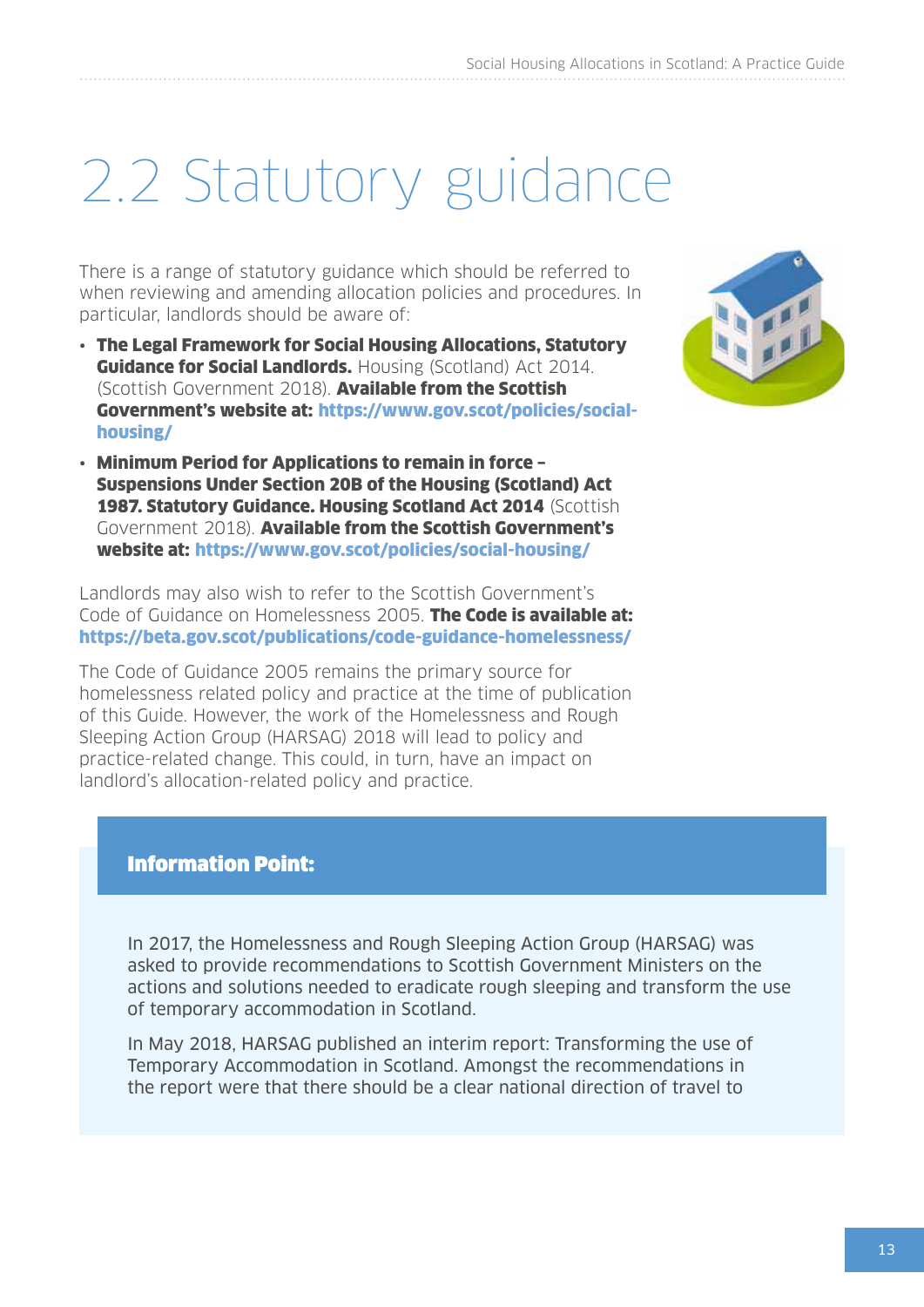transition to a model of 'rapid rehousing' by default across Scotland. By 'rapid re-housing by default' they mean:

- someone who is rough sleeping or at risk of rough sleeping should be housed in settled mainstream accommodation as quickly as possible.
- someone who has complex needs and is rough sleeping or at risk of rough sleeping should be housed in settled mainstream accommodation with the necessary wraparound support as quickly as possible; and
- someone who is rough sleeping or at risk of rough sleeping for whom rapid rehousing or Housing First would not yet be suitable should be provided with accommodation that deals with their particular needs with the specialist support that is required.

HARSAG also recommended setting targets for rehousing and that 5-year rapid re-housing transition plans would be developed by each local authority area. These should include measures for increasing access to settled accommodation, which may involve upping the proportion of social lets to homeless households, on a transitional basis, to address the 'backlog' of temporary accommodation residents that have built up in some areas. This should form part of a broader 'whole housing system' approach which seeks to maximise the full range of appropriate move-on options available to homeless households.

The Group's final report, Ending Homelessness: The report on the final recommendations of the Homelessness and Rough Sleeping Action Group was published in June 2018.

The report states that: Allocations policies for social housing should ensure that homelessness is not the main way to be allocated social housing, while recognising that appropriate levels of reasonable preference should reflect the urgency of need. This is not a recommendation to reintroduce the concept of Priority Need as abolished by legislation in 2012 but is a recognition that housing allocations can be the last line between a household being homeless and not being homeless and this needs to be prioritised.

Further information, including any further reports or recommendations made by HARSAG, are available from the Scottish Government's website at: https:// beta.gov.scot/groups/homelessness-prevention-and-strategy-group/

This Guide sets out the requirements to comply with legislation and regulation, but also covers those areas of policy and practice for which landlords can develop their own responses.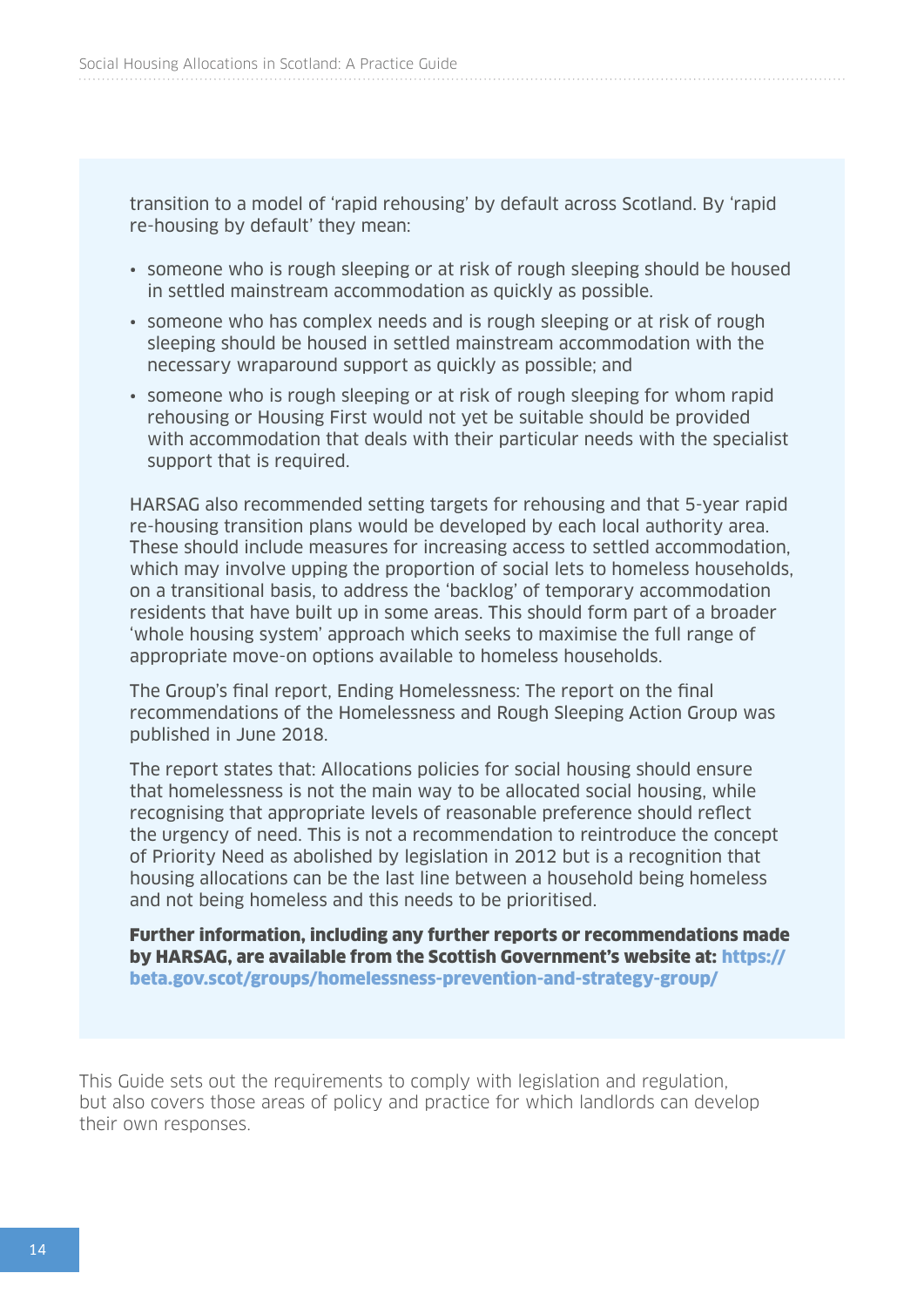### <span id="page-14-0"></span>2.3 Scottish Social Housing Charter

The Scottish Social Housing Charter (the Charter), sets out the outcomes and standards that all social landlords should be delivering for their tenants and other customers.

The following Charter Outcomes are of direct relevance to allocation policy and practice:

#### **Equality**

• Outcome 1: Every tenant and other customer has their individual needs recognised, is treated fairly and with respect, and receives fair access to housing and housing services.

#### Communication

• Outcome 2: Tenants and other customers find it easy to communicate with their landlord and get the information they need about their landlord, how and why it makes decisions and the services it provides.

#### Participation

• Outcome 3: Social landlords manage their businesses so that tenants and other customers find it easy to participate in and influence their landlord's decisions at a level they feel comfortable with.

#### Housing options

- Outcome 7: People looking for housing get information that helps them make informed choices and decisions about the range of housing options available to them.
- Outcome 8: Tenants and people on housing lists can review their housing options.
- Outcome 9: People at risk of losing their home get advice on preventing homelessness.

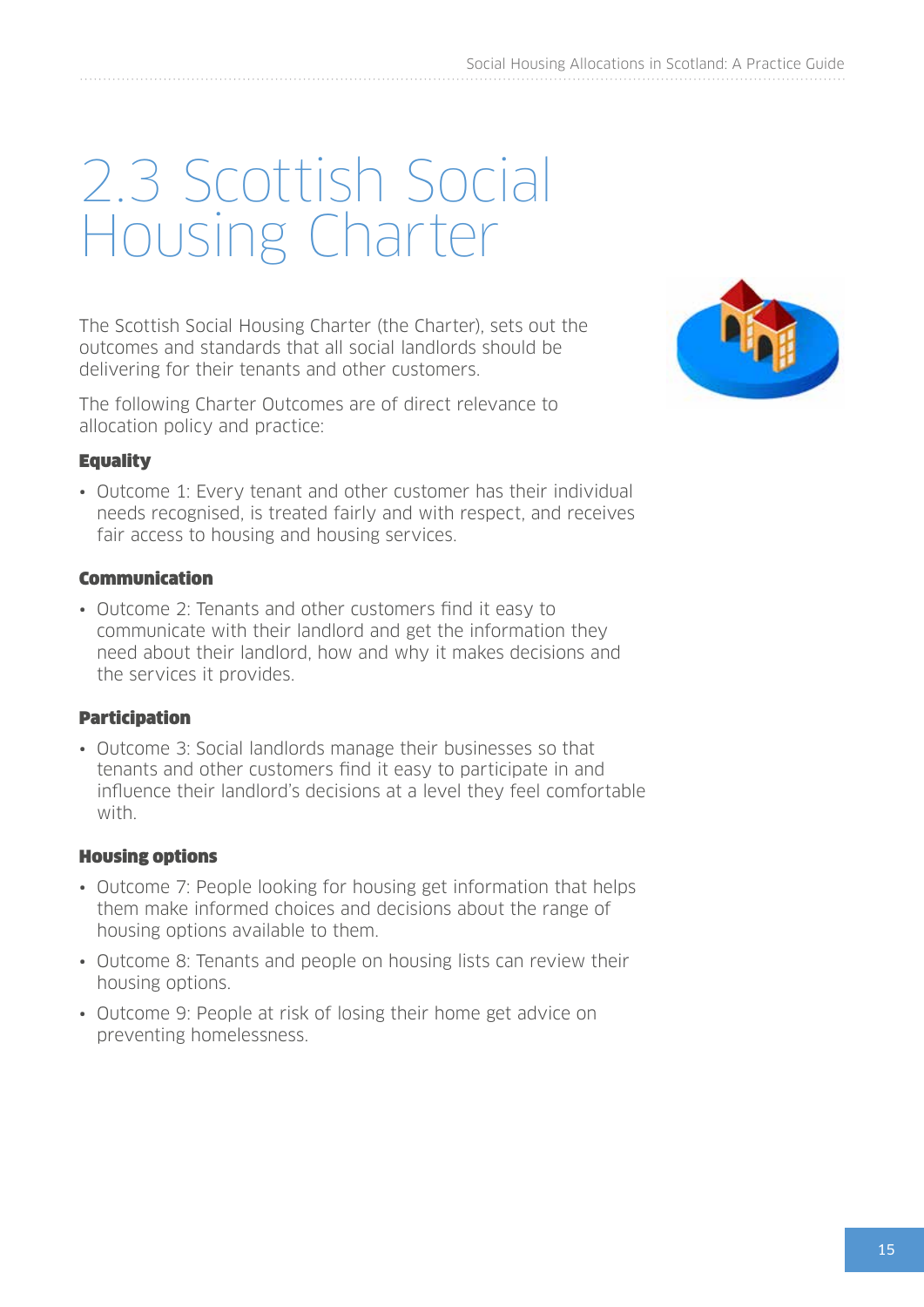

#### Access to social housing

• Outcome 10: People looking for housing find it easy to apply for the widest choice of social housing available and get the information they need on how the landlord allocates homes and their prospects of being housed.

#### Tenancy sustainment

• Outcome 11: Social landlords ensure that tenants get the information they need on how to obtain support to remain in their home; and ensure suitable support is available, including services provided directly by the landlord and by other organisations.

#### Homeless people

• Outcome 12: Homeless people get prompt and easy access to help and advice; are provided with suitable, good-quality temporary or emergency accommodation when this is needed; and are offered continuing support to help them get and keep the home they are entitled to.

The full Scottish Social Housing Charter April 2017 can be found on the Scottish Government's website at: [https://www.gov.scot/](https://www.gov.scot/publications/scottish-social-housing-charter-april-2017/) [publications/scottish-social-housing-charter-april-2017/](https://www.gov.scot/publications/scottish-social-housing-charter-april-2017/)

The Scottish Housing Regulator (SHR) monitors, assesses and reports on landlords' performance against the Charter. **All social landlords** submit an Annual Return on the Charter (ARC) to the SHR and the SHR publishes performance information for each landlord at: [https://www.scottishhousingregulator.gov.uk/find-and-compare](https://www.scottishhousingregulator.gov.uk/find-and-compare-landlords)[landlords](https://www.scottishhousingregulator.gov.uk/find-and-compare-landlords)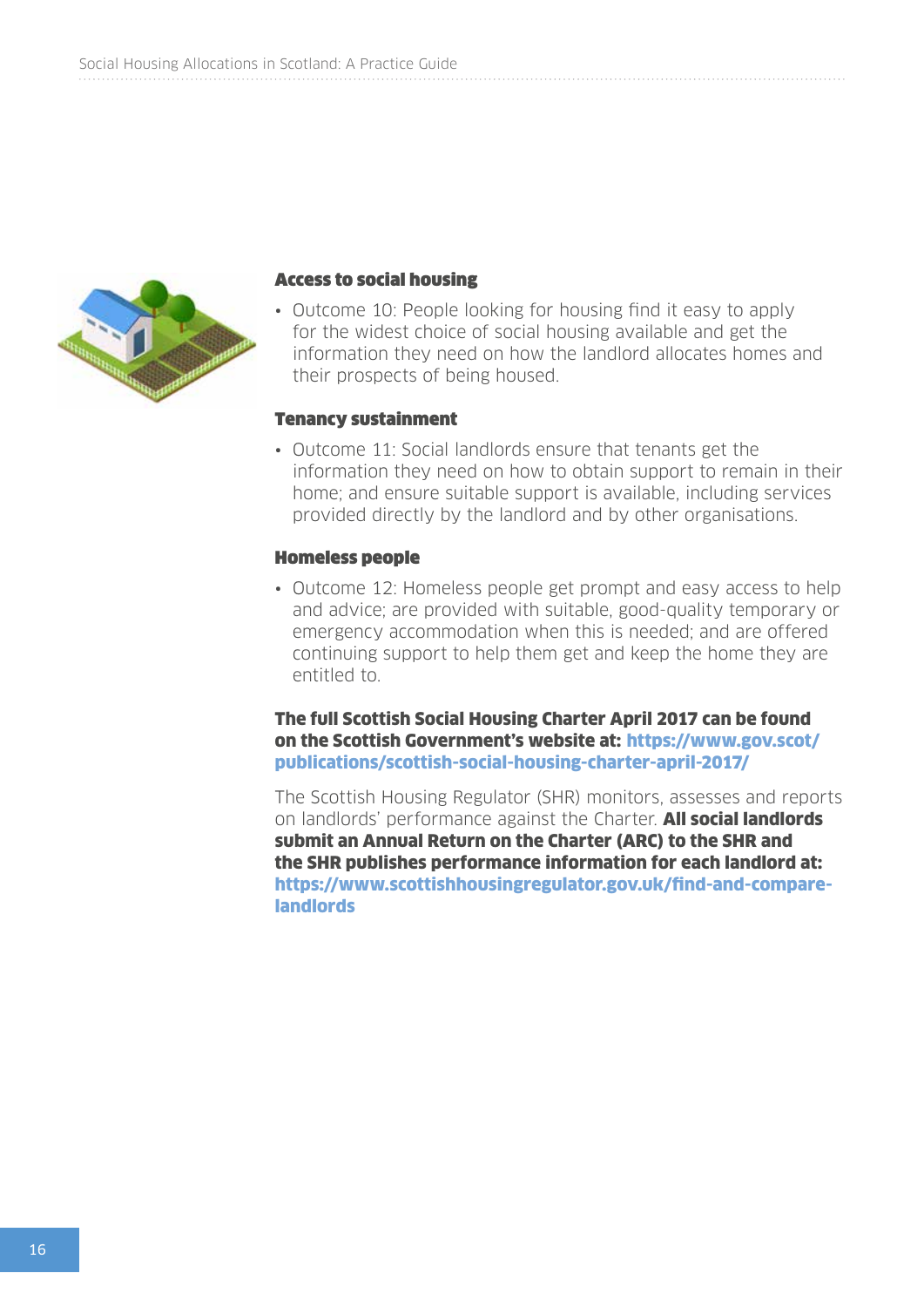# <span id="page-16-0"></span>2.4 Equality and human rights

Landlords may find it helpful to refer to the Equality Act 2010 - Handbook for Advisors produced by the Equality and Human Rights Commission Scotland (EHRC Scotland) when developing or reviewing their allocation policy and practice. The Handbook can be found on the EHRC's website at: [https://www.equalityhumanrights.com/en/](https://www.equalityhumanrights.com/en/publication-download/equality-act-2010-handbook-advisors) [publication-download/equality-act-2010-handbook-advisors](https://www.equalityhumanrights.com/en/publication-download/equality-act-2010-handbook-advisors)



Landlords should also refer to the SHR's most recent requirements of landlords, currently available at: [https://](https://www.scottishhousingregulator.gov.uk/publications/equalities-statement-equalities-impact-assessment-regulatory-framework-consultation) [www.scottishhousingregulator.gov.uk/publications/equalities](https://www.scottishhousingregulator.gov.uk/publications/equalities-statement-equalities-impact-assessment-regulatory-framework-consultation)[statement-equalities-impact-assessment-regulatory-framework](https://www.scottishhousingregulator.gov.uk/publications/equalities-statement-equalities-impact-assessment-regulatory-framework-consultation)[consultation](https://www.scottishhousingregulator.gov.uk/publications/equalities-statement-equalities-impact-assessment-regulatory-framework-consultation)

#### Equality Act 2010 and the Public Sector Equality Duty

The Equality Act 2010 provides the legal framework to protect the rights of individuals from unfair treatment and promotes a fair and more equal society. It places a duty on all businesses and organisations not to discriminate against a person because of one or more of their protected characteristics, which are:

- age;
- disability;
- gender reassignment;
- marriage and civil partnership;
- pregnancy and maternity;
- race;
- religion or belief;
- sex; and
- sexual orientation

The interconnected nature of discrimination means that it can take place because of several characteristics which operate and interact with each other at the same time. If this happens, someone will be experiencing multiple discrimination.

Whilst age is a protected characteristic under the Equalities Act 2010 this protection does not apply in relation to the disposal and management of premises. This allows landlords to take account of age in allocating properties in very limited circumstances (see section 7.1 below).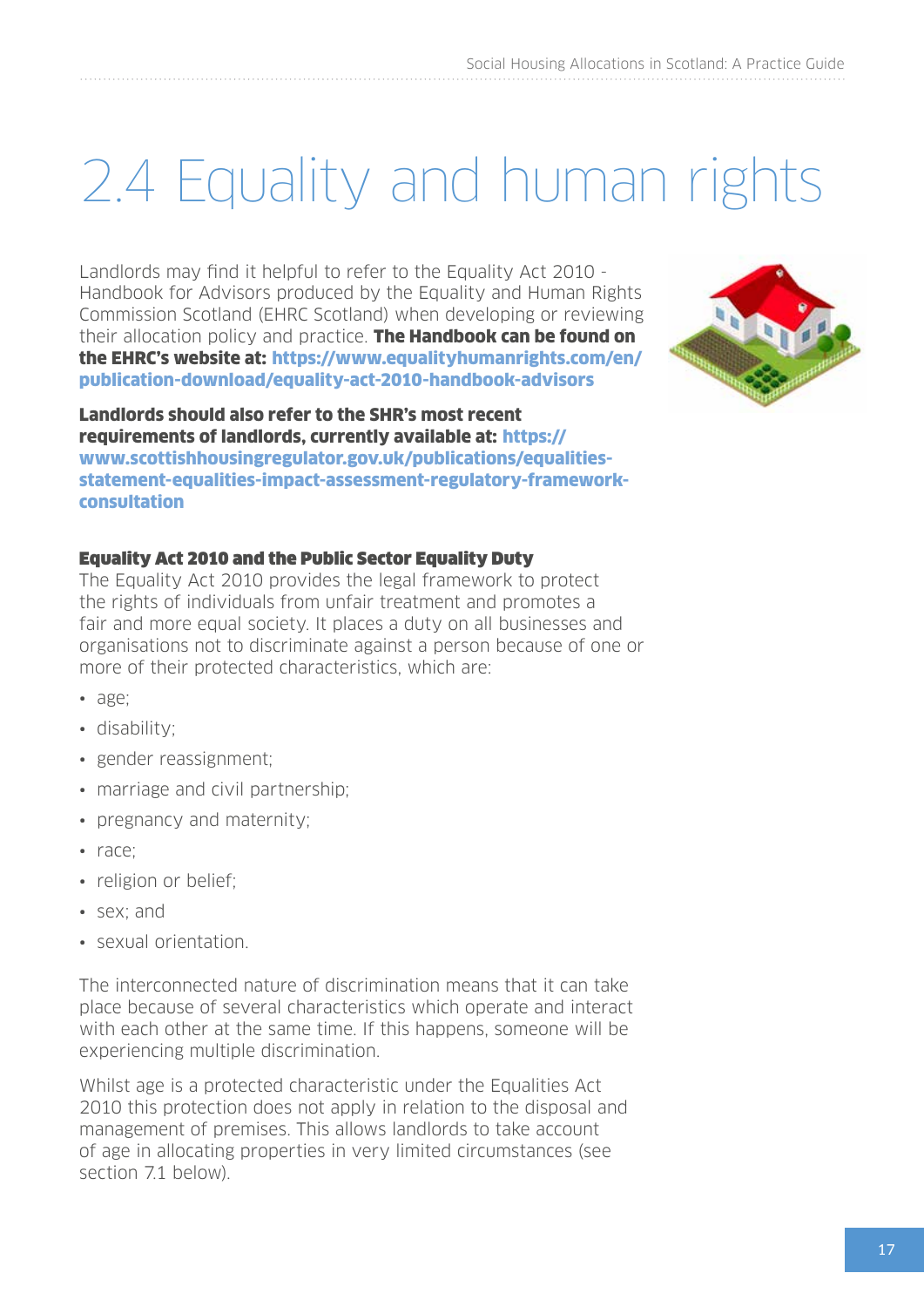#### Information Point

EHRC Scotland's Equality Act 2010 Handbook for Advisors explains the duty to make reasonable adjustments for disabled people is an anticipatory duty in the context of services and public functions.

This means that a social landlord must anticipate the needs of potentially disabled applicants and tenants.

The 2010 Act places a duty to make reasonable adjustments:

1. Where a provision, criterion or practice puts disabled people at a substantial disadvantage compared to those who are not disabled, to take reasonable steps to avoid the disadvantage.

2. Where a physical feature puts disabled people at a substantial disadvantage, compared with people who are not disabled, to avoid that disadvantage.

3. Where not providing an auxiliary aid puts disabled people at a substantial disadvantage compared with people who are not disabled, to provide that auxiliary aid.

The Equality Act 2010 introduced a public-sector equality duty (PSED) which requires public authorities to have due regard to the need to eliminate discrimination, promote equality of opportunity and foster good relations. Organisations not listed in the Equality Act 2010, such as RSLs, must also comply with the public sector equality duty if they carry out public functions.

The Scottish Government has supplemented that general duty through the Equality Act 2010 (Specific Duties) (Scotland) Regulations 20121 (as amended). The 2012 Regulations are aimed at supporting the bulk of Scottish public authorities to improve implementation of the PSED by requiring them to: report progress on mainstreaming equalities; propose and publish equality outcomes; assess policies and practices from the perspective of equality; and publish employee information on pay and occupational segregation. They are also required to:

- take reasonable steps to involve people who share a relevant protected characteristic or the representatives of the interests of these people.
- consider relevant evidence relating to people who share a protected characteristic.

There are specific duties which also require some public authorities to publish schemes setting out how they will promote equality, including their method for formal impact assessment of policies and practices. While RSLs are not subject to these specific duties, the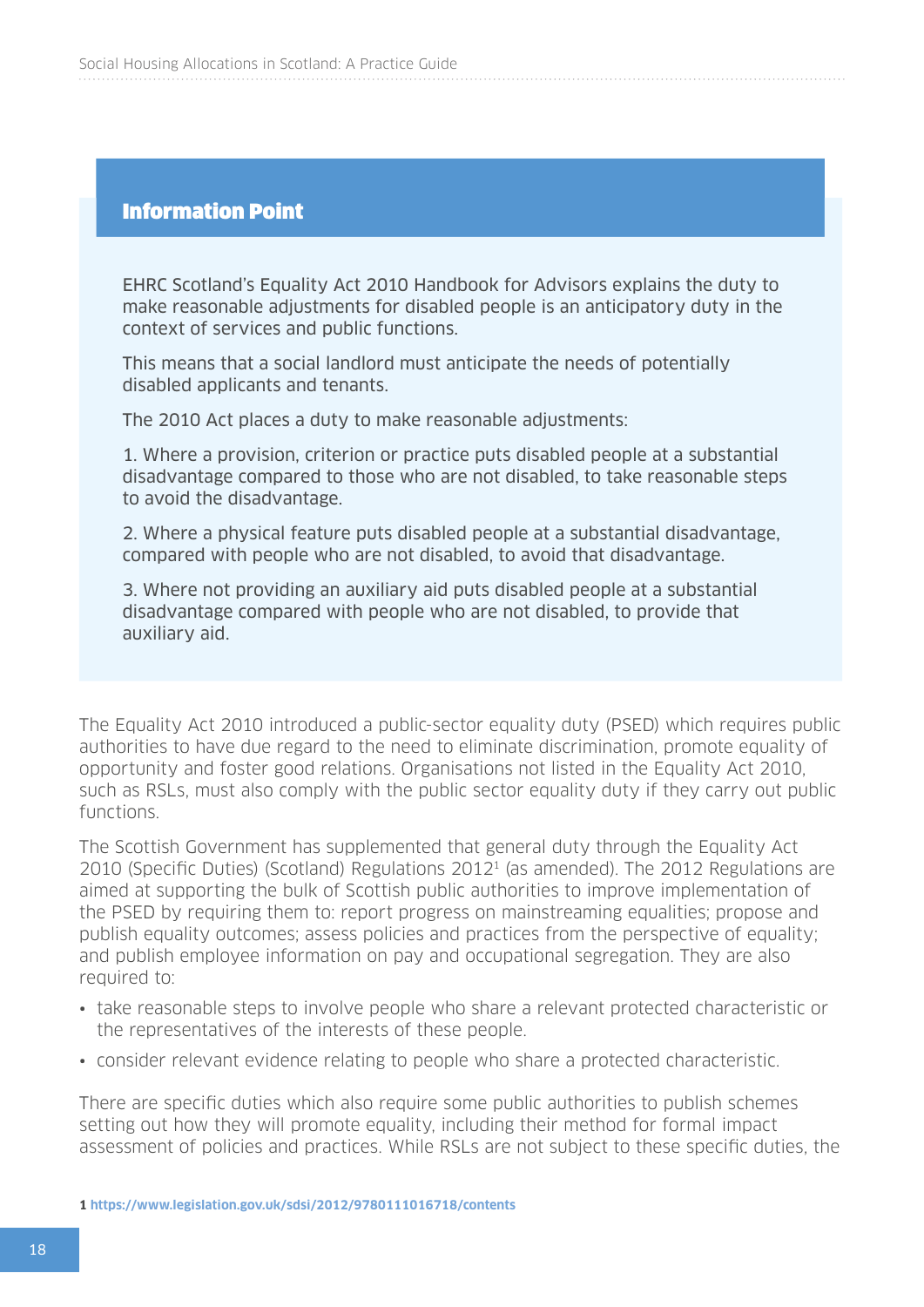<span id="page-18-0"></span>Equality and Human Rights Commission (the enforcement body for these duties) encourages other bodies to take on board the principle of these duties and prepare equality impact assessments where appropriate. Further information can be found in the Equality and Human Rights Commission's Services, Public functions and Associations: Statutory Code of Practice: [https://www.equalityhumanrights.com/sites/default/files/servicescode\\_0.pdf](https://www.equalityhumanrights.com/sites/default/files/servicescode_0.pdf).

#### Human Rights

The right to housing is a human right enshrined in international law. The Universal Declaration of Human Rights and the International Covenant on Economic, Social and Cultural Rights recognise the right to housing as part of the right to an adequate standard of living. The UK and its public administrations and bodies, including the Scottish Government and local authorities in Scotland, therefore have an obligation to protect and promote people's right to adequate housing. In its General Comment No. 4, the UN Committee on Economic, Social and Cultural Rights provides an authoritative interpretation of the right to adequate housing, which must be accessible, affordable, habitable, and culturally adequate, and provide access to infrastructure, facilities and services.

The Human Rights Act 1998 confers rights and freedoms granted by the European Convention on Human Rights. The rights protected by the Act include the right to:

- life;
- respect for private and family life, home and correspondence;
- freedom of religion or belief;
- freedom of expression; and
- peaceful enjoyment of your possessions.

Landlords need to take into account the law on allocations, equality and human rights, as well as regulatory standards when deciding on their allocation policies, processes and procedures.

#### Key Points

Any social housing allocation policy should be compliant with a range of key legislation and statutory guidance including:

- Sections 19 and 20 of the Housing (Scotland) Act 1987, as amended by Sections 9 and 10 of the Housing (Scotland) Act 2001 and the Housing (Scotland) Act 2014.
- the Statutory Guidance supporting the 2014 Act.

Landlords should also be aware of any Code of Practice on Homelessness. As at 2018, this remains the Code of Guidance on Homelessness 2005. Landlords should keep up-to-date with any emerging policy in this area.

Allocation policies should also reflect the Scottish Social Housing Charter.

Landlords should ensure that their allocation policy complies with the relevant equality and human rights duties.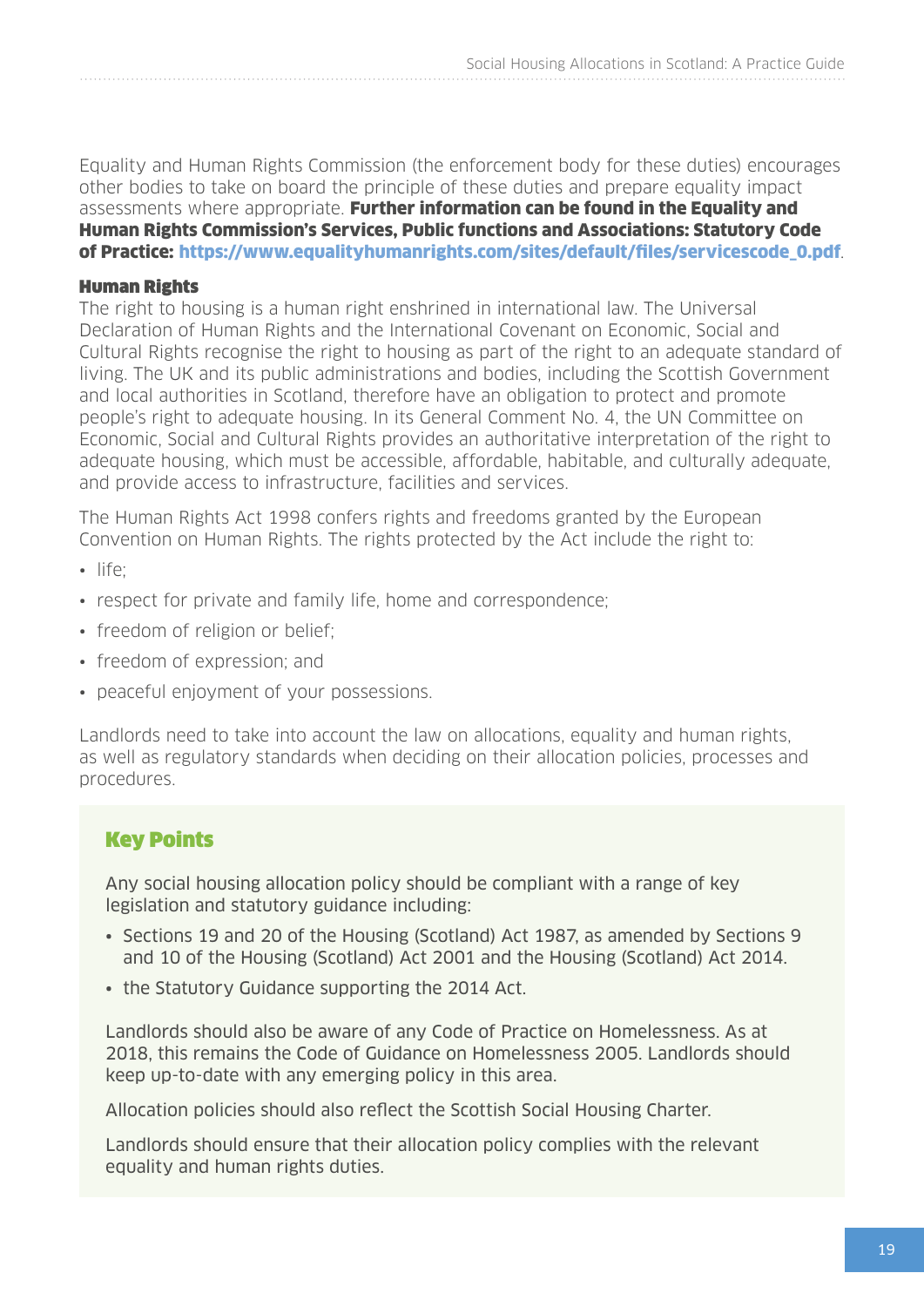<span id="page-19-0"></span>

This section covers the development of an allocation policy and includes information on the duty to consult brought in by the 2014 Act.

By working through this section readers will:

- understand when to review an allocation policy and who to involve in the review.
- be aware of the issues to consider when reviewing an allocation policy.
- be familiar with the content of an allocation policy.
- understand the equality and human rights requirements on the policy.
- be aware of monitoring requirements.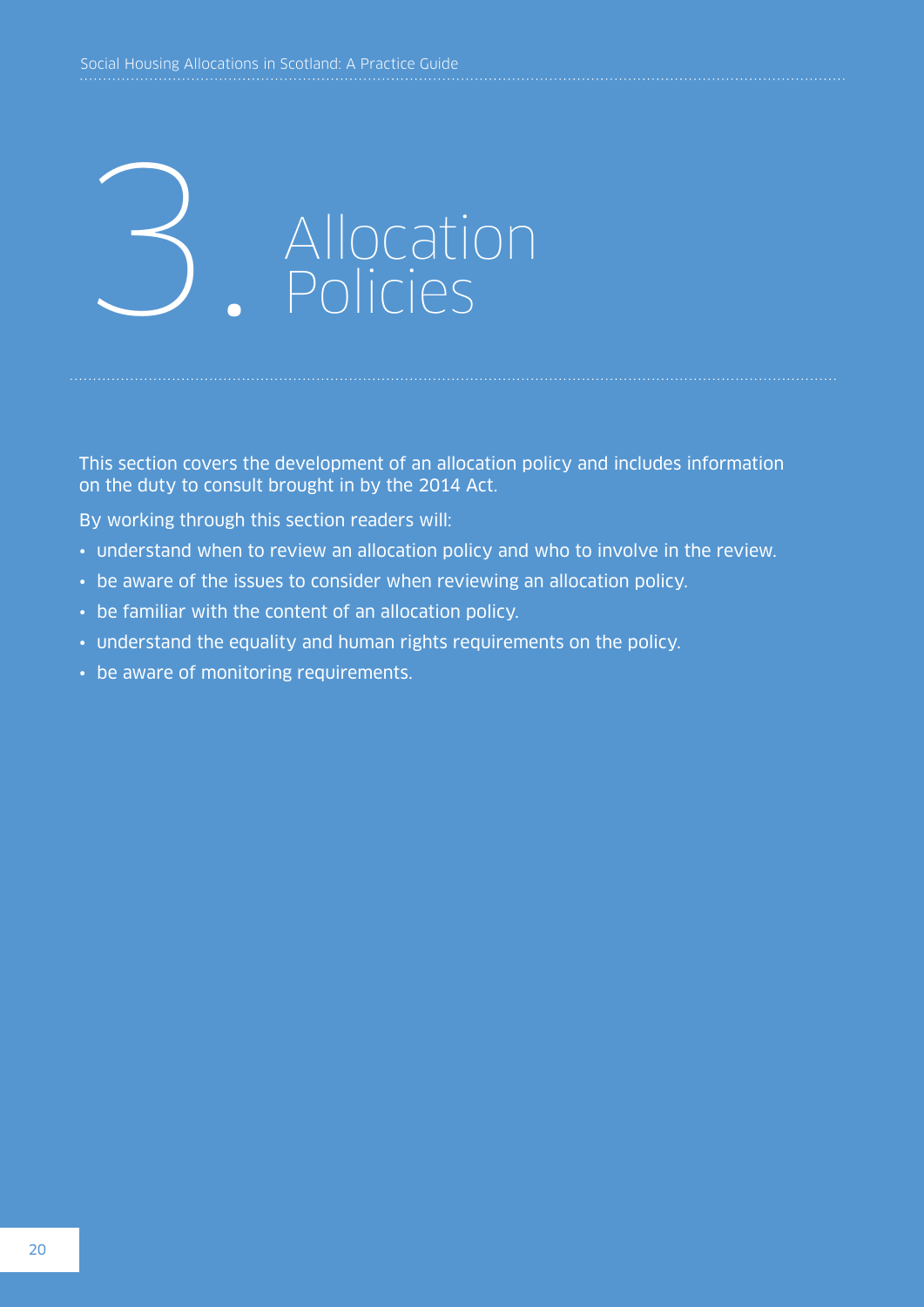### <span id="page-20-0"></span>3.1 Reviewing or developing a policy

An allocation policy is a core document that sets out all aspects of a social landlord's approach to allocating properties. All existing social landlords will already have a published allocation policy and have a system in place for reviewing it to ensure it is meeting the needs of applicants, tenants and local authority and third sector partners such as Women's Aid.

A standard review cycle is normally between three and five years. Legislative changes (such as the 2014 Act) may also trigger the need for a review as landlords will need to ensure the reasonable preference groups in their policy comply with those in the 2014 Act.

Where landlords feel that the policy is working well, they may decide to check for compliance and not make any further changes to their existing policy. However, if a review triggers the need for any significant changes to their allocation policy, they should consider a full review.

Landlords will need to develop a clear plan for the review which sets out how key stakeholders will be involved, key tasks and timescales. A full review will require adequate resources and landlords should set realistic timescales, including sufficient time for consultation and revision.

Other material, including the application form, housing options information and the tenants' handbook, may also need to be updated. Landlords will also wish to consider any Information and Communication Technology (ICT) implications of changing the policy and ensure the necessary resources are in place (both in staff time and the financial resources required) to make any changes to their housing management software package.

A review may also trigger the need for a full review of the housing list. For example, if any of the housing needs categories in the allocation policy change, landlords will need to carry out a full review if they do not already hold the necessary information to allow for an accurate assessment of an existing applicant's need and priority.

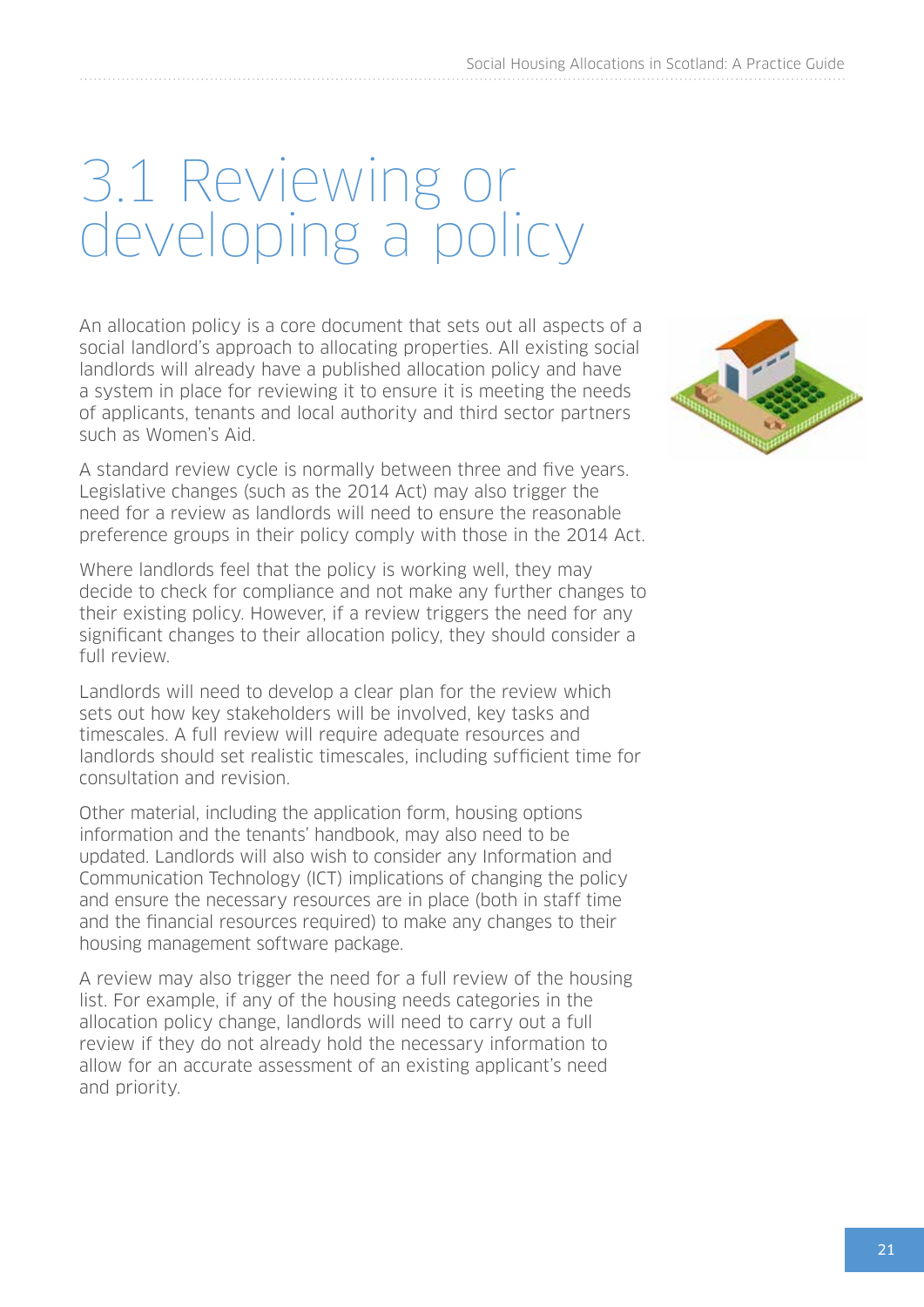### <span id="page-21-0"></span>3.2 Who to involve in a review



Involving tenants, applicants and Registered Tenant Organisations Section 4 of the 2014 Act, through its insertion of section 20A into the 1987 Act, requires landlord to consult the groups listed. These are:

- applicants on the housing list;
- their tenants;
- registered tenant organisations; and
- such other persons as landlords see fit.

The Housing (Scotland) Act 2001 requires all social landlords to have a Tenant Participation Strategy in place. The Strategy should be developed in consultation with tenants and tenant organisations and should set out how to involve them in decisions about their homes and communities. The Strategy should also include how tenants and other customers of social landlords will be involved and consulted in policy reviews. The approach must be inclusive and ensure those who face communication or physical barriers to taking part are able to share the views.

Effective participation gives tenants an opportunity to influence decisions about the housing services they receive. It also gives landlords a better understanding of the needs of their tenants.

A tenant scrutiny exercise could also be used to review the allocation policy. Tenant scrutiny is an important part of meeting the expectation to continuously improve landlord performance. It involves adopting a tenant-centred approach to reviewing landlord activities and delivers benefits to tenants and landlords alike.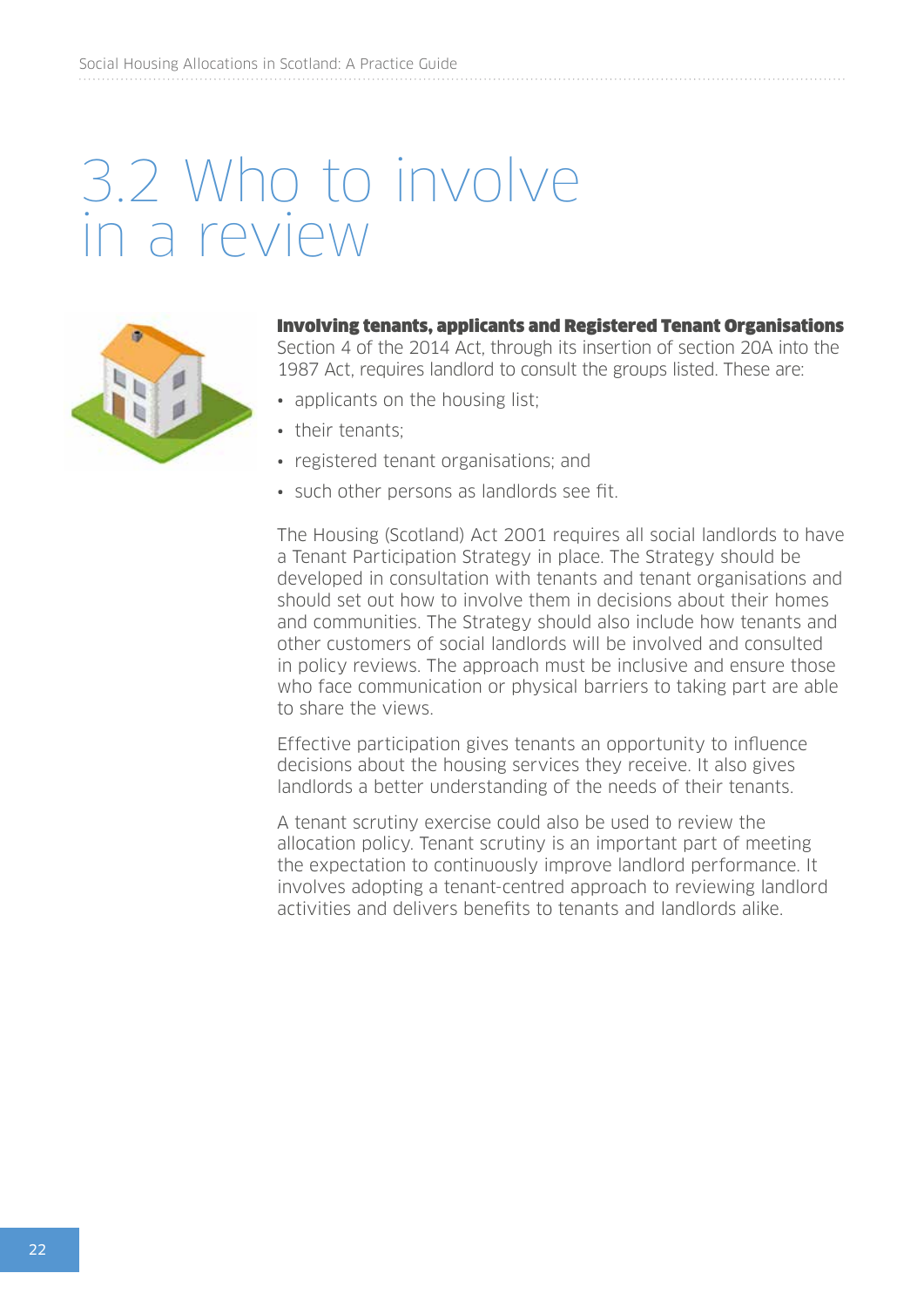#### <span id="page-22-0"></span>Information Point

There is a variety of useful resources landlords can refer to when developing their approach to reviewing and consulting on their allocation policy.

The Scottish Government's Guide to Successful Tenant Participation sets out outcomes and standards for landlords on communicating with tenants and other customers. The Guide is available from the Scottish Government's website at: <https://beta.gov.scot/publications/successful-tenant-participation/>

Landlords may also wish to consider how a policy and practice review on allocations could be built into tenant scrutiny activities. Further information on tenant scrutiny is available from the Chartered Institute of Housing Scotland's website at: [http://www.cih.org/resources/PDF/scotscrutiny/Scrutiny%20](http://www.cih.org/resources/PDF/scotscrutiny/Scrutiny%20Guide%20Complete%20FINAL.pdf) [Guide%20Complete%20FINAL.pdf](http://www.cih.org/resources/PDF/scotscrutiny/Scrutiny%20Guide%20Complete%20FINAL.pdf)

The Guide notes that 'Tenant scrutiny involves adopting a tenant-centred approach to landlord activities, which delivers benefits to tenants, landlords and communities alike. It's an approach where a housing provider's frameworks for directing, accounting for, monitoring, assessing and reviewing its own direction and performance are based on the views and priorities of tenants'. **A full Trainer** Toolkit from the Stepping up to Scrutiny programme is also available at: [http://www.cih.org/resources/PDF/scotscrutiny/Final%20Toolkit%20with%20](http://www.cih.org/resources/PDF/scotscrutiny/Final%20Toolkit%20with%20front%20cover.pdf) [front%20cover.pdf](http://www.cih.org/resources/PDF/scotscrutiny/Final%20Toolkit%20with%20front%20cover.pdf)

#### Others to involve in a review

In addition to tenants, applicants and RTOs, landlords may want to involve others in the review. This could involve being closely involved in the whole review or contributing on specific issues. The range of stakeholders will vary depending on local circumstances.

The type of organisations or individuals who might be involved could include:

- representatives from local authority services, including the homelessness service. Depending on the profile of stock and the patterns of local housing needs, it could also include representatives from:
	- − the Health and Social Care Partnership (with particular reference to the housing needs of older people and people who need accessible or adapted accommodation).
	- − Children's Services, particularly those with responsibility for looked after children, fostering, adoption and supporting kinship carers.
	- − Community Justice Services.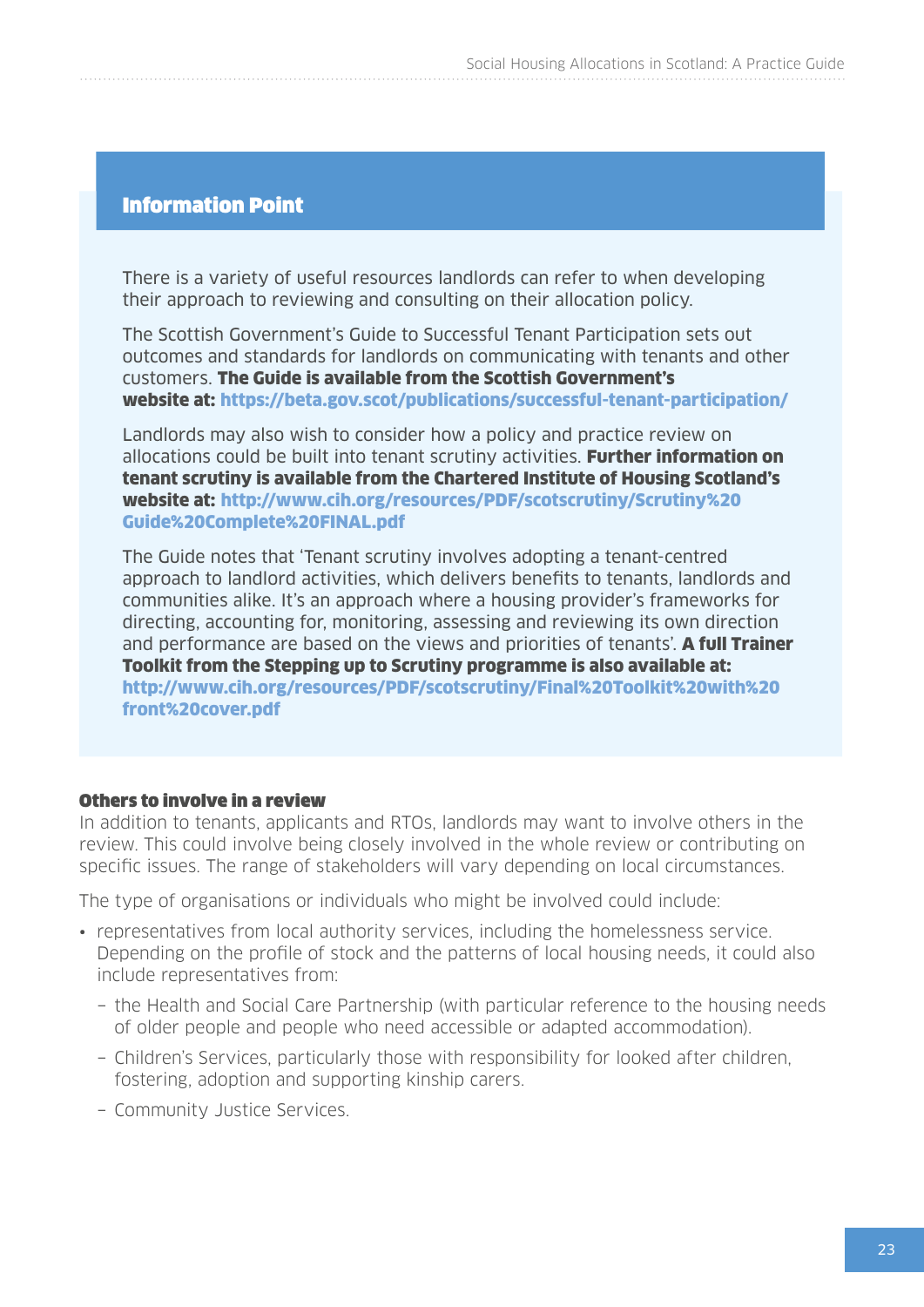- <span id="page-23-0"></span>• representatives from third sector services, including Women's Aid, local advice and information providers and services which are focused on supporting people with particular needs and local ethnic minority community organisations.
- elected members and/or the members of an RSL's Board.
- representatives of other social landlords in the area.

#### The consultation process

Effective consultation involves having a range of methods and opportunities for tenants and others to get involved.

The approach taken will depend on each landlord's circumstances and the nature and extent of the changes that need to be made. For example, a landlord might involve members of an RTO and/or a small sounding board group of tenants and applicants in initial discussions about whether significant changes are required to a policy.

A landlord could also ask their tenant scrutiny panel to consider reviewing the overall approach to allocations to highlight areas of both policy and practice which need to be reviewed. If no significant changes are required, any further consultation around minor changes might be restricted to those who have already been involved in considering the need for review.

The scale of the consultation exercise should be appropriate and proportionate to the scope and nature of the changes being made. For example, if landlords have had feedback that a policy is not easy to understand, they could involve a small group of tenants and applicants in helping re-write it so that it is clear from a tenant and applicant perspective.

If there are issues with the application process, including the application form, a group of tenants and applicants could be asked to scrutinise the process, pilot a revised form and give their views on any other procedural changes that could improve the process.

If an initial scoping exercise concludes that more significant changes to the policy are required, a more extensive consultation process will be required. This might be appropriate, for example, if changes are being made to the types of housing need being given priority. Landlords will want to involve tenants, and applicants, in the development of the revised policy. This approach will allow tenants' views to feed in at an early stage and help shape the policy that would then go out to full consultation.

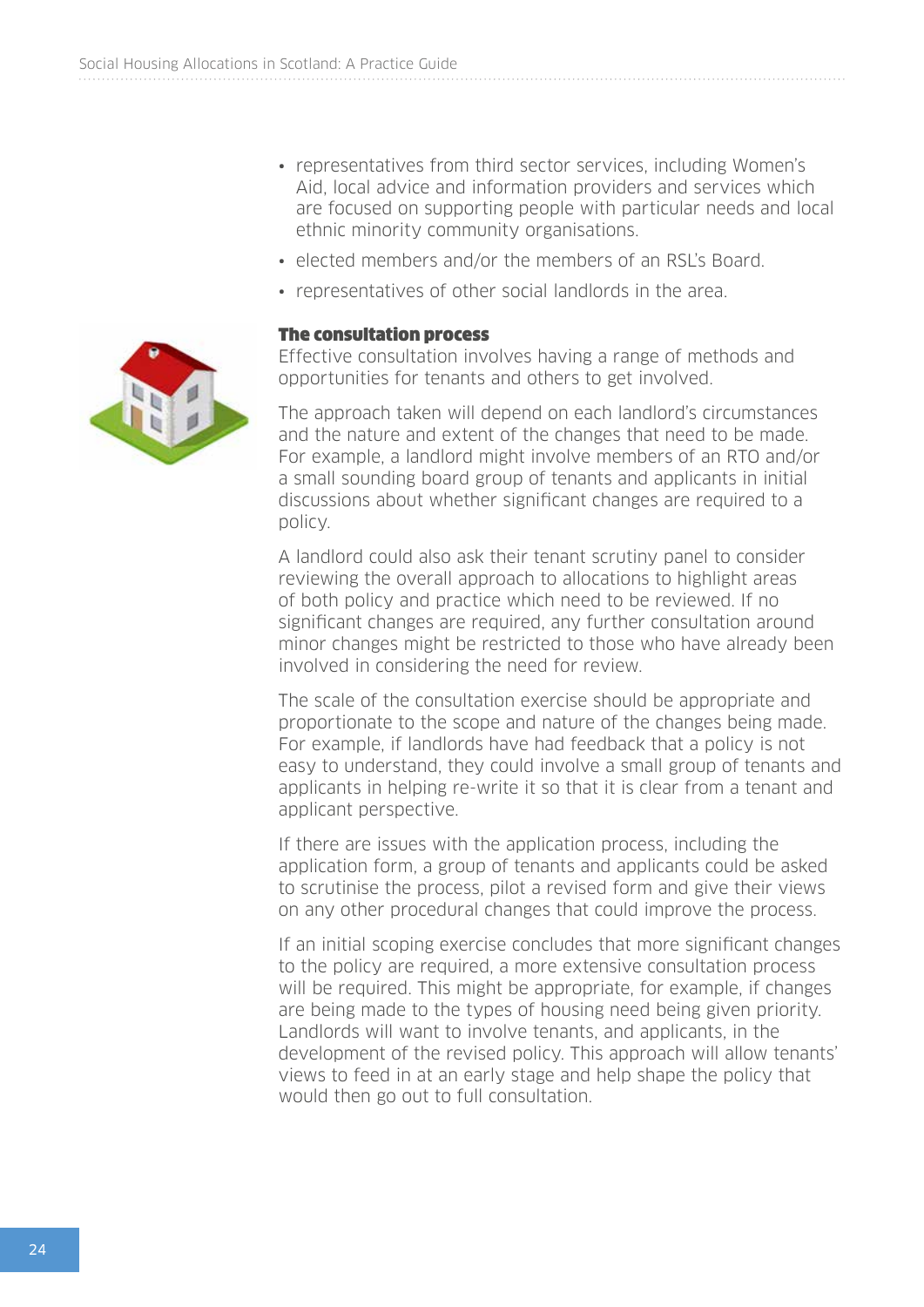#### <span id="page-24-0"></span>Practice Example - Involving tenants in developing policy and practice, East Lothian Council

Since the 1990's, tenant involvement and participation has flourished in East Lothian. Members of East Lothian Tenants & Residents Panel (ELTRP) are routinely involved as equal partners in the co-production and review of housing policy within East Lothian from the allocation of its council houses through to the voids process. From the initial stages, shaping policy direction to final policy position, the Council relies on the skills and experience of ELTRP members in order to deliver continuous improvement of its housing services.

More recently ELTRP has taken the next step in the policy development journey by taking on a scrutiny role, with a Scrutiny Framework forming an integral part of the Council's Tenant Participation Strategy (2016-19).

Service areas that have been subject to several different types of scrutiny approach so far have included a desktop audit of the allocations policy; mystery shopping pilot of customer services; antisocial behaviour survey and an independent grassroots scrutiny of the estate inspection process.



Whichever approach a landlord uses, it is very important to ensure that there are a range of ways for tenants and applicants who wish to participate to give their views.

Landlords should also ensure their approach is as inclusive and supportive as possible. For example, where meetings are being held, any venues should be fully accessible and where a tenant or applicant needs support to take part in the process this should be provided. This could include making translations of any survey and associated paperwork being used available.

#### Reporting on the review

The 2014 Act requires landlords to prepare and publish a report on the consultation and review of the policy. How landlords report on the review and what format that will take should be agreed with their tenants. Landlords will already be reporting to their RSL Board or council committee on the outcome of the review and any changes being made to their allocation policy. This could form the basis of the report or they could include a section on the consultation and review within the allocation policy itself.

The 2014 Act allows social landlords to publish a joint report along with other social landlords, for example if the operate a Common Housing Register.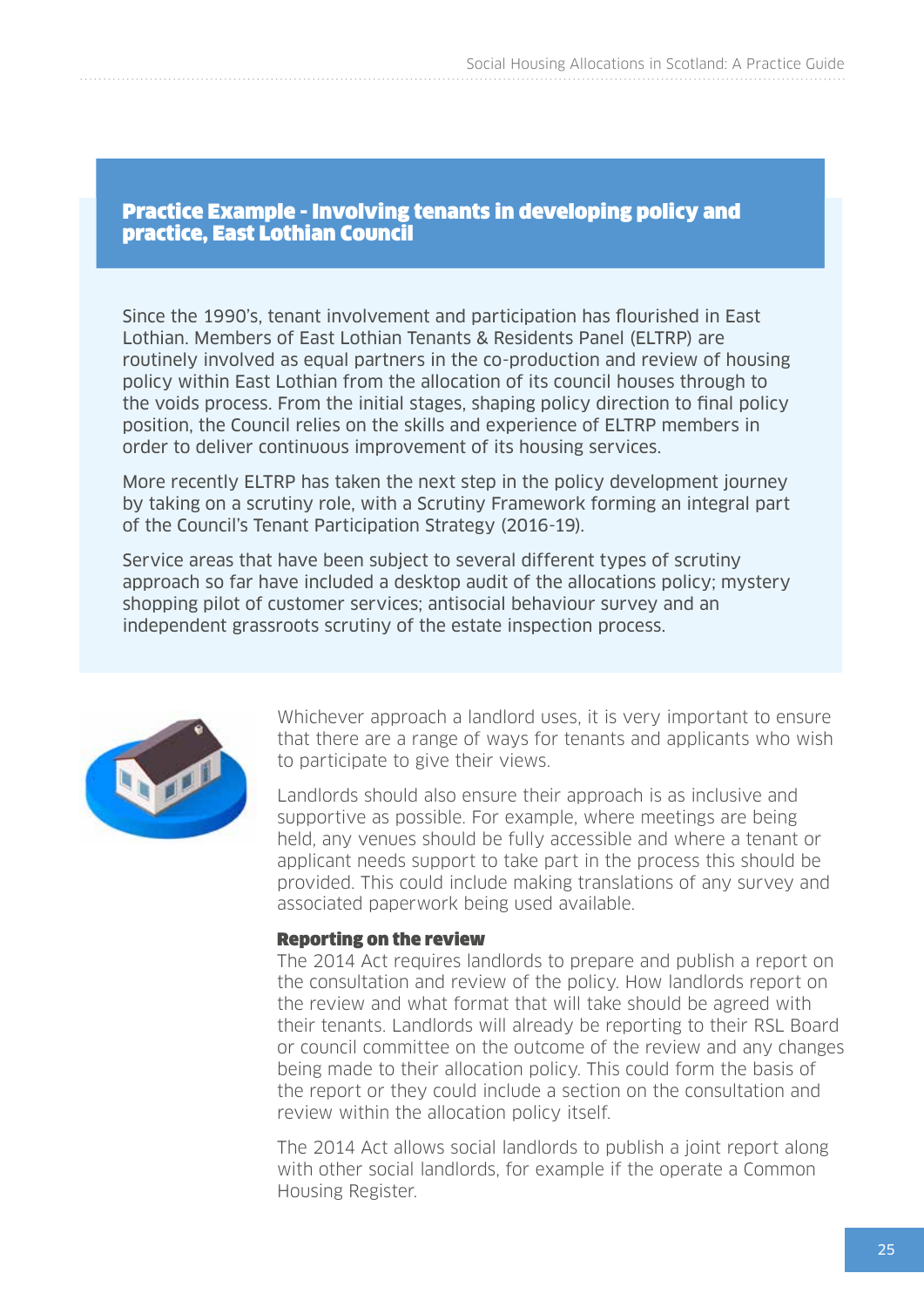### <span id="page-25-0"></span>3.3 What a review will cover

In reviewing their allocation policy, landlords will want to consider:

- does the policy comply with all relevant legislation and statutory guidance including Human Rights and equality obligations?
- is the current aim of the policy, and any associated outcomes, fit-for-purpose, or do they need to be reviewed?
- given the profile of properties available, is the policy meeting the needs of applicants, tenants, the landlord and other key stakeholders?
- if not, what are the key issues to be addressed in a revised policy? For example:
	- − does the policy give sufficient priority to each of the reasonable preference groups?
	- − are the right range of housing needs reflected in the policy? In particular, does the policy recognise the right range of unsatisfactory housing circumstances?
	- − is best use being made of the properties available to allocate? If not, why not and what needs to be done to ensure best use is made?
	- − does the policy consider under-represented groups and consider actions to deal with any accessibility issues?
	- − is the overall approach currently being used (needs-based or Choice-Based Letting (CBL)) the right way to deliver the overall objectives of the allocation policy?

In considering these issues, and in addition to the legislation and statutory guidance covered at Section 2, landlords will want to refer to a range of published information. This will include:

- the Local Housing Strategy(ies) of the area(s) in which they have stock.
- any local housing needs assessments. These should give information on any likely changes to demand for social housing in the future including the volume and profile of that demand.
- performance information published by the Scottish Government and the Scottish Housing Regulator. This information could be useful if a landlord wishes to compare the outcomes and outputs of its own allocations approach with that of other landlords. Landlords may also have access to benchmarking information through other routes.
- if an RSL, their Business Plan.

Landlords will also wish to consider the profile of their own stock and the properties becoming available for let. An analysis of the housing list may also generate useful information about who is looking to be housed and what type of properties they are looking for.

RSLs whose stock is spread across a number of local authority areas may find it more difficult to take need and demand across their whole stock into account. They may wish to consider joining any area-based common housing register, particularly if the approach used means they do not have to hold a list in that area.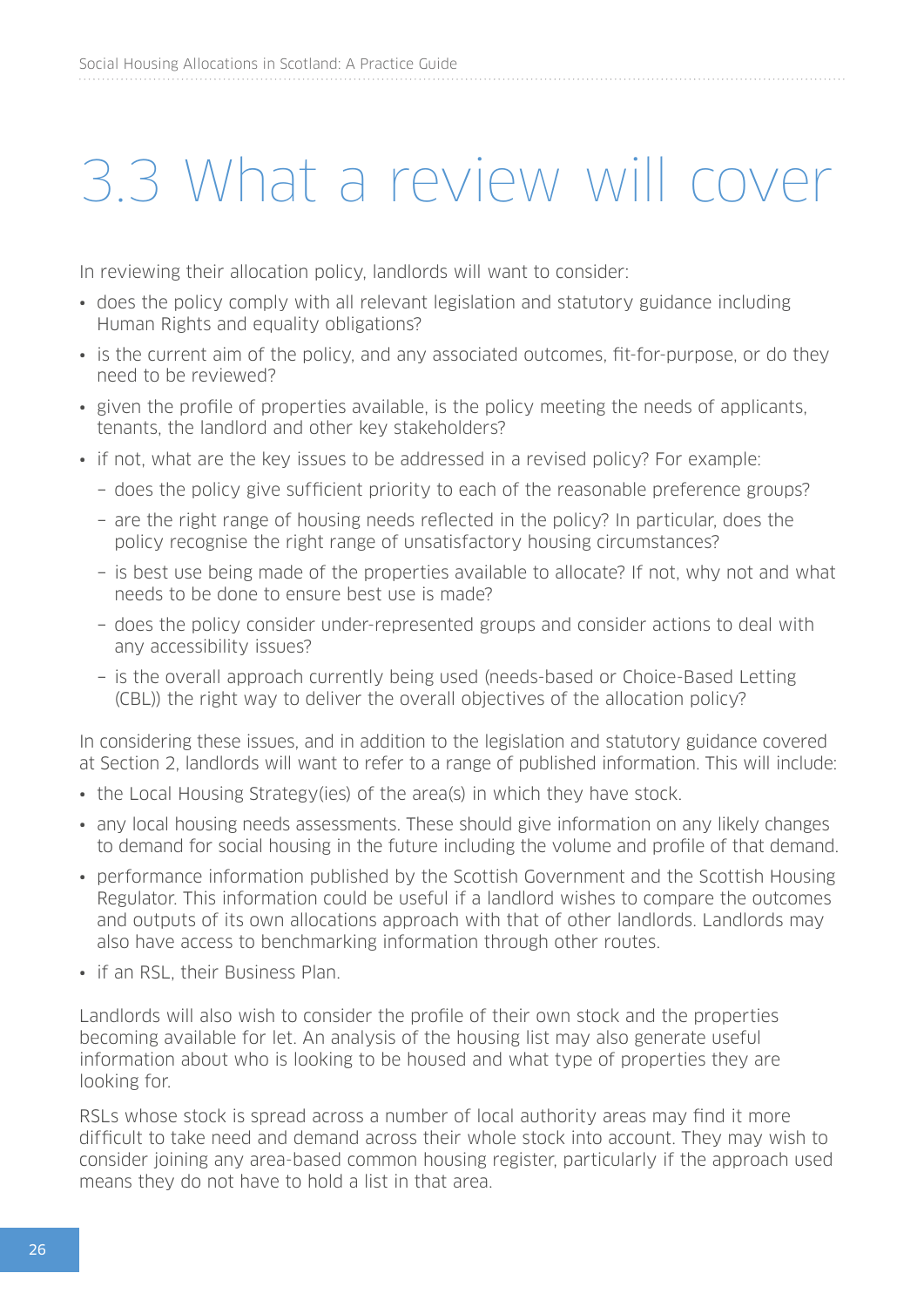# <span id="page-26-0"></span>3.4 Allocation policy content

Landlords will need to decide what their allocation policy will include. Most include:

- the aim of the policy and the outcomes it seeks to achieve. The policy should also explain how the landlord will deliver the aim and outcomes set out.
- what will and what will not be considered when allocating properties. This should reflect the legislation governing housing allocations.
- the priority for housing that will be given to applicants depending on their housing needs, including setting out:
	- − how the landlord will make sure it gives reasonable preference to the groups set out in legislation.
	- − the housing needs they will include within the 'unsatisfactory housing conditions' reasonable preference group.
	- − the relative priority they will give to the reasonable preference groups and any lettings quotas or targets they will put in place to assist in achieving the intended outcome.
	- − any additional categories to be given a preference by the landlord beyond those set out in the 2014 Act.
- information about assessing and verifying applicants' needs.
- any house size eligibility criteria which set out expectations around matches between household and property sizes, including whether applicants can apply for larger properties.
- exceptional circumstances flexibility to allow the landlord to allocate homes other than in accordance with the standard approach set out in the policy. This might include local lettings initiatives and sensitive lettings and the arrangements for doing so.
- arrangements for suspending applicants from receiving offers.
- the appeals and complaints processes.
- arrangements for monitoring and reviewing the policy.

Landlords should also include any other relevant information, although it is important to keep the focus on policy rather than practice.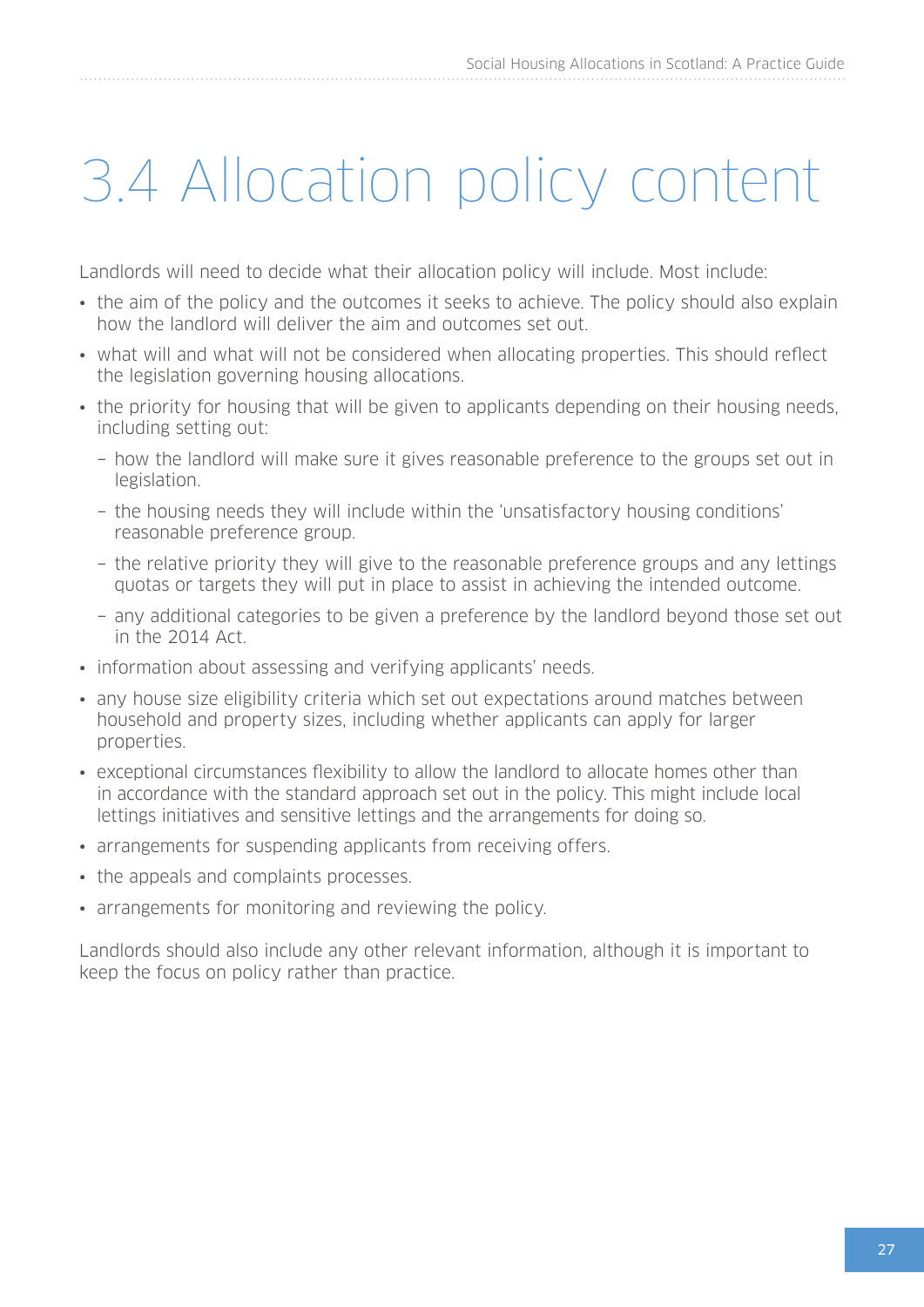### <span id="page-27-0"></span>3.5 Equality Impact Assessment

Landlords should carry out an Equality Impact Assessment (EIA) to consider how their policy will impact, either positively or negatively, on different people in different ways. An assessment will help make sure that any policy reflects the needs of the communities a landlord serves, and it will help to identify gaps and ways to promote equality.

#### Information Point

The Equality Act 2010 prohibits discrimination (direct or indirect), harassment or victimisation of anyone who shares one or more of the protected characteristics listed in the Act (that is: on the grounds of age; disability; gender reassignment; marriage and civil partnership; pregnancy and maternity; race; religion or belief; sex; or, sexual orientation).

Section 149 of the Equality Act 2010 places a legal duty (known as the 'General Equality Duty') on public authorities to: eliminate discrimination; advance equality of opportunity; and, foster good community relations in relation to the protected characteristics (with the exception of marriage and civil partnership2) set out in the Act.

Landlords should consider their obligations under the Public Sector Equality Duty when they develop or review their allocation policy. It is best to begin the EIA at the early stages of developing a policy so that any findings can shape it.

They should assess the impact of applying a proposed policy against the needs of the general equality duty. The assessment should consider the following three duties:

- that the policy does not discriminate unlawfully;
- how the policy might better advance equality of opportunity; and
- whether the policy will affect good relations between different groups.

The impact of the policy on equality groups should be assessed under each need of these three duties.

**2 The definition is in section 149(7) of the Equality Act 2010 (and is necessary because the second two parts of the public sector equality duty (that is, advancing equality of opportunity and fostering good relations) apply only to the listed relevant protected characteristics (but the first part, to eliminate discrimination, applies to all of them).**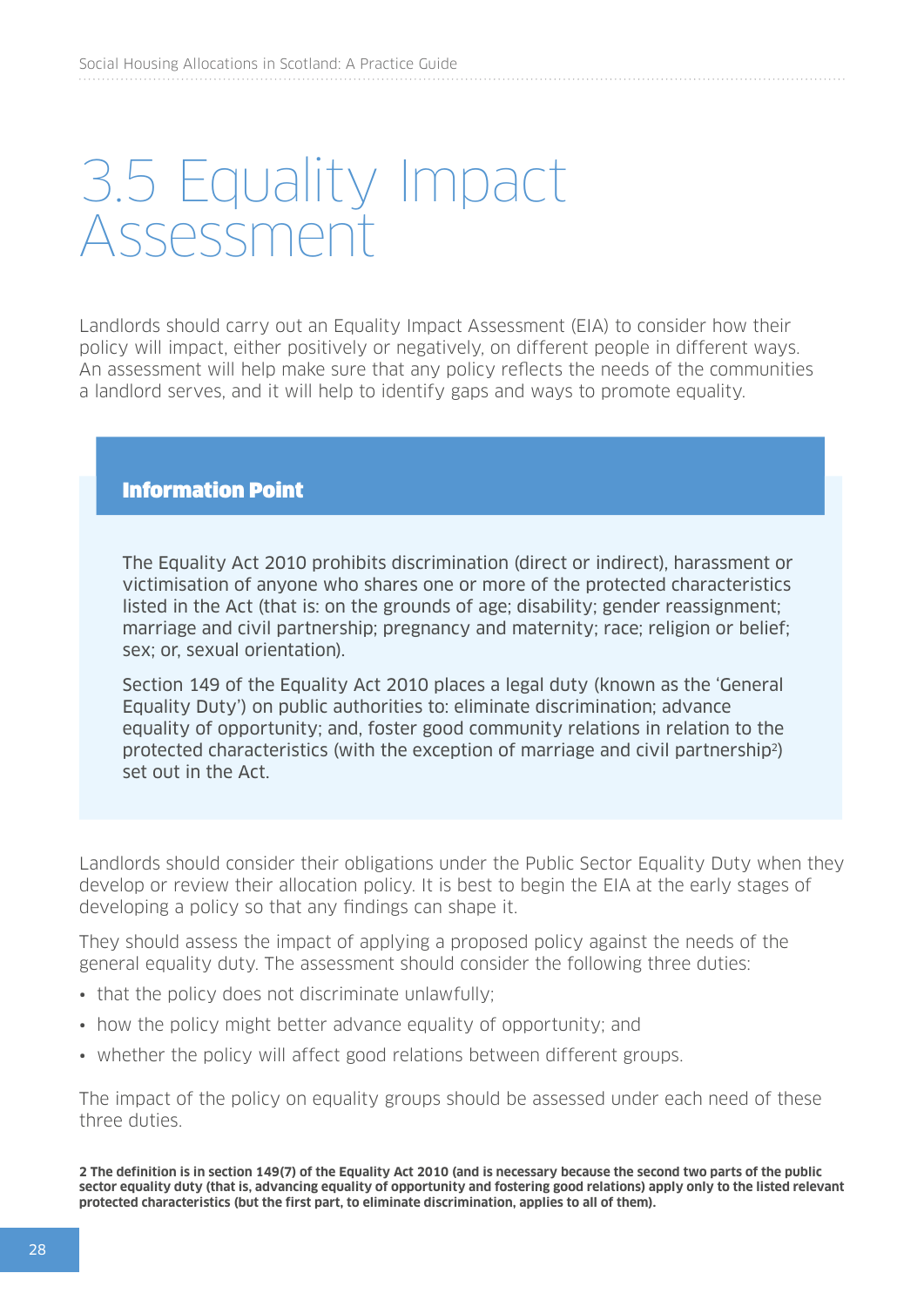<span id="page-28-0"></span>Landlords should have staff who are trained in equality issues to make sure these are addressed when developing or reviewing its allocation policy. Discussing draft impact assessments with people from equalities groups and the organisations that represent them will also be beneficial.

EHRC (Scotland) has produced a guide on Assessing impact and the Public Sector Equality Duty: a guide for public authorities (Scotland). **The guide can be found on the Commission's** website at: [https://www.equalityhumanrights.com/en/publication-download/assessing](https://www.equalityhumanrights.com/en/publication-download/assessing-impact-and-public-sector-equality-duty-guide-public-authorities)[impact-and-public-sector-equality-duty-guide-public-authorities](https://www.equalityhumanrights.com/en/publication-download/assessing-impact-and-public-sector-equality-duty-guide-public-authorities)

# 3.6 Monitoring

Landlords need to have a system in place to monitor the operation of their policy, including involving tenants in the process. Developing a monitoring framework at the same time as the policy will help ensure that the right mechanisms are in place from the start. Taking this approach will allow a landlord to:

- tailor the indicators and measures to its policy aim and intended outcomes;
- identify disparities or unintended discrimination in the operation of the policy; and
- measure the impact of any policy changes.

Landlords will already be recording allocation-related data as part of performance management arrangements and for their annual report to their tenants and the Annual Return on the Charter (ARC) for the SHR. The same information should also be used internally to monitor how the allocation system is working. **Further information on the** allocation-related data to be reported to the SHR is available from their website at: <https://www.scottishhousingregulator.gov.uk/>

Landlords can also draw on information about other landlords' performance on allocations from the SHR's annual reports and landlord comparison tool. They may also have access to benchmarking information from other sources.

Landlords should also consider what other housing list and allocations data they will collect. Regular reporting on key outputs from an allocation policy will help with early identification of any issues. In particular, regular review of the proportion of lets going to each reasonable preference group can help identify any issues, such as ensuring a sufficient proportion of available lets are going to statutorily homeless households.

Landlords should also consider whether the policy is working as intended and in particular:

- is priority being given to applicants in housing need?
- is the allocation policy and accompanying practice contributing positively to the prevention and resolution of homelessness?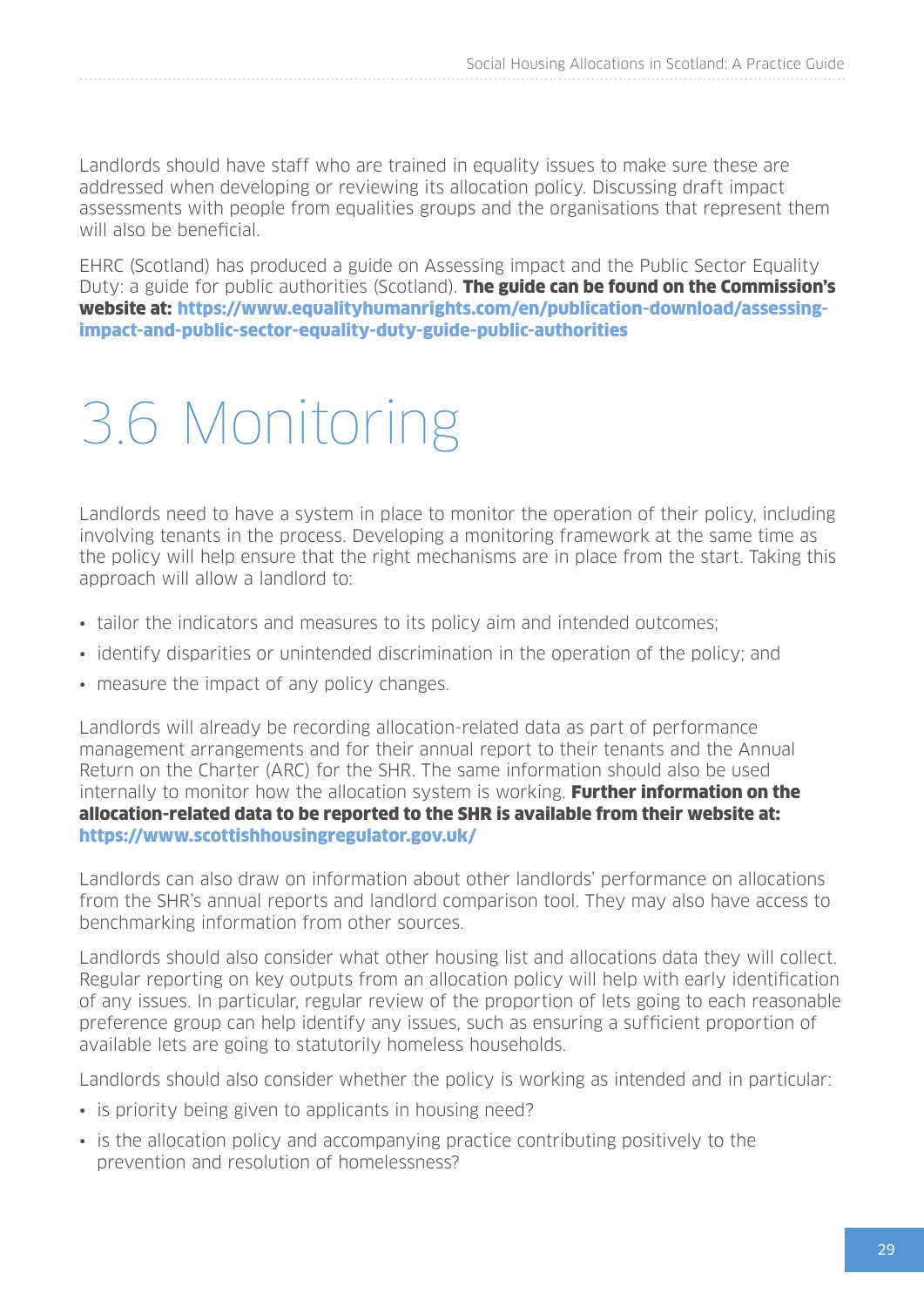- does the policy give priority to appropriate housing needs under the Unsatisfactory Housing Conditions reasonable preference group?
- does the policy make best use of the properties that become available, and in particular does it make best use of wheelchair accessible and adapted stock?
- does the policy enable people with changing needs to find accommodation which better suits their current needs?
- does the policy promote choice?

Effective monitoring and use of equality data is also essential and can help a landlord guard against indirect discrimination by reviewing how the policy works in practice and what impact it has on people with different protected characteristics.

#### Key Points

A three to five-yearly cycle for reviewing an allocation policy is widely recognised as being appropriate unless legislative changes prompt the need for an earlier review or the policy is clearly not working as intended.

A full review or redevelopment of an allocation policy will require adequate resources. Landlords should set realistic timescales which include sufficient time for consultation and revision.

When reviewing their policy, landlords must consult with tenants, applicants and RTOs. How landlords will consult on policy reviews should be set out in their tenant participation strategy. Landlords should ensure that any approach taken is inclusive.

In reviewing their policy, landlords should consider what they are trying to achieve through their allocation policy and how they will ensure that they meet housing need.

Carrying out an EIA will help a landlord consider how its policy will impact, either positively or negatively, on different groups of people.

Landlords should monitor the operation of their policy. Developing a monitoring framework along with the policy will help ensure that the right mechanisms are in place from the start.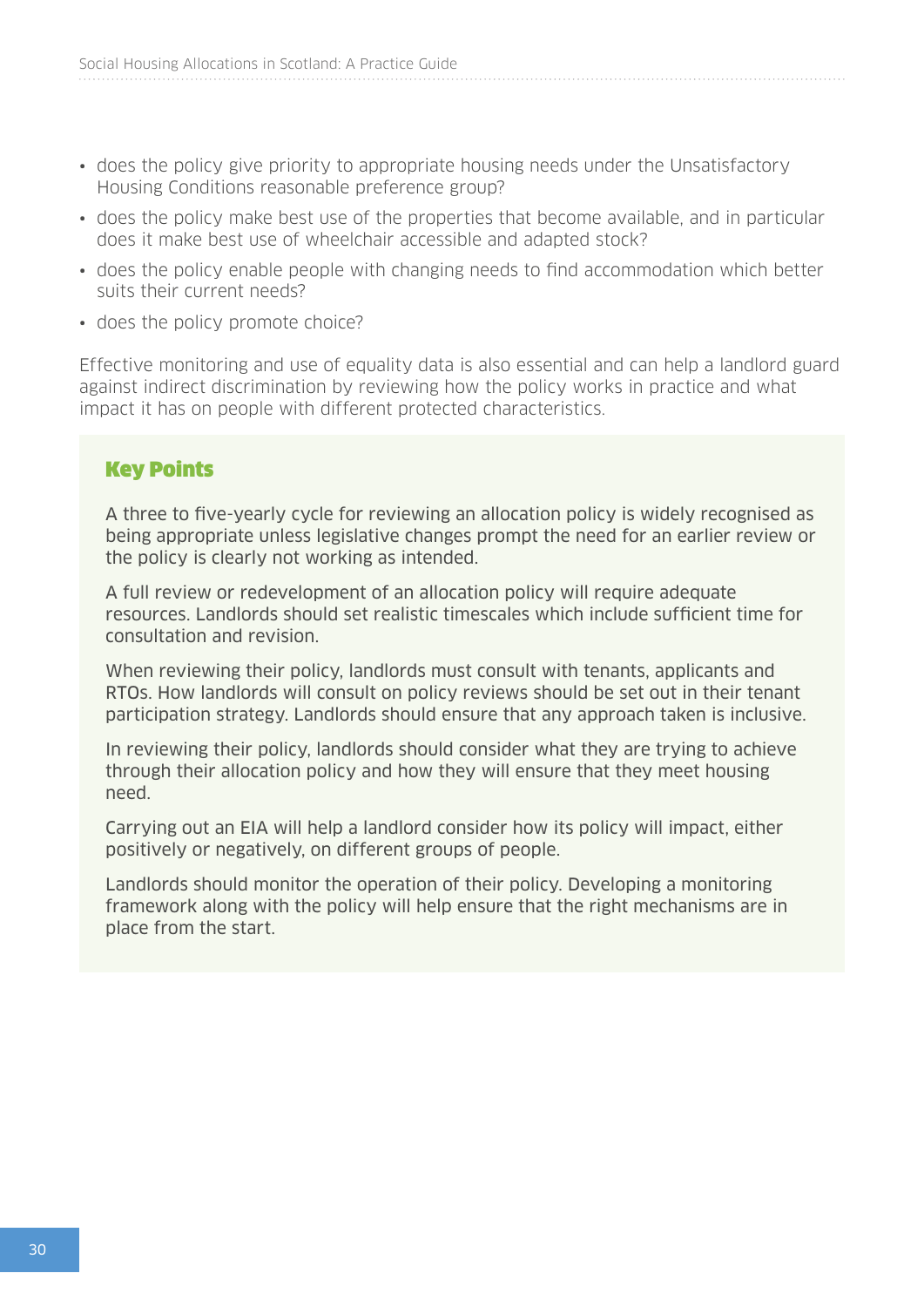# <span id="page-30-0"></span>Reasonable<br>Preference

This section covers the reasonable preference groups which must be taken into account when allocating social housing.

By working through this section readers will:

- be aware of the changes brought in by the 2014 Act.
- be familiar with the concept of unmet housing need.
- understand the three reasonable preference groups of statutory homelessness, under occupation and living under unsatisfactory housing conditions.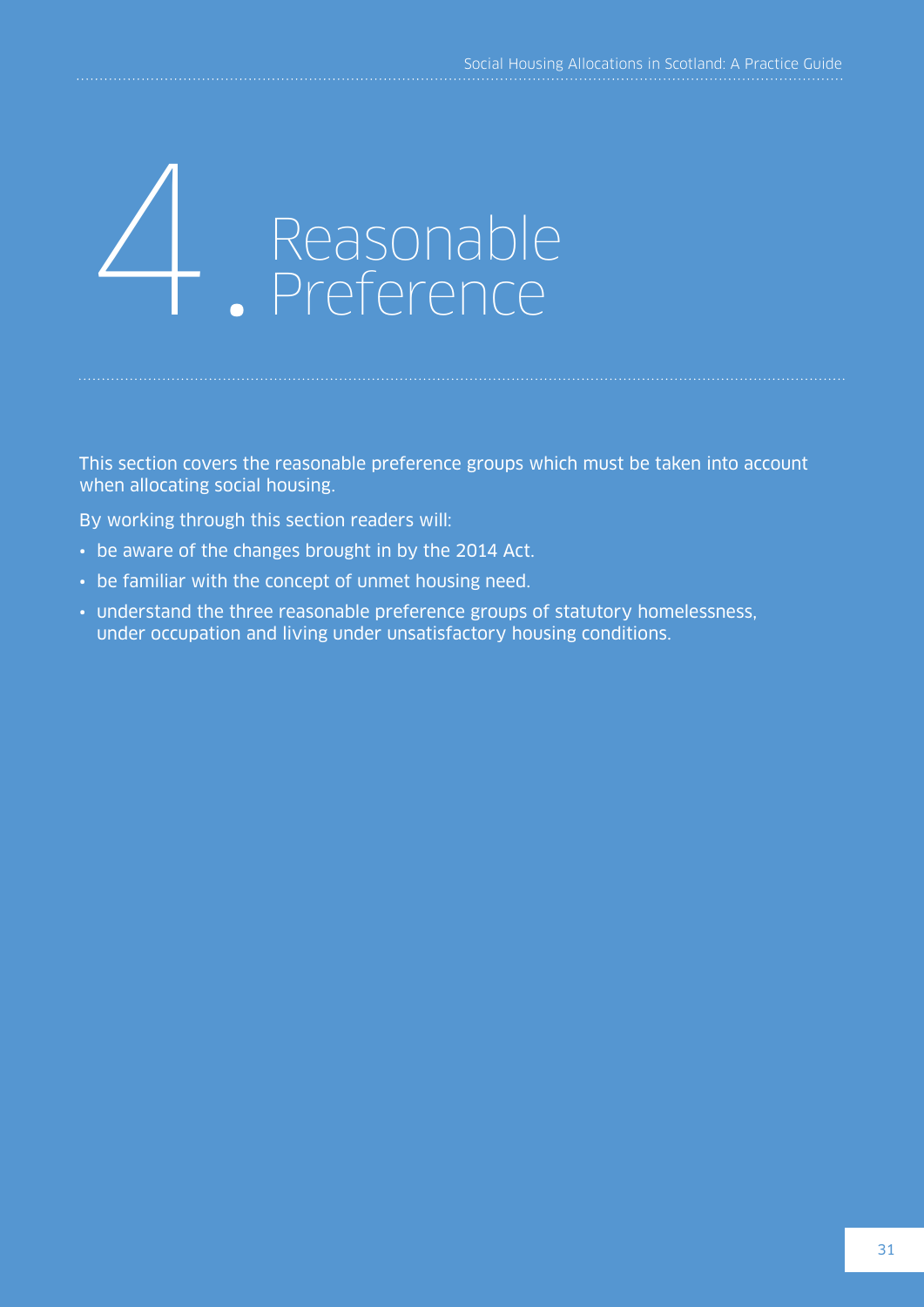### <span id="page-31-0"></span>4.1 Reasonable preference groups



Reasonable preference refers to a level of priority given to applicants under certain circumstances. Through their allocation policy, landlords must give a reasonable level of priority to those applicants who fall within one of the reasonable preference groups.

As noted in the final HARSAG report, allocation policies for social housing should ensure that homelessness is not the main way in which people access a social rented home. By giving an appropriate level of priority to those in urgent housing need through their allocation policy, social landlords can play a key role in preventing homelessness.

The 2014 Act amended section 20 of the 1987 Act and sets out three categories of applicants who should be given reasonable preference in an allocation policy. These are:

- homeless persons and persons threatened with homelessness and who have unmet housing needs;
- people who are living under unsatisfactory housing conditions and who have unmet housing needs; and
- tenants of houses which are held by a social landlord, which the social landlord selecting its tenants considers to be underoccupied.

The relative priority given to each of the reasonable preference groups will depend on the profile of housing need in each landlord's area. Each landlord needs to decide how much priority it wishes to give to those in each of the reasonable preference groups. At the very least landlords should not give homeless people lesser preference than the other specified groups. This means that any weighting landlords give to different types of housing need must reflect their obligations to make a reasonable proportion of their lets available to homeless households.

Landlords can take the needs of other groups into account, as well as the reasonable preference groups, and can create other needs groups, such as giving priority to ex-service personnel. However, any other groups being prioritised for allocations must not dominate an allocation policy at the expense of the three reasonable preference groups in the 2014 Act.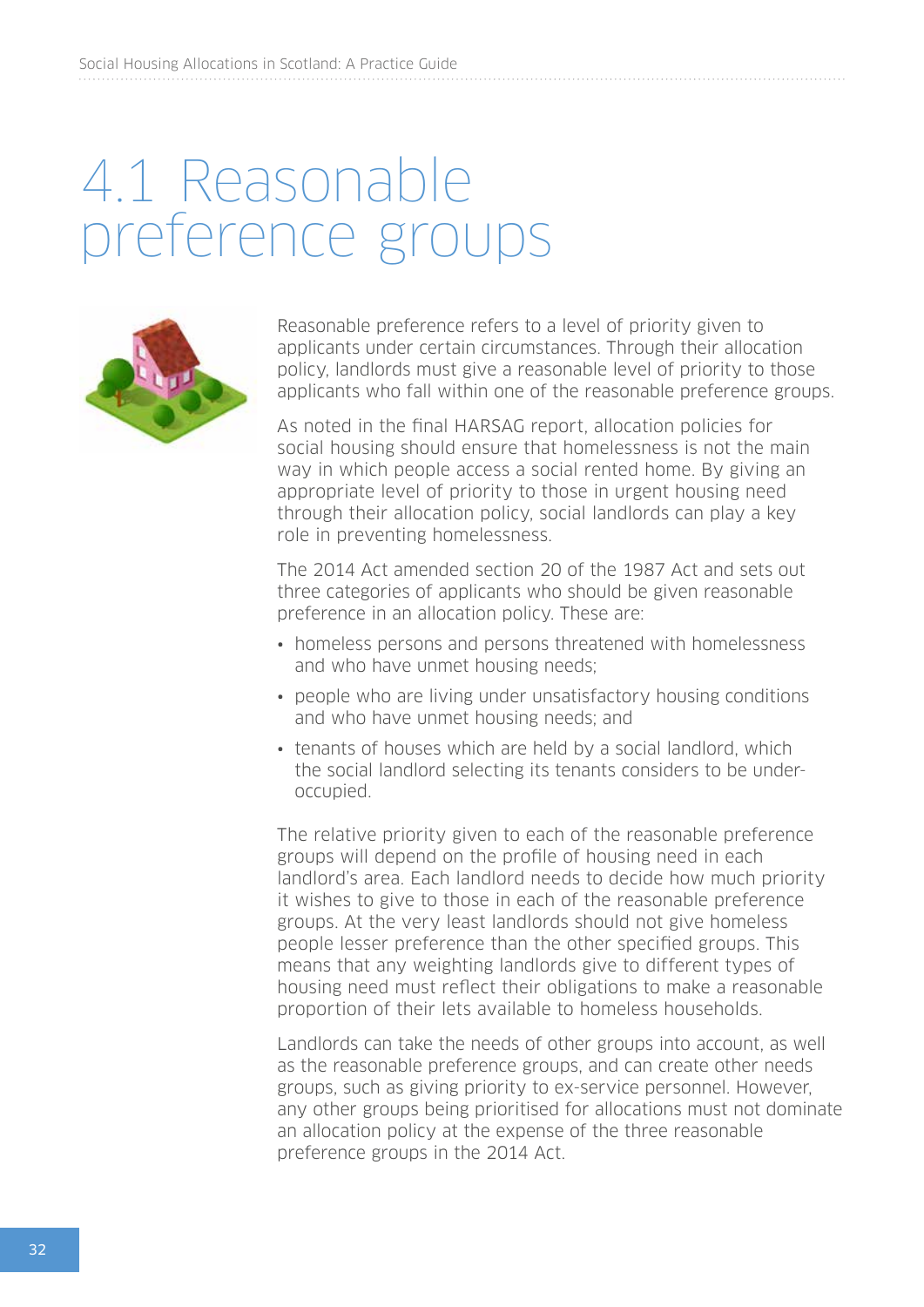### 4.2 Unmet housing need

The first two of the reasonable preference groups (homelessness and unsatisfactory housing conditions) are subject to the qualification that the applicant should also have unmet housing needs. The 2014 Act says that people have unmet housing needs 'where the social landlord considers them to have housing needs which are not capable of being met by housing options which are available'. Being able to meet their own housing needs could be described as being able to secure suitable accommodation which meets their needs from existing housing options.

Landlords are required to give reasonable preference to those who are homeless or threatened with homelessness or who are living in unsatisfactory housing conditions if their housing needs cannot be met in another way. This does not mean that landlords cannot house somebody whose housing needs can be met in another way, but it does mean they should not give them reasonable preference under their policy.

There are two elements landlords should consider when deciding whether someone has unmet housing needs. These are:

- the applicant's circumstances; and
- the existing housing options which are available and accessible to them.

An example of when it may be possible to meet housing need other than by giving an applicant reasonable preference for a social housing allocation would be where someone's current home can be adapted to meet the household's needs, for example by the installations of a ramp, stairlift or wet floor shower.

However, if an applicant's needs for an accessible or adapted home cannot be met by adapting their current home they would be given reasonable preference. Equally, landlords and/or the local authority will have to weigh up the practicalities and cost of adapting a property. If that cost would be excessive, landlords may consider someone's housing need cannot be met and give them reasonable preference for rehousing.

Most applicants who are homeless or threatened with homelessness, or who are living under unsatisfactory housing conditions, are likely to be entitled to reasonable preference.

Although the new heritable property provisions allow a landlord to consider an applicant's property-based assets (land or buildings), an applicant's income cannot be taken into account. This means that landlords cannot consider someone to be in a position to meet their housing needs because their income would allow them to buy their own home or rent a suitable home in the private rented sector. However, they may wish to discuss their full range of housing options with the applicant. Further information on the heritable property provision in set out in Section 8 of this Guide.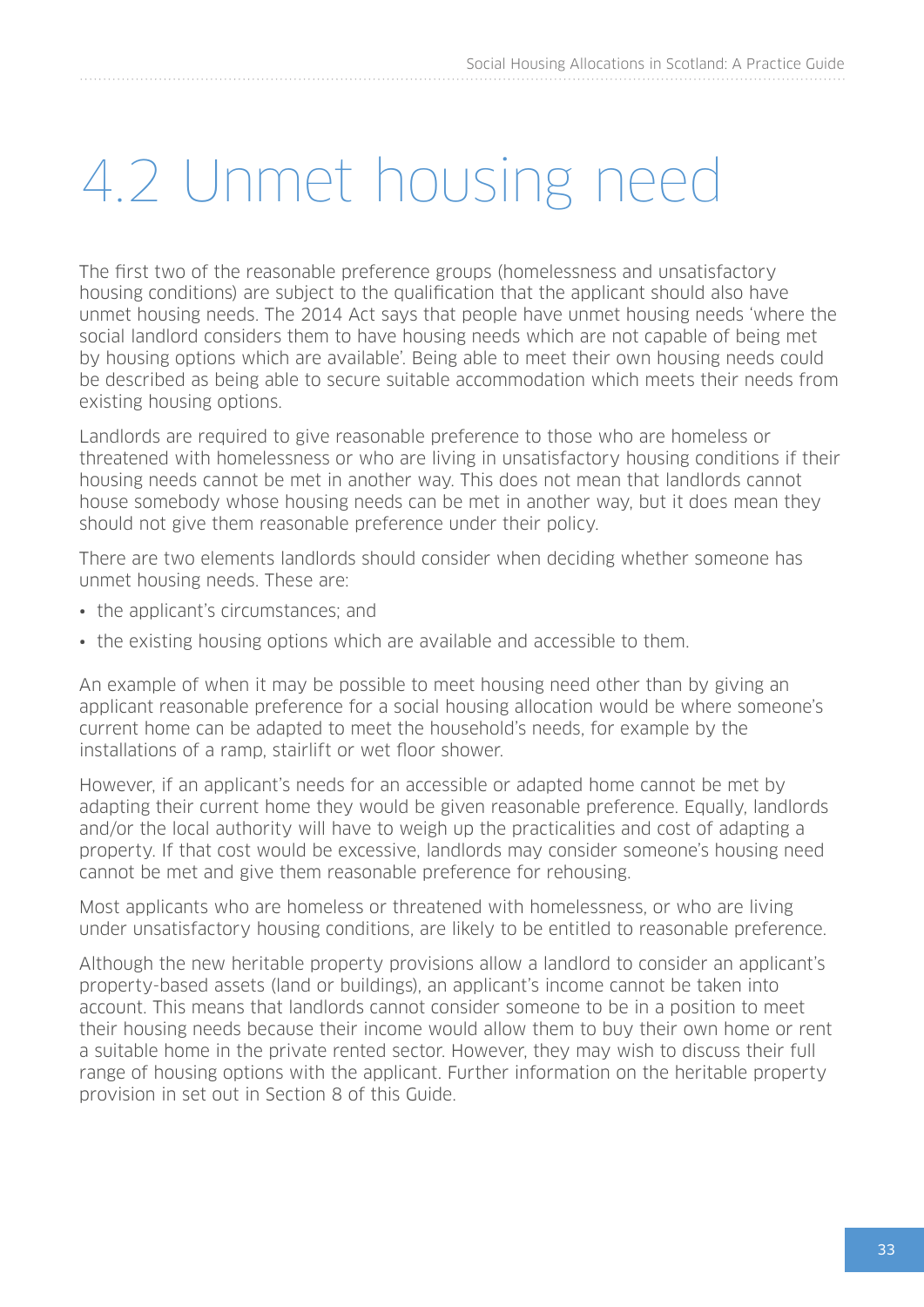### <span id="page-33-0"></span>4.3 Homeless persons and ersons threatened with melessness and ave unmet housing needs

An allocation policy should include information about how a landlord will meet its duties to provide secure accommodation for households who are considered to be statutorily homeless by a local authority. The focus should be on providing that accommodation and neither the policy, nor allocations practice, should seek to challenge the local authority's statutory homeless decision.

Part II of the 1987 Act (as amended) defines "homeless persons". A person is homeless if he or she has no accommodation in the United Kingdom or elsewhere, or if he or she has accommodation, but it would not be reasonable for him or her to occupy it. A person is homeless if he or she has accommodation, but:

- cannot secure entry to it;
- it is probable that occupation of it will lead to abuse;
- it is probable that occupation of it will lead to threats of abuse from someone who previously lived with him or her and who is likely to carry out the threats;
- it is a moveable structure, vehicle or vessel and there is no place where he or she is entitled or permitted to place it and live in it;
- it is overcrowded and may endanger the health of the occupants; or
- it is not permanent accommodation and the local authority has a duty to provide permanent accommodation. Permanent accommodation includes accommodation owned by him or her or in which he or she is a tenant with a secure, assured tenancy or private residential tenancy. It also includes a short Scottish Secure Tenancy where such a tenancy has resulted from previous antisocial behaviour or from any prospective tenant or resident under an antisocial behaviour order.

Part II of the 1987 Act (as amended) also defines "persons threatened with homelessness". A person is threatened with homelessness if it is likely that he or she will become homeless within two months.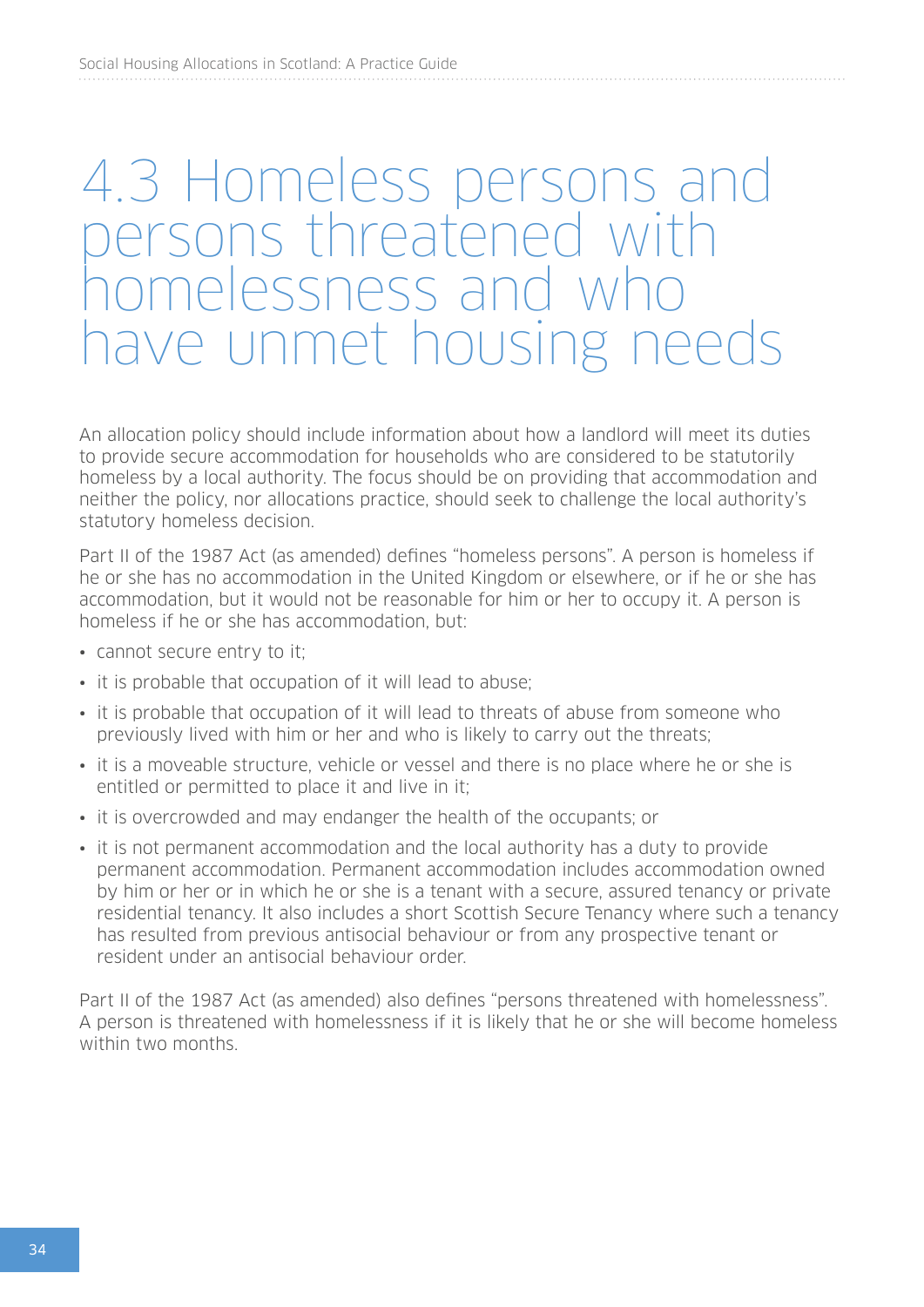<span id="page-34-0"></span>All unintentionally homeless households are entitled to settled accommodation. Local authorities have duties to provide accommodation and/or advice to those who are homeless or are threatened with homelessness. RSLs also have duties under section 5 of the Housing (Scotland) Act 2001 to house statutory homeless people who are referred to them by a local authority. RSLs have to meet section 5 requests from local authorities unless there are good reasons not to.

The Code of Guidance on Homelessness sets out the circumstances where an RSL may have good reason not to comply with a section 5 request and the time period within which local authorities and RSLs should reach agreement. In summary, good reason is where:

- an RSL is unable to make suitable housing available within six weeks of the request; or
- the only housing the RSL has available is of a particular nature (for example sheltered housing for older people) and this is not suitable for the applicant.

There are no other grounds for an RSL to refuse a section 5 referral. RSLs cannot use any other terms of their allocation policy for refusing to deal with a section 5 referral. RSLs should make sure that their allocation policy reflects arrangements for section 5 referrals and nomination agreements, where these exist.

From an allocations perspective, the Code of Guidance on Homelessness states that 'at the very least' landlords should not give homeless people lesser preference than the other specified groups. This means that any weighting landlords give to different types of housing need (for example through the use of letting quotas), must reflect their obligations to make a reasonable proportion of their lets available to homeless households.

### 4.4 People who are living under unsatisfactory housing and itions and who unmet housing needs

There is no legal definition of 'unsatisfactory housing conditions' and landlords will need to determine the types of housing need that they will include within this reasonable preference group.

As a starting point, landlords should give reasonable preference to the housing needs which were reasonable preference groups prior to the 2014 Act. These include:

- living in a property which does not meet the tolerable standard.
- overcrowding.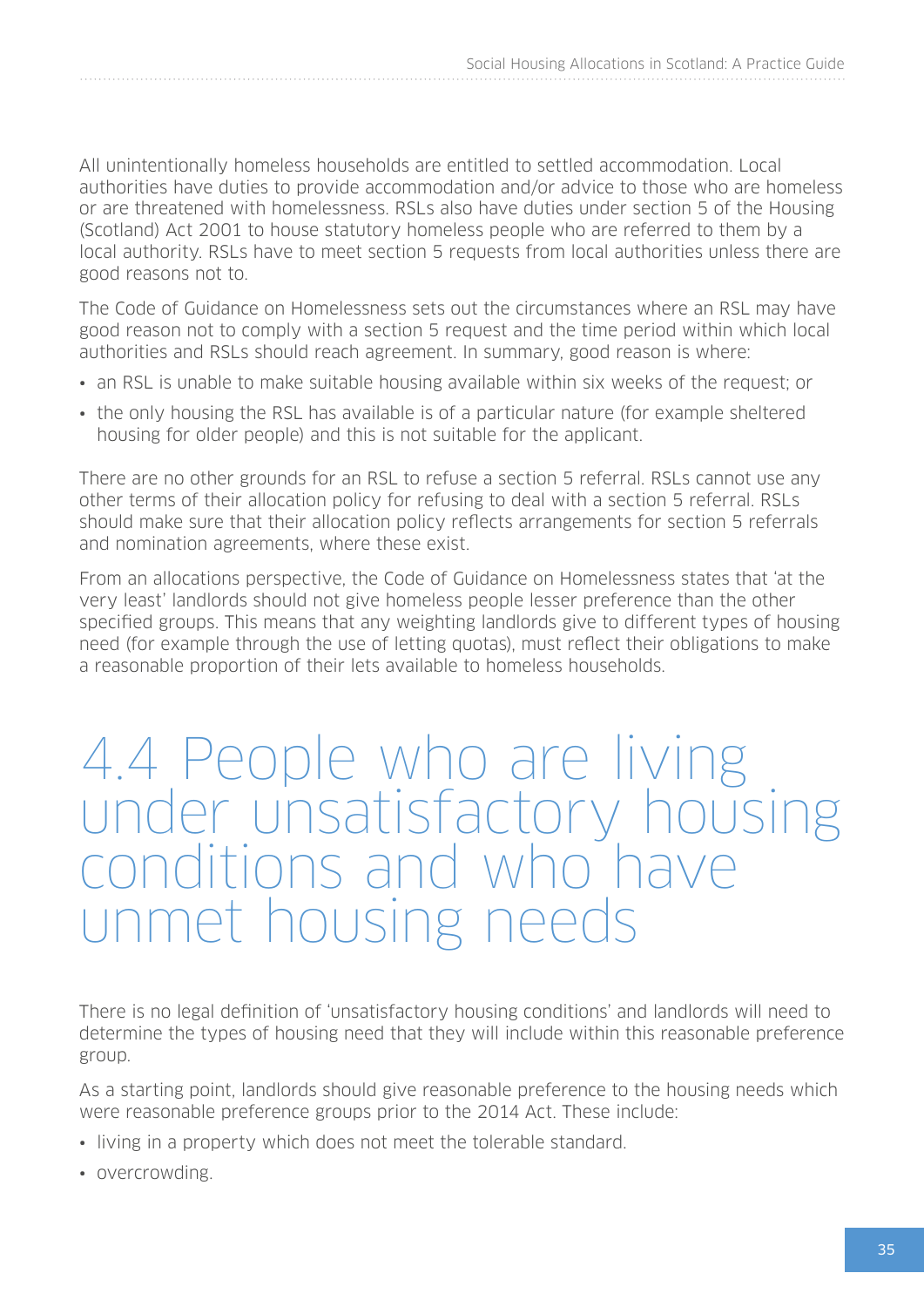There are also a range of other housing needs that are often recognised in allocation polices. Landlords do not have to include these categories if they do not reflect the housing needs in their area. However, it is likely that the following frequently used categories will be relevant to most social landlords in Scotland.

- domestic abuse.
- other harassment or abuse.
- insecure accommodation.
- needing an adapted or accessible home.
- social, community or family support.

There is also a range of other housing needs which landlords could consider. If they are of particular importance to their local community or the wider group of communities in which they operate, a landlord could consider including them within its unsatisfactory housing conditions group.

Another approach would be to give these housing needs a level of priority under the policy but not include them within the reasonable preference group.

The types of housing need which might fall into this group could include:

- looked after and accommodated young people.
- kinship carers, fostering or adoption.
- leaving the armed forces.
- leaving prison.

Further information on the range of housing need that might fall under 'people who are living under unsatisfactory housing conditions and who have unmet housing needs' is provided in Sections 5 and 6 of this Guide. This section also provides further information on the other categories of need that landlords may wish to consider including in their allocation policy.

### 4.5 Under-occupation

The 2014 Act introduced 'tenants of houses which are held by a social landlord and which the social landlord selecting its tenants considers to be under-occupied' as a reasonable preference group. Social landlords want to make best use of their housing stock and giving priority to social rented sector tenants who are under-occupying their home is one way of doing this.

There is no legal definition of under-occupation and landlords will have to set their own standard for this. However, most landlords will consider under-occupation to occur when a household lives in a home which has one or more bedrooms than they would be entitled to under their landlord's current allocation policy.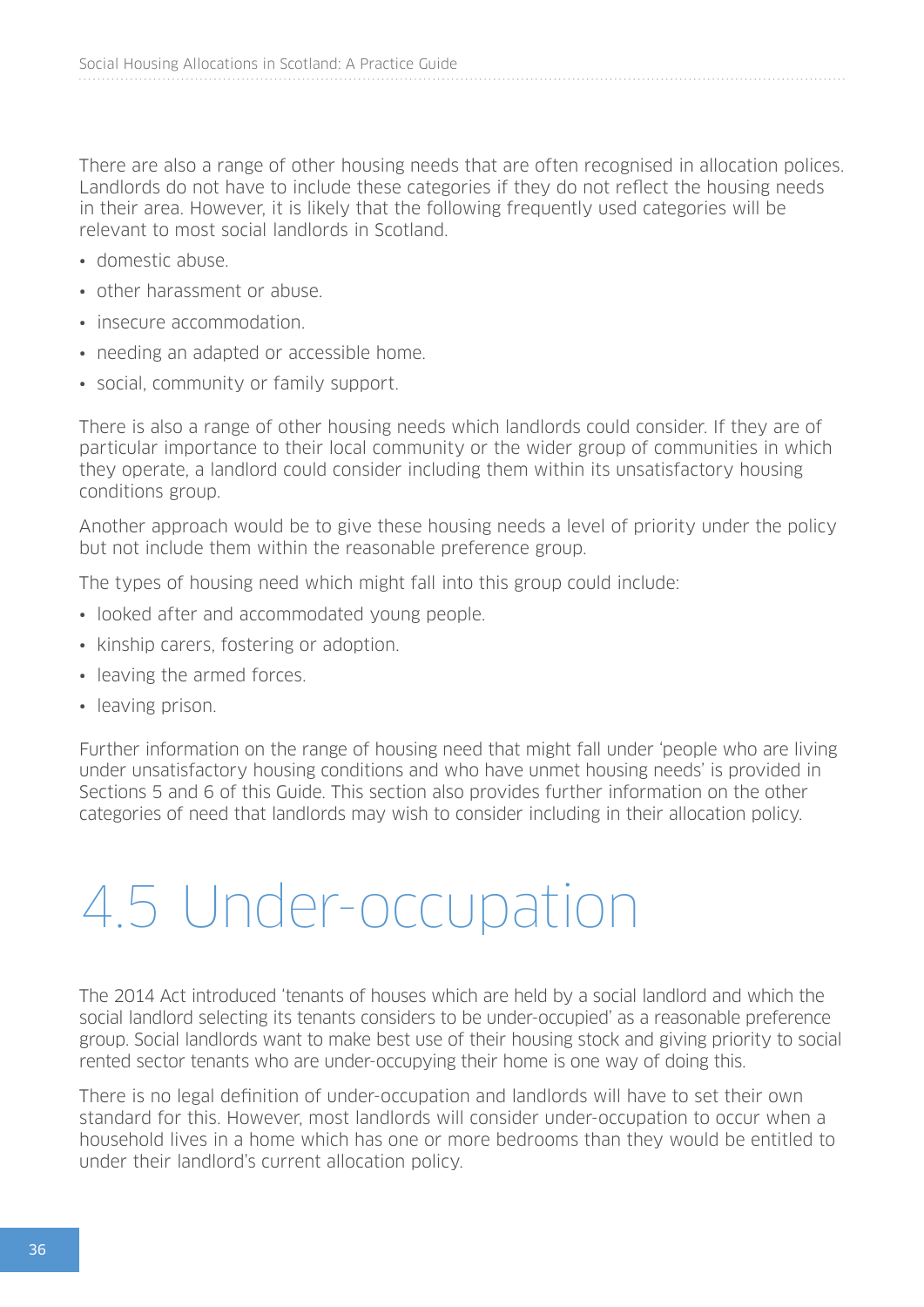Under-occupation is mostly likely to occur when someone with children has originally been allocated a larger home and their children have grown up and left home. This means that under-occupying tenants are likely to be older.

Landlords should consider taking a housing health check approach and take a proactive approach in supporting tenants to consider whether their current home meets their needs and helping them to consider whether a move might help them live independently for longer.

Social landlords should give some level of priority to their own tenants who are underoccupying their home and who want to downsize. Landlords should also give an equivalent level of priority to the tenants of any other social landlord who has applied to them for housing and is under-occupying according to their allocation policy. The number of applicants involved is not likely to be high and tackling under-occupation supports the best use of the socially rented stock across the country.

People may find it difficult to leave a property that has been their home for some time. There may also be financial and practical disincentives to making a move. Landlords may wish to consider offering financial or other supports to encourage people to free up larger homes and make a move to a smaller home that may better suit their needs.

## 4.6 Relative weighting to different groups

The law does not specify the relative weighting that should be given to the reasonable preference groups and each landlord or group of landlords will need to decide on the relative priority they give to each. In making those decisions they may wish to consider the profile of the homes becoming available for let and who is applying to them for housing.

RSLs and local authorities should work together to decide on the proportion of allocations they will make available to those who are homeless or threatened with homelessness. As noted above, at the very least landlords should not give homeless people lesser preference than the other specified groups.

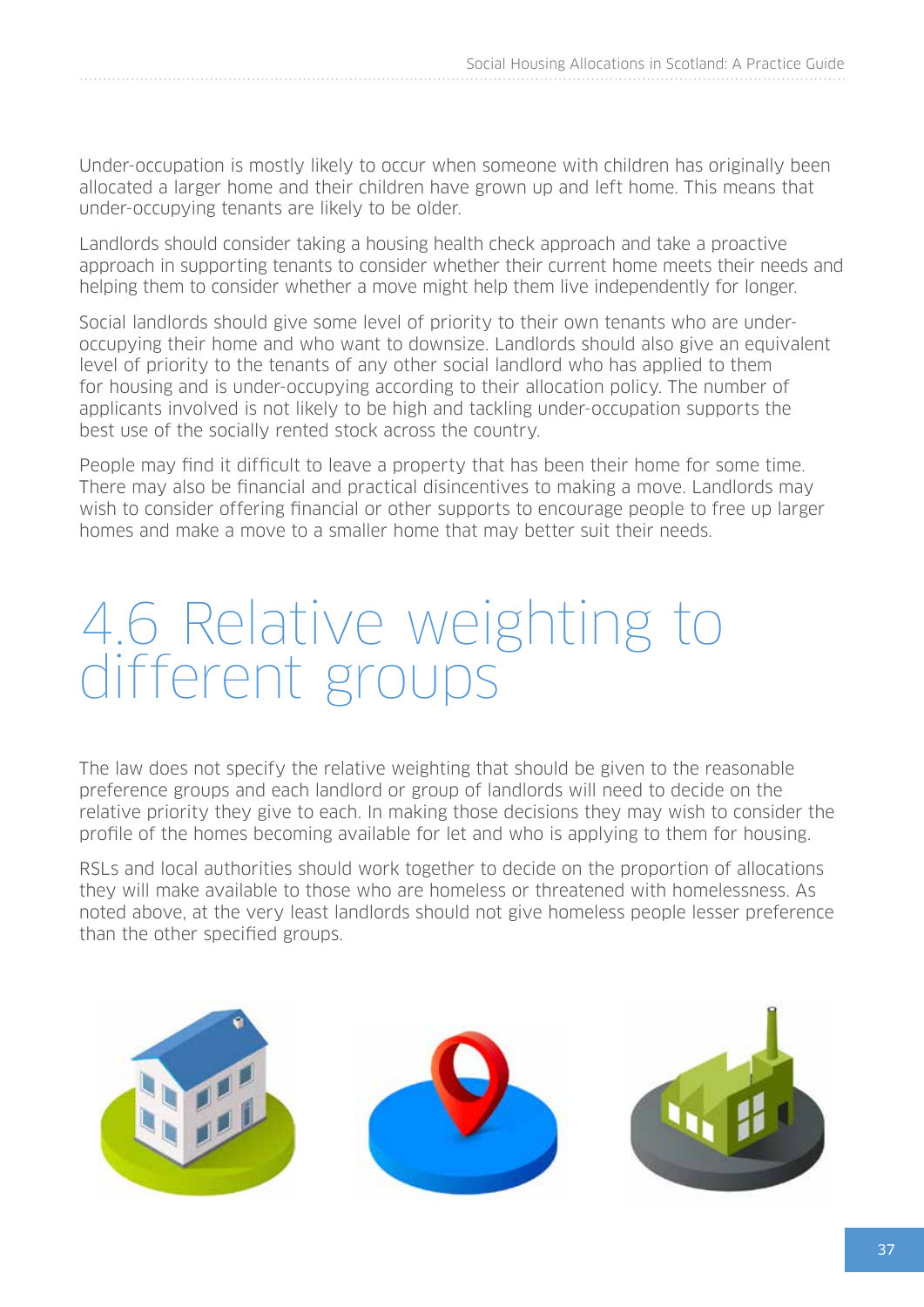## 4.7 Applicants other than those with reasonable preference

Landlords can take the needs of other groups into account as well as the reasonable preference groups. For example, they may give a level of priority to those leaving the armed services or to those leaving prison.

Any other groups being given priority must not dominate an allocation policy at the expense of the three groups set out in the 2014 Act. Any additional criteria that are used to prioritise allocations must also fully comply with the 1987 Act as amended by the 2014 Act.



#### Key Points

The Housing (Scotland) Act 2014 sets out three categories of applicants who should be given reasonable preference in an allocation policy. These are homeless persons and persons threatened with homelessness, people living under unsatisfactory housing conditions and under-occupying social housing tenants.

The homeless and unsatisfactory housing reasonable preference groups are qualified by the applicant having unmet housing need. Each landlord needs to decide how much priority it wishes to give to those in each of the reasonable preference groups. At the very least landlords should not give homeless people lesser preference than other groups of applicants.

Allocation polices should include information about how a landlord will meet its duties to provide settled accommodation for households who are considered to be statutorily homeless by a local authority. The focus should be on providing that accommodation and neither the policy, nor lettings practice, should seek to challenge the local authority's statutory homeless decision-making.

The under-occupation provision means that landlords must give priority to their own tenants who are under-occupying and to tenants of other social landlords who are under-occupying. There is no legal definition of under-occupation, so the landlord must decide whether another landlord's tenant is under occupying based on its own allocation policy.

Landlords can take the needs of other groups into account as well as the reasonable preference groups. However, any other groups must not dominate an allocation policy at the expense of the three groups set out in the 2014 Act.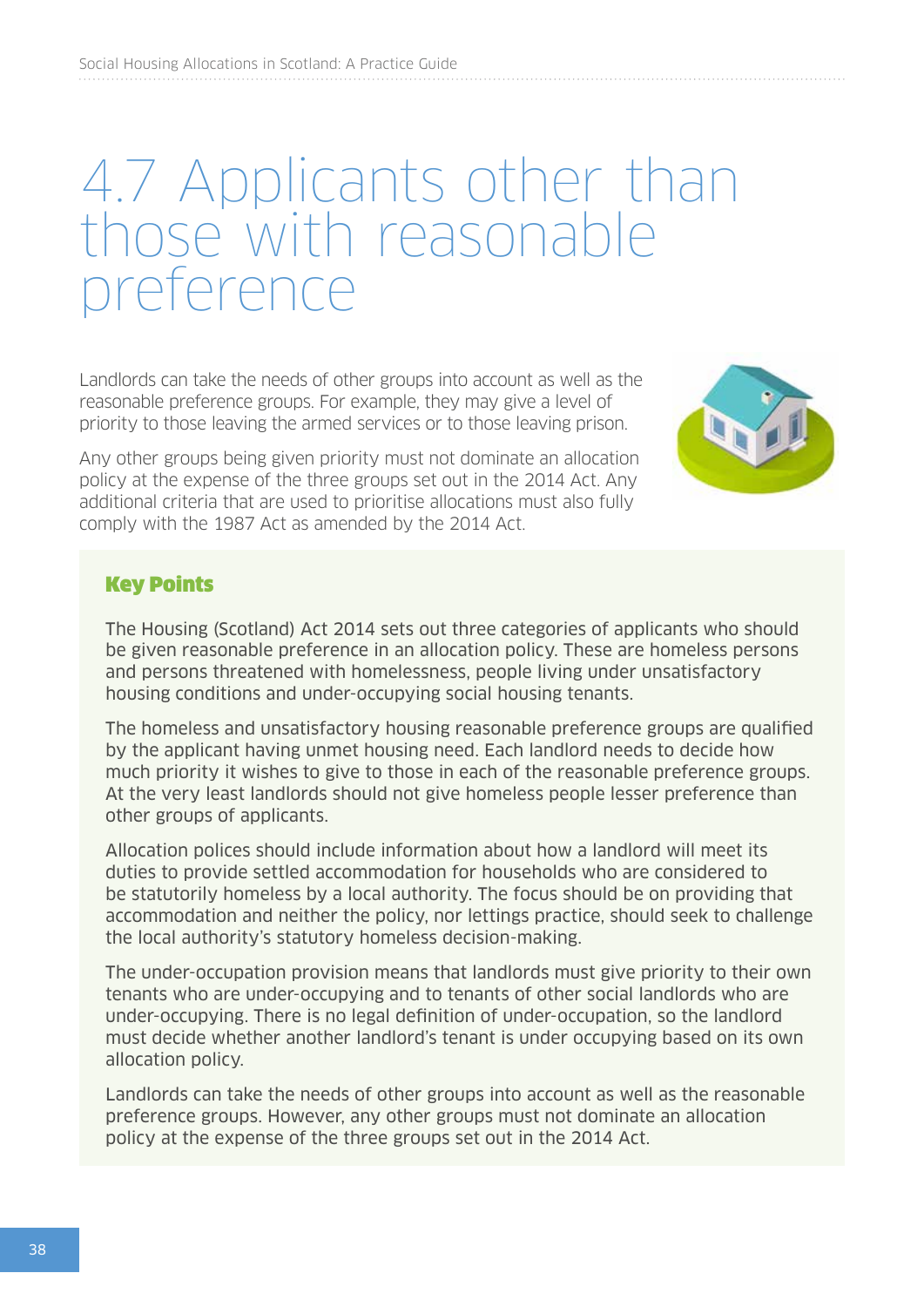## Unsatisfactory Housing Conditions and Other Possible 5. Needs Groups

This section covers some of the more frequently used categories for awarding a level of housing priority through an allocation policy, except for health and disability needs.

By working through this section readers will:

- understand when a property is below tolerable standard and know about the repairing standard.
- know the definition of overcrowding.
- understand the case for giving priority to victims of domestic abuse and other forms of abuse or harassment.
- be aware of when accommodation may be insecure.
- understand the case for giving priority to those who have been looked after by the care system, kinship carers, foster carers and those adopting.
- understand the case for giving priority to those leaving the armed forces.

There is a range of housing needs which landlords include within their allocation policy. Landlords should decide which of these housing needs are appropriate to the context in which they are allocating homes. The housing needs covered here are examples and landlords do not have to include any or all of them. Equally, they can include other types of housing need if appropriate, justifiable and clearly set out in their allocation policy.

Please note that health and disability needs, which would be likely to be given priority within any allocation policy, are covered in Section 6.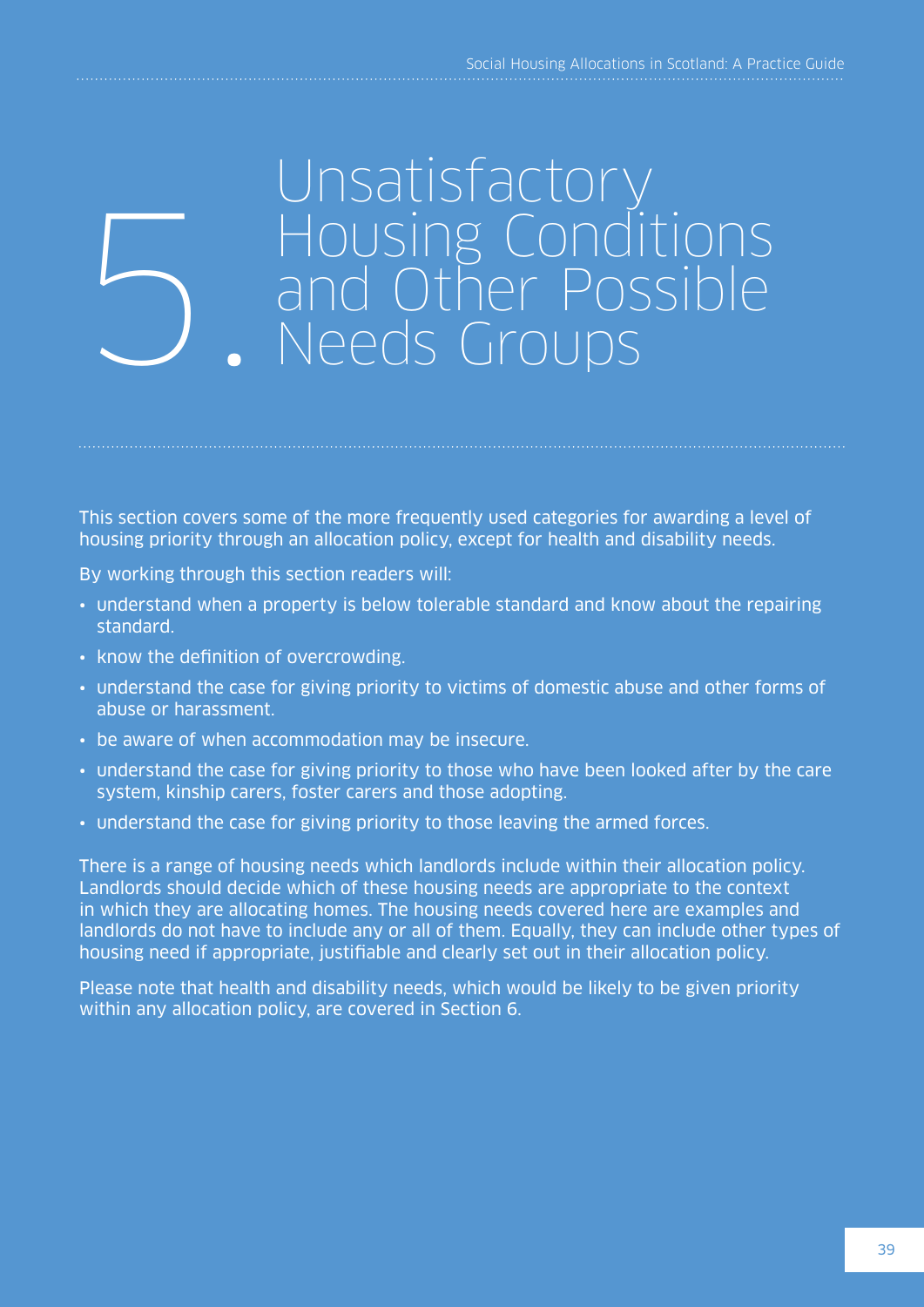## 5.1 Property condition

The tolerable standard sets out the basic requirements for a healthy safe home. It applies to all tenures and is as defined by section 86 of the 1987 Act and amended by section 102 of the 2001 Act and section 11 of the Housing (Scotland) Act 2006. The tolerable standard is under review and landlords should note any changes to the standard in developing and applying their allocation policy.

A house meets the current tolerable standard if it:

- is structurally stable;
- is substantially free from rising or penetrating damp;
- has satisfactory provision for natural and artificial lighting, for ventilation and for heating;
- has satisfactory thermal insulation;
- has an adequate piped supply of wholesome water available within the house;
- has a sink provided with a satisfactory supply of both hot and cold water within the house;
- has a water closet or waterless closet available for the exclusive use of the occupants of the house and suitably located within the house;
- has a fixed bath or shower and a wash-hand basin, each provided with a satisfactory supply of both hot and cold water and suitably located within the house;
- has an effective system for the drainage and disposal of foul and surface water;
- in the case of a house having a supply of electricity, complies with the relevant requirements in relation to the electrical installation for the purposes of that supply;
- has satisfactory facilities for the cooking of food within the house; and
- has satisfactory access to all external doors and outbuildings.

A property is below tolerable standard if one or more of the criteria set out above are not met. If evidence is not already available, landlords may want to bring in the local authority's Environmental Health Service to assess whether the property meets the tolerable standard. If a property is below tolerable standard the local authority may contact the owner and ask for repairs or work to be carried out on their property. However, while a property remains below tolerable standard any applicant should be given reasonable preference.

In addition to the tolerable standard, a repairing standard applies to private rented sector tenancies. It places a duty on private landlords to repair and maintain their property. On becoming aware of a defect, private landlords must complete necessary work within a reasonable time. If they do not, or there is disagreement about whether or not there is a problem, tenants have the right to refer the matter to the Housing and Property Chamber First Tier Tribunal for Scotland. The Tribunal has power to require a landlord to carry out work necessary to meet the standard. Further information on the repairing standard is available for the Scottish Government's website at: <https://beta.gov.scot/publications/repairing-standard/>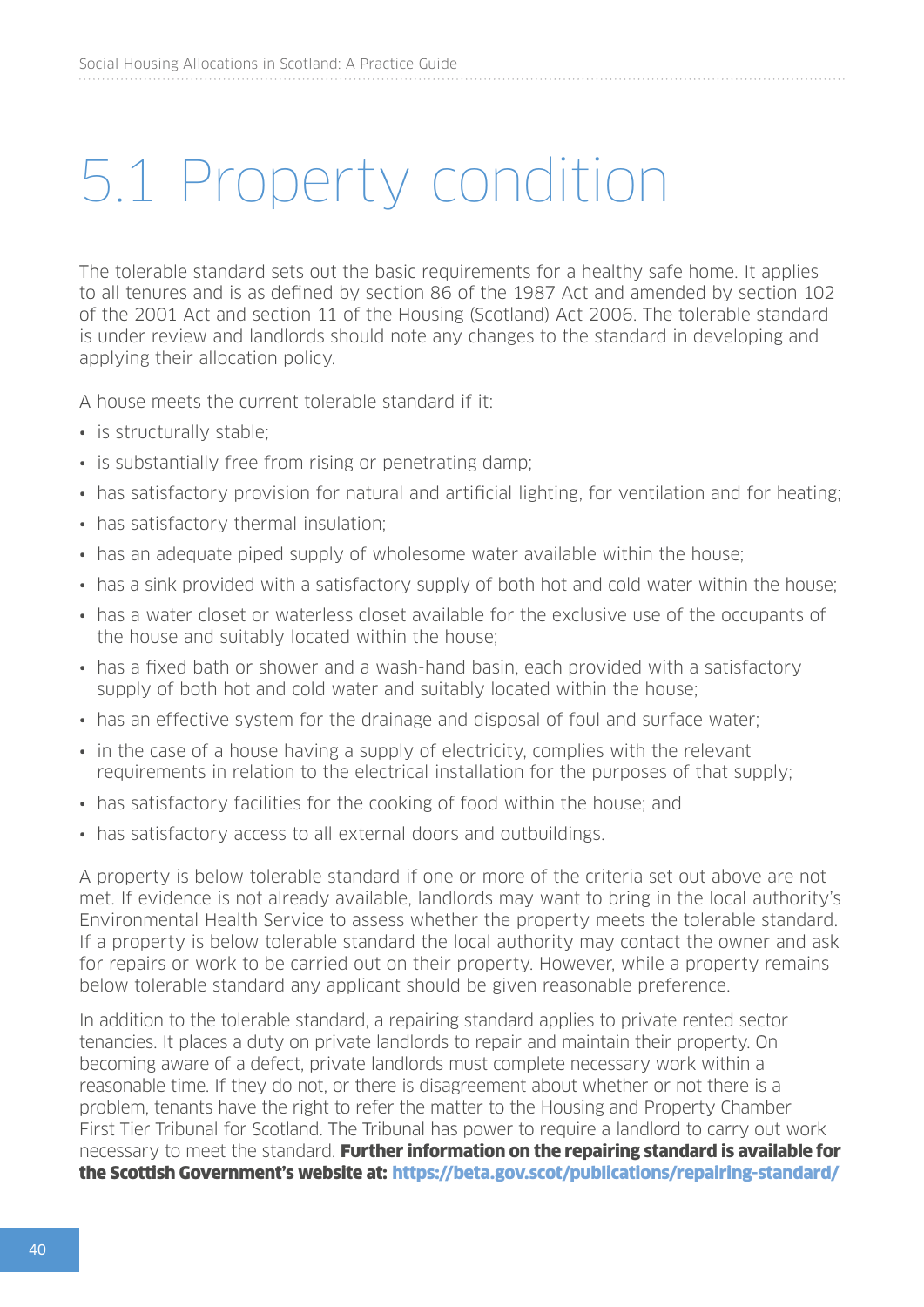Further information on the Tribunal can be found on the Housing and Property Chamber website at:<https://www.housingandpropertychamber.scot/>

Landlords could consider giving priority to private rented sector tenants whose current home does not meet the repairing standard and until such a time as any problems are resolved. An additional approach would be to ensure that the private rented sector tenant receives the necessary advice and support if a case needs to be taken to the Tribunal.

## 5.2 Overcrowding



Part VII of the 1987 Act defines "overcrowding". When the number of people sleeping in a home exceeds the room standard or the space standard (both of which are set out below) a house is overcrowded.

Under the room standard, if the number of people sleeping in the house and the number of rooms available as sleeping accommodation (that is rooms normally used in the locality as a bedroom or living room) mean that two people of the opposite sex have to sleep in the same room then the accommodation will be overcrowded unless:

- the two people are living together as husband and wife; or
- one or both of them is under 10-years old.

The space standard determines the number of people who are permitted to sleep in a home based on:

- the number of rooms available as sleeping accommodation. Rooms that are counted are rooms normally used in the locality as a bedroom or living room;
- the size of those rooms. Rooms under 50 square feet (4.645m<sup>2</sup>) are ignored; and
- the ages of people who live there. Children under one-year old are not counted and children over one and under 10 count as a half.

Landlords can calculate the permitted number of people in a property by looking at both of the tables below. Table 1 sets out how many people can sleep in the house according to the number of rooms. Table 2 set out how many people can sleep in each room according to the size of the room and the total for each room, when added together, tells you how many people can sleep in the house. Landlords need to look at both tables and the smaller of the two numbers produced is the permitted number of people that may live in that house. If the permitted number is exceeded, the house is overcrowded.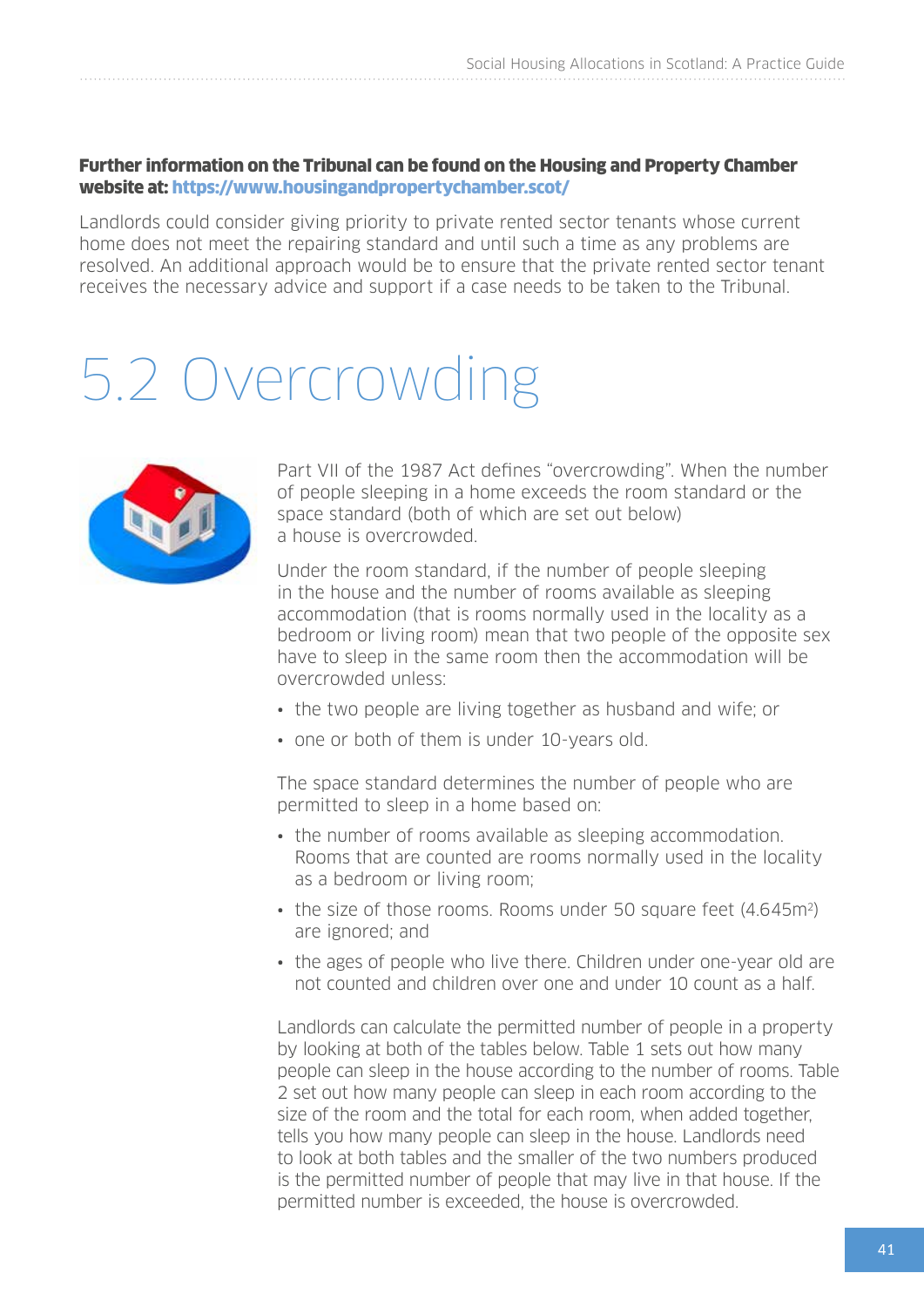| Number of rooms available for sleeping | Number of people who can sleep in the<br>property |
|----------------------------------------|---------------------------------------------------|
|                                        | 2                                                 |
|                                        | 3                                                 |
|                                        | 5                                                 |
|                                        | 71/2                                              |
| 5 or more                              | 2 for each room                                   |

#### Table 1: How many people can sleep in the house according to the number of rooms.

#### Table 2: How many people can sleep in each room according to the size of the room

| Floor area of room                                                   | Number of persons who can sleep there |
|----------------------------------------------------------------------|---------------------------------------|
| 110 sq. ft or more (10.219m <sup>2</sup> )                           |                                       |
| 90 sq. ft (8.361m <sup>2</sup> ) or more but less<br>than 110 sq. ft | $1\frac{1}{2}$                        |
| 70 sq. ft (6.503m <sup>2</sup> ) or more but less<br>than 90 sq. ft  |                                       |
| 50 sq. ft (4.645m <sup>2</sup> ) or more but less<br>than 70 sq. ft  | 1/2                                   |

While the law sets out the minimum standards needed to prevent overcrowding, in practice, landlords can set more generous standards of their own.

In deciding on levels of priority under their policy, landlords may wish to give a higher level of priority to those who are overcrowded by two or more bedrooms than to those overcrowded by one bedroom.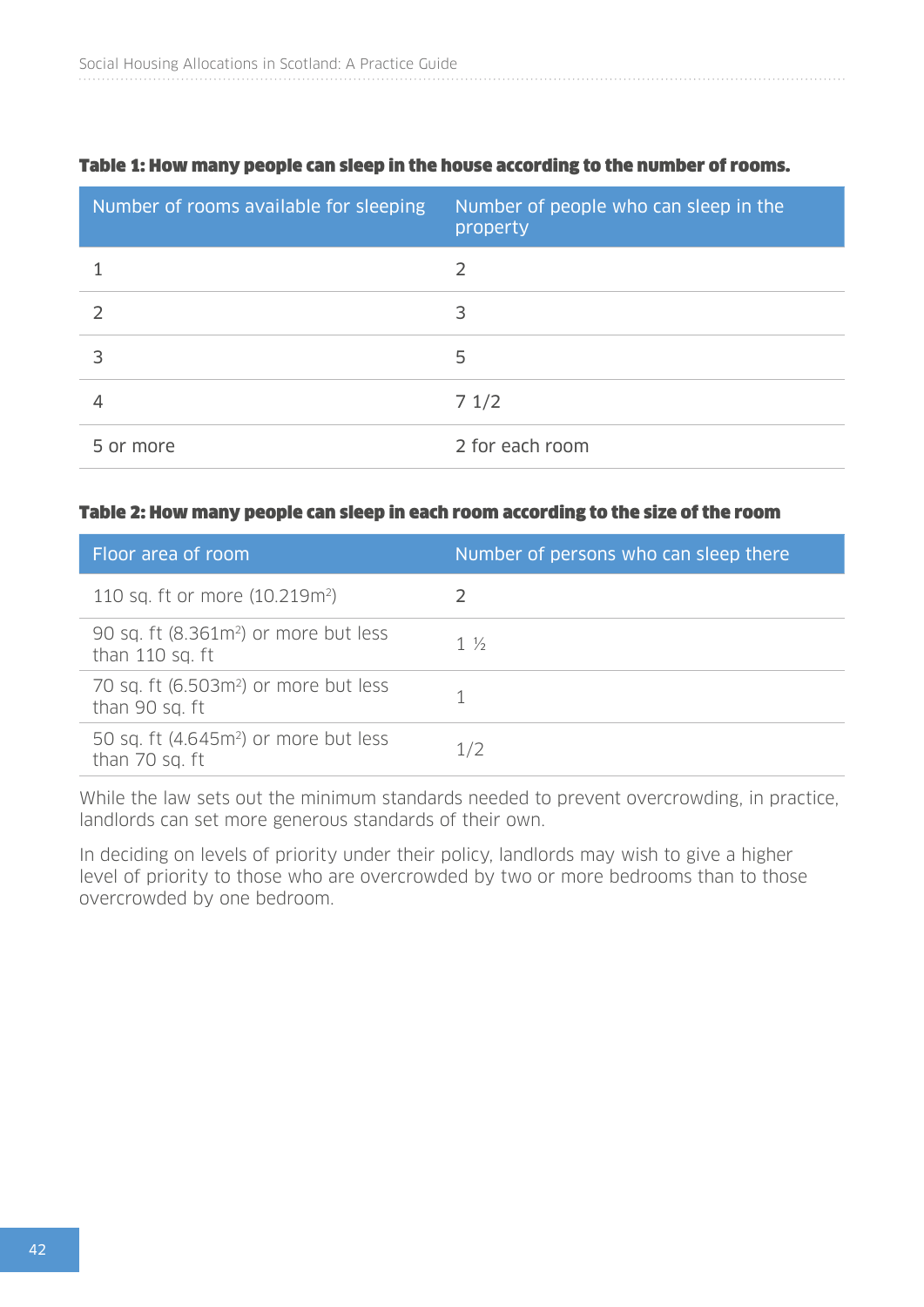## 5.3 Domestic abuse

#### Information Point

The foreword of Equally Safe: Scotland's Strategy to prevent and eradicate violence against women and girls, states that "Violence against women and girls, in any form, has no place in our vision for a safe, strong, successful Scotland. It damages health and wellbeing, limits freedom and potential, and is a violation of most fundamental human rights."

The Strategy's third priority is that: "Interventions are early and effective, preventing violence and maximising the safety and wellbeing of women, children and young people." The nationally agreed definition of domestic abuse is:

Domestic abuse (as gender-based abuse), can be perpetrated by partners or ex partners and can include physical abuse (assault and physical attack involving a range of behaviour), sexual abuse (acts which degrade and humiliate women and are perpetrated against their will, including rape) and mental and emotional abuse (such as threats, verbal abuse, racial abuse, withholding money and other types of controlling behaviour such as isolation from family or friends.

The Equally Safe Delivery Plan states that:

"It is vital that those in housing services coming into contact with those who have experienced gender-based violence can offer an appropriate, safe and consistent response."

The Equally Safe Delivery Plan is available at: [https://beta.gov.scot/publications/](https://beta.gov.scot/publications/equally-safe-delivery-plan-scotlands-strategy-prevent-violence-against-women/) [equally-safe-delivery-plan-scotlands-strategy-prevent-violence-against-women/](https://beta.gov.scot/publications/equally-safe-delivery-plan-scotlands-strategy-prevent-violence-against-women/)

The full Strategy is available at: [https://beta.gov.scot/policies/violence-against](https://beta.gov.scot/policies/violence-against-women-and-girls/equally-safe-strategy/)[women-and-girls/equally-safe-strategy/](https://beta.gov.scot/policies/violence-against-women-and-girls/equally-safe-strategy/)

Further information on domestic abuse is available from a range of sources including Scottish Women's Aid [http://womensaid.scot/,](http://womensaid.scot/) Police Scotland [http://](http://www.scotland.police.uk/keep-safe/advice-for-victims-of-crime/domestic-abuse/) [www.scotland.police.uk/keep-safe/advice-for-victims-of-crime/domestic-abuse/](http://www.scotland.police.uk/keep-safe/advice-for-victims-of-crime/domestic-abuse/) and the Housing Rights Information website at: [http://www.housing-rights.](http://www.housing-rights.info/scotland-ha-domestic-abuse.php) [info/scotland-ha-domestic-abuse.php](http://www.housing-rights.info/scotland-ha-domestic-abuse.php).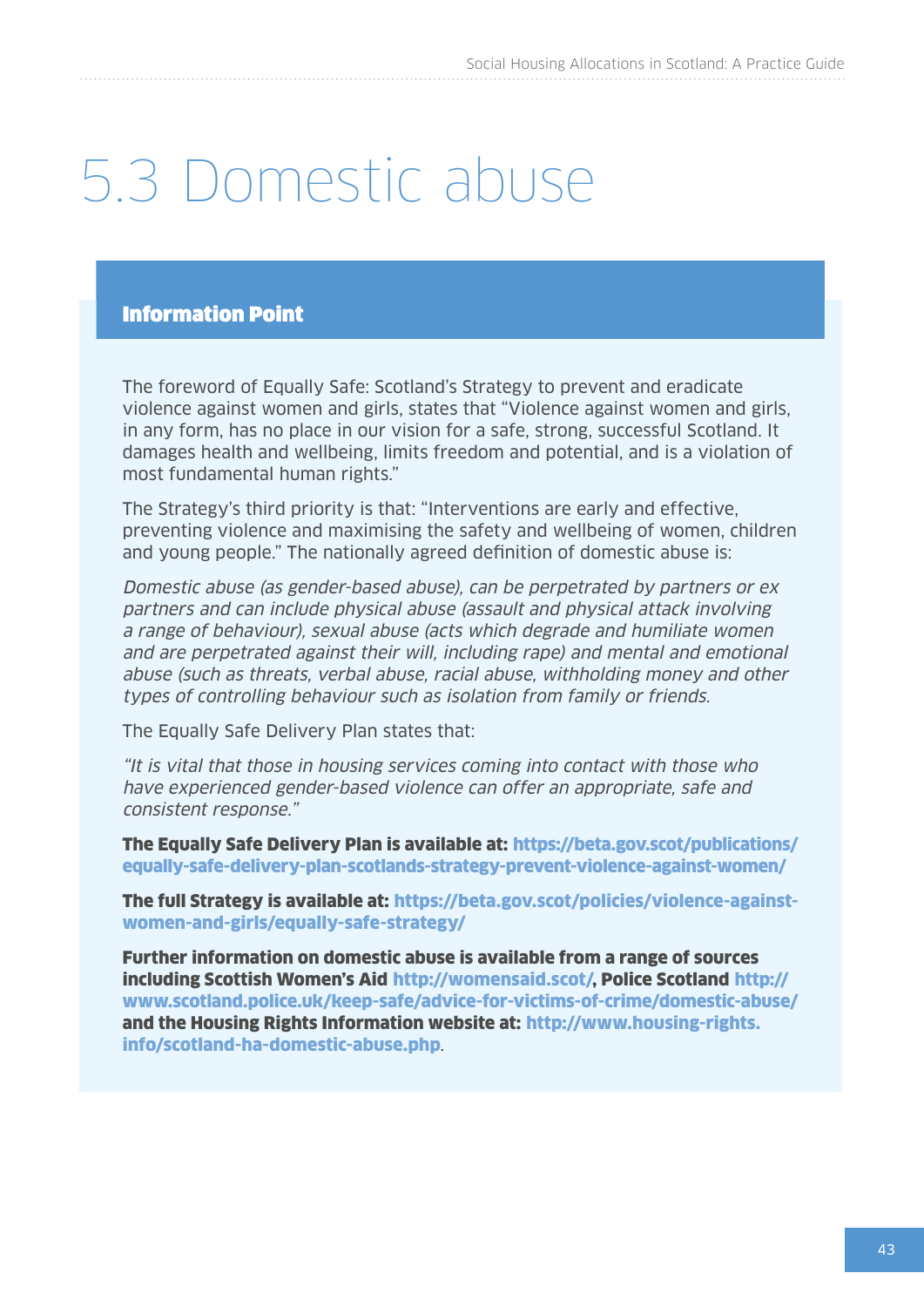Given the clear national focus on tackling domestic abuse, landlords will want to include domestic abuse as a specific housing needs group. In framing their approach, they may find it helpful to refer to The Domestic Abuse (Scotland) Act 2018. Available at: [http://www.](http://www.legislation.gov.uk/asp/2018/5/part/1/enacted) [legislation.gov.uk/asp/2018/5/part/1/enacted](http://www.legislation.gov.uk/asp/2018/5/part/1/enacted)

In terms of the priority given, landlords should consider giving a high level of priority to anyone who is experiencing domestic abuse. This represents a critical housing need, with the victim and any children potentially being at severe risk. Housing need is likely to continue to be significant when someone has left their home because of domestic abuse and has not approached statutory homeless services. The approach and level of priority should enable the victim to avoid approaching statutory homeless services if that is their choice.

In developing the specifics of their approach, landlords should work in partnership with Scottish Women's Aid and/or their local Women's Aid group and others in the local authority and voluntary sector who are working with people experiencing or who have experienced domestic abuse. This will help ensure that policy and practice that is appropriate to the local context and supports an appropriate, safe and consistent response.

#### Fife Council – Women experiencing domestic abuse

A case management approach is taken if someone who approaches Fife Council discloses that they are experiencing domestic abuse.

Regardless of how someone first gets in contact, they are offered an appointment with one of the Council's Housing Access Officers. This appointment is to provide in-depth housing advice on all the housing options available to the applicant, including options to remain at home or access to temporary accommodation.

A discussion takes place around the requirement for support and a referral can be made to agencies where appropriate. The Housing Access Officer will award urgent housing points to those who wish to join the Fife Housing Register.

The Housing Access Officer will then carry out a 12-week review to ensure circumstances have not changed. The review process will then continue until the applicant is either rehoused or their housing need has otherwise been resolved.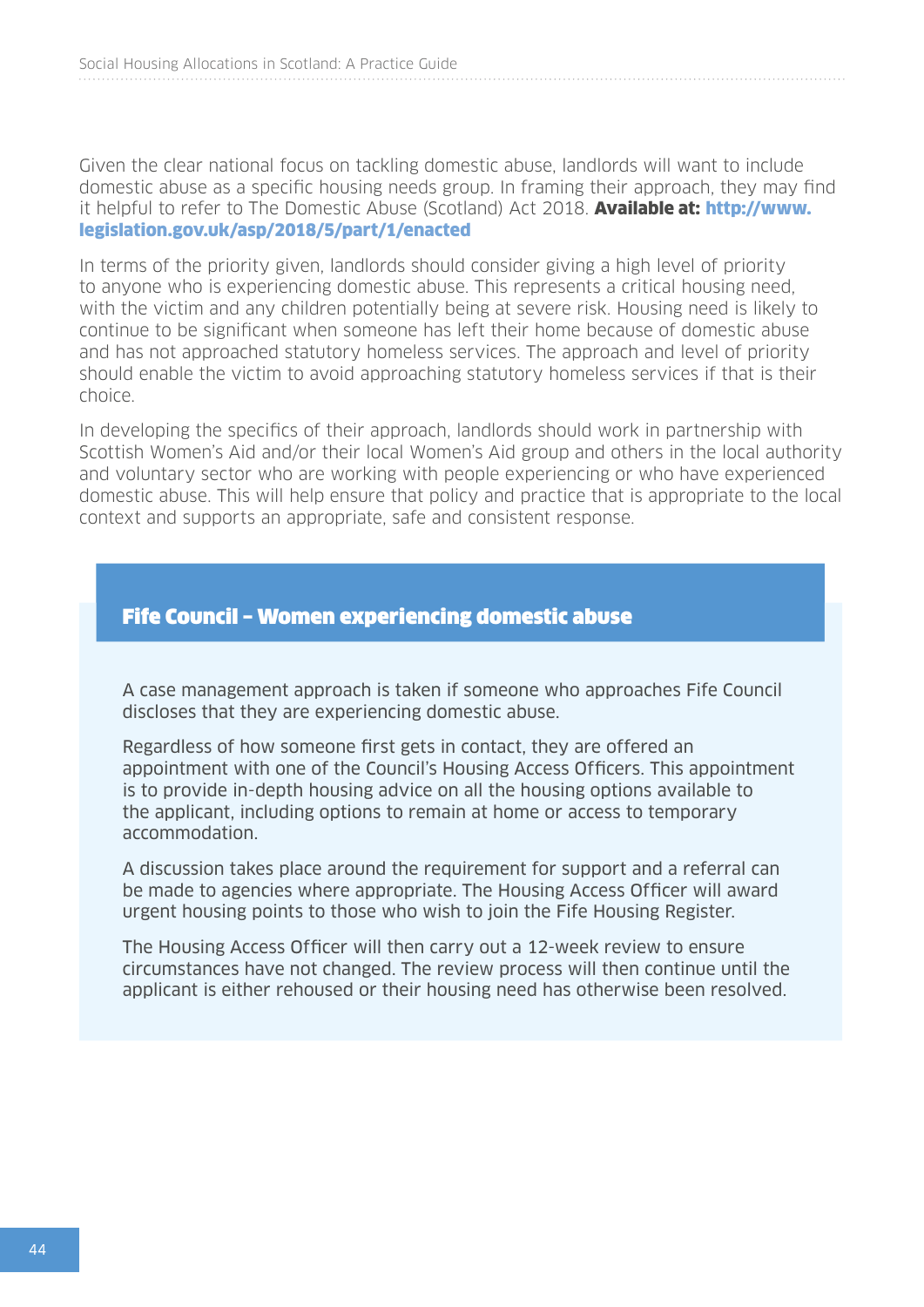The victim may prefer to stay in their home and there may be circumstances under which the perpetrator could be required to leave or not return to the home. This will depend on occupancy rights.

For example, if they are married to or in a civil partnership with the perpetrator, the victim has an automatic right to stay in the home. If the victim is the sole owner or tenant, the perpetrator has no legal right to stay in the home. If the victim is not the sole or joint owner or tenant, then they do not have automatic occupancy rights, but they do have the right to go to court to get occupancy rights granted for six months at a time. They can then apply for an exclusion order against the perpetrator. Further information can be found on the Scottish Women's Aid website at: [http://womensaid.scot/information-support/domestic](http://womensaid.scot/information-support/domestic-abuse-and-my-rights-2/)[abuse-and-my-rights-2/](http://womensaid.scot/information-support/domestic-abuse-and-my-rights-2/)

However, if the victim would prefer to move home or has already left the home and does not wish to return, landlords should still consider them to be eligible for any domestic abuse-related housing priority.

Landlords will need to make sure that staff who come into contact with applicants and tenants recognise and know how to respond appropriately to cases of domestic abuse. Landlords should consider designating a specific member of staff who is trained, understands the issues around domestic abuse and can act as a referral point for colleagues.

There are key things landlords need to remember when dealing with applicants who are victims of domestic abuse:

- safety: the safety of the applicant should be paramount. The applicant should be signposted to agencies that can assist in providing them with a place of safety where necessary; and
- confidentiality: this is crucial to the safety of the applicant. Landlords should never contact the alleged perpetrator nor ask them to corroborate the applicant's version of events.

These basic principles also apply to applicants who are victims of other forms of abuse and harassment (see below).

It is also important to remember that domestic abuse can be difficult to evidence. Landlords should never discourage people from applying, or risk not awarding priority, because they require evidence.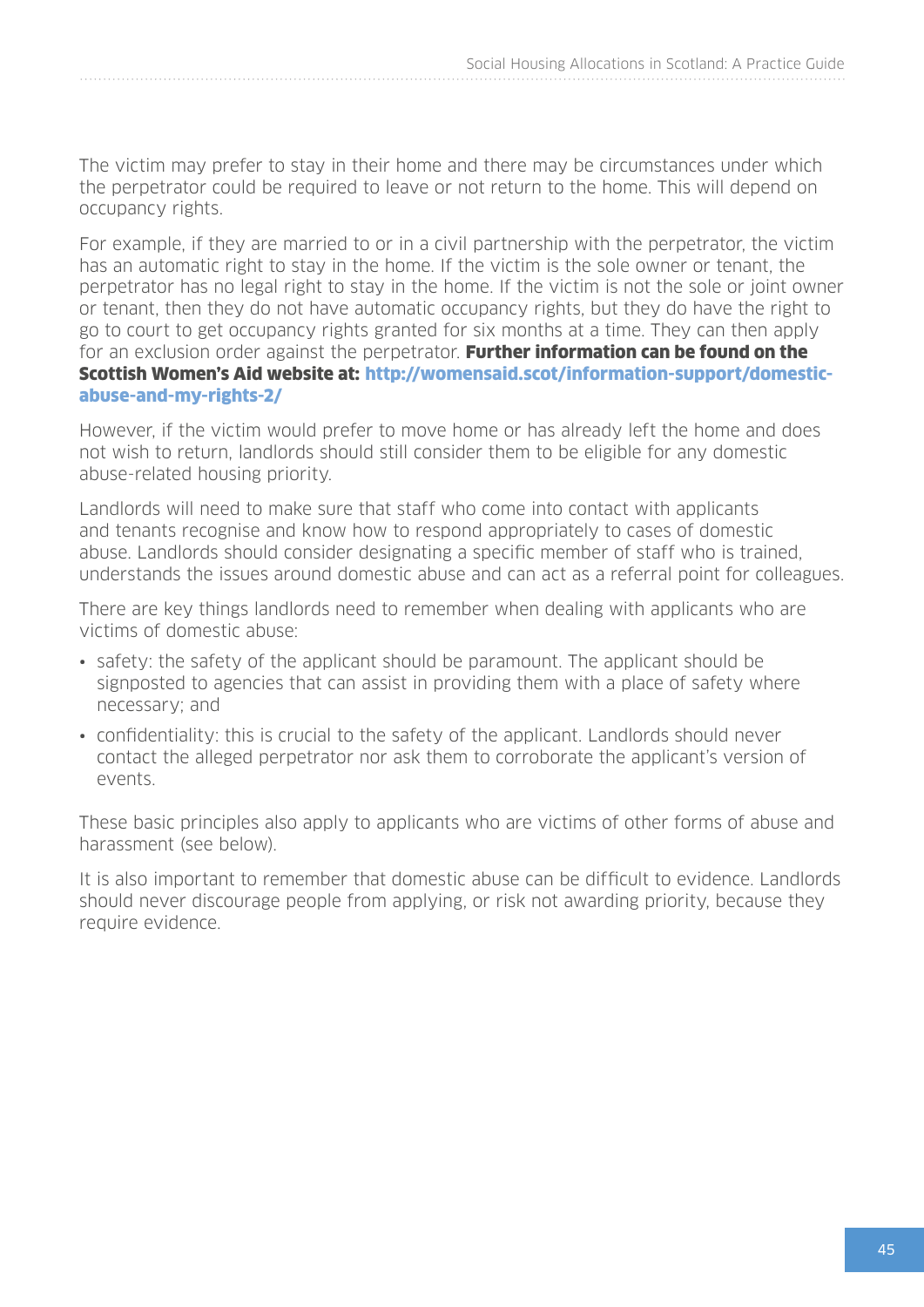## 5.4 Other abuse or harassment, including antisocial behaviour

Harassment and abuse can take many forms, it can be verbal or physical and at its most acute, life threatening. Types of abuse and harassment landlords may want to consider are:

- racial harassment;
- religious or sectarian harassment;
- homophobic harassment;
- transphobic harassment;
- harassment of autistic people and people with a learning or physical disability; and
- sexual harassment.

Antisocial behaviour refers to a wide range of actions and behaviours. It can also be a form of abuse or harassment. Schedule 2 of the 2001 Act defines antisocial behaviour (in relation to grounds for eviction) as an action or course of conduct which causes or is likely to cause alarm, distress, nuisance or annoyance. The focus is on the alarm or distress that is caused to another individual. How landlords deal with antisocial behaviour should be set out in their antisocial behaviour strategy or policy.

Allocation policies should set out clearly what degree of priority landlords will give to different levels of abuse, harassment and antisocial behaviour and when rehousing is being considered. Landlords should consider awarding victims a sufficient priority to allow them to be re-housed quickly. This will be particularly important if the victim is living with, or within in close proximity to, the perpetrator(s).

Landlords need to make sure that staff who deal directly with applicants and tenants recognise and know how to respond appropriately to cases of abuse, harassment and antisocial behaviour.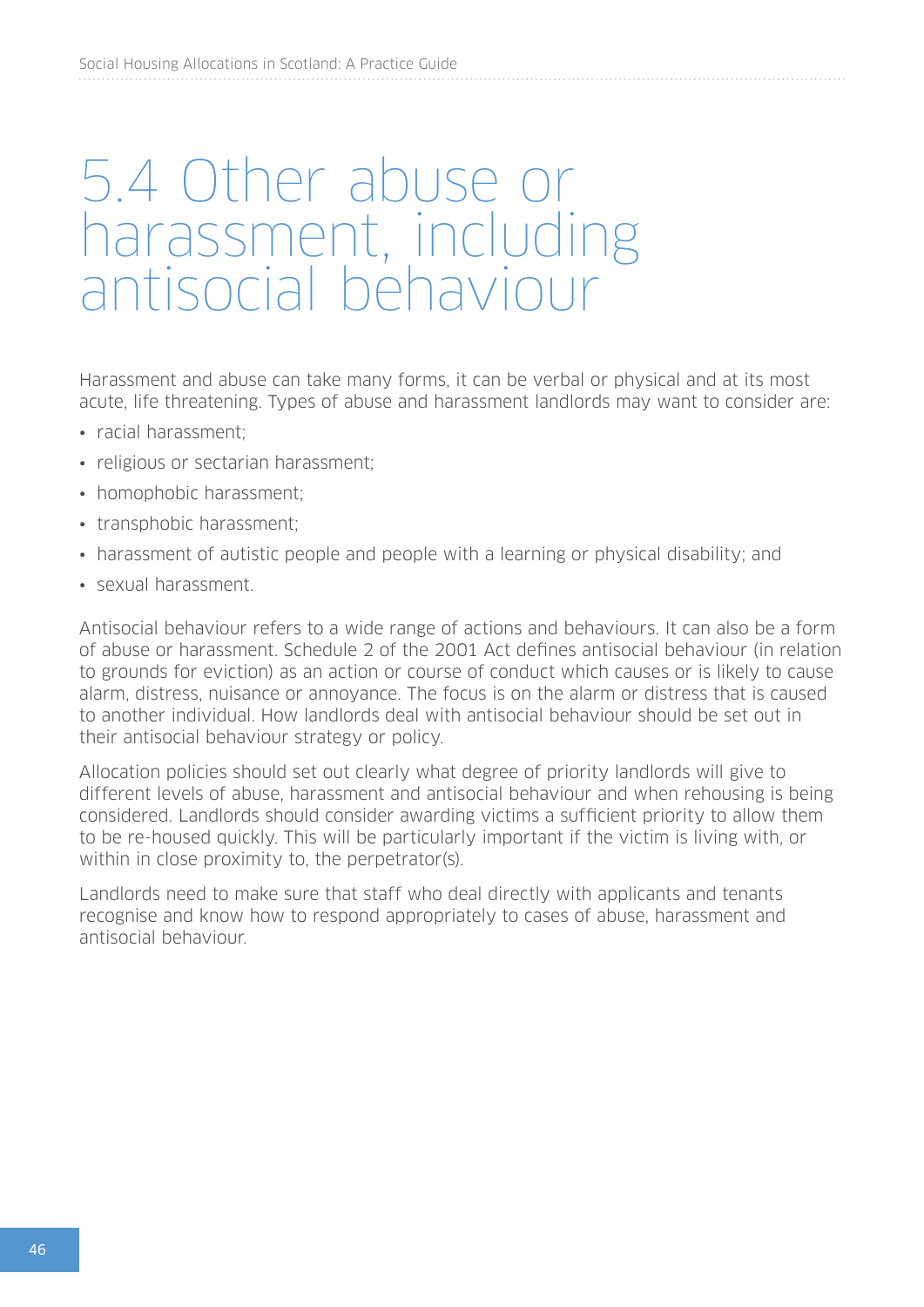## 5.5 Insecure accommodation (other than statutorily homeless)

Landlords may consider giving a level of priority to applicants who have insecure housing circumstances but who have not applied through the statutory homeless route or who would not yet be considered to be statutorily homeless. In many cases this type of priority can help avoid applicants needing to approach statutory homeless services to find housing in future.

The types of situations under which insecure accommodation priority might apply would include:

- having been served a Notice to Leave for a private tenancy.
- living in tied accommodation and being required to leave because of retirement or redundancy.
- being served a repossession notice on an owner-occupied home.

This type of priority would usually only be given if the applicant is not responsible for their accommodation being at risk. For example, where someone is losing their private tenancy because of their antisocial behaviour or rent arrears, landlords may choose not to award priority.

Landlords might also wish to give priority to applicants who will be leaving their current accommodation in a planned move. This might include people who:

- will be moving on from supported accommodation.
- will be released from prison and have no home to which they can return. Landlords may wish to award a level of priority as the time to move on approaches. For example, they might wish to award prisoners priority around 12 weeks before their liberation date. Landlords should refer to the Scottish Quality Standards – Housing advice, information and support for people in and leaving prison, known as the SHORE Standards. They can be found at: <http://www.sps.gov.uk/Corporate/Publications/Publication-5363.aspx>
- will be leaving the Armed Forces and required to leave Service accommodation.

If landlords do not choose to award a level of priority for allocations to these groups, they should develop and have in place a housing protocol which sets out how they will assist people leaving supported accommodation, prison or Service leavers into a home of their own.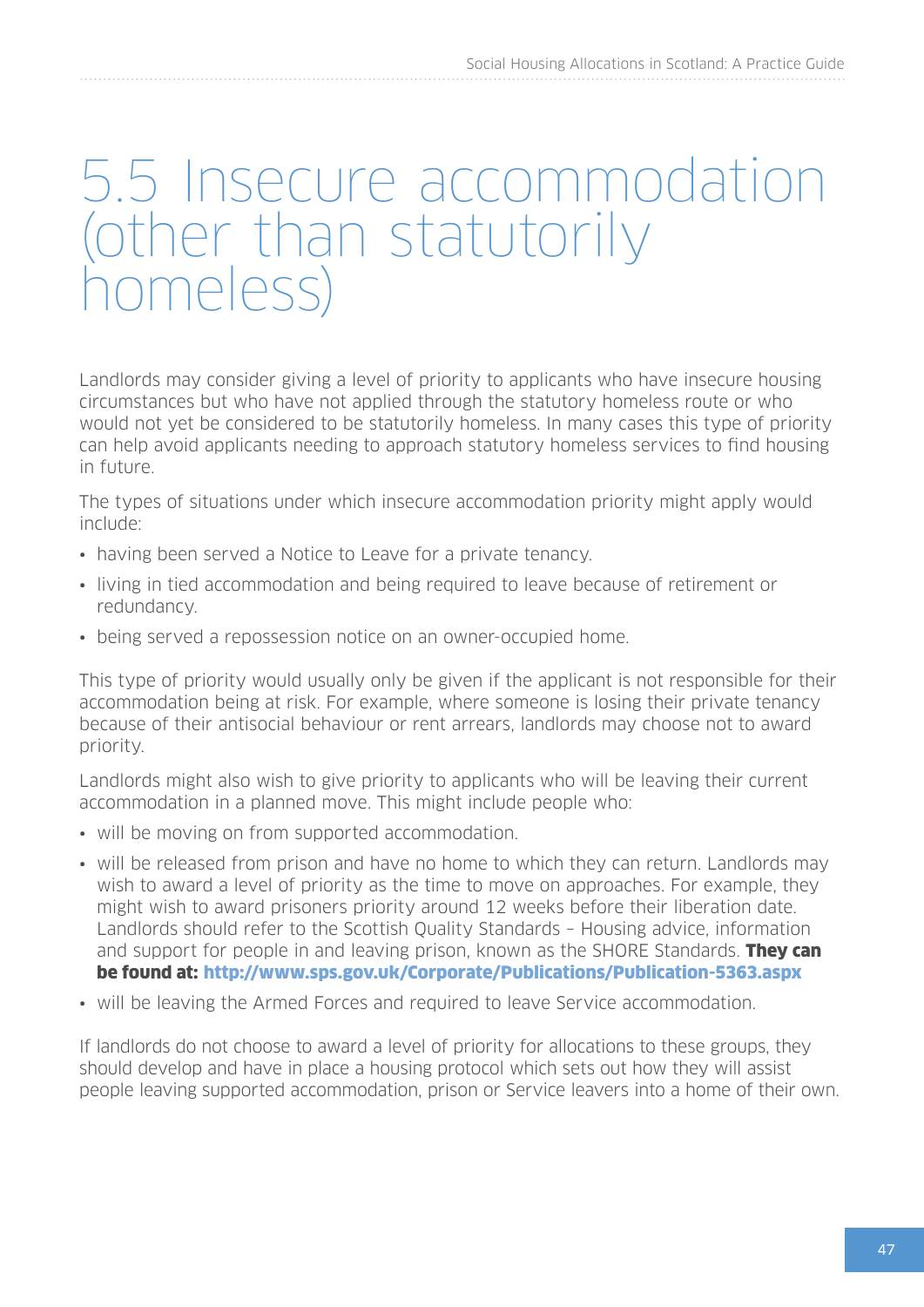## 5.6 Social, community or family support

There is a clear case for giving some level of priority to applicants who are looking for a move to give or receive support. Enabling someone to receive the support they need may allow them to continue living independently and prevent the need for a move into residential or specialist accommodation.

If a landlord chooses to reflect this housing need in its allocation policy, it will need to set its own definition. In developing the definition, a landlord may consider:

- whether it wants to give priority to those needing to move to give, as well as receive, support?
- whether it requires applicants to be looking for a move within a set distance or travel time from the person to whom they will be giving, or from whom they will be receiving, support? If so, what distance or travel time would be appropriate to their context?
- whether it wishes to take the amount of support being given or received into account? For example, does it matter how frequently someone gives or receives support and how many hours of support they give or receive?

In addition to giving or receiving the type of support that might allow someone to remain living independently, someone might be looking for a move that gets them closer to a particular community or services.

Landlords may also wish to consider giving a level of priority to people who would like to live closer to community-based health or support services they use on a very regular basis. For example, someone who makes frequent visits to a community-based health or support service, such as an addictions rehab service, may find it easier to stay in touch if they live close to the services they use.

It is up to each landlord to decide what sort of evidence or validation it will seek in relation to social, community or family support. However, landlords are likely to need to accept written confirmation from those giving and/or receiving support or looking for a move for community or service-related reasons, as sufficient.

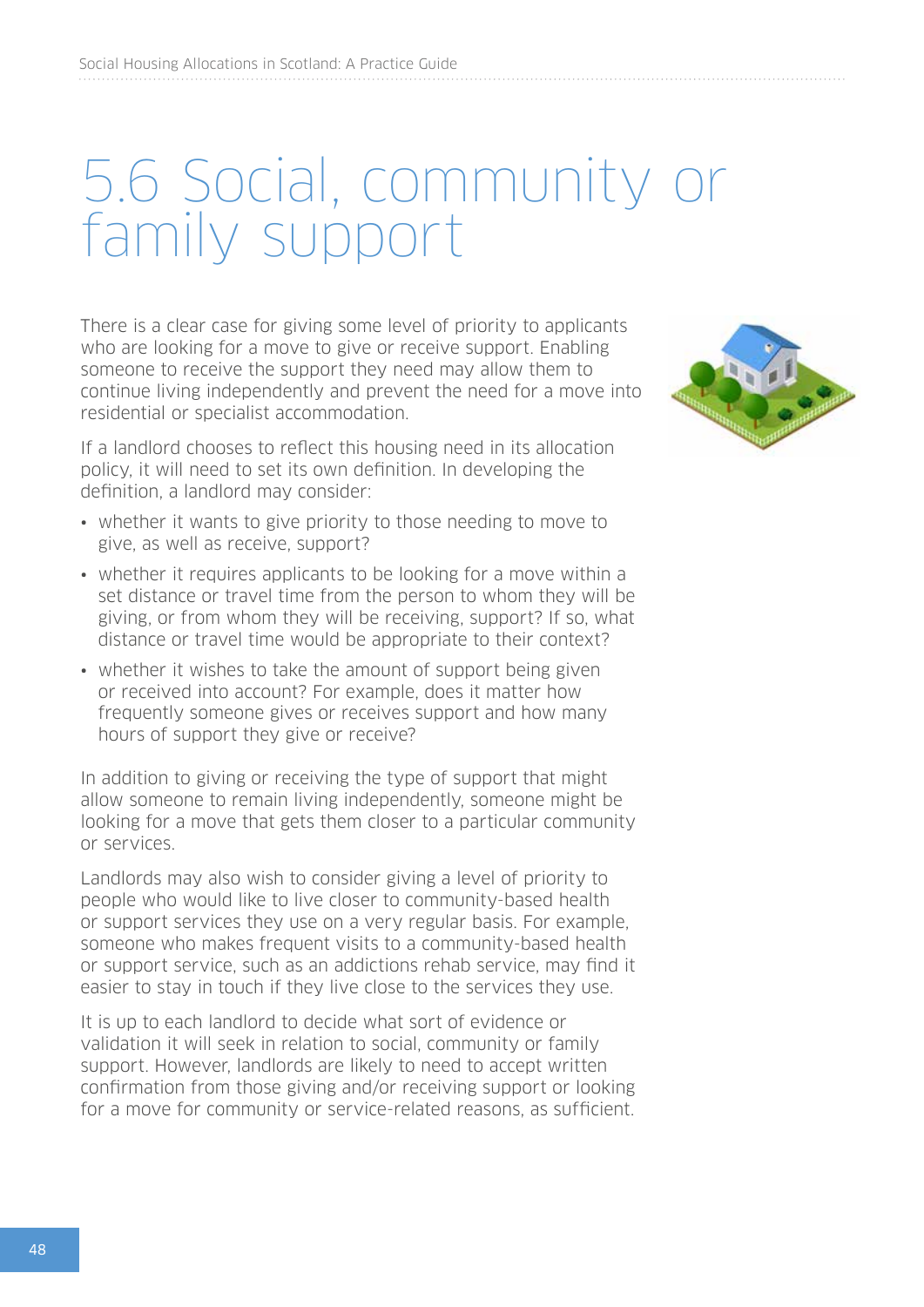## 5.7 Being/having been looked after by the care system

As part of their wider role in supporting a smooth and supported transition from the care system to a home of their own, landlords will want to consider awarding priority to looked after young people.

#### Information Point

The Children and Young People (Scotland) Act 2014 introduced corporate parenting duties and responsibilities for the public bodies defined as corporate parents. These include all local authorities. A good corporate parent will want the best outcomes for their looked after children, accept responsibility for them, and make their needs a priority.

At the heart of corporate parenting are the formal and local partnerships between all services responsible for working together to meet the needs of looked after children, young people and care leavers. Further information on corporate parenting and training is available on the Who Cares? Scotland website at: <http://www.corporateparenting.org.uk/> and Scottish Ministers' first report to Parliament on corporate parenting activity across Scotland can be viewed at: [https://beta.gov.scot/publications/report-corporate-parenting](https://beta.gov.scot/publications/report-corporate-parenting-turning-legislation-practice-together/)[turning-legislation-practice-together/](https://beta.gov.scot/publications/report-corporate-parenting-turning-legislation-practice-together/)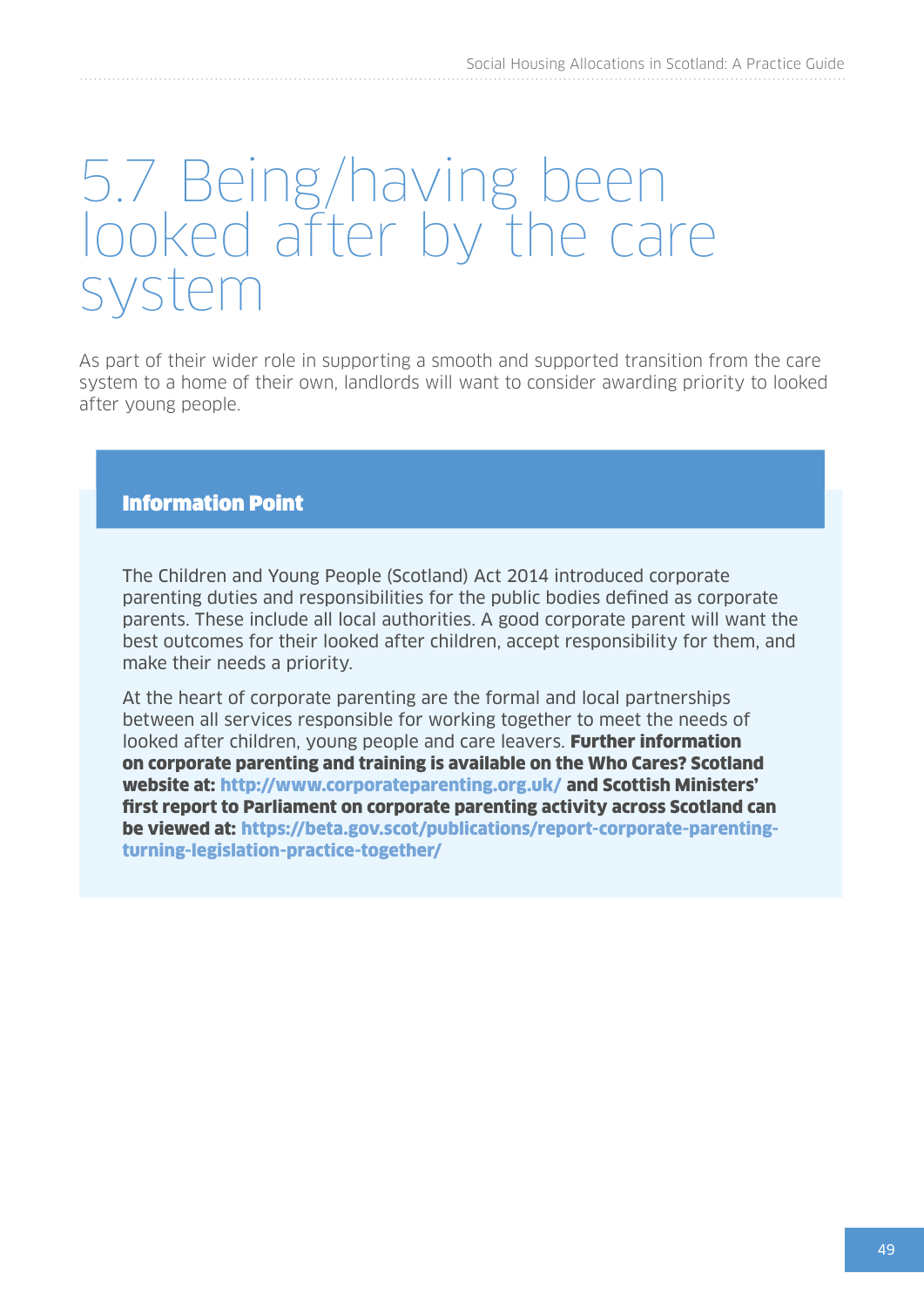Where landlords are considering giving a level of priority to this group of young people aged 16 or over, they will want to work closely with key local services, including Local Authority Children's and Young People's services, to develop a joint approach which meets the needs of this potentially very vulnerable group. In particular, landlords will want to ensure that all the necessary support is in place to help each young person sustain their tenancy.

#### Practice example - Young care leavers, West Dunbartonshire Council

West Dunbartonshire Council gives priority need and a direct route into a tenancy for young people leaving care. Young care leavers are any looked after or accommodated child from the age of 18 right up until their 26th birthday.

The Council uses percentage allocation quotas and young care leavers will be given a 2% quota of lets. This percentage can be altered in line with need and demand after a yearly allocation policy review.

Each care leaver will have a plan which sets out how they will access a secure tenancy and the Council's Throughcare Team will work with them up until their 26th birthday.

The aim of this policy is that no young care leaver in West Dunbartonshire will need to approach statutory homeless services to find housing when leaving care.

Irrespective of whether a landlord gives priority to young care leavers under its main allocation policy, it should be working to a joint protocol on housing young people leaving care. This protocol should set out the joint working arrangements in each area. If landlords are not giving priority under their main allocation policy, the protocol should also set out the basis on which social landlords will make tenancies available for young people leaving care.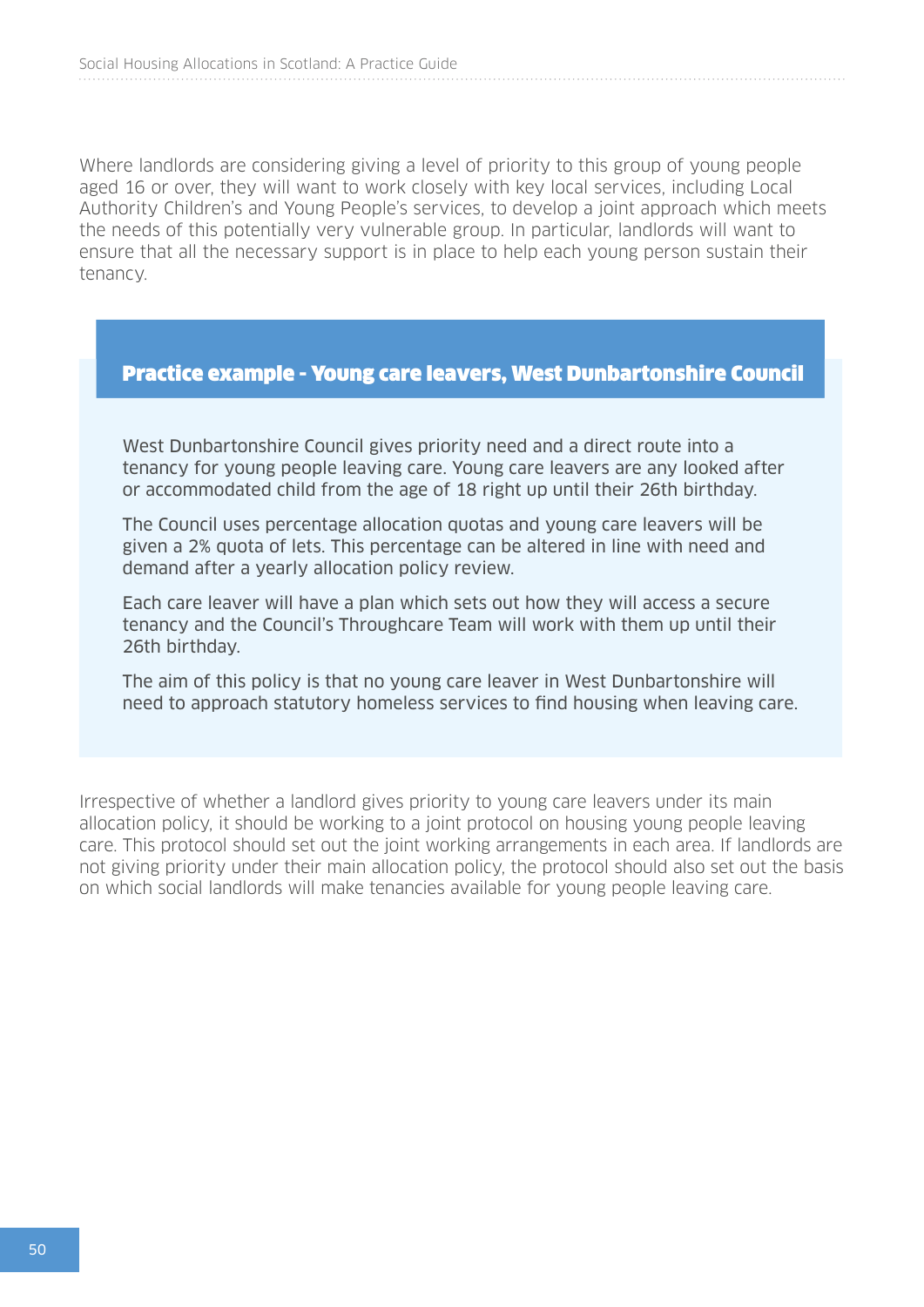## 5.8 Kinship carers, foster carers and those adopting

#### Information Point

Kinship care is when a child is looked after by their extended family or close friends if they cannot remain with their birth parents.

Under the Looked After Children (Scotland) Regulations 2009, a kinship carer is defined as "a person who is related to the child (through blood, marriage or civil partnership) or a person with whom the child has a pre-existing relationship".

Kinship care includes both:

- looked after children who have been placed with kinship carers by the local authority.
- non-looked after children who live in an informal kinship care arrangement (these children may be subject to an order under Section 11 of the Children (Scotland) Act 1995 or may be living in a completely private arrangement with extended family, with no local authority involvement).

Landlords should consider giving a level of priority to those who have been approved for adoption, are approved for fostering or for kinship carers who will be in housing need if a child or children came to live with them. They should work with their local Children's and Young People's Servcies to decide at what stage it is appropriate to decide whether additional bedrooms are required.

Housing need would be assessed based on their current home. So, for example, if someone has been approved to adopt but does not have sufficient bedrooms to accommodate their new family, a landlord could consider them to be overcrowded. Landlords should also give serious consideration to giving an additional priority based or adoption, fostering or being a kinship carer.

Even if a landlord decides not to give additional priority to kinship carers, foster carers and those adopting with a housing need, it should consider the size of home the household will need. For example, the landlord might assume that a fostered or adopted child is already part of the household when deciding on the number of bedrooms required.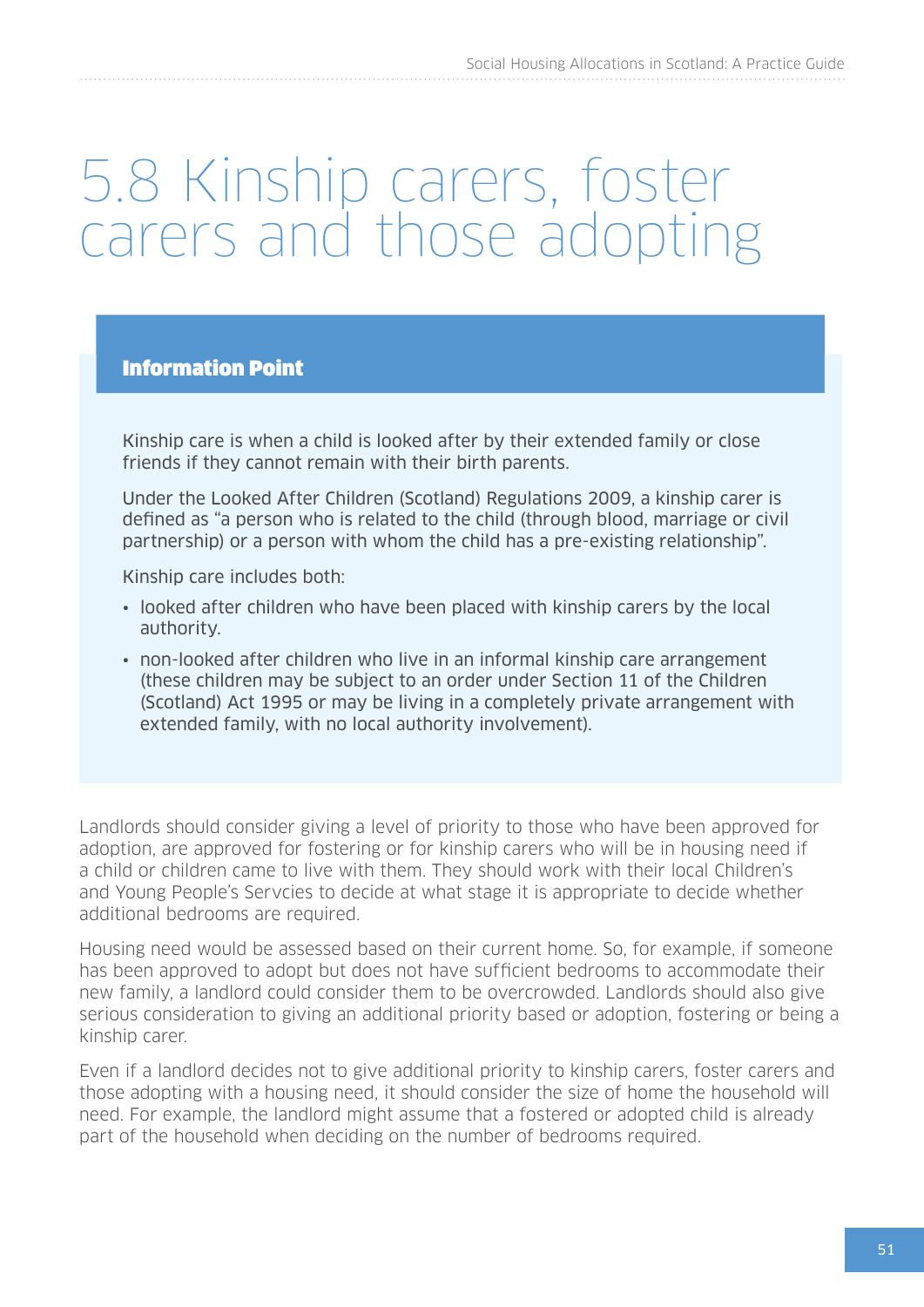## 5.9 People leaving the armed forces

#### Information Point

The Armed Forces Covenant, which all Scottish local authorities have pledged to uphold, states that "Those who serve in the Armed Forces, whether regular or Reserve, those who have served in the past, and their families, should face no disadvantage compared to other citizens in the provision of public and commercial services." In practice this means that Service personnel or ex-Service personnel should not be disadvantaged in accessing social housing, because of their Service.

Former Service personnel and their families can face particular housing challenges as they leave the Armed Forces. Having lived in Ministry of Defence housing in a variety of locations during their career they may not have strong links with any particular area.

The Scottish Government is committed to good housing outcomes for ex-Service personnel, and their families, and encourages landlords to consider their needs and respond appropriately. Further information is provided on the Scottish Government's website at: <https://www.mygov.scot/veteran-housing/>

The Housing (Scotland) Act 2010 removed the exemptions around local connection for homelessness so that employment and residence through the Armed Forces is equal to that of civilians for creating a local connection. Where landlords use local connection as part of an allocation policy, they should make sure it does not disadvantage ex-Service personnel. This is to ensure that ex-Service personnel are not at a disadvantage when applying for social housing due to Service time spent outwith an area.

Landlords should not refuse to consider an application simply because an applicant is living in suitable housing at the date of application. People in the Armed Forces should be encouraged to make a housing application well in advance of needing a new home.

In some cases, Service personnel may be leaving the Forces because of injury or disability and will require housing specifically adapted for their needs. Landlords should be ready to give special consideration to housing applications in these circumstances.

Landlords should also give special consideration to applications from those who leave the Armed Forces because of other exceptional circumstances. This could include applications from individuals whose spouse/civil partner is killed in action or dies before the date of discharge.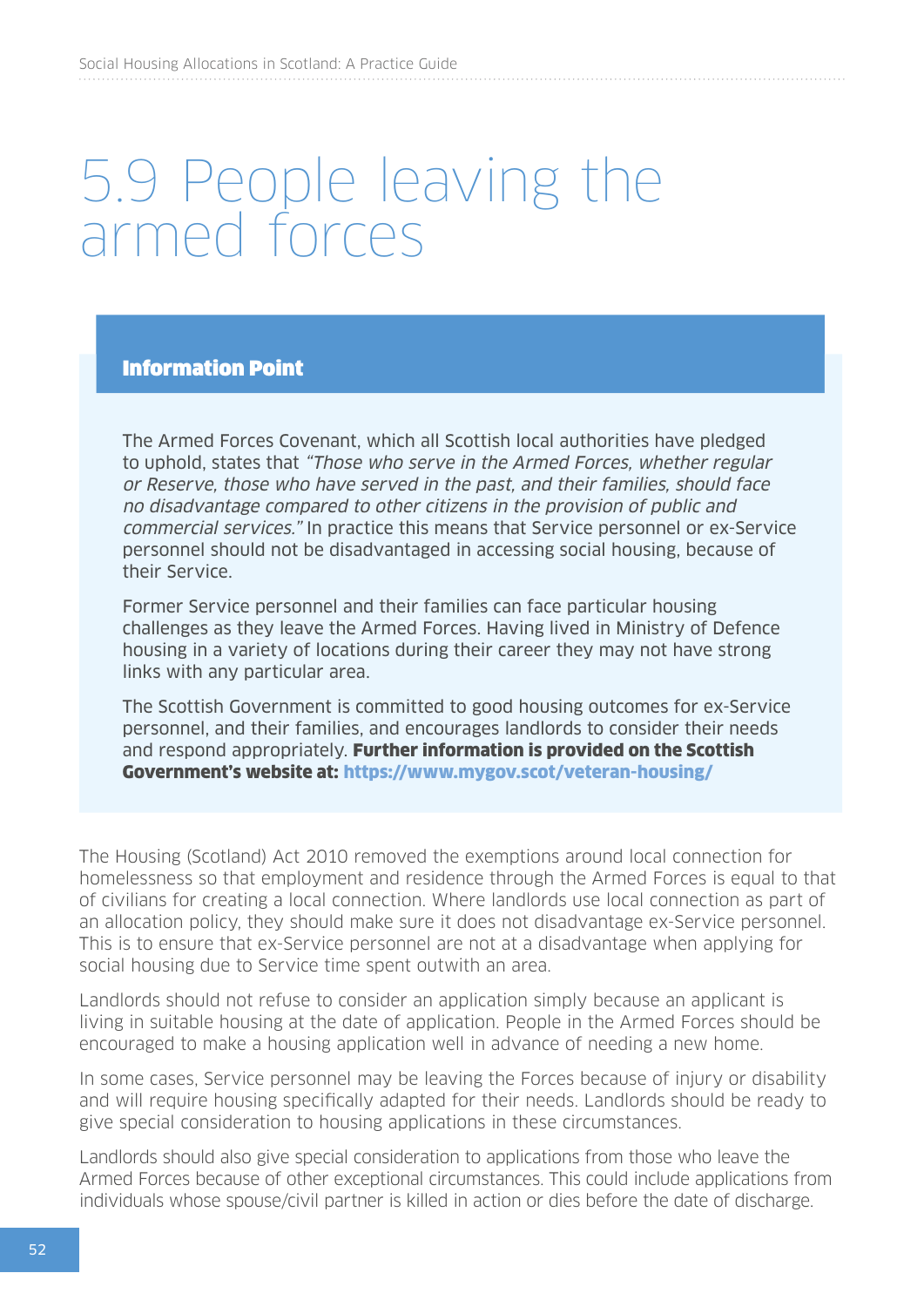#### South Lanarkshire Council – People leaving the Armed Forces

In South Lanarkshire, to reflect the valuable contribution that armed forces personnel make to society, members of HM Forces who meet certain criteria are considered to have the highest priority for housing, along with homeless applicants and those with an urgent medical need. This has been the case since August 2010.

To receive this level of priority, HM Forces must have completed a minimum of three years' service or have been injured in action or have been discharged on medical grounds; and

- lived in South Lanarkshire immediately prior to commencing service; or
- whose partner is permanently resident in South Lanarkshire or previously lived in South Lanarkshire immediately prior to commencement of service marriage/relationship; or
- parents or kinship care are permanently resident within South Lanarkshire; or
- have an offer of full-time employment within South Lanarkshire.

The priority status is awarded up to six months prior to, and up to six weeks following, the date of discharge from the service (proof of discharge date/discharge certificate needs to be provided). The Council is currently consulting on a proposal to extend the period priority that status can be awarded after discharge from six weeks to six months.

To be awarded priority the applicant must make reasonable choices about where they wish to live and the type of property they wish to live in. They cannot be restrictive in their choices.

At the start of each financial year, letting targets are set against each of their four housing lists. The Urgent Housing Need list (where HM Forces are queued) currently received between 50-60% of all lets.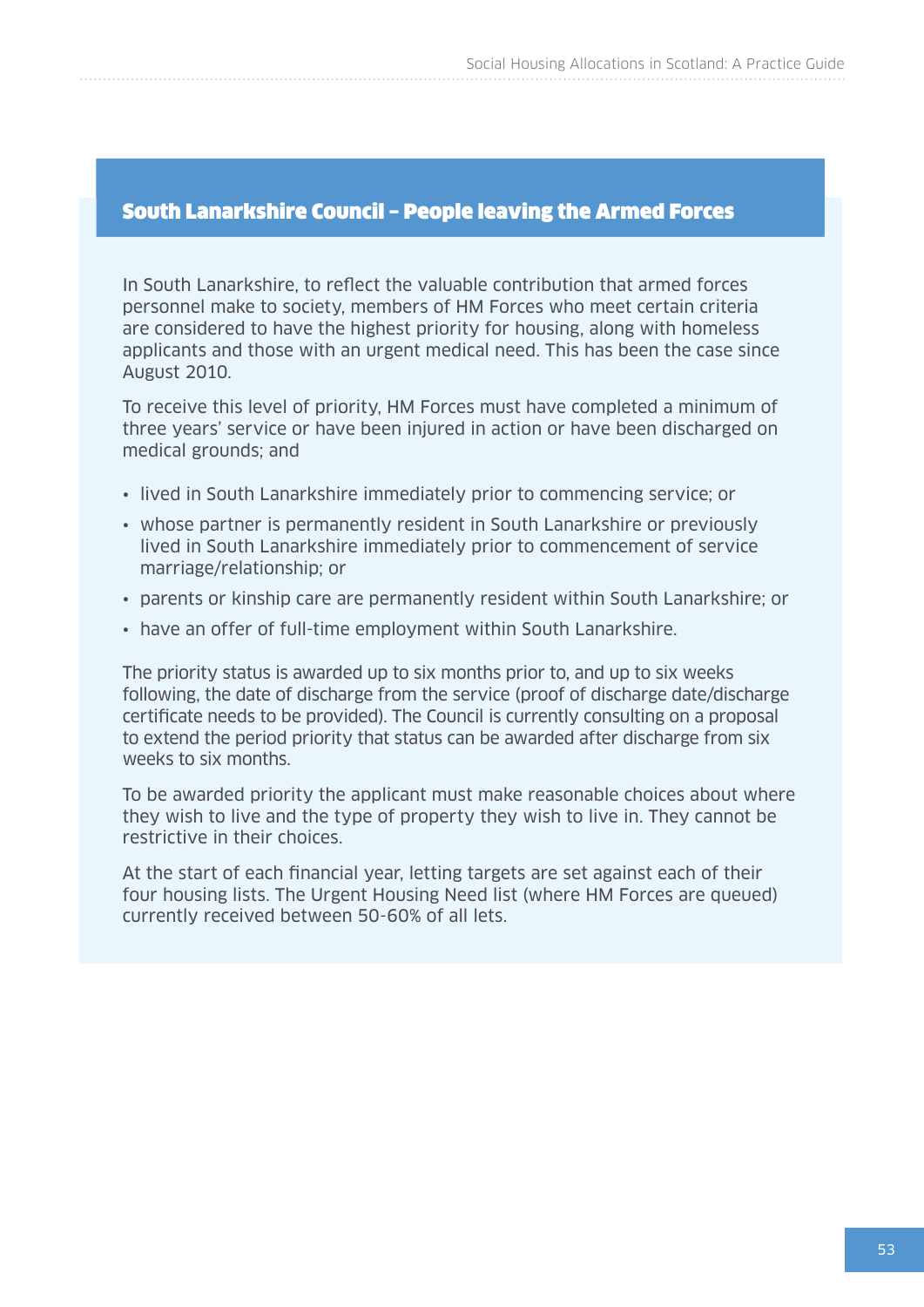#### Key Points

Overcrowding and very poor property condition, as described by the tolerable standard, are longstanding elements of social allocation polices and are likely to remain so.

Given the clear national focus on tackling domestic abuse, landlords should consider including domestic abuse as a specific housing needs group. Domestic abuse is a pattern of controlling, coercive, threatening, degrading and/or violent behaviour, including sexual violence, by a partner or ex-partner.

There is also a range of harassment and abuse that landlords should take into account. For example, landlords may want to consider racial harassment, homophobic harassment, transphobic harassment and harassment of autistic people or people with learning disabilities.

There are groups of people who may have a particular housing need that could be recognised. These include young people leaving care, kinship carers, foster carers and those adopting and people leaving the Armed Forces.

Giving a level of priority to those with insecure housing circumstances could help prevent households needing to go down the homeless route, Equally, priority for giving or receiving support could help people to continue to live independently.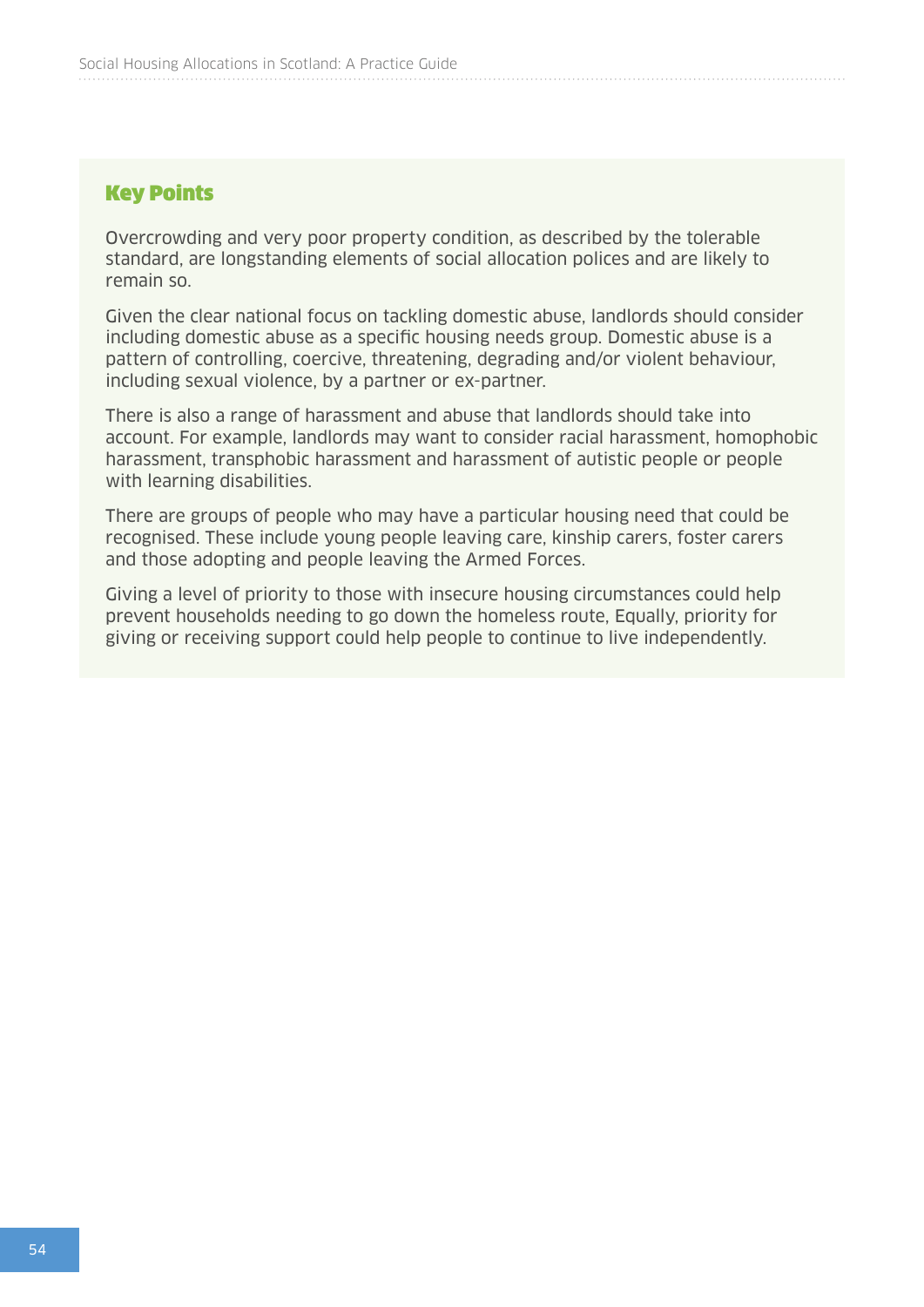## Need for an Adapted<br>Or Accessible Property

This section looks at how social landlords can meet the needs of people looking for an adapted or accessible property through their allocation policy and associated practice.

By working through this section readers will:

- understand the case for giving priority to people who need an adapted or accessible property.
- know about how a landlord can assess and prioritise applicants' need for an adapted or accessible property.
- be aware of the advantages of taking a collaborative approach when allocating adapted or accessible properties.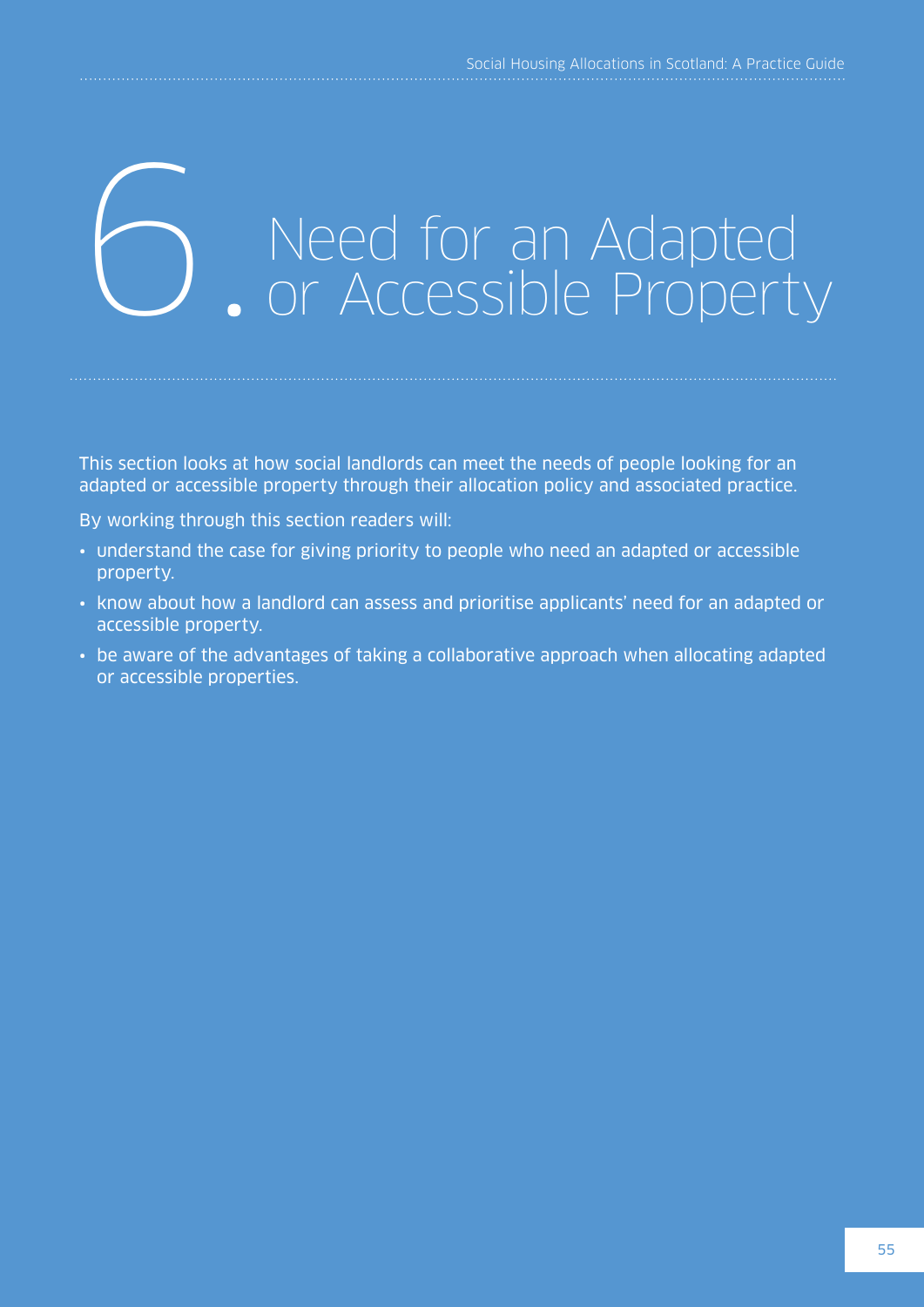## 6.1 The case for and nature of priority

An allocation policy should recognise that some people will need an adapted or accessible property and ensure that people requiring one of these properties are given priority.

At any age, being able to continue to live independently depends on the suitability of someone's home and may require a move to a home that better suits their needs. Where applicants need for an accessible or adapted property, they may also benefit from being nearer to family and support networks, health services, shopping facilities or transport links.

#### Information Point

People of any age can need an adapted or accessible property, but most of those applying for social housing are likely to be in the older age group.

Age, home and community: a strategy for housing for Scotland's older people 2012-2021 notes the Scottish Government's longstanding policy of 'shifting the balance of care', supporting people to remain at home independently for as long as possible.

The Scottish Government's Age, Home and Community: next phase, was published in August 2018. It sets out a vision for older people in Scotland to enjoy full and positive lives in homes that meet their needs. It sets out three principles: Right Advice, Right Home and Right Support and notes that it is important that older people's housing strategy connects with other policies that affect older people, with clear outcomes and measurable actions. The strategy is available at: [https://beta.gov.scot/publications/age-home-community-next](https://beta.gov.scot/publications/age-home-community-next-phase/)[phase/](https://beta.gov.scot/publications/age-home-community-next-phase/)

The Equality and Human Rights Commission Scotland (EHRC Scotland) also highlighted the housing challenges disabled people face in its 2018 report, Housing and disabled people: Scotland's hidden crisis. **The report is available** from the EHRC's website at: [https://www.equalityhumanrights.com/en/](https://www.equalityhumanrights.com/en/publication-download/housing-and-disabled-people-scotlands-hidden-crisis) [publication-download/housing-and-disabled-people-scotlands-hidden-crisis](https://www.equalityhumanrights.com/en/publication-download/housing-and-disabled-people-scotlands-hidden-crisis)

Landlords play a key role in helping people find a home that meets their health and disability-related needs. The Integration of Health and Social Care has placed a greater emphasis on joining up services and focussing on anticipating people's needs. Housing has a key role to play in helping people find a new home before their current one becomes completely unsuitable.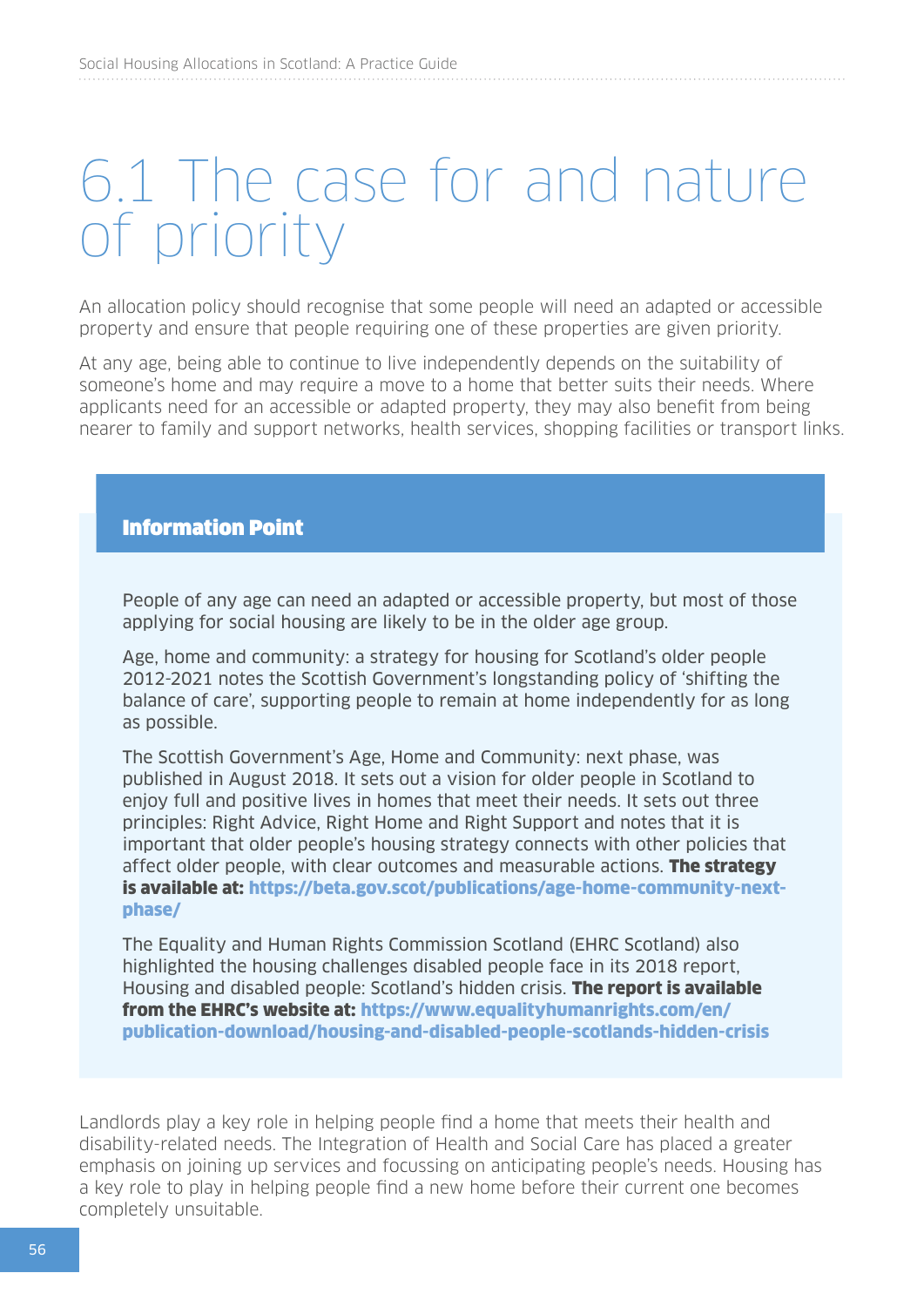It is important to remember that priority based on needing an adapted or accessible property is designed to address housing need and should only be given if a move would address that need. Where, for example, someone lives in a property with stairs which they cannot manage due to their health or disability, a landlord would not give them priority if they wished to move to a similar property. However, where suitable properties are in very short supply, the landlord could award priority for a move which would not entirely meet someone's housing needs, but which would improve their situation.

Where the health need or disability is expected to be short term, or where someone's current property can be adapted to make it suitable for them, landlords do not usually give priority for rehousing to an adapted or accessible property.

## 6.2 Assessing need for an adapted or accessible property

Landlords use a range of ways to assess and prioritise applicants' need for an adapted or accessible property. An effective assessment procedure should be person-centred and have the following features:

- good communication and close links between housing staff, social workers, occupational therapists and other relevant professionals. A protocol setting out roles and timescales may be useful.
- medical advice sought only when necessary.
- recommendations which are based on a comprehensive assessment of the applicant's needs.
- a fair and consistent process.
- clearly set out timescales for assessment and decision making.
- accountability for decision making.

Many landlords use housing management staff to make assessments and the information contained in the self-assessment form and a home visit, where necessary, should be enough for them to decide on whether priority should be awarded.

Some landlords use a Local Authority Occupational Health service or other professionals to assess applicants' needs for an adapted or accessible property. If taking this approach, it will be important that any time taken to carry out the assessment does not lead to delays in processing applications.

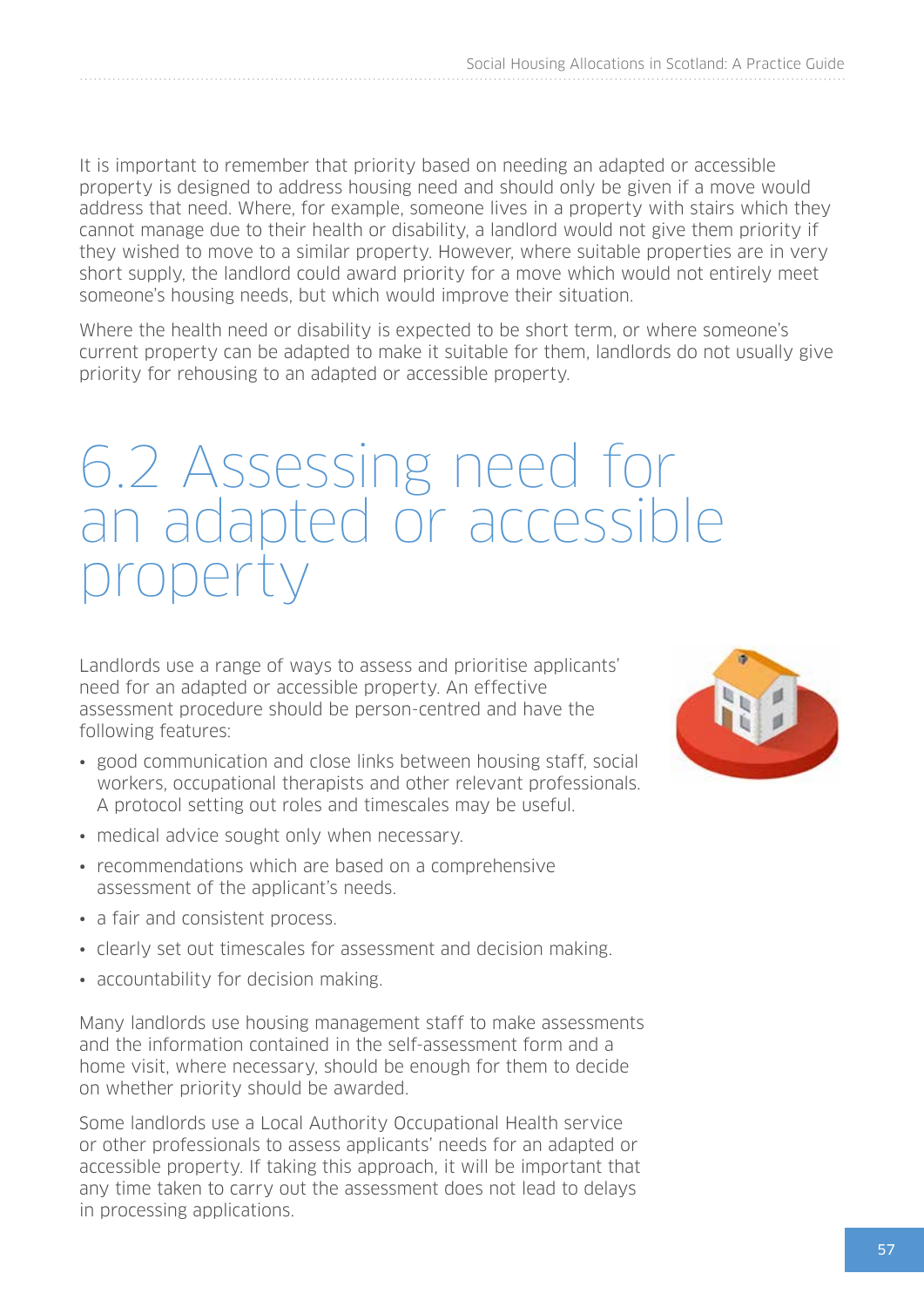#### Practice example - Assessing health and housing needs, Wheatley Group

The Wheatley Group has recently reviewed how it collects information from its customers in relation to their medical conditions and their housing needs. The emphasis has shifted from looking solely at the applicant's medical condition to looking at their home and whether or not it can be made suitable for the customer's needs. The Wheatley Group has reviewed its method of assessing the more difficult medical conditions: where previously it would have used an external medical company, it is now trialling an in-house method utilising the knowledge of the occupational therapist seconded to the Wheatley Group.

The key principle is that the process of awarding priority on health or disability grounds is transparent and consistent and avoids the applicant having to go through repeated assessment processes wherever possible.



In assessing priority for an adapted or accessible home, landlords should consider two factors:

- the severity of the person's condition or the degree of incapacity; and
- the extent to which re-housing will benefit the person concerned.

Most landlords adopt a priority ranking system, usually high, medium, and low (often then associated with the award of points). Within the constraints of the properties available, the priority given should allow people whose current home is most unsuitable for their needs to be rehoused as quickly as possible.

It is also important that any property offered meets the applicant's particular requirements. As part of the assessment process, the property features an applicant needs will have been identified. For example, they might need a ground floor, accessible property or they may require an adapted bathroom or a bathroom which can be adapted to suit their needs.

Applicants may also have developing needs and, if possible, landlords should aim to offer them a property which will meet those future needs and reduce the likelihood of another move being required.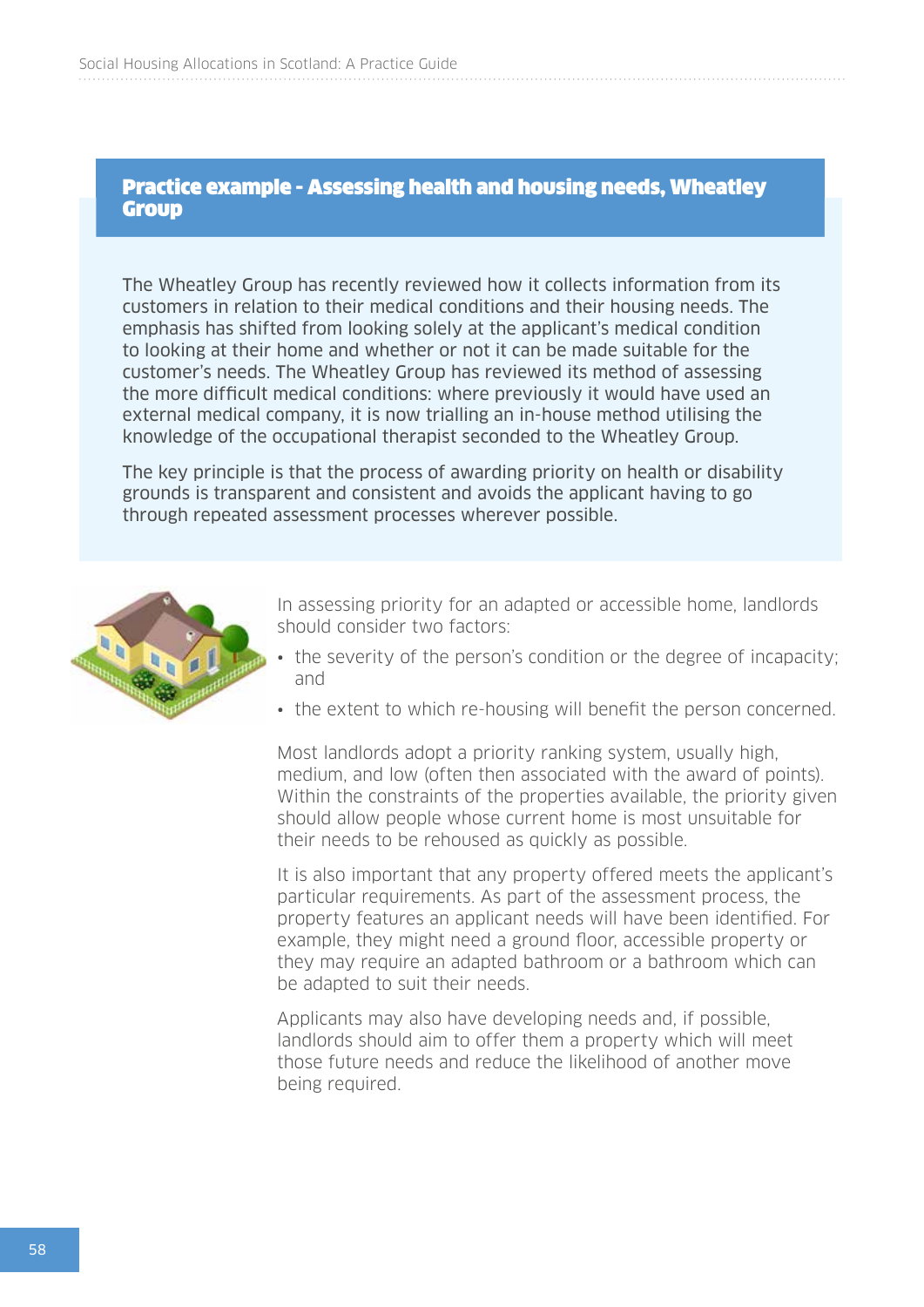## 6.3 Collaborative approaches to meeting needs for an adapted or accessible property

The Integration of Health and Social Care has placed a greater emphasis on joining up services and focussing on anticipating future needs, with housing having a key role to play.

Information Point

The housing contribution to the Integration of Health and Social Care

The Scottish Government's Statutory Guidance to Integration Authorities, Health Boards and Local Authorities sets out their responsibilities to involve housing services in the Integration of Health and Social Care, to support the achievement of the National Health and Wellbeing Outcomes. The Guidance can be found on the Scottish Government's website at: [https://beta.gov.scot/publications/](https://beta.gov.scot/publications/housing-advice-note/) [housing-advice-note/](https://beta.gov.scot/publications/housing-advice-note/)

The Statutory Guidance provides examples of housing services which contribute to the achievement of the Health and Wellbeing outcomes. These include:

- providing and maintaining modern homes which meet the diverse needs of tenants, including those with needs.
- giving advice to those facing difficulties with their housing, including those facing increasing frailty and those at risk of homelessness; this can include advice on housing choices, welfare advice, advocacy support, befriending services, and assistance in finding alternative housing.
- for those who do become homeless, providing emergency accommodation, temporary accommodation and settled accommodation, in each case with the appropriate level of housing support.

Further information about the vital role housing needs to play can be found at the Place, Home and Housing section of the ihub website at: [https://ihub.scot/](https://ihub.scot/place-home-and-housing/) [place-home-and-housing/](https://ihub.scot/place-home-and-housing/)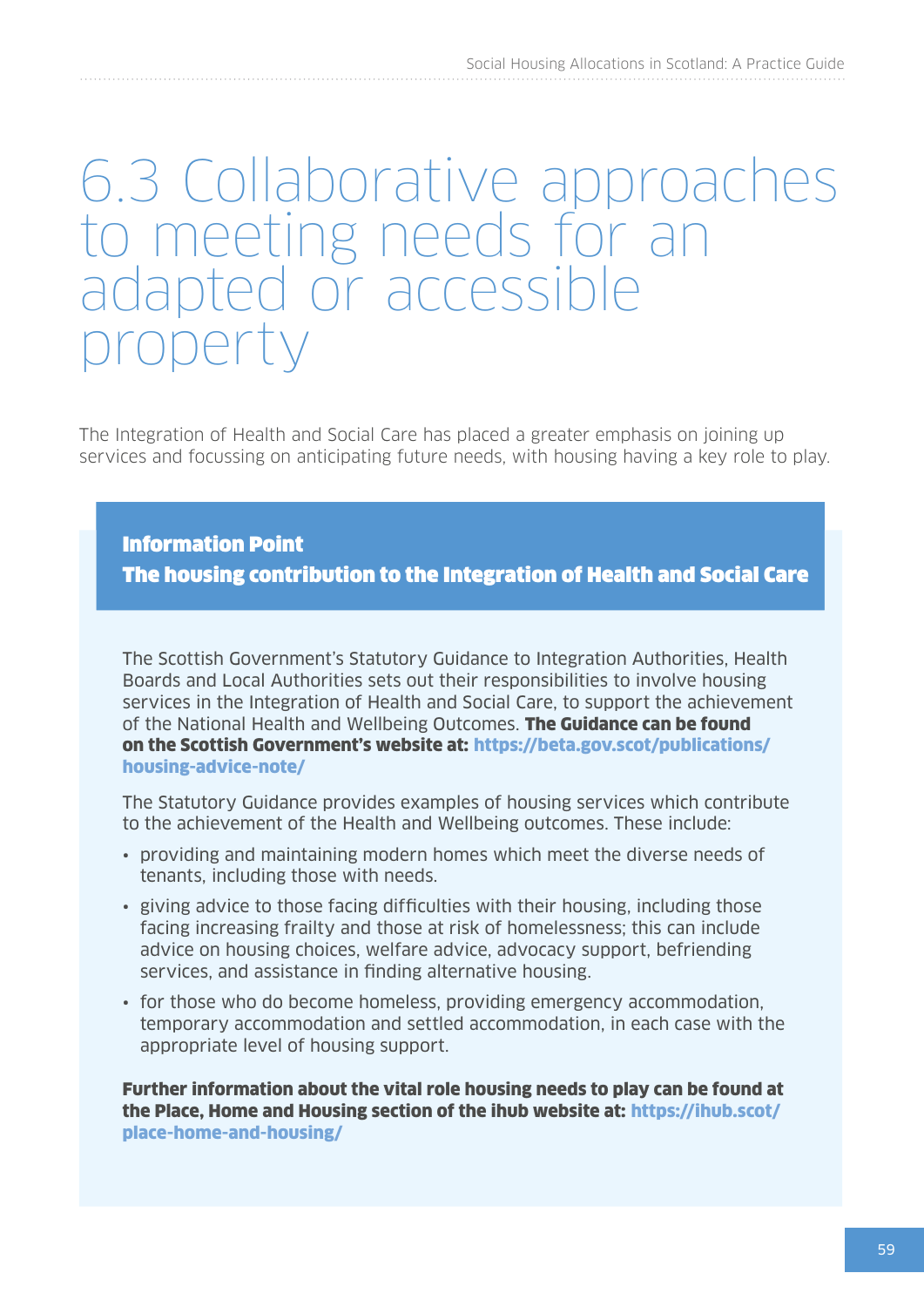There should be a clear focus on supporting people who want to continue to live independently in their current home where this is possible. This could be achieved by adapting their current home to meet their needs and providing support services such as assisted living technology and social care services.

There will, however, be occasions when a move of home is required to allow someone to carry on living independently with or without support. In the best circumstances moving to a new home will happen in a planned and managed way under the landlord's allocation policy. As with under-occupation driven moves, people may need help to make that move and landlords may wish to work with others, such as social services, to offer that support.

There will also be occasions when re-housing is required urgently, for example when following hospital admission someone is unable to return home because it no longer meets their needs. In these cases, landlords should award the very highest level of priority under their policy to ensure that a move can be made as quickly as possible. Managing these cases will require co-ordination of a range of services to ensure that appropriate support is in place to allow the person to live independently. This is likely to include housing, social care services and telecare services.

#### Practice example - Housing Options for Older People (HOOP) approach, Wheatley Group

The Housing Options for Older People (HOOP) approach builds on the wider housing options work carried out in the city. It is funded by Glasgow Health and Social Care Partnership (GHSCP) to help prevent delayed hospital discharge and facilitate move on from Intermediate Care. The aim is to help older people live independently at home or in a homely setting for as long as possible.

HOOP considers the individual circumstances of older people, their housing and personal needs and helps them make informed choices, in discussion with their families and carers, often at a time of very significant change in their lives.

For the first time in Glasgow, housing staff from HOOP are co-working alongside Health and Social Work colleagues in hospitals, Social Work offices and Intermediate Care Units to help them navigate housing pathways.

They deliver high quality advice and support to generate creative solutions to meet older people's changing health and social care needs enabling access to the widest range of housing options possible, irrespective of tenure type.

HOOP also works with more than half of the city's RSLs to maximise and target the usage of appropriate housing stock minimising void rents.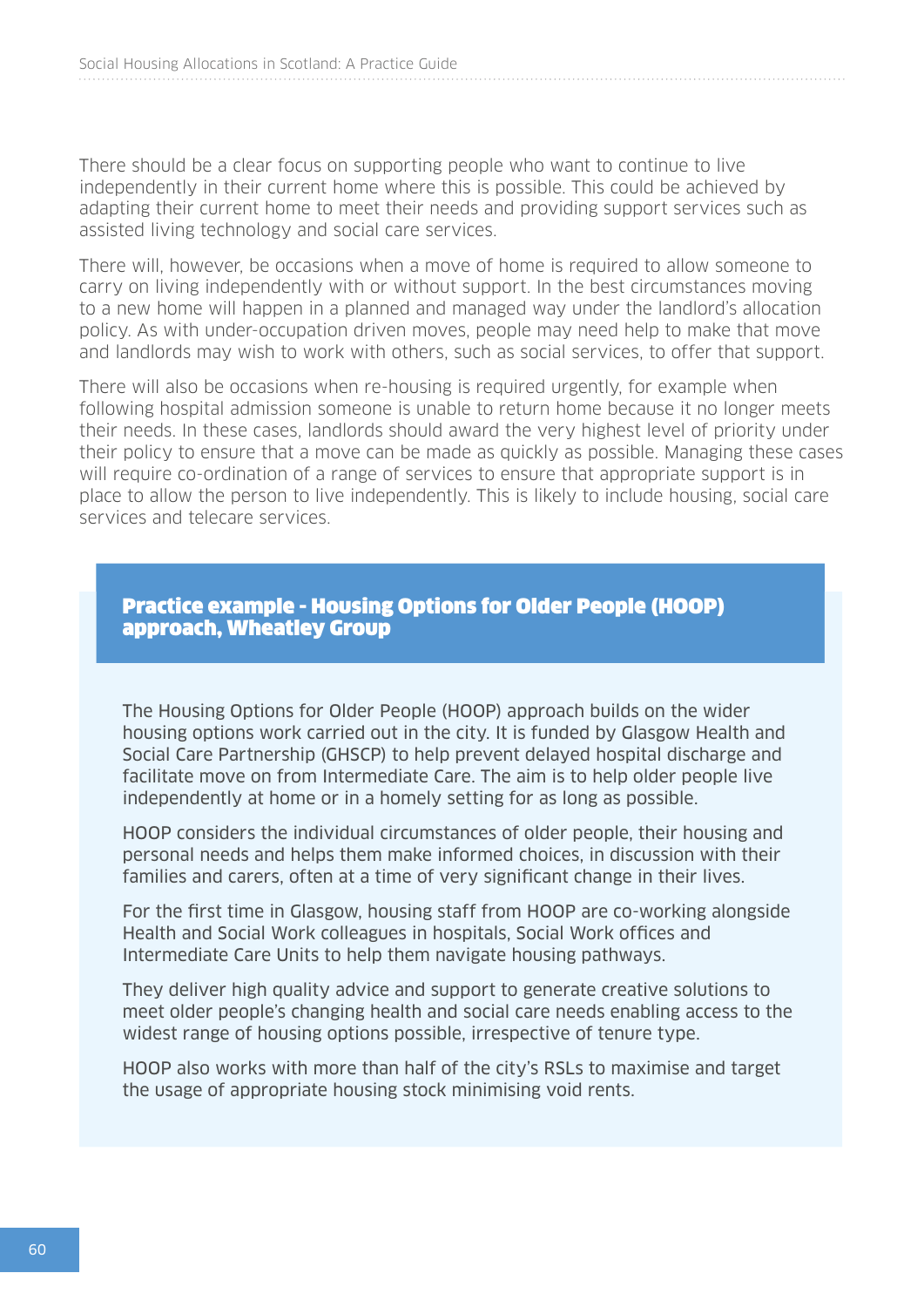The Wheatley Group has reviewed and changed its allocation policy to prioritise its Wheatley customers delayed in hospital because of unsuitable housing. A number of the other RSLs partners are reviewing their allocation policies to similarly support customers delayed in hospital because of unsuitable housing.

By early 2018, HOOP had worked with Glasgow Health and Social Care Partnership (GHSCP) and RSL colleagues to help over 950 older people in Glasgow to return home or find a new home. They have also shared customer need and demand information with Regeneration colleagues to help inform the Wheatley Group's New Build programme.

### Key Points

Any allocation policy is highly likely to recognise health and disability-related housing needs, with many applicants wanting to be re-housed because they have a health condition or a disability which makes their current home unsuitable.

It is important to remember that priority based on health or disability grounds is designed to address housing need and should only be given if a move would address that need. Priority on health or disability grounds is an area where it is extremely important that landlords manage applicants' expectations.

There will be many occasions when a move of home is required to allow someone to carry on living independently for the long term with or without support.

In the best circumstance, moving to a new home should happen in a planned and managed way with sufficient priority awarded under the landlord's allocation policy.

Landlords will want to work with others to ensure they make best use of any accessible or adapted stock. They will also want to work collaboratively with partners in the health and social care sectors to help those who need an urgent move, for example to be able to leave hospital.

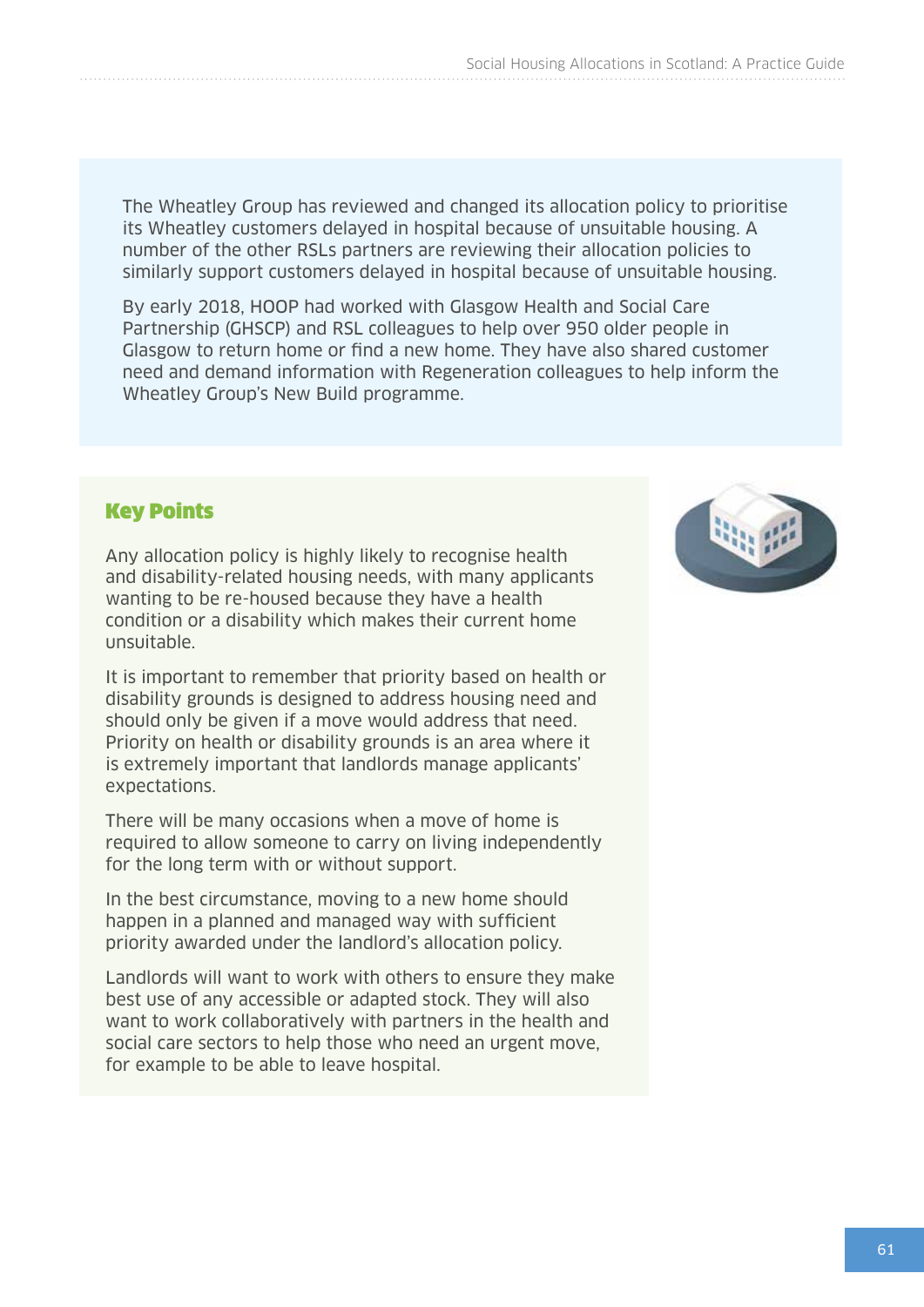# Other Requirements to be Considered in 7. Allocations

This section covers the other rules and regulations that landlords should consider when reviewing or developing an allocation policy.

By working through this section readers will:

- be aware of the range of factors, including residency, outstanding debts, age and income, that cannot be taken into account when allocating.
- understand the role of Councillors and Management Committees in relation to allocations.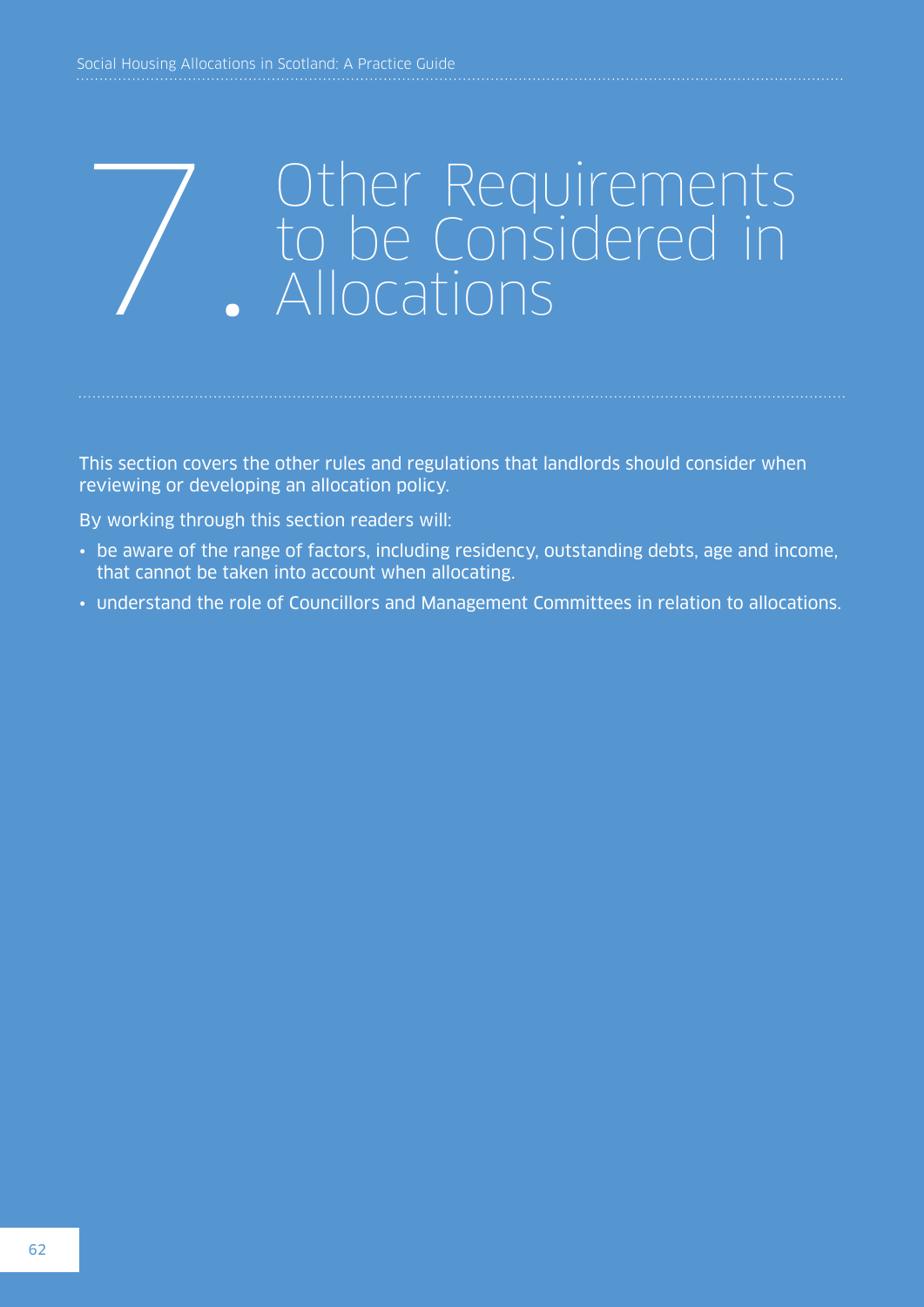## 7.1 Factors which should not be taken into account

The factors which landlords must not take into account when allocating properties are set out in section 20(2) of the 1987 Act (as amended by section 10(3) of the 2001 Act).

#### **Residency**

The first provision under section 20(2) of the 1987 Act (as amended) states that a landlord cannot consider the length of time for which an applicant has lived in its area. This makes sure that the time an applicant has lived in the area does not influence decisions on priority for housing.

It prevents, for example, the award of points purely for the time lived in a landlord's area. For local authorities, "area" means their administrative area. For RSLs, "area" means the local authority area(s) or parts of such areas in which they have housing.

The law does not prevent landlords from giving points for the length of time an applicant has been on the housing list. However, time on the housing list must not dominate an allocation policy and where such points are given they should be given to anyone on the list irrespective of where they currently live.

The provisions at section 20(2)(aa) of the 1987 Act (as amended) prevents a landlord from taking into account whether an applicant lives in its area if the applicant:

- i) is employed, or has been offered employment, in the area; or
- ii) wishes to move into the area to seek employment and the landlord is satisfied that this is the applicant's intention; or
- iii) wishes to move into the area to be near a relative or carer; or
- iv) has special social or medical reasons for requiring to be housed within the area; or
- v) wishes to move into the area because of harassment; or
- vi) wishes to move into the area because he or she runs the risk of domestic abuse.

The law does not however prevent landlords from considering the fact that someone lives in their area and giving priority to local people. This is known as having a local connection to an area and landlords can take into account the fact that the applicant is resident in their area. This is usually best done through a Local Letting Initiative. They cannot take living in their area into account for applicants in the circumstances listed above under residency.

Local connection criteria could include giving priority to people in specific neighbourhoods or communities, in line with what is set above. Criteria cannot, however, include any of the factors landlords cannot take into account under section 20(2) of the 1987 Act (as amended).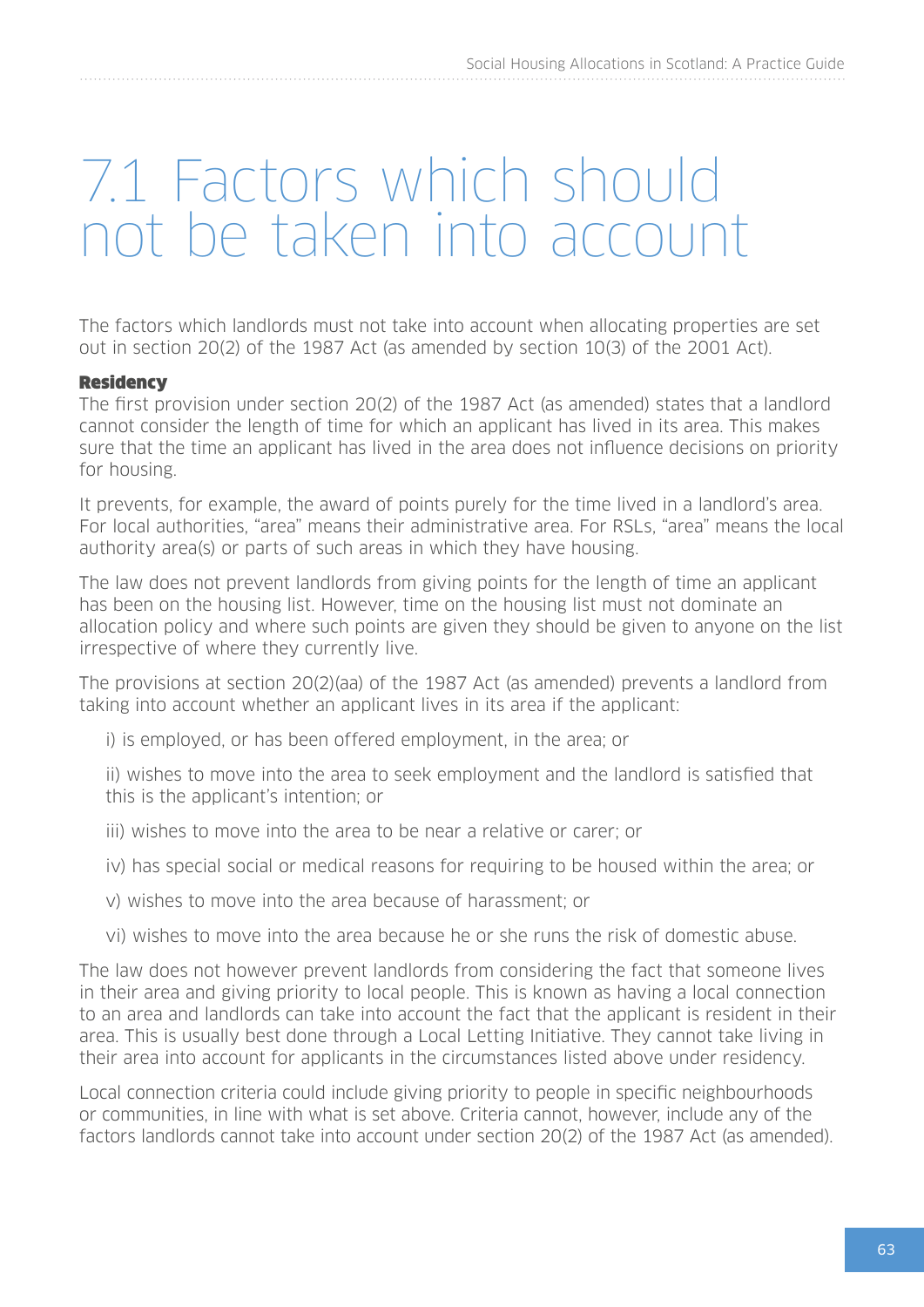Please note that local connection is also covered under homelessness legislation and is defined differently in relation to homelessness. Landlords should refer to the Scottish Government's Code of Guidance on Homelessness 2005. The Code is available at: [https://](https://beta.gov.scot/publications/code-guidance-homelessness/) [beta.gov.scot/publications/code-guidance-homelessness/](https://beta.gov.scot/publications/code-guidance-homelessness/)

#### Outstanding liabilities

Section 20(2)(a) of the 1987 Act (as amended) also does not allow landlords to take account of:

(ii) any outstanding liability (such as rent arrears) attributable to the tenancy of a house of which the applicant was not the tenant;

(iii) any rent or other liabilities accrued by the applicant on a previous tenancy which are no longer outstanding;

(iv) any such liability which is outstanding but where:

(a) the amount outstanding is not more than 1/12th of the annual amount payable (or which was payable) by the applicant to the landlord in respect of the tenancy; or

- (b) the applicant:
	- − has agreed arrangements with the landlord for paying the outstanding liability;
	- − has made payments in line with that arrangement for at least three months;
	- − and is continuing to make such payments.

(v) any outstanding liability (including council tax arrears) of the applicant or anyone who will live with the applicant which do not relate to the tenancy of a house. This means that any outstanding debts which do relate to the tenancy of a house, such as rent or service charges, can be taken into account if they do not fall within the exceptions already set out above.

The criteria at (ii) to (v) above are aimed at limiting the circumstances in which a landlord refuses to make an offer of housing to an applicant because of their previous debts.

It may be reasonable for landlords to not make offers of housing to applicants with significant unpaid rent arrears, service charges or cost of rechargeable repairs and these criteria do not prevent landlords from doing this.

However, landlords cannot withhold an offer of housing:

- because of non-housing debts; or
- if they have had arrears of rent or service charges which have since been paid; or
- where the rent or service charges arrears amount to no more than a month's charges, (to avoid penalising applicants for purely technical arrears); or
- where the applicant has come to an arrangement for paying arrears, has kept to the arrangement for at least three months and is continuing to make the payments. This helps applicants who are making a genuine effort to pay off arrears.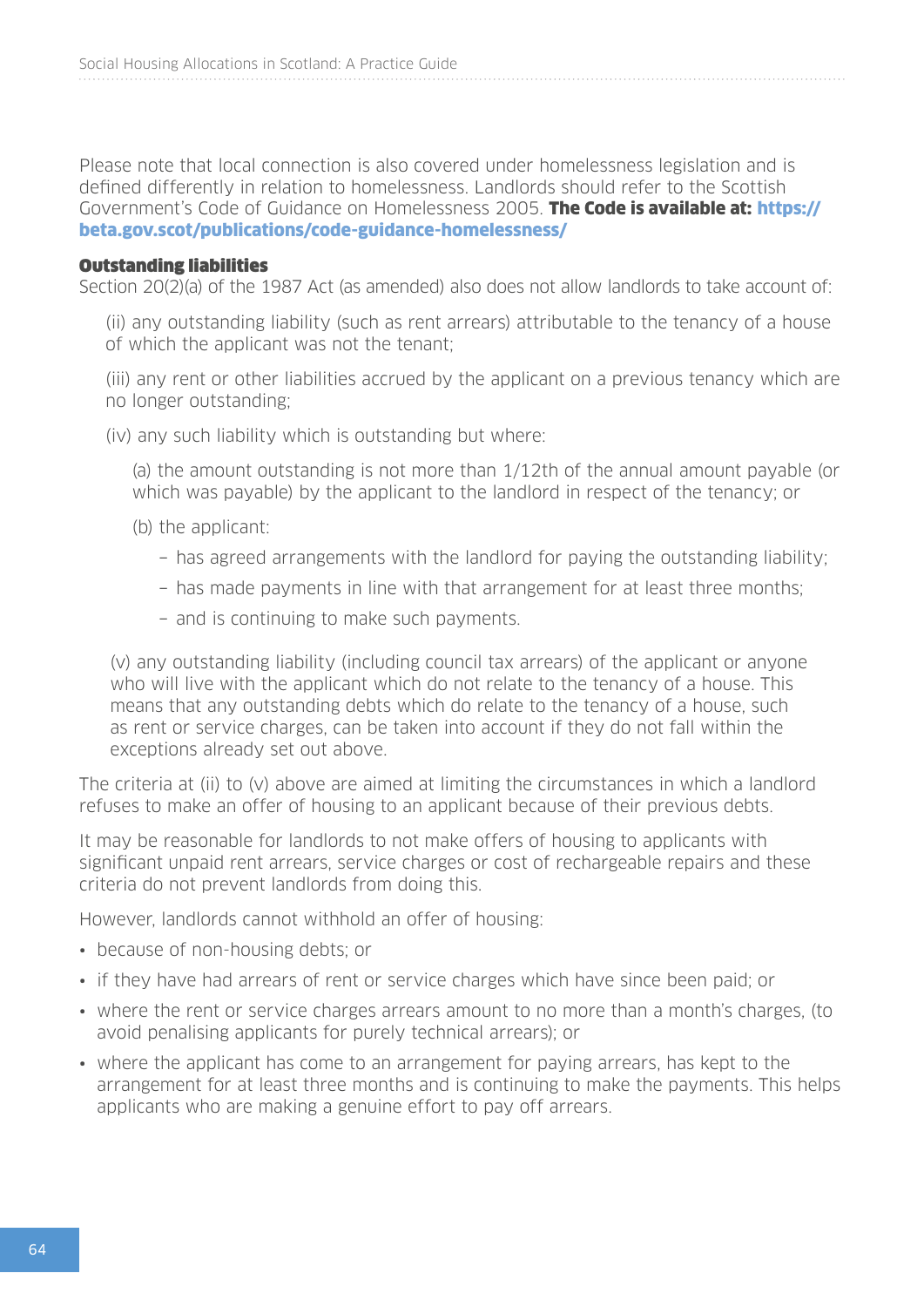#### Age

Landlords cannot take into account:

(vi) the age of the applicant provided that the applicant is 16 years of age or over except in the allocation of:

(a) houses which have been designed or substantially adapted for occupation by persons of a particular age group;

(b) houses to persons who are, or are to be, in receipt of housing support services (within the meaning of section 91 of the 2001 Act) for persons of a particular age group.

"Housing support services" includes any service which provides support, help, advice or counselling to an individual with particular needs so that individuals occupy, or continue to occupy, a house as their home (see section 91 of the 2001 Act). The provisions relating to the disposal and management of premises in the Equality Act 2010 are excluded from the scope of the ban on age discrimination in that Act and therefore do not affect the provisions in the 1987 Act (as amended).

These exceptions reflect the fact that age should not be a barrier to being eligible for and receiving an offer of housing.

In some cases, certain types of housing will be particularly or only suitable for certain age groups. The law does not define these age groups, and this can include, but is not restricted to, sheltered housing for older people and supported housing, such as foyers, for young people.

The law doesn't define the term "substantially adapted" in subsection (a), but this is likely to involve major adaptations to houses. Substantial adaptations are generally determined as work that involves structural or other permanent changes to a house. Further information on adaptations is available from the Scottish Government's website at: [https://beta.gov.](https://beta.gov.scot/policies/housing-and-independent-living/housing-adaptations/) [scot/policies/housing-and-independent-living/housing-adaptations/](https://beta.gov.scot/policies/housing-and-independent-living/housing-adaptations/)

While it is important for landlords to match a property to an applicant and take into account the potential impact of a new tenant on existing tenants, this can be achieved by sensitive allocations, sometimes known as sensitive lettings, rather than by a blanket approach based on age.

Legislation does not prevent landlords from taking into account the composition of a household when allocating a specific property and landlords will need to determine their approach on this. For example, landlords may decide not to allocate a multi-storey flat to a family with young children because of the lack of play space.

#### Income

Landlords cannot take into account the income of the applicant or their family.

Income in this context refers to income of all sources including benefits. The law prevents landlords from taking the income of housing applicants into account when allocating homes. This restriction also applies to applicants for housing who are non-UK nationals, whether or not they can receive benefits, and who may as a result, have problems in paying their rent.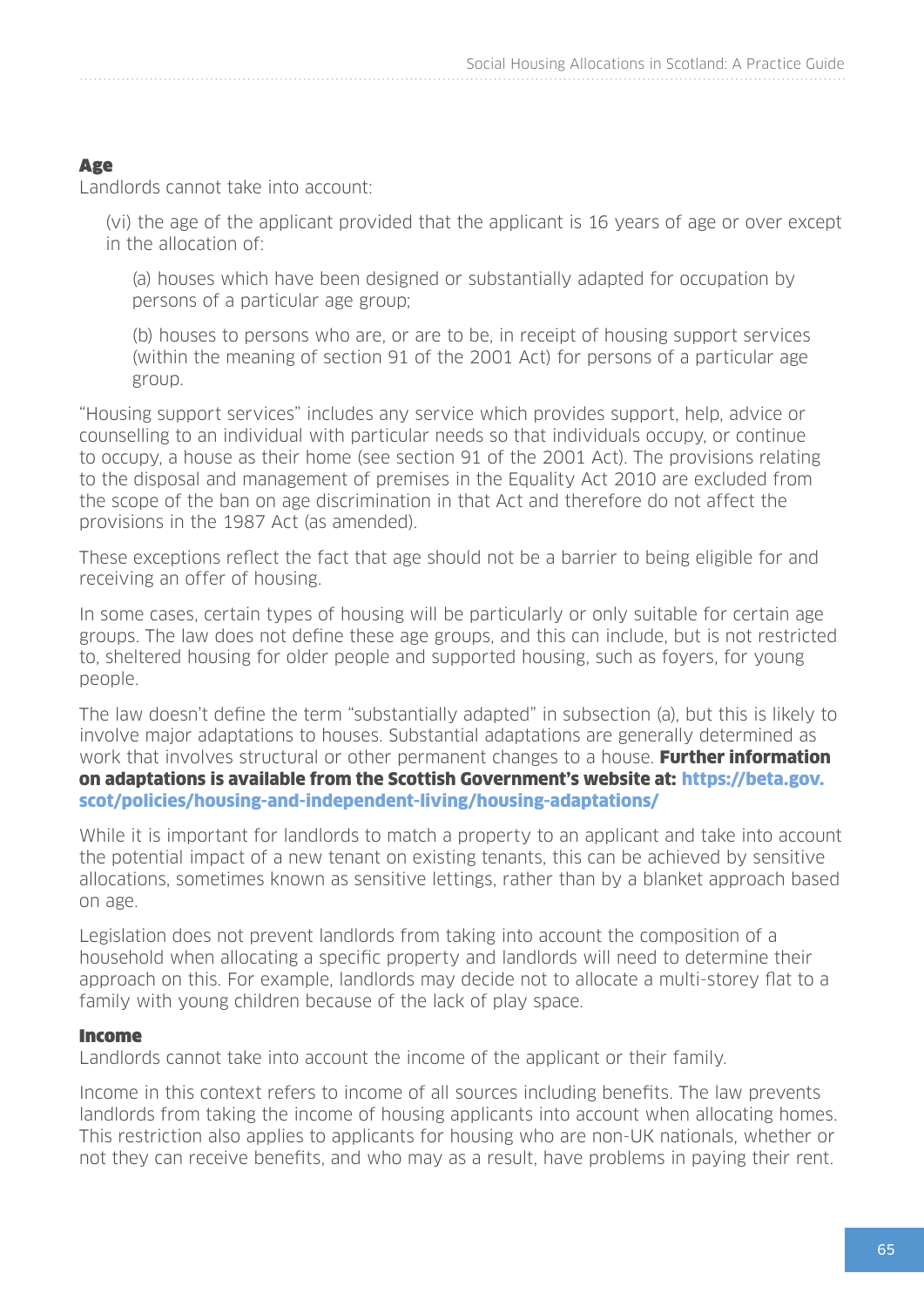#### Other factors

The 2001 Act extends Section 20(2)(b) of the 1987 Act so that it now applies to allocations by both local authorities and RSLs. This prevents landlords from imposing certain requirements before they allocate housing to an applicant. Landlords cannot specify that:

- an application must have stayed in force for a minimum period. This means that landlords cannot require someone to have been on their housing list for a set period of time before they are eligible for an offer of housing;
- the applicant gets a divorce or judicial separation; or
- the applicant no longer lives with, or in the same house as, some other person.

## 7.2 Role of Councillors and RSL Management Committees



The role of Councillors and governing body members is to set and review the policy and monitor progress against policy aims. Councillors and RSL Management Committee members generally approve the allocation policy and have overall responsibility for ensuring the policy is delivered.

Section 20(3) of the 1987 Act (as inserted by section 154 of the Leasehold Reform, Housing and Urban Development Act 1993) excludes Councillors from decisions under certain circumstances.

It excludes local Councillors from being involved in a decision on allocating a council house (or a house where the local authority has nomination rights), where the house in question is situated, or the applicant for the house in question lives, in their electoral division or ward.

This does not prevent Councillors from making factual information known to the local authority or from making representations to the local authority on behalf of a constituent.

Management Committees must have no involvement in discussions or decisions about individual allocations, which must stay the responsibility of officers of the RSL.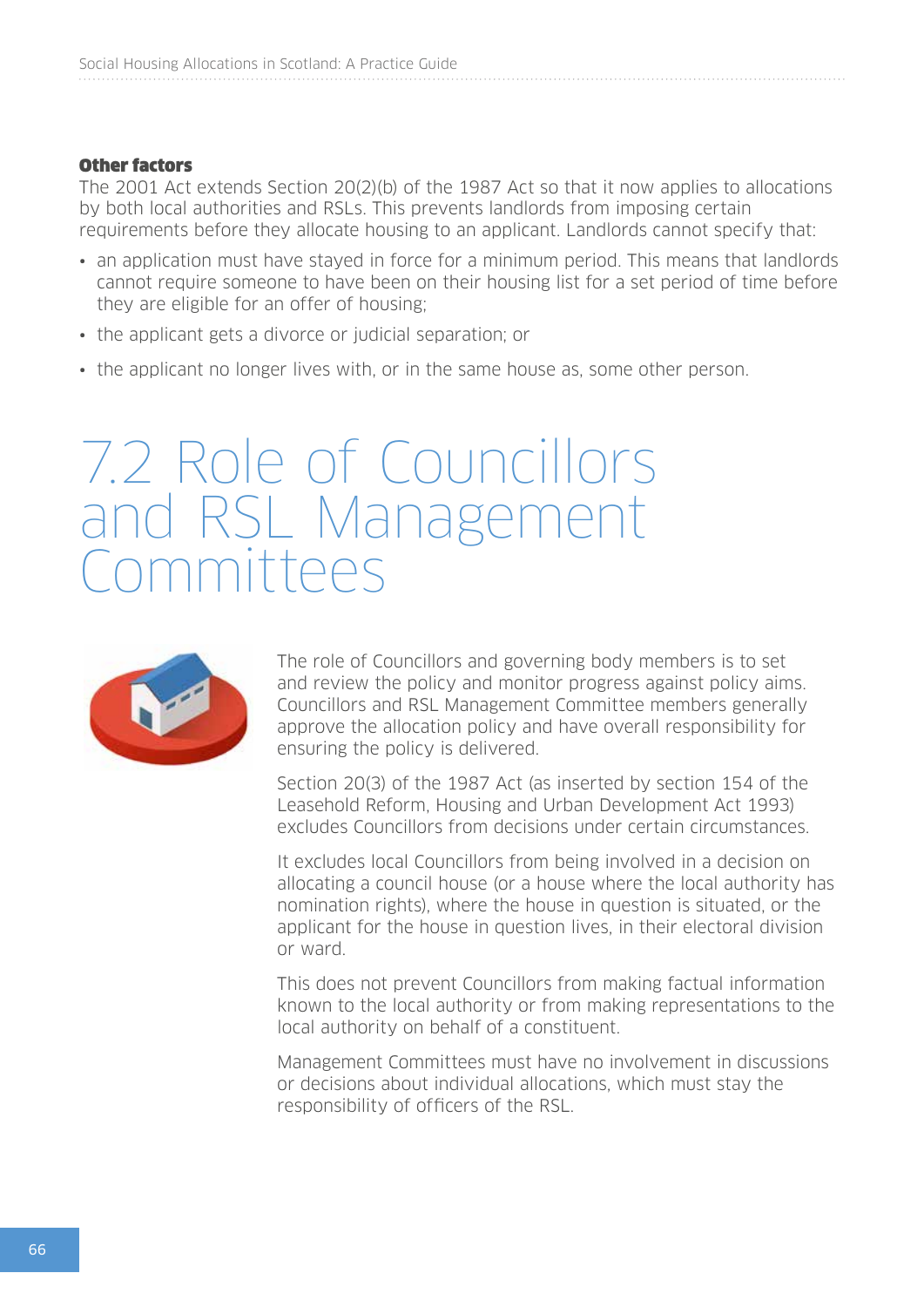## 7.3 Allocations to staff or family members

Care must be taken when members of staff or their families apply for housing. Any member of staff or a member of their family is entitled to join a landlord's housing list and be made an offer of housing under the same rules as any other applicant.

The application form should ask applicants if they are a member of staff or are related to a member of staff. Where this is the case, the member of staff concerned should play no role in assessing the level of priority to be awarded or in making any offers of housing.



There should be clear processes for awarding of priority or making an offer of housing to a member of staff or family members. This should be checked and approved by a senior member of staff who is not involved in the day-to-day allocations work. A full record of why the applicant was awarded any priority and why any specific offer of housing was made should be kept.

### Key Points

A landlord cannot consider the length of time for which an applicant has lived in its area. However, the law does not prevent landlords from taking the fact that someone lives in their area into account except under certain circumstances.

Landlords are not allowed to take a range of financial liabilities into account.

Landlords cannot take age into account except in the allocation of houses which have been designed or substantially adapted or where people will be in receipt of housing support services for people of a particular age.

Landlords cannot take into account the income of the applicant and his or her family.

Councillors and RSL Management Committees should not be involved in individual allocations decisions. Only staff should run the day-to-day operation of the allocation process.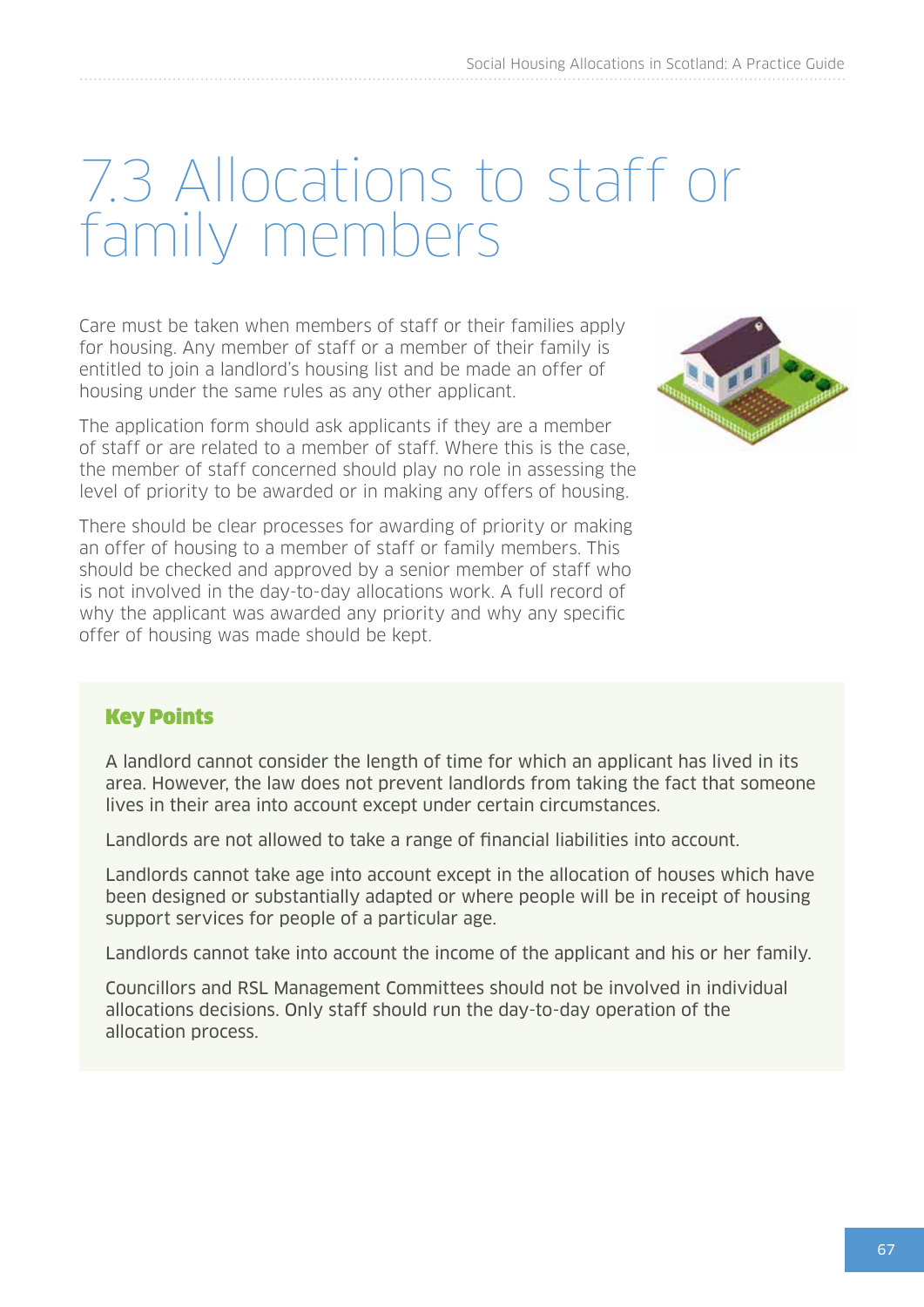

Section 5 of the 2014 Act removes the previous prohibition on taking ownership of property into account in allocating social housing. This section covers what landlords can and cannot take into account.

By working through this section readers will:

- understand the changes around heritable property brought in by the 2014 Act.
- be aware of issues to consider when deciding whether to include the heritable property provisions in an allocation policy.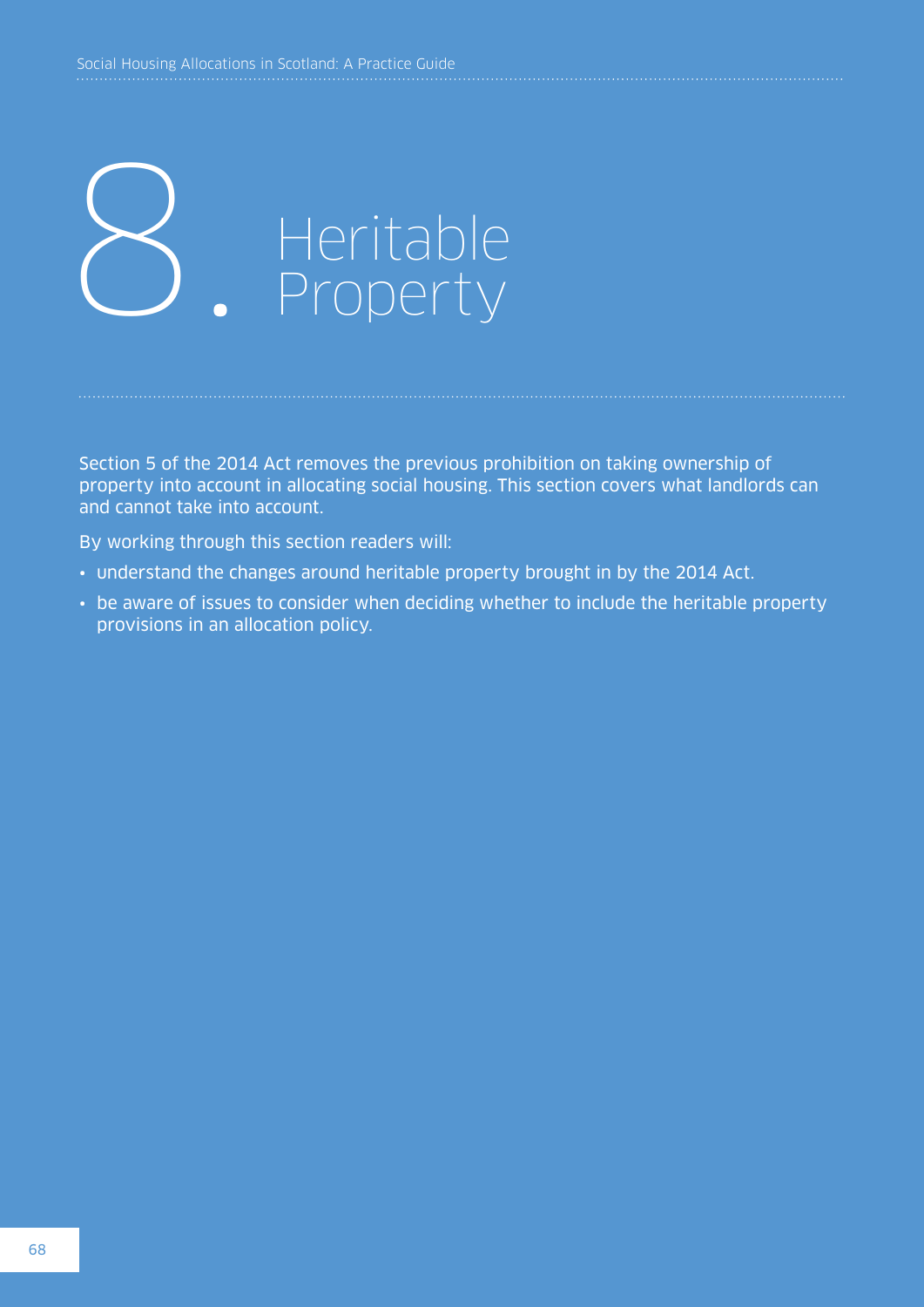## 8.1 Legislation relating to heritable property

Section 5 of the 2014 Act removes the previous prohibition on taking ownership of property into account in allocating social housing. Social landlords can now consider property ownership as part of assessing an applicant's housing needs and their circumstances. This applies to the ownership of, or value of, heritable property owned by the applicant, a person who normally resides with the applicant, or a person who it is proposed will reside with the applicant. Landlords can decide to take property ownership into account, but they do not have to do so.

Heritable property includes land, as well as anything built on land, and can be property currently owned in Scotland, the rest of the UK or abroad. This means that if the applicant, or a current or future member of the household, currently owns land or property or previously owned land or property, this can be considered when deciding on an applicant's priority for the allocation of social housing. This applies to existing tenants looking for a transfer as well as new applicants.

There are circumstances under which heritable property cannot be taken into account. These are:

- in cases where the property has not been let, but the owner cannot secure entry to the property. This could, for example, be where it is not safe to enter the property due to severe structural faults or where there are squatters living in the property;
- where it is probable that occupying the property will lead to abuse from someone currently living in the property;
- where it is probable that occupying the property will lead to abuse from someone who previously resided with the applicant whether in that property or elsewhere; and
- where occupation of the property may endanger the health of the occupants and there are no reasonable steps that can be taken by the applicant to prevent that danger.

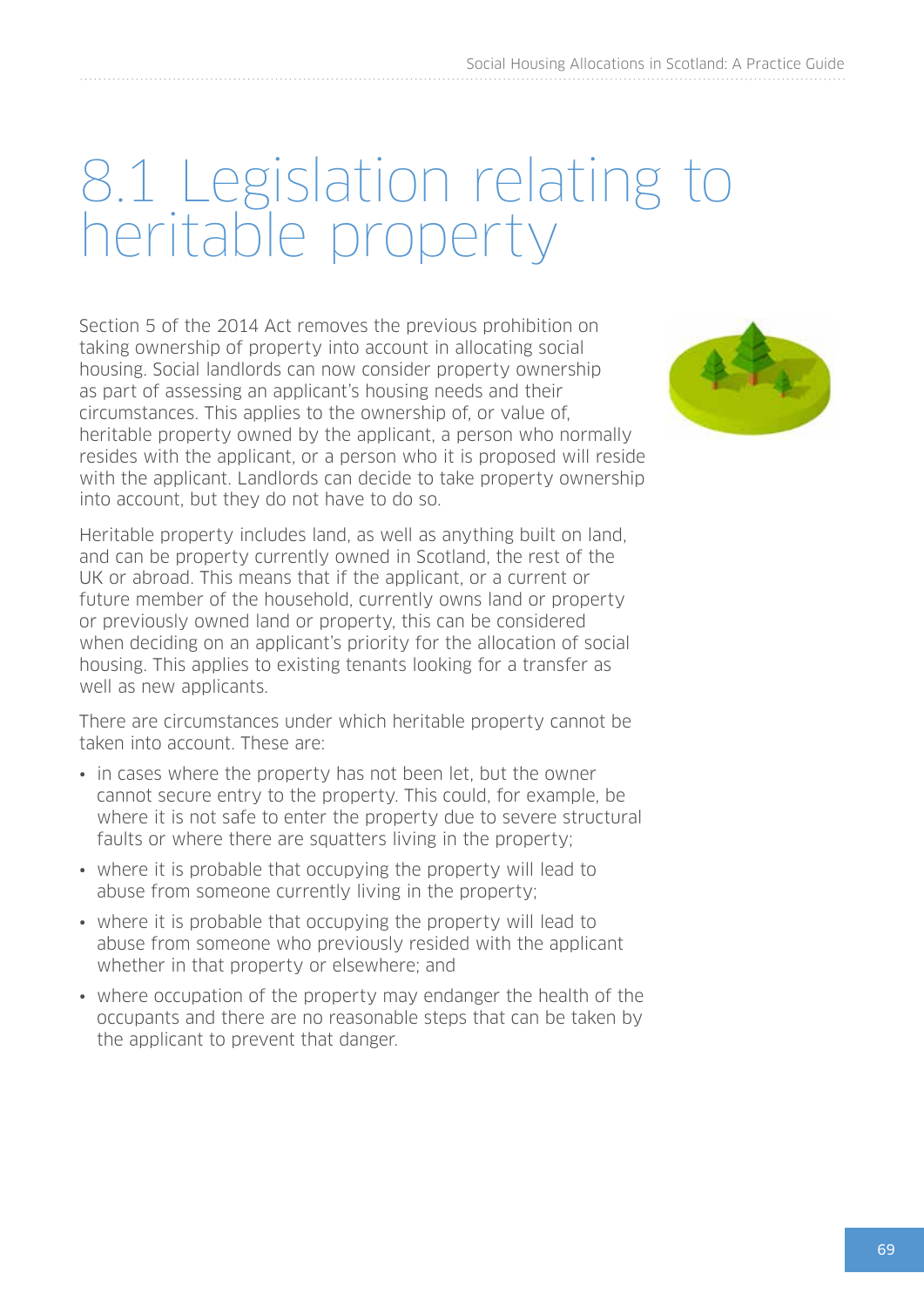This would mean, for example, that a landlord could not take into account someone owning a home with an abusive partner if that partner continues to live in the property. It would also mean that if someone owned a property that was in very poor repair and dangerous to occupy, a landlord could not take that ownership into account if the applicant does not have the resources to rectify the problems.

However, if an owner occupier does have the resources to rectify the problems, or in time will be able to retake possession of their home, Section 8 of the 2014 Act gives landlords the ability to grant a short Scottish secure tenancy (short SST) to homeowners, to allow their housing needs to be met by a temporary let. Further information on the circumstances in which landlords can grant short SSTs to homeowners, and the processes for doing so, is available in the guidance on The Short Scottish Secure Tenancy for Homeowners. **The** Guidance on the Scottish secure and short Scottish secure tenancy provisions of the Housing (Scotland) Act 2001 is available from the Scottish Government's website at: <https://www2.gov.scot/Publications/2002/08/sst/0>

## 8.2 Deciding to take heritable property into account

Deciding to take heritable property into account may be relatively resource intensive and each landlord will want to think carefully about whether it will bring sufficient benefits to justify that potential use of resources.

If considering using the heritable property provision, a landlord will want to consider:

- whether they know or think there could be a problem?
- what, if anything, do they know about those owning heritable property applying for and/ or being offered tenancies?

If a landlord is not aware of there being any issues, or it thinks there may be an issue, but are not clear about the nature of the problem and/or any impact it is having, it may decide not to take property ownership into account.

Where a landlord thinks there might be an issue, it might decide to start gathering information about property ownership from applicants and those being offered a tenancy to inform a future review of whether it will take property ownership into account in its allocation policy.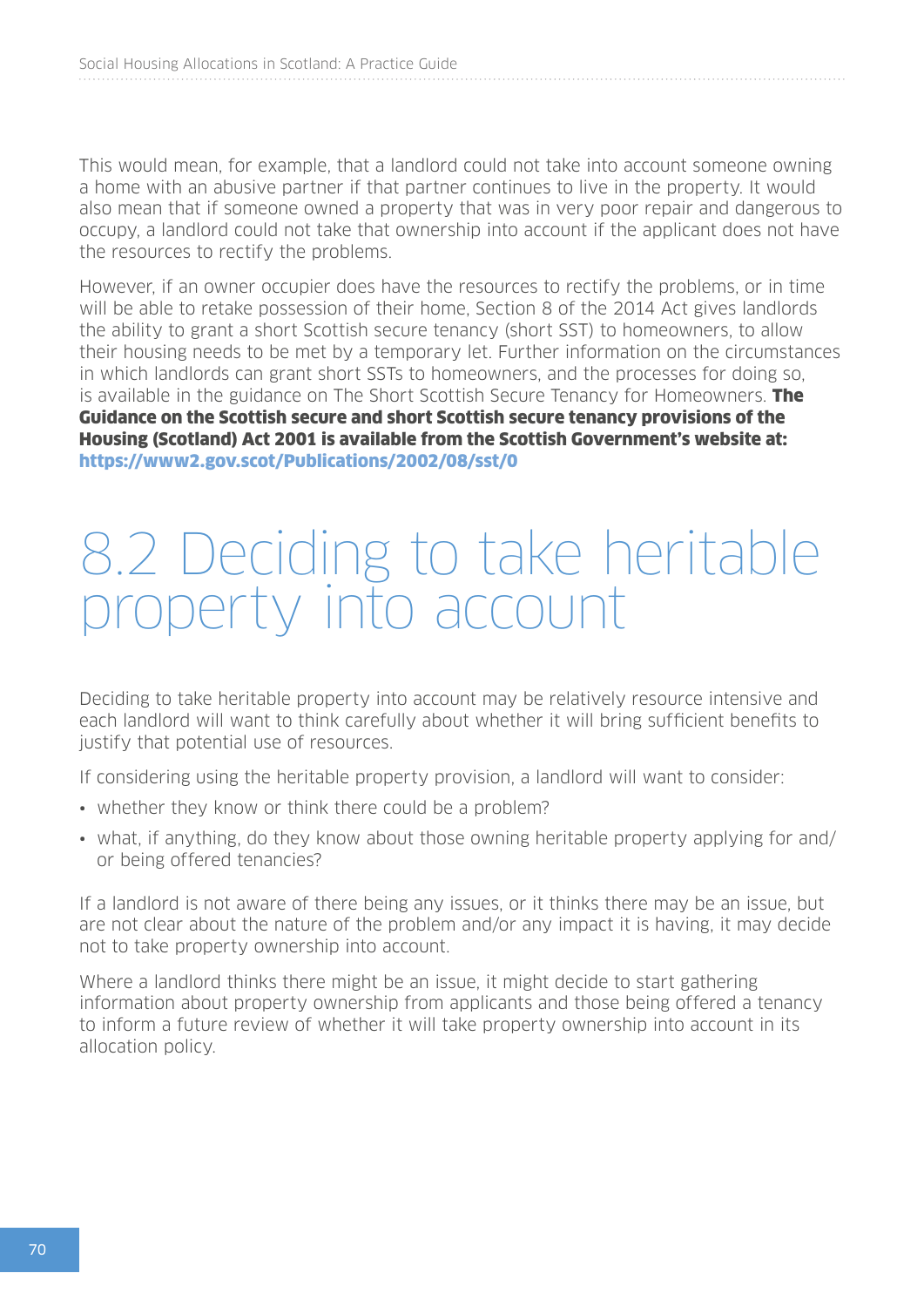If a landlord knows or thinks that it has a problem with those owning heritable property applying for and/or being offered tenancies, it may wish to consider:

- which type(s) of applicants are affected?
- what type of heritable property do they own/have they owned? Where is/was that property?
- what types of housing need do they have? Do they tend to receive a level of priority under the current allocation policy? If so, why?
- are they receiving offers of housing and if so under what types of circumstances? Are they only receiving offers where demand is relatively low?

At this stage a landlord may consider whether the problem is sufficient to introduce a heritable property provision into its allocation policy. If it decides to do so, it will be important to be clear about the issues the provision is seeking to address. For example:

- is the landlord interested in any type of heritable property, past or present, in any location?
- is it interested in the heritable property of any member of the household or only the applicant(s)?

A landlord might, for example, decide that it is only interested if the applicant(s) currently own a residential property or currently owns a residential property that meets their needs. The landlord might also decide that the location of that property will be considered. For example, if an applicant owns a property in a remote rural location or outwith the UK but has applied for housing in the landlord's city, it might or might not take that property into account.

Equally, there may be circumstances under which letting properties to those who own/ owned a property may still be in the best interests of a landlord. For example, if people who own a property elsewhere are willing to take a property that is otherwise hard to let, would a landlord want to prevent them from doing so?

Once a landlord has defined the problem they are seeking to address, they will need to decide what their policy will be. For example:

- will the landlord have a blanket policy, or will it take the circumstances of each case into account? If it is going to take each set of circumstances into account, who will decide when to take property ownership into account and how will the landlord ensure its decision-making is transparent?
- will the policy be based on reduced priority but still allow for a possible offer of housing? An example of this could be giving a lower level of priority to applicants who own their own home. This might take the form of lower points levels or a reduced priority under a CBL system.
- will conditions be placed on property owners, such as requiring them to sell or to try to sell? What will the landlord do if the applicant cannot or will not sell?

Whichever approach a landlord chooses, it must ensure that its policy and processes ensure that property ownership is not taken into account under the circumstances set out in Section 7.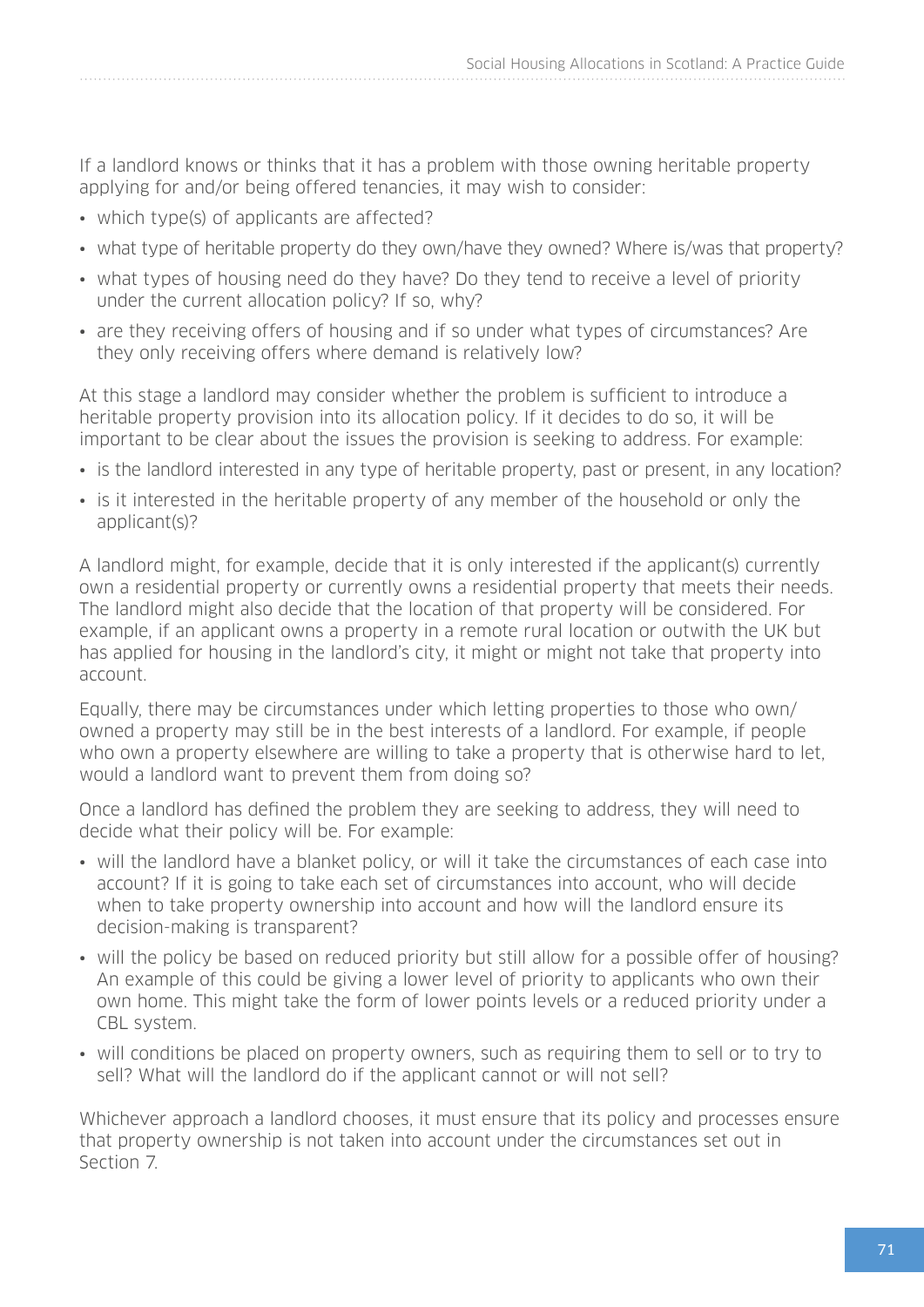Landlords will also need to decide when they will ask applicants for information on ownership of heritable property and whether and to what extent they will carry out any checks to verify the information provided.

Landlords will need to consider the staff time required to undertake checks. Being clear about the type of property that will be taken into account should help minimise administrative time spent.

## Key Points

Section 5 of the 2014 Act removes the previous prohibition on taking ownership of property into account in allocating social housing. Social landlords can consider property ownership as part of assessing an applicant's housing needs and their circumstances, but they do not have to do so.

There are a series of circumstances under which property ownership cannot be taken into account. These include where the owner cannot secure entry to the property or where it is probable that occupying the property will lead to abuse from someone currently living in the property.

Deciding to take heritable property into account will require resources to verify ownership, and landlords will want to think carefully about whether it will bring sufficient benefits appropriate to the resources required.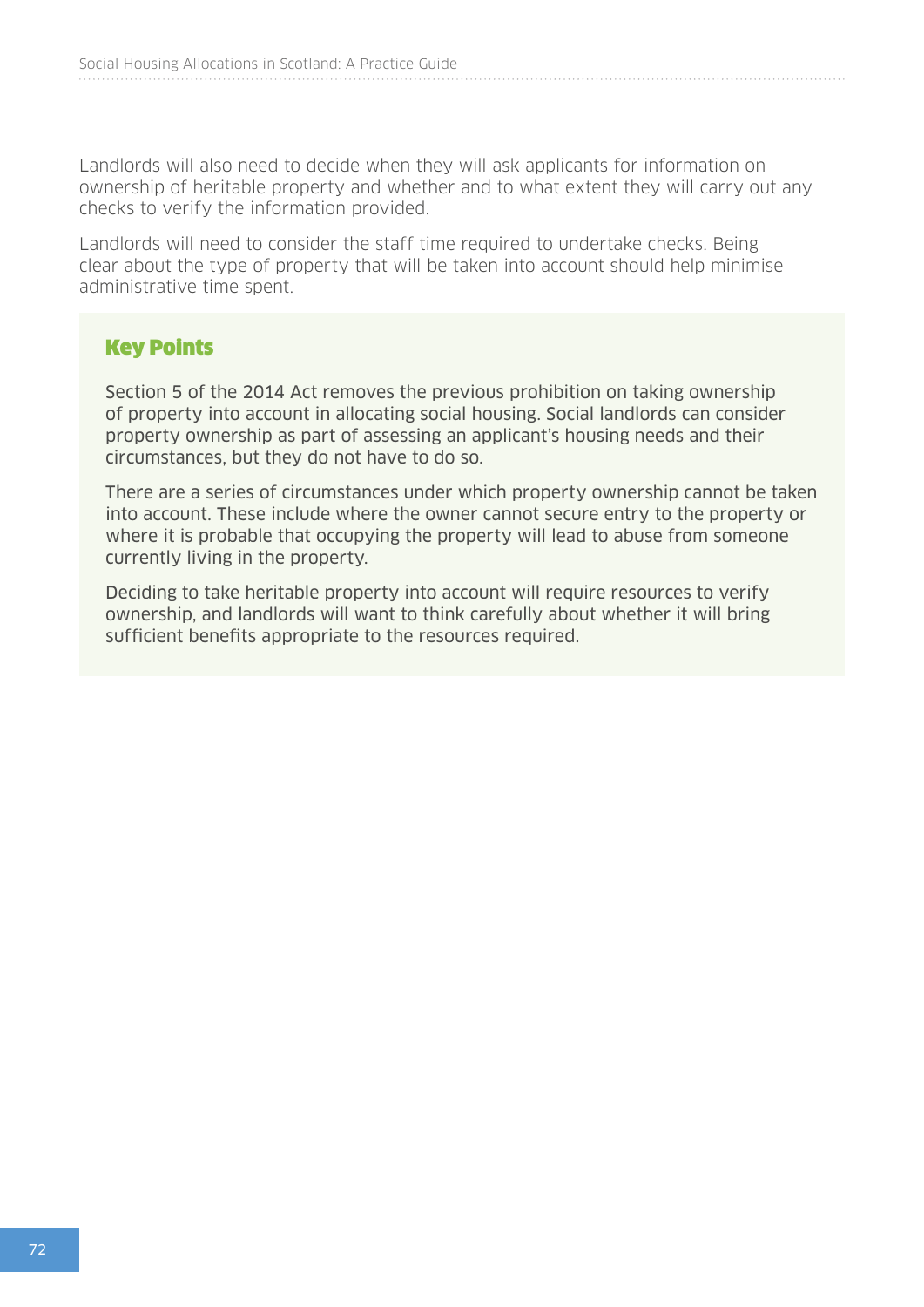## Access<br>
• and Eligibility

This section looks at who is eligible to join a housing list and who is eligible for a social rented sector tenancy in Scotland.

By working through this section readers will:

- understand the rules governing housing lists.
- know who is eligible for social housing.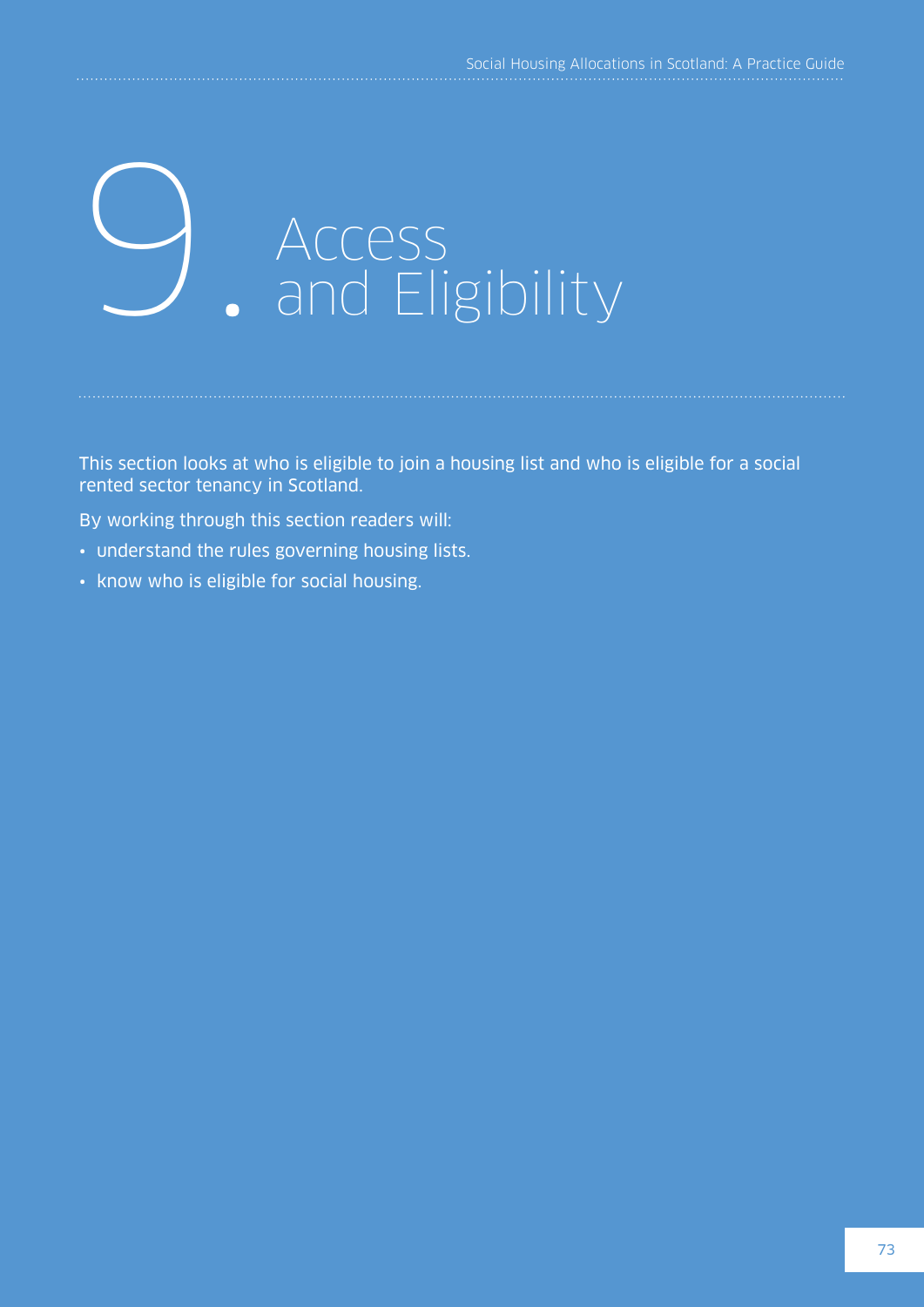## 9.1 Housing lists



A housing list is defined as a list of applicants for housing which is either kept by social landlords individually, jointly, or by a third party so that they can allocate their housing (Section 19(2) of the 1987 Act, (as amended)).

The law does not require landlords to manage or maintain their own housing list, although most social landlords in Scotland do so either themselves or in partnership with others. A partnership approach might take the form of a Common Housing Register (CHR) or a shared list.

If a landlord or landlords don't wish to manage a list themselves, alternatives could include an RSL giving 100% nomination rights to local authorities.

#### Right to join the list

Anyone aged 16 or over has a right to be admitted to a housing list. Section 19(1) of the 1987 Act (as substituted by section 9 of the 2001 Act) sets out this right.

Anyone aged 16 or over should have fair and open access to a landlord's housing list. Landlords should never discourage applicants from applying for housing and having their housing needs assessed.

There may be certain circumstances where it would be helpful to accept an application from someone before their 16th birthday, for example to help the transition of a young person from care to independent living.

Landlords must admit applicants irrespective of their level of housing need according to their allocation policy. They cannot run any form of points or need thresholds (sometimes referred to as 'cut-off points') for gaining access to their list.

This means that landlords can make allocations from a fully inclusive list that includes both housing needs and aspirations. Equally important, a fully inclusive list means that landlords will have accurate information about housing demand in their area.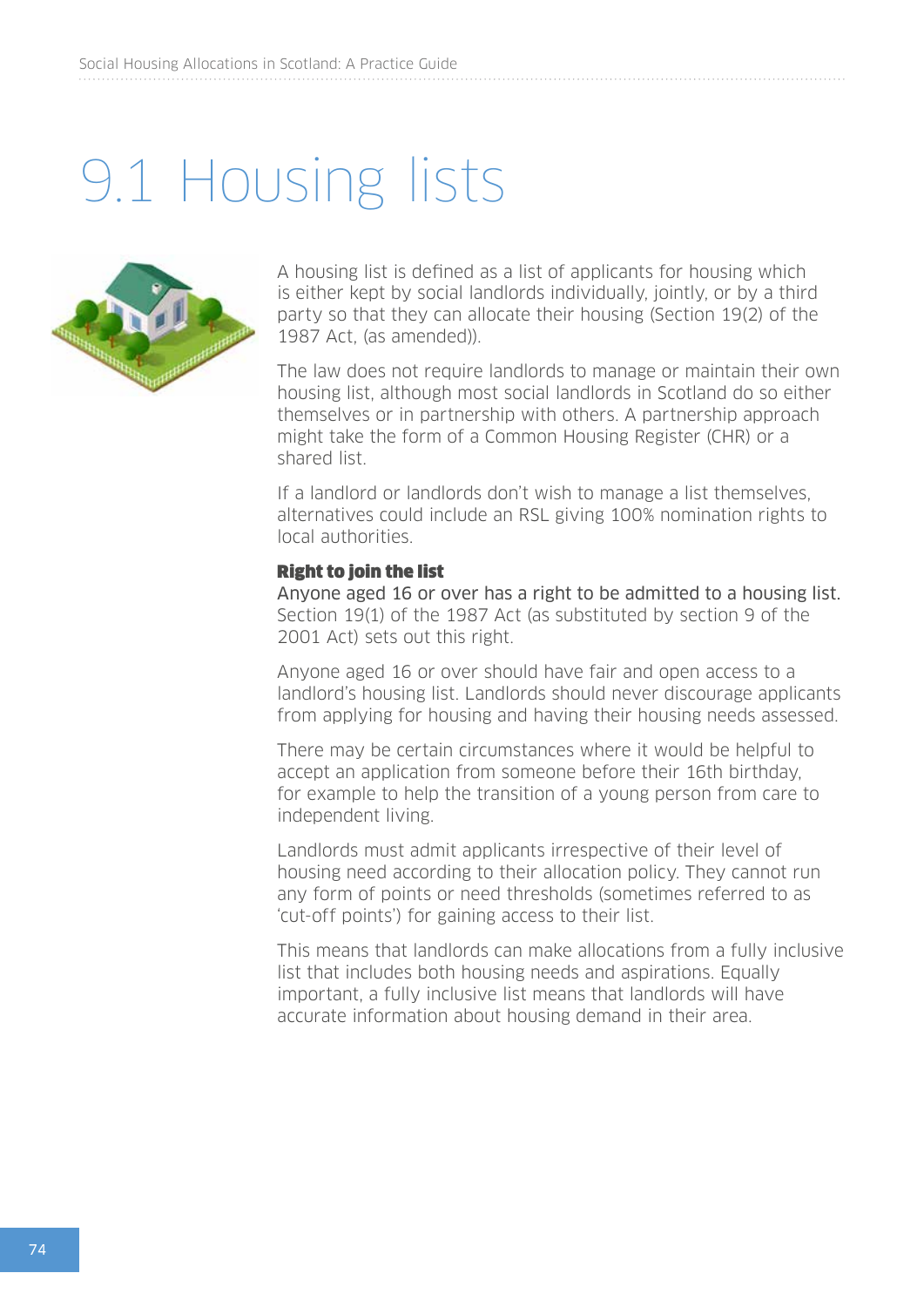## 9.2 Eligibility for housing

Anyone aged 16 and over and from the UK is eligible for housing. The position becomes more complex for those from outwith the UK, with legislation setting out who is and is not eligible. Eligibility depends on many factors including:

- nationality (including that of family members).
- economic activity of the applicant and that of their family members.
- compliance with the workers registration scheme for A8 nationals and the workers authorisation scheme for A2 nationals;
- immigration status and rules around asylum and immigration; and
- entitlement to public funds.

For example, European Economic Area (EEA) nationals who have a right to reside are eligible for housing and homelessness assistance from the local authority. However, some people may also need to be habitually resident to qualify for housing benefit.

As RSLs are not subject to the exclusion on granting tenancies to persons subject to immigration control (see section 118 of the Immigration and Asylum Act 1999, which applies in Scotland only to local authorities) they do not need to consider nationality or immigration status and can allocate homes to any person.

Asylum seekers are entitled to be admitted to a social landlord's housing list, but they have no right to be given a full or short Scottish secure tenancy.

Given this complexity, it may be helpful to access further information or specific legal advice in some cases. Sources of further information include:

- The Housing Rights Information for Housing Advisors webpages from the Chartered Institute of Housing Scotland (CIH Scotland). Available at: [http://www.housing-rights.](http://www.housing-rights.info/scotland-housing-advisers.php) [info/scotland-housing-advisers.php](http://www.housing-rights.info/scotland-housing-advisers.php)
- A Housing Practitioners' Guide to Integrating Asylum Seekers & Refugees. Scottish Refugee Council 2014. The Guide can be found at: [http://www.scottishrefugeecouncil.org.uk/](http://www.scottishrefugeecouncil.org.uk/assets/0001/1240/Housing_Practitioners__Guide_to_Integrating_Asylum_Seekers___Refugees.pdf) [assets/0001/1240/Housing\\_Practitioners\\_\\_Guide\\_to\\_Integrating\\_Asylum\\_Seekers\\_\\_\\_](http://www.scottishrefugeecouncil.org.uk/assets/0001/1240/Housing_Practitioners__Guide_to_Integrating_Asylum_Seekers___Refugees.pdf) [Refugees.pdf](http://www.scottishrefugeecouncil.org.uk/assets/0001/1240/Housing_Practitioners__Guide_to_Integrating_Asylum_Seekers___Refugees.pdf)

#### Key Points

Anyone aged 16 or over has the right to be admitted to a housing list.

Being admitted to the list does not equate to being eligible to be housed.

Anyone aged 16 and over and from the UK is eligible for housing. Otherwise, this is a complex area, with legislation setting out who is and is not eligible. These rules are different for local authorities and RSLs.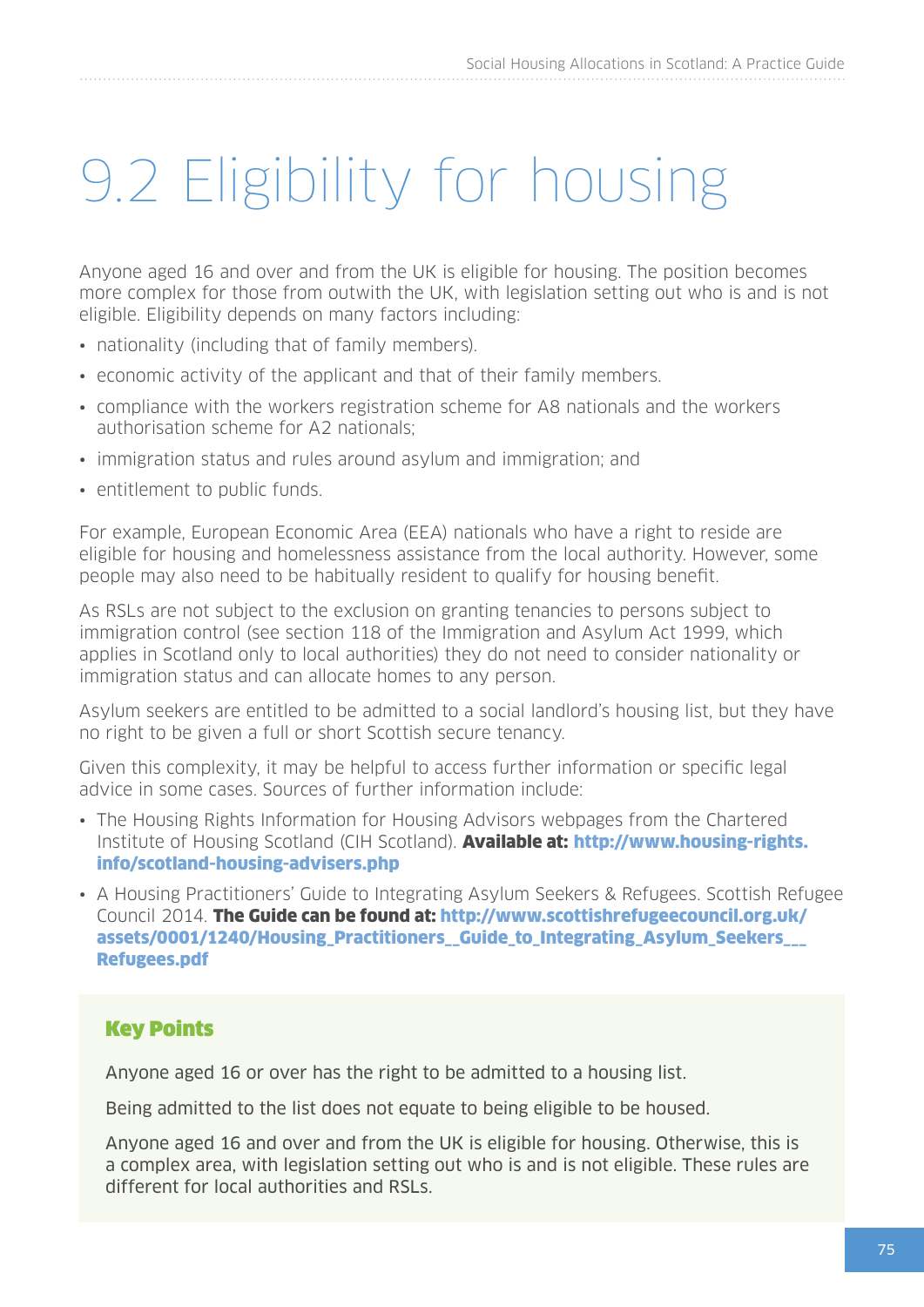## 1 C Approaches<br> **C** Allocating<br>
Properties

This section looks at the routes into housing and the approaches landlords use when allocating.

By working through this section readers will:

- be aware of the various routes through which people can access social housing.
- have an overview of the two allocations approaches, needs-based and Choice-Based Letting.
- know about Common Housing Registers.
- know about giving reasonable preference to statutorily homeless applicants, quotas and targets and the use of housing protocols.
- understand how to make best use of stock and when to exercise discretion.
- understand how and when local connection can be taken into account, including through the use of Local Lettings Initiatives.
- have ideas about how to tackle low demand.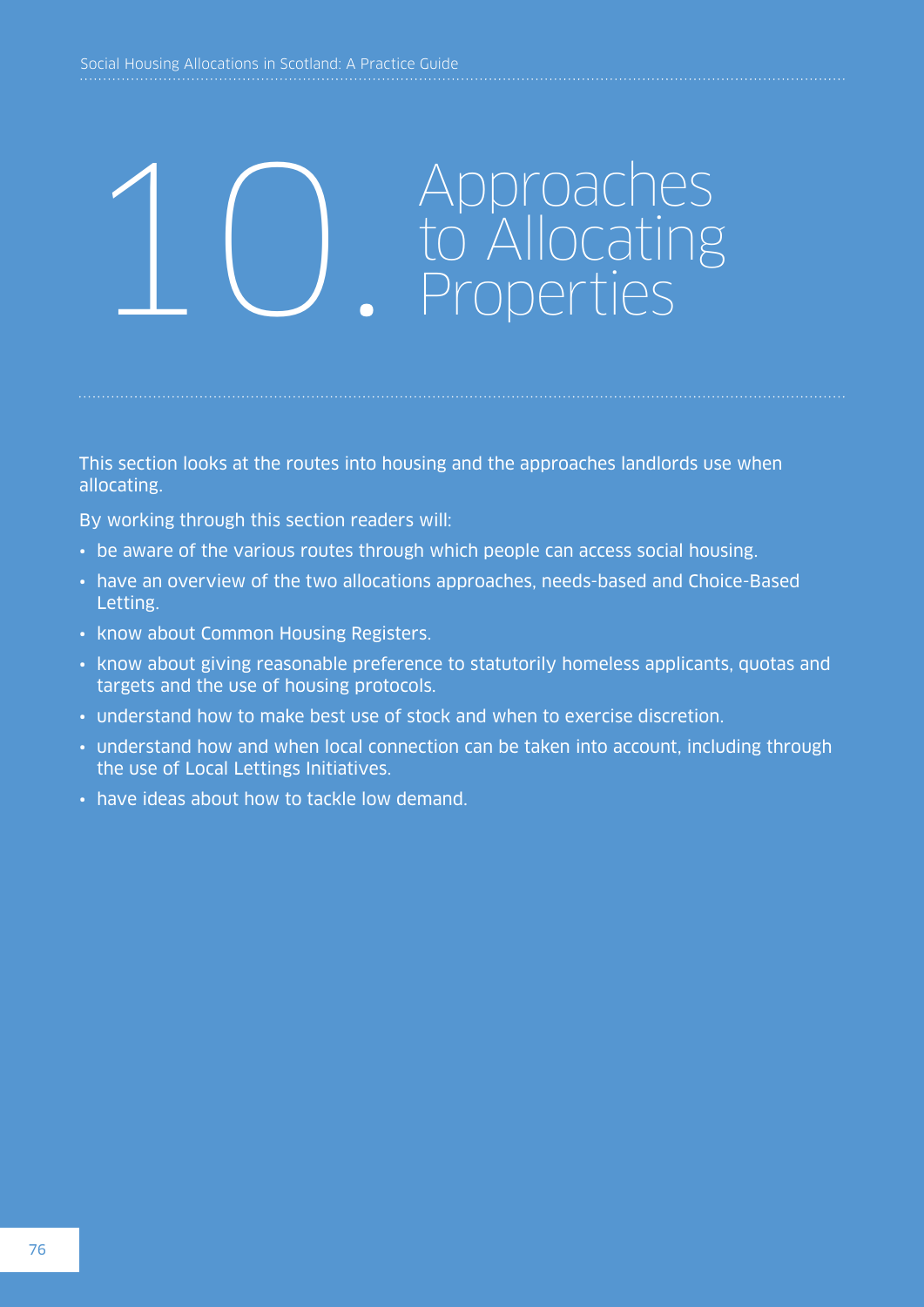## 10.1 Routes into housing

There are many ways in which people can access social housing or make a move to a different social tenancy. These may include any or all of the routes listed below.

**Direct applicants:** direct applicants are those who are on the housing list of a landlord and not already a tenant of that landlord. Landlords will often refer to this group of applicants as being waiting list applicants.

**Transfer:** a transfer occurs when a landlord makes another of its properties available to one of their own tenants who wishes to move and has joined the housing list.

**Nominations:** a nomination takes place when one landlord (usually a local authority) nominates an applicant for housing to another (usually an RSL) under formal agreements. This can include, but is not restricted to, homeless households. It may also happen, for example, with a proportion of RSL new build vacancies or where an RSL has given a local authority nomination rights for a percentage of any of its vacancies.

**Section 5 referrals:** a Section 5 referral occurs when the local authority refers a statutorily homeless household to an RSL for housing. Section 5 of the 2001 Act sets out the rules on Section 5 referrals.

**Mutual exchange:** this is where two social housing tenants, whether or not from the same landlord, exchange homes and tenancies. There are a number of privately-run national mobility scheme providers who offer a mutual exchange service to tenants looking to exchange their property with another tenant. These include House Exchange [https://](https://www.houseexchange.org.uk/) [www.houseexchange.org.uk/](https://www.houseexchange.org.uk/) HomeSwapper <https://www.homeswapper.co.uk> and Ukhomeswap<http://www.ukhomeswap.co.uk/>. Some landlords or groups or landlords also run their own home swap schemes.

**Referral schemes:** schemes where voluntary organisations or other agencies refer applicants for housing so that the agency can give support.

**Exceptional circumstances:** many landlords also provide housing in exceptional cases when the standard approach set out within their allocation policy will not result in a critical housing need being met.

**Management transfer:** There may be occasions when a landlord needs to move one or some of its current tenants. This might, for example, be if a property or properties are being demolished or where repairs will take a long time to complete. Where landlords need to move a tenant because of a serious housing management problem, this might also be done as a management transfer.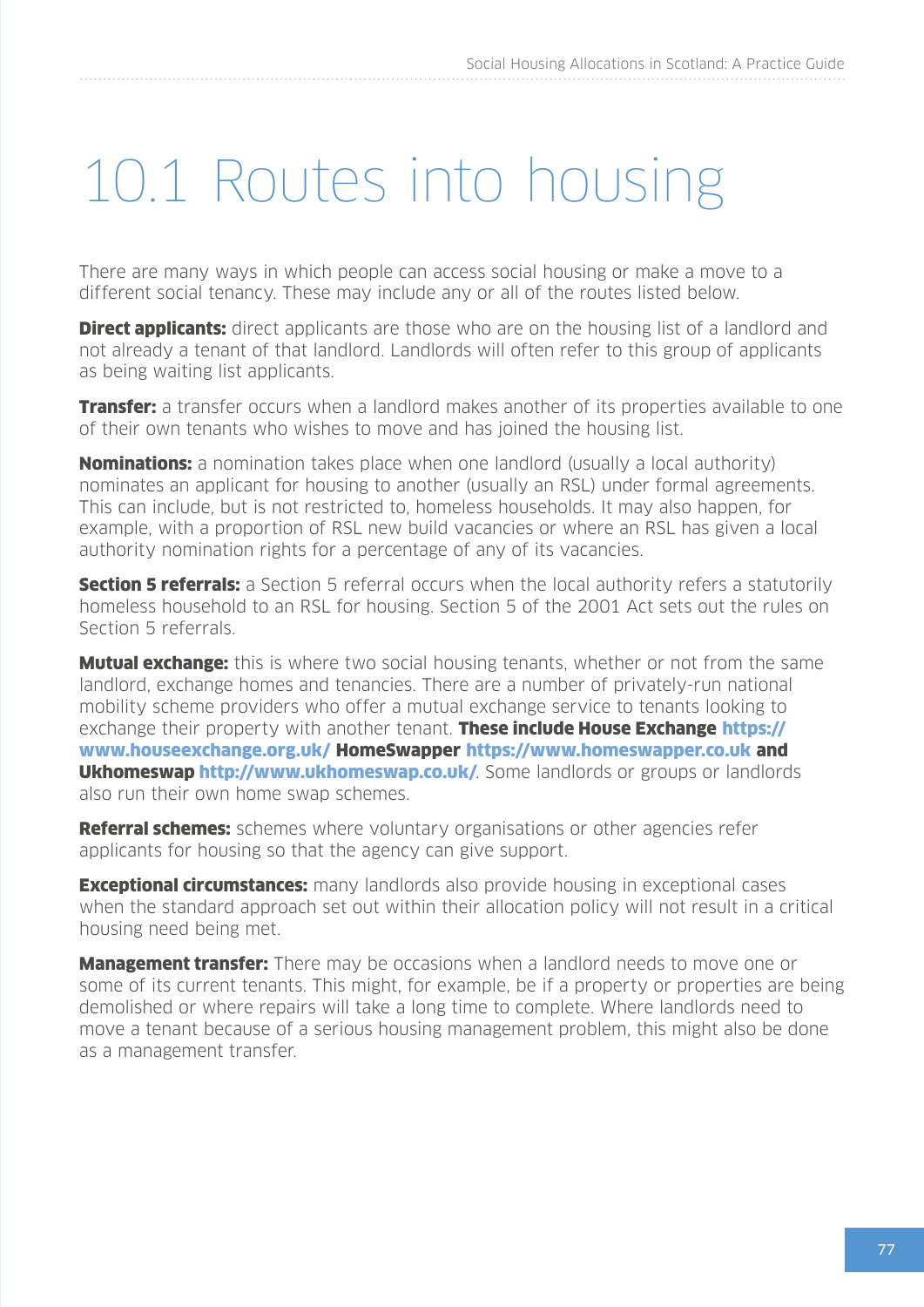## 10.2 Allocations approaches

There are two primary approaches landlords use to allocate their properties, needs-based or Choice-Based Lettings (CBL). There are many variations on both and landlords will always want to consider what will suit their local context and work best for applicants.

Whatever approach is used, it is important that a landlord considers the reasonable preference groups set out in law when awarding priority and decides what provision to make for different types and levels of need within each category. It should also ensure that it considers how they will meet their legal duties on homelessness.

#### Needs-based approach

The needs-based approach remains the most frequently used in Scotland, with applicants for housing having their housing needs assessed based on the priority given under the allocation policy.

Priority is usually based on varying numbers of points being awarded for each housing need. The level of points will also depend on the severity of the housing need. So, for example, a landlord might award five points for being overcrowded by one bedroom but 10 points for being overcrowded by two bedrooms.

The overall number of points an applicant will receive will be the total of all their housing needs points added together. For example, an applicant might receive both overcrowding and medical priority. The points awarded would be added together to produce a total level of priority under the policy.

Banding is less frequently used but when it is, a landlord will have a number of bands of priority. Applicants will be placed into a band based on the most serious housing need they have. For example, a landlord operates bands A to D, with band A representing the most serious housing needs. If an applicant has Band B medical award and Band C overcrowding award, they would be placed into Band B.

When a property becomes available, each landlord will have a system in place for deciding whether the allocation is made to the general housing list (sometimes called the waiting list), the transfer list or to statutorily homeless applicants. This will usually be based on lettings targets or quotas the landlord has set out. Further information on targets and quotas, along with making lets to homeless households, is set out below.

If a landlord has decided to offer the property to a general list or transfer list applicant, it will generally offer the property to the applicant on that list who has the highest number of points, or the highest banding, and who needs a property of that size or type.

If there is more than one applicant with equivalent priority, landlords will usually take waiting time into account. This means that waiting time is not being used as a primary factor to decide who is to be made an offer but is being used to distinguish between applicants with an equivalent level of priority under the allocation policy.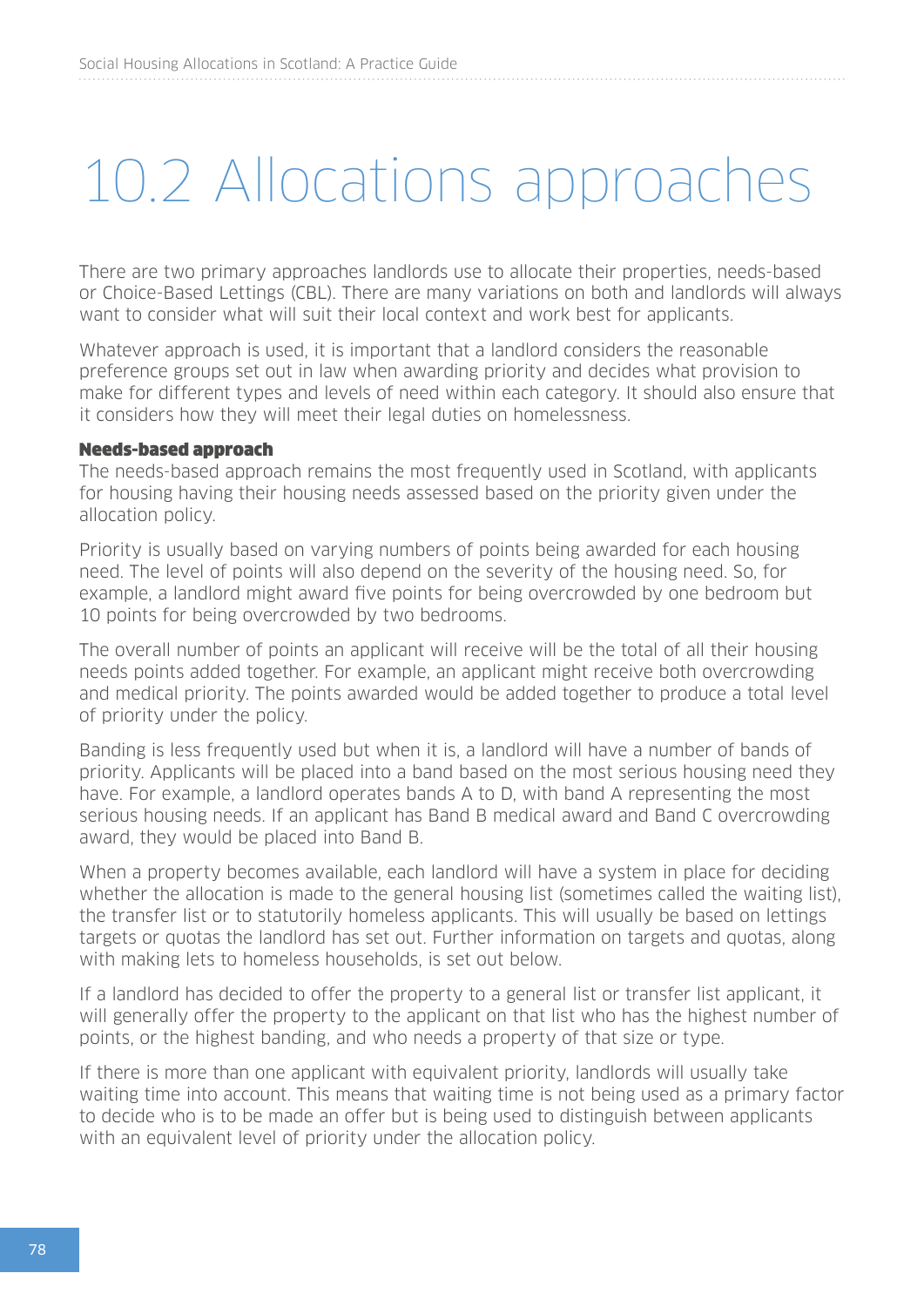In a needs-based system the landlord will contact the applicant and offer them the property. Landlords will generally only make an offer of housing of the type and in the areas the applicant has said they are interested in.

Once the offer has been made, the applicant will decide whether to accept the offer or not. Some landlords limit the number of offers that are given and refusing a number of reasonable offers could result in suspension from the housing list.

#### Choice-Based Letting

Landlords who use a Choice-Based Letting (CBL) approach tend to do so because they believe it offers greater choice for applicants and can help support tenancy sustainability.

Meeting housing need and allocating properties in a fair and equal way should be remain the underpinning principles of a CBL system just as for a needs-based approach.

The fundamental premise behind CBLs is that it is the applicant themselves who takes the initiative in securing a property. No CBL system is exactly alike but key features of those operating in Scotland are:

- applicants fill in a registration form to join the housing list or register;
- the landlord will assess the applicant's housing need. If the applicant has a housing need according to the landlord's allocation policy, they will be given a priority pass to use when bidding for a property. Priority awards or passes are often gold, silver or bronze, with a gold pass being given to those in the most serious housing need;
- landlords advertise vacant properties and applicants make a bid for those that they consider meet their preferences and needs;
- a list of all bids received for each advertised property is drawn up;
- an offer is made to the applicant with the highest level of priority pass. If more than one applicant has the same priority, the applicant with the earliest date of registration on the housing list would be offered the property; and
- landlords give feedback on the outcome of allocations to help unsuccessful applicants understand their likelihood of success when bidding for other properties.

#### Support for applicants

CBL schemes require applicants to be proactive and place bids for housing themselves. Some applicants will find this difficult and landlords will need to have arrangements in place to ensure that no-one is disadvantaged because they find it difficult to place bids.

This will include providing support to applicants to make bids. This might include supporting people with learning difficulties, people with mental health problems, older people, people with chaotic lifestyles and those with no access to the internet.

Landlords could provide direct help to applicants by providing specialised customer support staff to guide them through the process. They may also need a system for bidding on behalf of some applicants.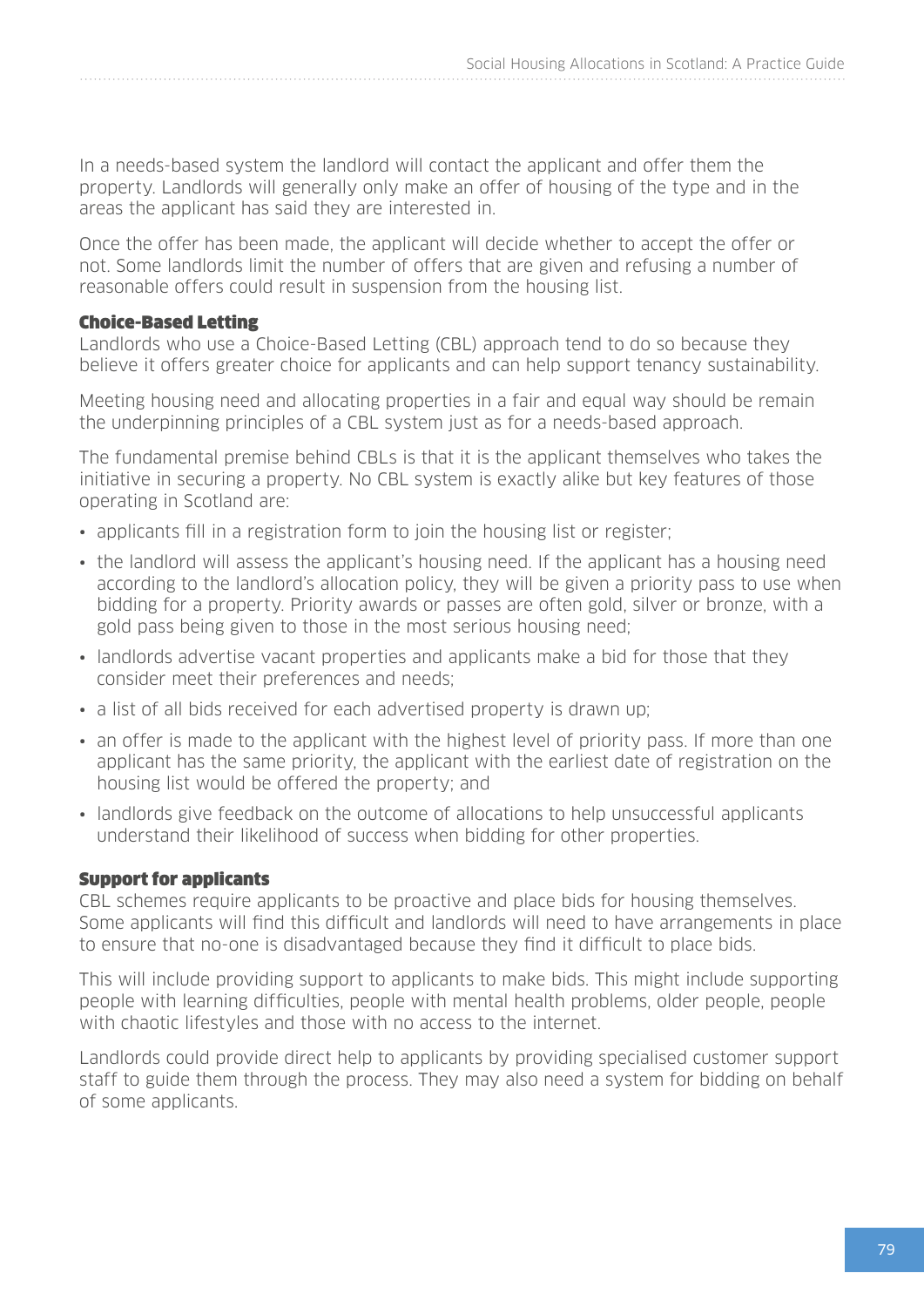#### Practice example - Supporting vulnerable applicants, Wheatley Group

The Wheatley Group has introduced an 'Assisted Bidding Service' for all homeless applicants that are not actively bidding within the first 12 weeks of receiving priority to support homeless households secure a positive housing outcome.

For all vulnerable applicants who have asked for the service, staff check available properties on a weekly basis to identify any that match to the customer and then place a note of interest for them.

If the property is not exactly in the applicant's area of choice but is close by, staff try to contact the applicant to see if they would be interested in the property.

If they can't contact the applicant, they still place the note of interest to ensure that they do not miss out on a potential offer.

Applicants still have the option to refuse any offer that is made to them.

When Wheatley customers are due to be re-registered on the housing list, staff are notified of all customers who have requested support to apply for housing.

Staff then contact them directly to find out the details of where they would like to live, including which streets, type of property, size, and maximum floor level.

The University of Stirling has produced a Policy Briefing on CBL which landlords may find useful. The Briefing is available from the University of Stirling's website at: [https://dspace.](https://dspace.stir.ac.uk/bitstream/1893/25970/1/Choice%20Based%20Letting%20%28CBL%29.pdf) [stir.ac.uk/bitstream/1893/25970/1/Choice%20Based%20Letting%20%28CBL%29.pdf](https://dspace.stir.ac.uk/bitstream/1893/25970/1/Choice%20Based%20Letting%20%28CBL%29.pdf)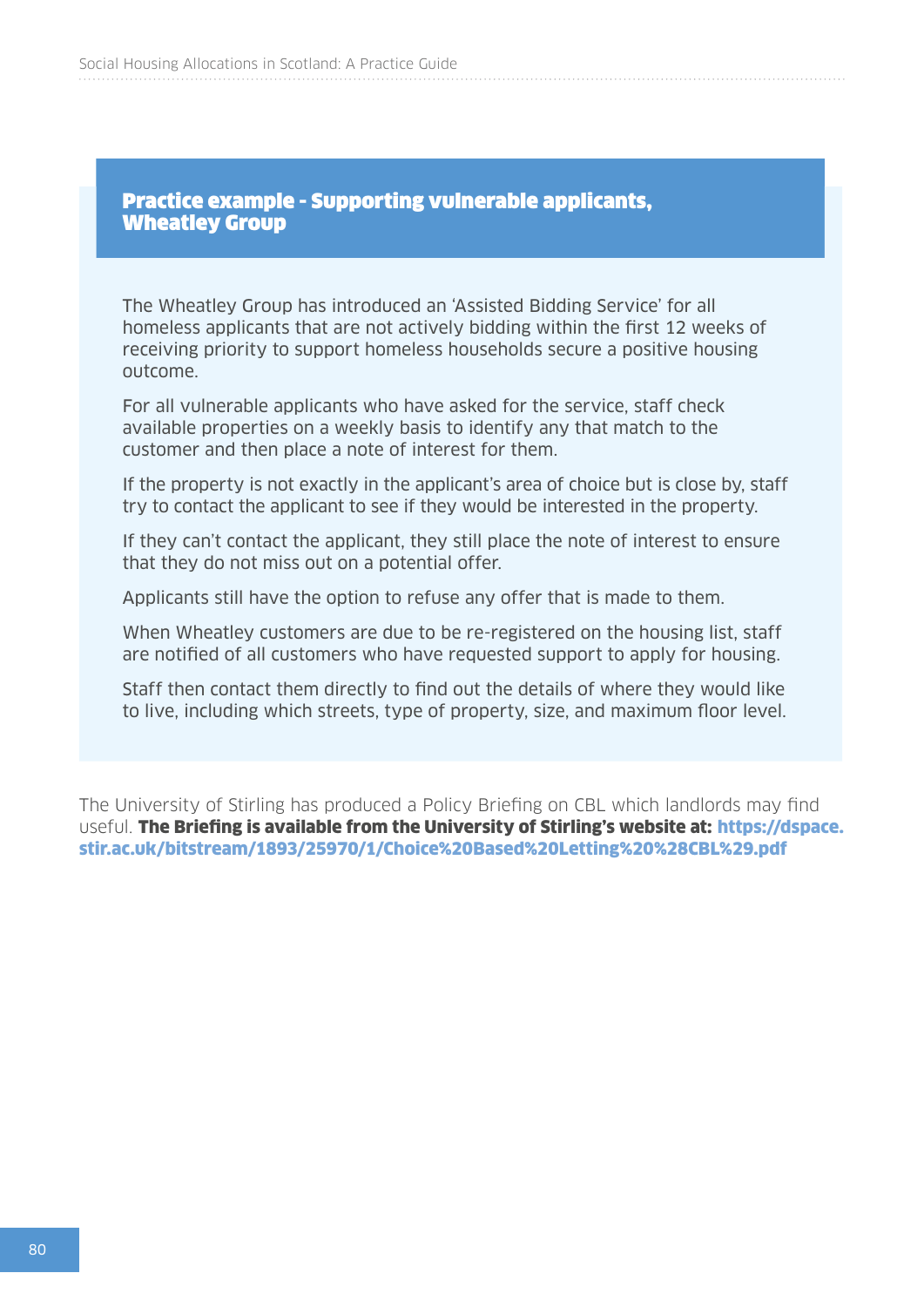#### Waiting time and time limits

In many CBL systems, 'date of registration' (how long applicants have been on the list) is a key factor in determining which applicant is successful when bidding for a property.

As with a needs-based system, landlords can take waiting time into account when allocating but it must not be at the expense of giving reasonable preference to applicants within the priority groups.

Many landlords impose time limits on priority awards which mean that applicants only have priority over other applicants on the housing list for a restricted time.

Where these are applied, they should be reasonable and appropriate. Time limits are generally most appropriate for applicants with an urgent need to move. They are less appropriate for applicants who have specific, long term housing needs and who may have to wait a long time before housing to meet their needs becomes available, for example applicants who need specially adapted housing.

If time limits are used, care must be taken not to put applicants in a position where they have no choice. For example, trying to minimise the time people spend in temporary accommodation should not put homeless applicants in a position where they have no real choice but to bid for properties that are in low demand that may be unsuitable for their needs.

Time limits should reflect the time that it is likely to take for housing to become available that actually meets the applicant's needs. Landlords should not use time-limited priority as a means of pressuring applicants into moving to properties which do not meet their needs.

Where an applicant with a priority award does not make a bid within the set timescale, this should not result in an automatic withdrawal of priority. Rather, a landlord should use it as a trigger for a housing options discussion with the applicant, followed by extending the time limit where necessary.

#### Categories of applicant

When advertising properties, landlords often suggest what type of applicant can bid or who will be given preference for a property. This is done to match applicants most appropriately to the properties that are available, for example to match applicants with mobility issues to accessible housing.

Some landlords specify in the advert that only certain categories of applicant can bid for that property. For example, it might be that only statutory homeless applicants can place a bid. Landlords who choose to do this need to have clear rationale about why they have made the decision to impose any restrictions and make sure that such properties are a cross section of those available to let.

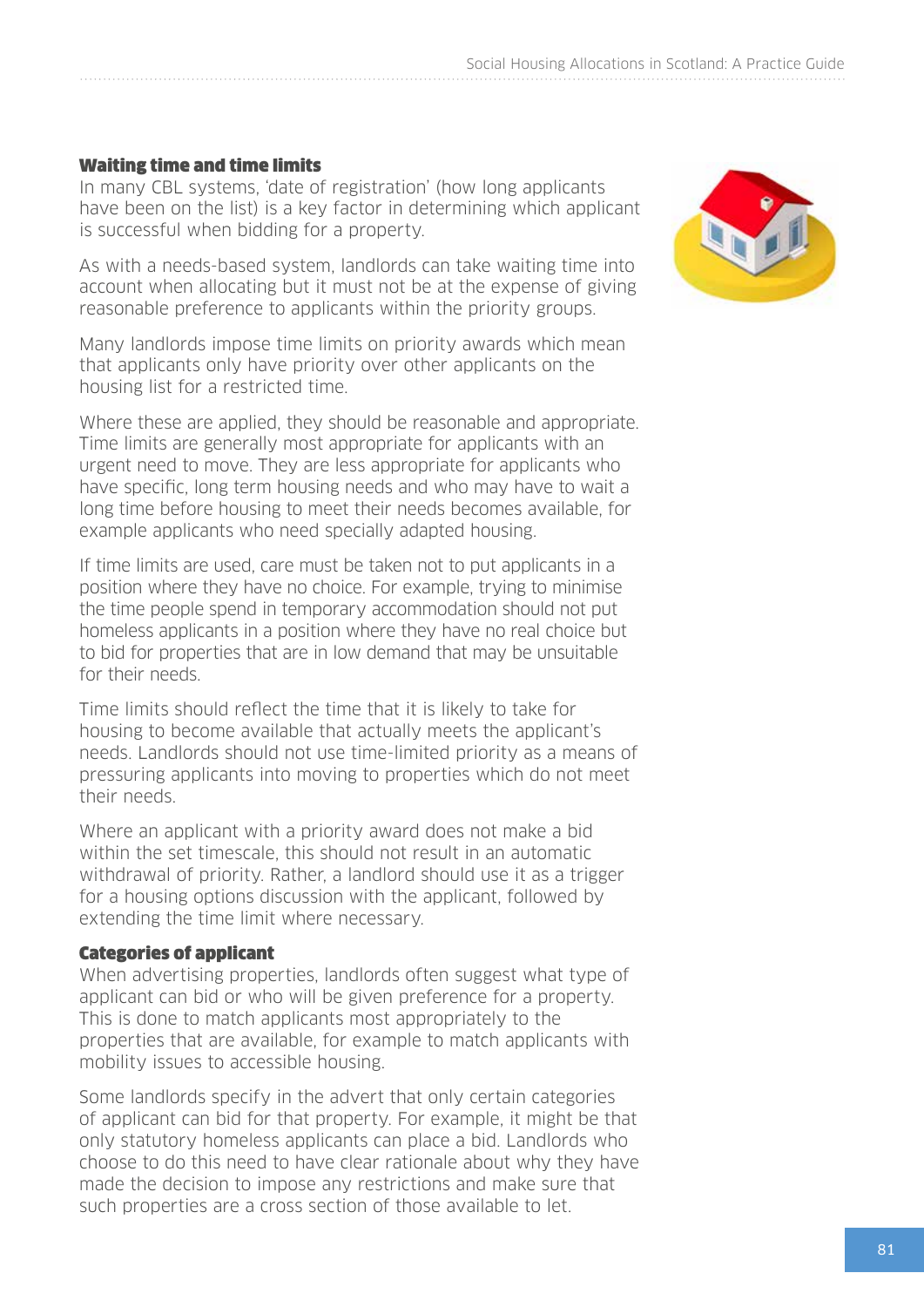#### Practice example – Helping to give choice to nominated applicants, Orkney Housing Association

When Orkney Housing Association moved to a CBL system, Orkney Islands Council wanted to retain control of Section 5 referrals and nominations.

Previously, when the Association had a vacancy that was to be made available to the Council, the Council would make either a nomination or a Section 5 referral. The Association felt applicants who were being nominated did not have the same choice as those placing bids.

Under their new approach, the Association asks the Council if it has any suitable homeless applicants and if it does that applicant receives an offer.

If there is no suitable homeless applicant, the property is advertised. The list of people who have expressed an interest is forwarded to Orkney Islands Council which then nominates the person with the highest priority according to its allocation policy.

This has allowed Orkney Islands Council nominees the same type of choice as afforded to the Association's own applicants. It has also reduced the number of refusals on properties.



#### Feedback for applicants on allocations made

One of the key features of CBL schemes is that landlords publish the outcomes of the bidding process. This helps applicants to understand how likely they are to be successful when they bid in future. The type of information landlords provide includes:

- the number of bids made for individual properties;
- which groups were successful; and
- the frequency of properties becoming available by area and type.

When publishing information on successful bids, landlords need to make sure that they do not reveal any personal details about the successful applicant. This information will also be useful for staff providing housing options information and advice.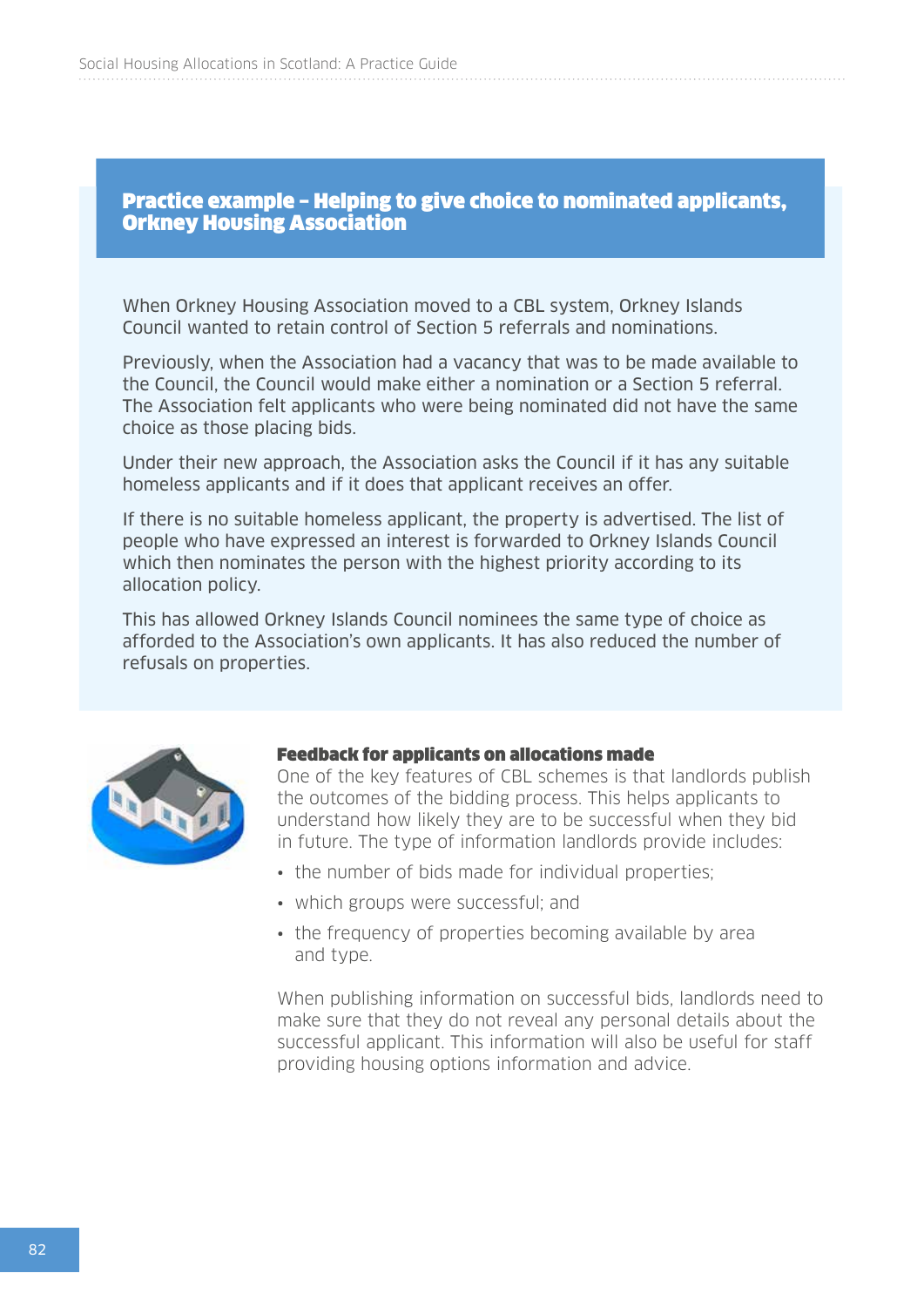#### Monitoring Choice Based Lettings

Landlords will need to monitor how their CBL system is working and ensure that they are giving priority to applicants in the reasonable preference categories. Landlords should consider monitoring patterns of bidding including:

- the proportion of applicants bidding at any one time compared with the whole list.
- the proportion of applicants in various categories (for example homeless, other needs groups, 'assisted' applicants and applicants in the diversity groups) who are not bidding and reasons for not bidding.

They should also monitor:

- equality whether those with protected characteristics are joining the list, are placing bids, and are having success in finding a home;
- support the effectiveness of the support that is available for those who need it;
- overall outcomes the proportion of properties going to applicants who are homeless and in the other reasonable legal preference;
- tenancy sustainment whether tenancies are lasting longer through CBL than they did under a previous system; and
- applicant satisfaction satisfaction levels of those who are successful through a CBL system and those who been unsuccessful so far.

### 10.3 Common Housing Registers

The 2001 Act enabled landlords to consider the options for setting up a Common Housing Register (CHR) in their area and there are now many CHRs operating in Scotland.

CHRs make it easier for people to apply for social housing as they only need to fill in one application form and join one common housing list that a number of social landlords use to allocate their housing.

The size and scope of CHRs varies throughout Scotland but typically they share three main components:

- a single application form for all applicants;
- a single database for all applicants seeking housing; and
- a joined-up approach to providing housing information and advice.

Some social landlords also have a single shared allocation policy while in some areas, landlords have a single allocation policy but do not operate a CHR.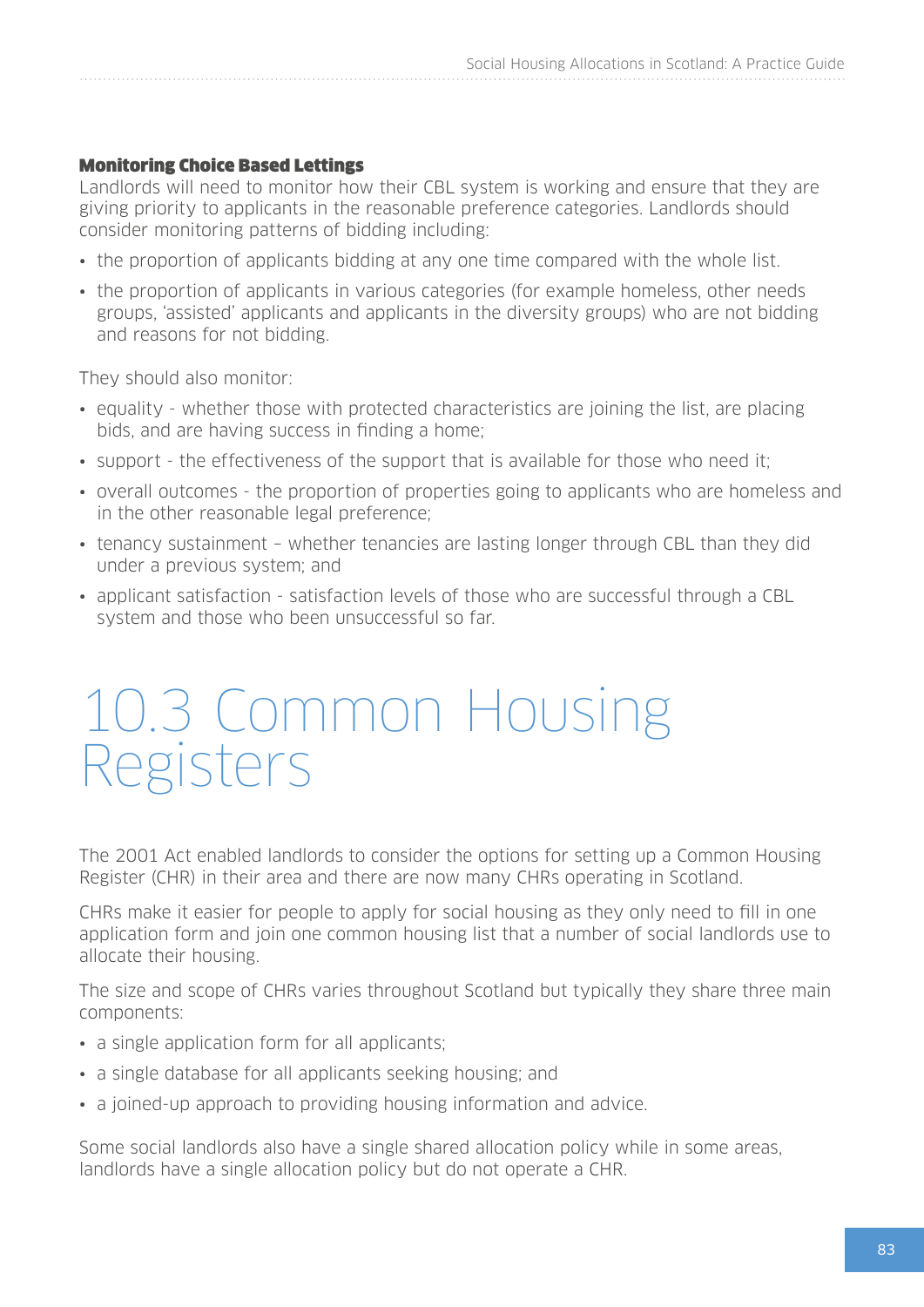A CHR Guide: Building a Common Housing Register: A Practitioner's Guide is available from the Scottish Government's website at: [https://beta.gov.scot/publications/chr-guide](https://beta.gov.scot/publications/chr-guide-building-common-housing-register-practitioners-guide/)**[building-common-housing-register-practitioners-guide/](https://beta.gov.scot/publications/chr-guide-building-common-housing-register-practitioners-guide/).** The Guide contains information on the benefits of CHRs for both landlords and applicants and provides a toolkit for developing CHRs.

### 10.4 Approach to giving reasonable preference to statutorily homeless applicants

Irrespective of whether a needs-based or CBL approach is being used, a landlord's allocation policy should be structured around giving reasonable preference to those considered to be in greatest housing need.

#### Local authorities

Councils should secure settled accommodation for statutorily homeless applicants as soon as possible and should minimise any unavoidable period in temporary accommodation. Local authorities should make sure that:

- homeless applicants are given enough priority to make sure that they secure settled housing quickly;
- they do not apply suspensions of offers of housing to homeless applicants; and
- they publish their policy on allocating to homeless people.

Local authority landlords should make sure that they are making an appropriate level of allocations to homeless people. All local authorities can increase the supply of settled housing through nomination and/or section 5 arrangements with RSLs.

Local authorities must always consider people's personal circumstances and wishes. In considering what is a reasonable offer, they should take into account the particular circumstances of the applicant. This may include, for example, the need to consider:

- any physical/learning disabilities or mental health problems;
- the family, making sure that they are not split up;
- the need to be near friends or relatives and other formal or informal support networks; and
- the location of applicants' employment, education or training establishments, or health services.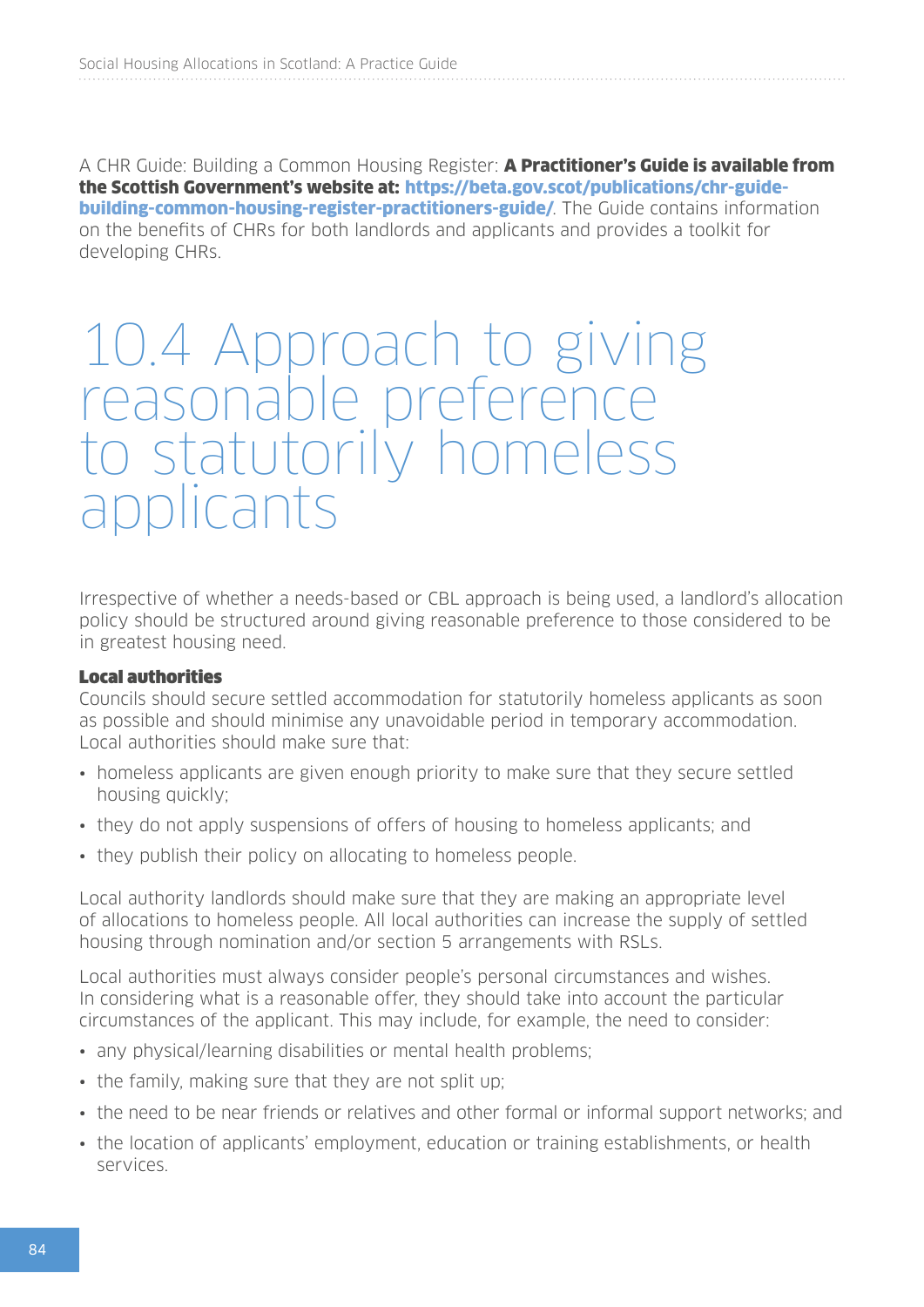Scottish Government Guidance on Meeting the Best Interests of Children Facing Homelessness covers co-ordinating and carry out their duties under Part II of the 1987 Act in relation to children facing homelessness or threatened with homeless. The aim is to make sure that landlords meet the best interests of such children fully and equitably across the country. **The Guidance is available** from the Scottish Government's website at: [https://beta.gov.scot/](https://beta.gov.scot/publications/best-interests-of-children-facing-homelessness/) [publications/best-interests-of-children-facing-homelessness/](https://beta.gov.scot/publications/best-interests-of-children-facing-homelessness/)

Landlords should not concentrate offers to homeless people in particular areas or types of properties. In general, the profile of offers/allocations to homeless people should mirror those of offers/ allocations to other types of applicants. The Code of Guidance identifies the placement of homeless people in low demand housing as poor practice.

Local authorities who are considering not making an offer of housing to an applicant because of significant unpaid rent arrears or service charges should consider their responsibilities to statutory homeless households. The Code of Guidance on Homelessness includes approaches to households who have become homeless due to financial problems.

#### Registered Social Landlords

When a person who appears to be homeless or threatened with homelessness applies directly to an RSL, staff should, as part of discussions on their housing options, advise them to contact their local authority to apply for homeless assistance.

RSLs should also get the person to make a direct housing application to them. In some cases, the RSL may be able to house the applicant directly from its housing list in time to prevent a worsening of their housing situation. For example, an applicant who also has a statutory homeless decision from the local authority because of domestic abuse may also receive a very high level of priority through the unsatisfactory housing conditions reason preference group in the allocation policy.

Under section 5 of the 2001 Act RSLs have a duty to house statutory homeless people. As set out in Section 4, RSLs have to meet section 5 requests from local authorities unless there are good reasons not to. However, if after contacting the applicant an RSL discovers changes of circumstances which could affect the statutory homeless decision, it should inform the local authority.

RSLs and local authorities should work in partnership to make sure there is a common understanding of each party's duties and responsibilities. They should also put in place effective agreements/ protocols for their operation.

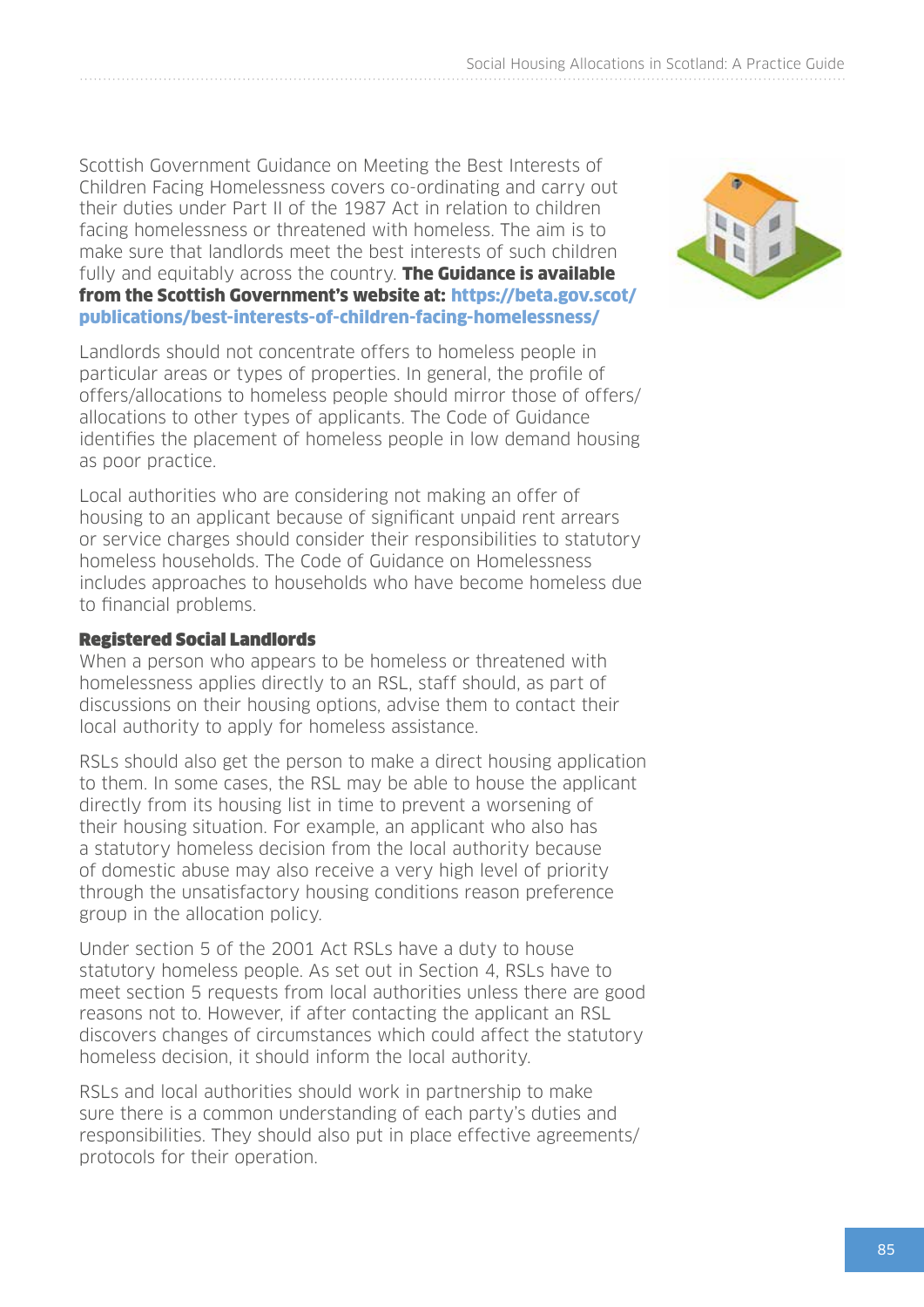## 10.5 Quotas and targets



Many social landlords set quotas or targets to achieve a spread of allocations over the various needs factors. These tend to be structured around the proportion of lets being made to homeless households, those on the general needs list or waiting list and those on the transfer list.

As noted above, in setting any quotas or targets landlords must ensure that they do not give homeless people lesser preference than other groups of applicants. This means that any weighting landlords give to different types of housing need, must reflect their obligations to make a reasonable proportion of their lets available to homeless households.

Landlords may also set other targets based on housing needs. For example, a landlord could set a target for the under-occupation reasonable preference group. However, as some types of housing need will be very demand driven, and if there are not applicants with that type of housing need, it may not always be possible to meet any target that has been set.

Landlords should base any targets or quotas on the information they have gathered on housing need and demand in their area based on the profile of applicants on the housing list. They will need to consider:

- the size and composition of their housing list, including the housing needs applicants have; and
- the profile of their stock and the vacancies which are likely to become available.

Landlords should avoid setting rigid quotas which cannot be amended quickly to reflect changing circumstances and they should ensure they have flexibility to continue meeting significant housing need when a quota or target has been reached.

Landlords should monitor who is being allocated properties and publish information on performance against the targets they have set. Given the potential need for change, targets may be better set out in a published annual letting plan rather than within the allocation policy itself. An annual letting plan sets out the profile of properties which a landlord might expect to become available over the following year and how the landlord intends to distribute those properties between different groups of applicants. This is usually expressed as a 'percentage of all allocations' target.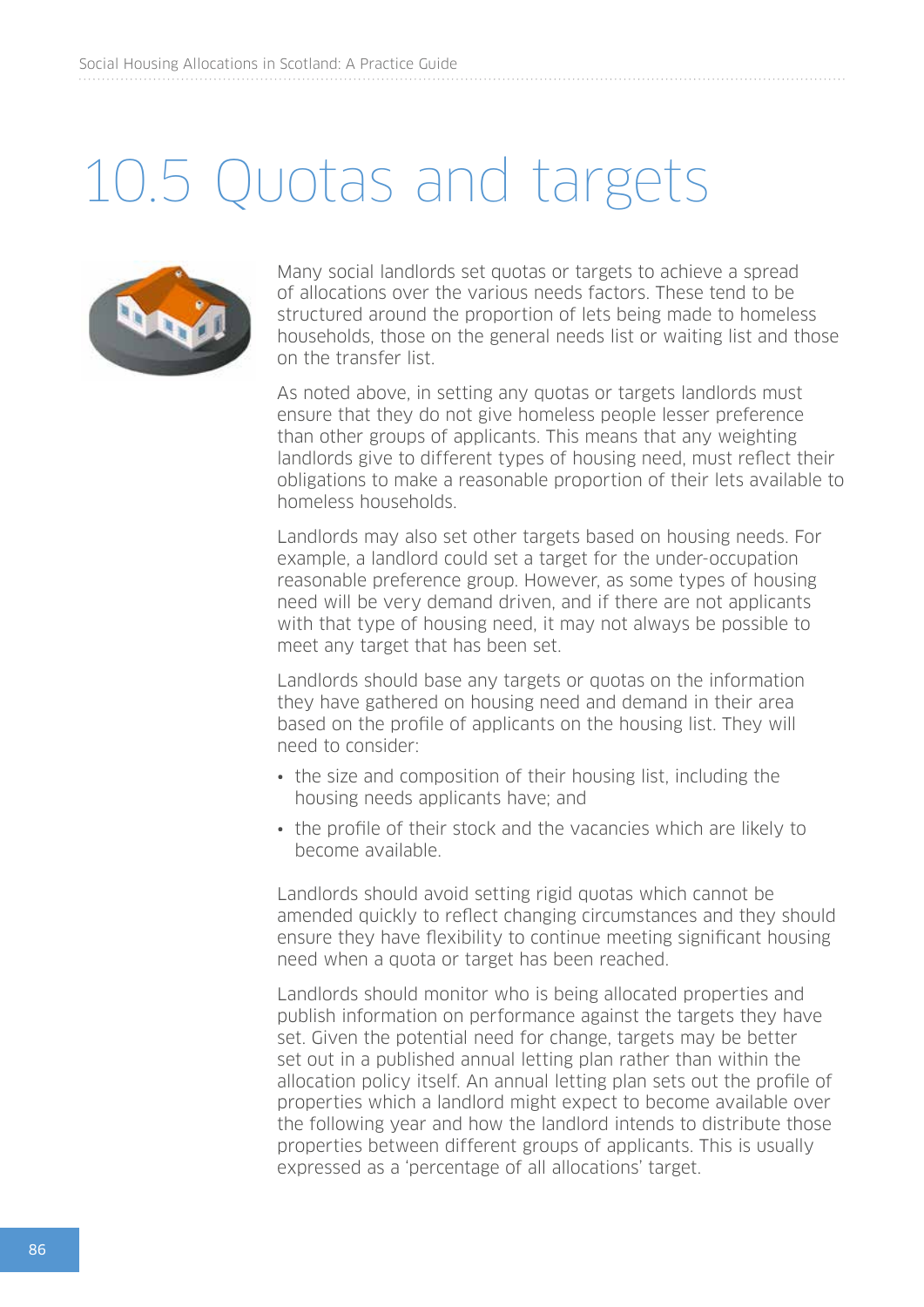## 10.6 Nomination agreements

Historically local authorities and RSLs have a nomination agreement in place where local authorities nominate applicants from their own lists for an agreed percentage of an RSL's annual vacancies. Nomination agreements acknowledge that more people are likely to join the local authority's housing list than that of an RSL.

Nomination agreements should have clear aims and be based on a robust analysis of need and demand. There should also be clear guidelines for accepting or rejecting nominees and for resolving disputes.

RSLs should make sure that their allocation policy reflects arrangements for section 5 referrals. Councils and RSLs can agree to offset section 5 referrals against nomination quotas, but they do not have to. The achievement of a quota is not a 'good reason' for refusing a section 5 referral.

Nomination agreements should be regularly reviewed to ensure they reflect changing needs and demand.

## 10.7 Protocols

Many landlords have protocols or formal working arrangements with partners, such as Social Work services or Women's Aid, setting out how they will work together in a co-ordinated way to make sure that groups of applicants with particular needs or vulnerabilities have their needs assessed and addressed.

Groups for which landlords may want to consider having protocols with partners include:

- young people leaving care;
- people leaving long term hospital care;
- people leaving the Armed Forces;
- people leaving prison;
- people who have experienced domestic abuse;
- people with disabilities; and
- refugees.

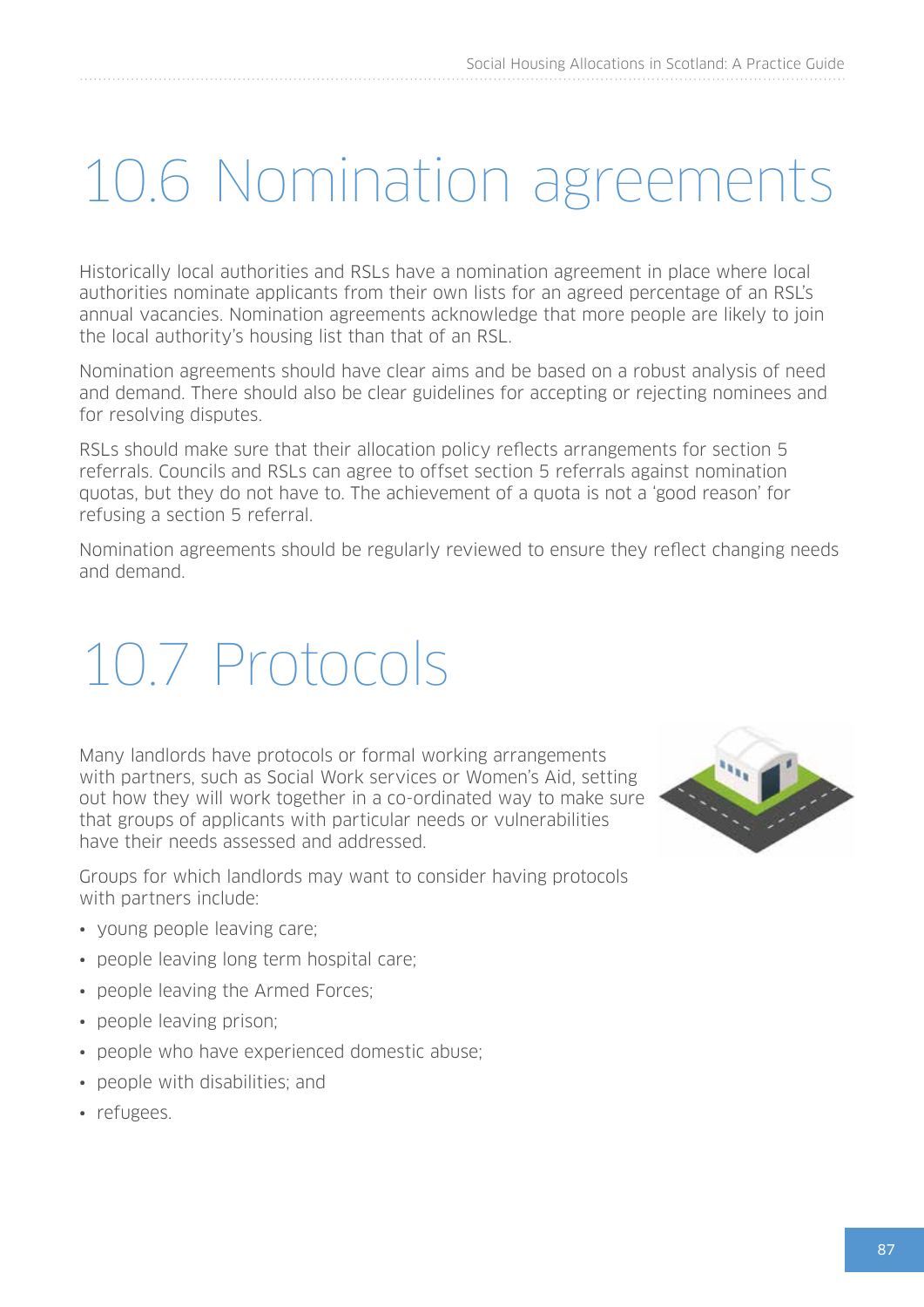#### Information Point – Sustainable Housing on Release for Everyone (SHORE)

The Scottish Quality Standards – Housing advice, information and support for people in and leaving prison (SHORE) covers practice on imprisonment, during sentence and prior to release.

The standards are aimed at ensuring the housing needs of individuals in prison are addressed at an early stage and in a consistent way across Scotland. This should be regardless of where a prisoner lives, their housing status and how long they have been in prison or young offenders' institution.

They are designed to ensure that people leaving prison can access services and accommodation in the same way as people living in the community. They are aimed at maximising opportunities to provide stable settled housing from the start (tenure neutral) – specifically aiming to avoid emergency accommodation on the day of liberation.

They recommend that housing, community justice partners and the third sector should develop multi-agency protocols with local housing providers and third sector organisations. These protocols will describe the local processes between community justice partners and prisons and will complement the national standards.

The SHORE Standards can be found on the Scottish Prison Service website at: <http://www.sps.gov.uk/Corporate/Publications/Publication-5363.aspx>



The focus of protocols should be on planning ahead and preventing a housing crisis. Key elements should include:

- developing a shared understanding of the needs of the particular group;
- developing good information and support for applicants;
- ensuring that staff have a good understanding of the particular needs of these applicants; and
- planning ahead to obtain a housing solution and prevent a housing crisis occurring. As with any other housing allocation, if a landlord makes an allocation based on anything other than the rules set out within its allocation policy it should keep a record of the reasons behind that allocation.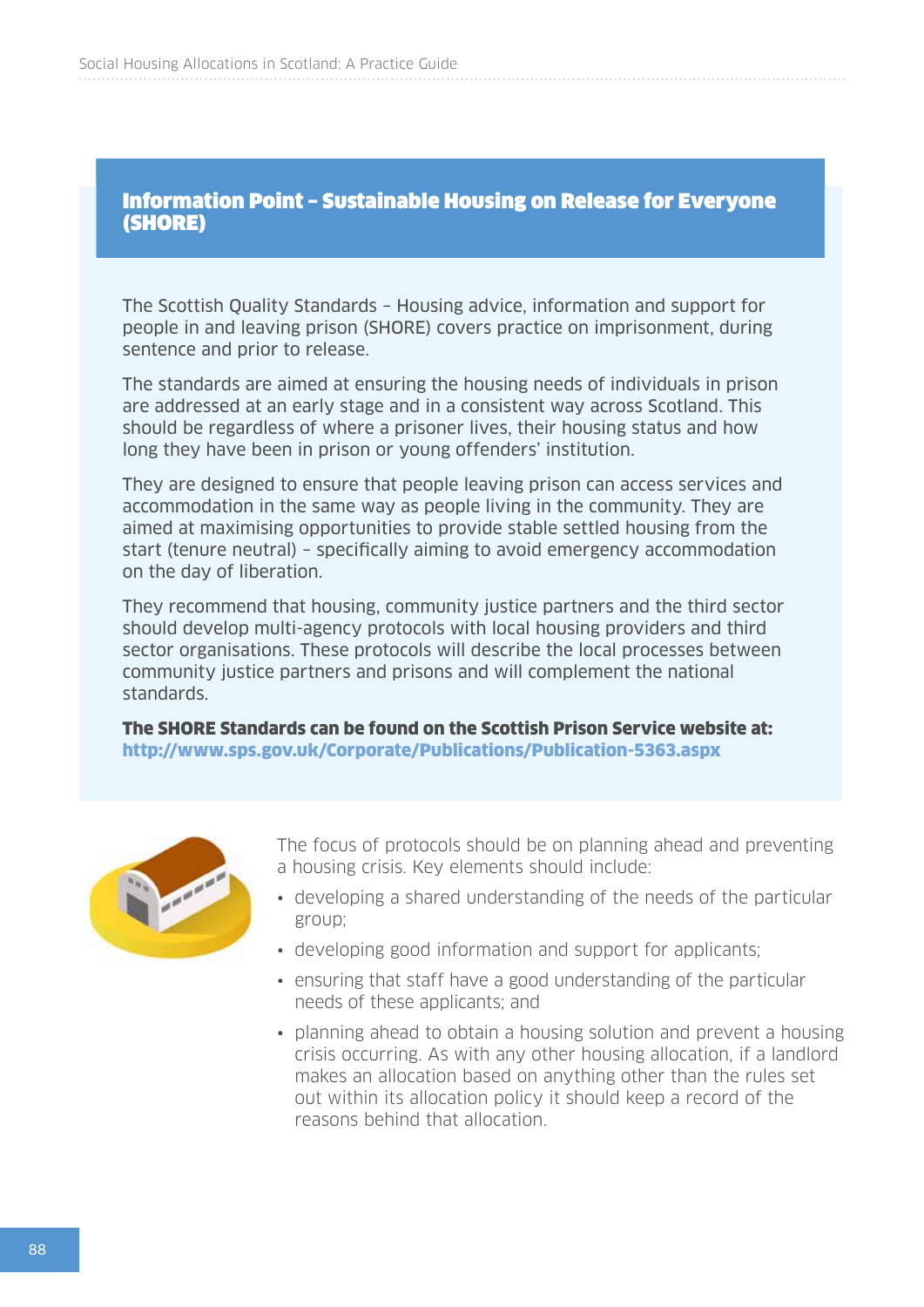#### Practice example – Glasgow's Leaving Care Services Protocol

Glasgow's Leaving Care Services Protocol was developed in 2007. Since then, 257 care leavers have moved into their own tenancies.

For the vast majority of the young people involved, this has been life changing and instrumental in securing permanency and stability in adult life.

The Protocol is managed by Continuing Care Services (Social Work) who look to ensure that the Protocol is only used when young care leavers are tenancy ready. The Protocol is now established fully as the agreed and successful route of obtaining tenancies for care leavers who are ready for their own tenancy.

Twenty-two Glasgow RSLs are now working to the Protocol and the signs are positive that young people are getting social rented homes which meet their needs and are receiving greater support in their transition to permanent accommodation in Glasgow than ever before.

Further information on working together and protocols within an early intervention approach to preventing homelessness are included in the Code of Guidance on Homelessness. The Guidance is available from the Scottish Government's website at: <https://beta.gov.scot/publications/prevention-homelessness-guidance/>

#### Multi-Agency Public Protection Arrangements

The National Accommodation Strategy for Sex Offenders (NASSO), forms part of the Multi Agency Public Protection Arrangements (MAPPA) and explains how housing contributes to those arrangements. The Strategy sets out the arrangements for housing offenders subject to the sex offender notification requirements, also known as registered sex offenders. The Strategy focuses on assessing and managing the risks that sex offenders under MAPPA may pose by living in a particular community, location and property.

MAPPA minimises the potential risk each sex offender may pose by requiring the police, the Scottish Prison Service and local authorities to work together to assess and manage such risks. Social housing providers have a duty to co-operate with them. MAPPA arrangements in each local authority will cover the arrangements for accessing housing.

MAPPA guidance is available on the Scottish Government's website: [https://beta.gov.](https://beta.gov.scot/publications/multi-agency-public-protection-arrangements-mappa-national-guidance-2016/) [scot/publications/multi-agency-public-protection-arrangements-mappa-national](https://beta.gov.scot/publications/multi-agency-public-protection-arrangements-mappa-national-guidance-2016/)[guidance-2016/](https://beta.gov.scot/publications/multi-agency-public-protection-arrangements-mappa-national-guidance-2016/)

The NASSO is available on the Scottish Government's website: [https://www.gov.scot/](https://www.gov.scot/publications/national-accommodation-strategy-sex-offenders-scotland/) [publications/national-accommodation-strategy-sex-offenders-scotland/](https://www.gov.scot/publications/national-accommodation-strategy-sex-offenders-scotland/)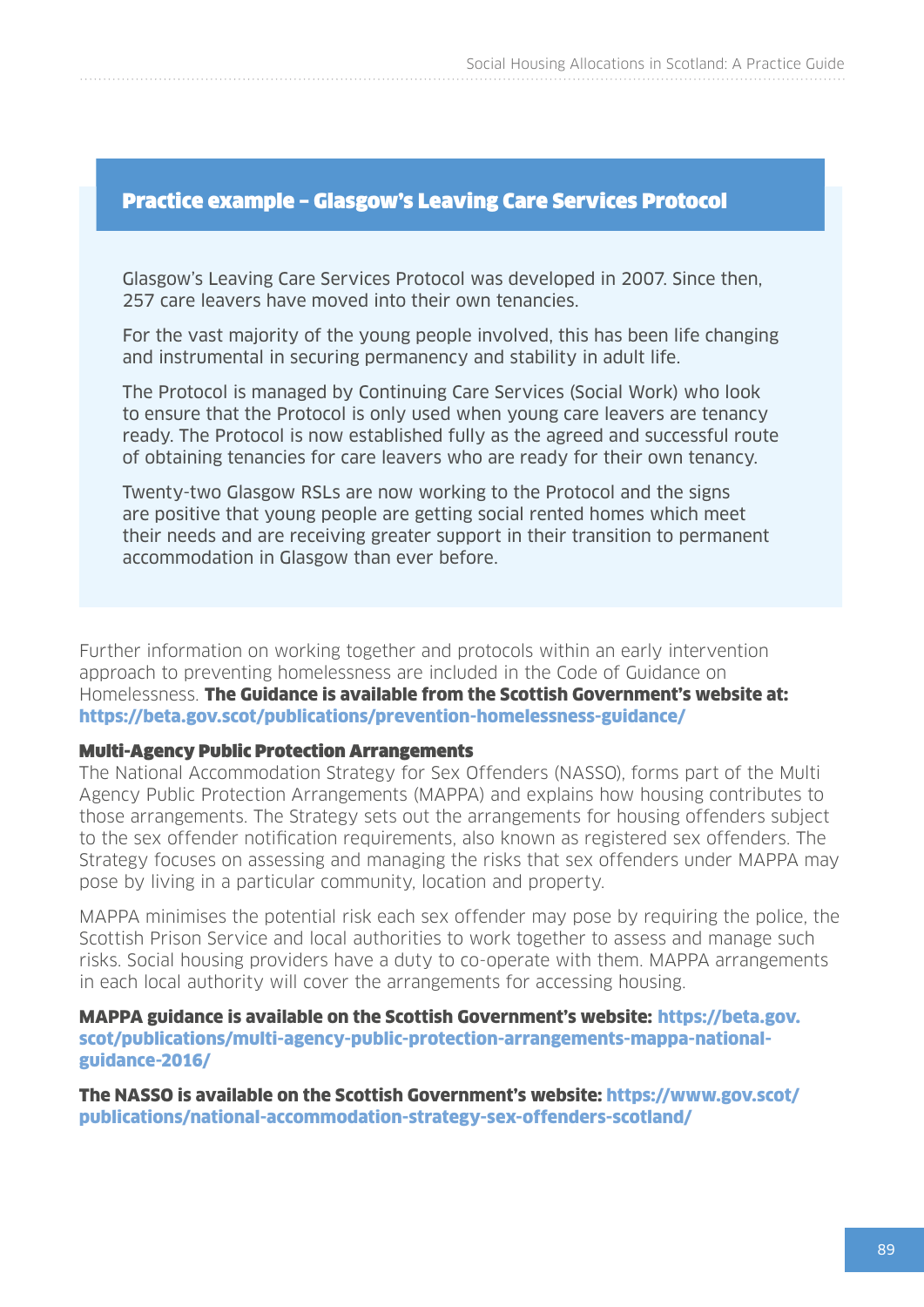## 10.8 Making the best use of housing stock



Scotland's social housing stock is a vital public resource and landlord's will want to make sure they make best use of their stock when allocating properties.

When making allocations decisions landlords need to consider the match between the needs of the applicant and the features of the property. This should include considering whether the potential tenant would make best use of the property available.

Which applicant will be offered an available property will depend on:

- the reasonable preference groups and the priority categories set out in the allocation policy;
- any quotas or letting targets in place;
- the applicant's individual circumstances requirements and preferences; and
- the property, its size and location and suitability.

Most landlords using a needs-based approach will have a housing management ICT system which generates a general or transfer list for any allocation based on property size, the choices of area an applicant has made, and priority under the policy.

The list which will include anyone needing a property of that size and will then show applicants in descending order of priority.

There will sometimes be good reasons why the applicant at the top of the list is not offered the property and is by-passed on that occasion. Common reasons for this include:

- the property is ground floor and accessible and the applicant does not need those features and there is another applicant who does.
- the applicant has already refused a very similar property and has said they are not interested in receiving a similar offer.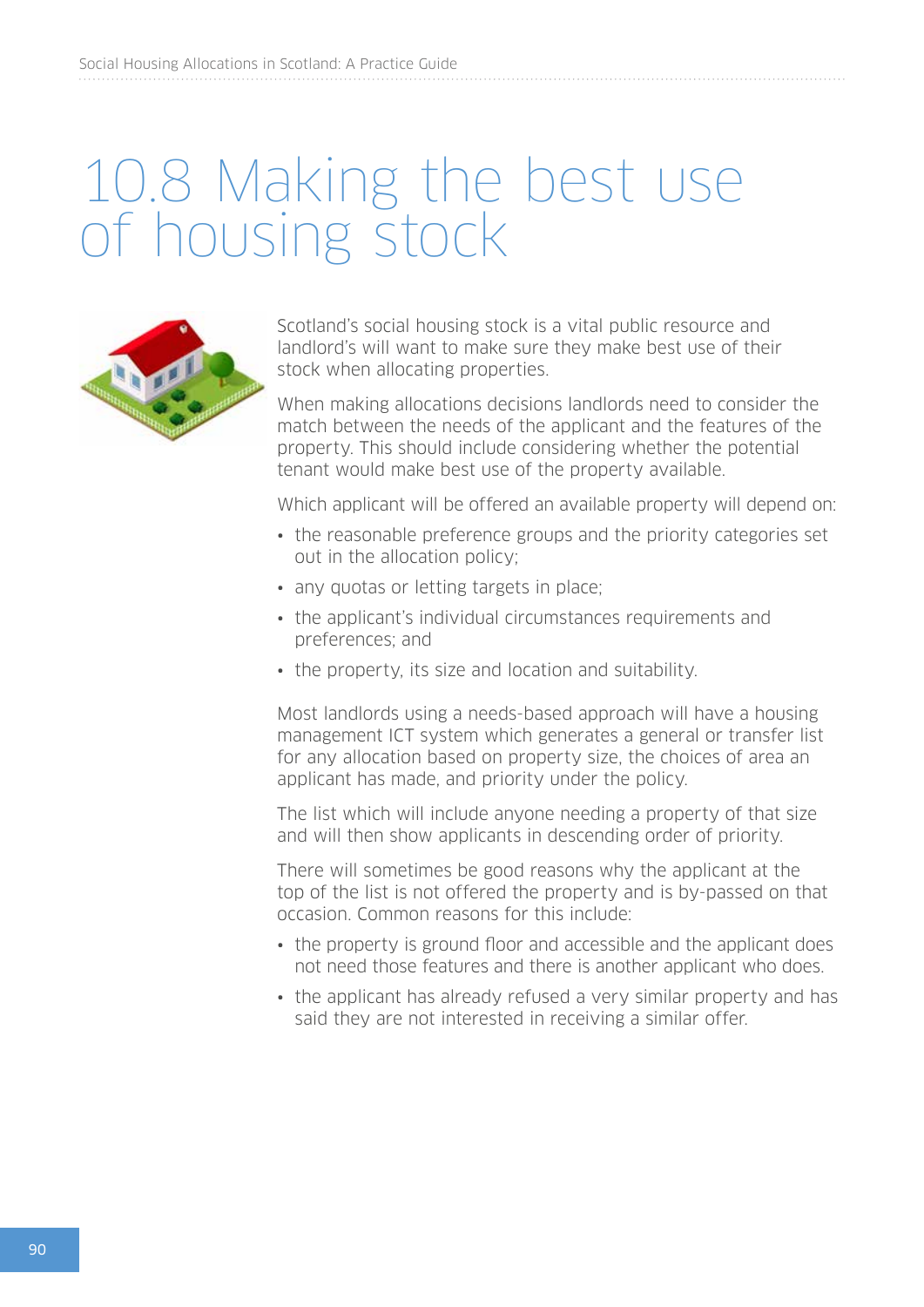Where an applicant is by-passed to make best use of available housing stock, landlords should keep a record of the reasons behind their decision. This information will help in monitoring the operation of the allocation policy and ensuring that there is no systematically disadvantaging of particular individuals or groups.

Best use of properties which have been designed or adapted for people with particular needs should be made by allocating them to someone who needs a property of that type.

#### Practice example - Making best use of stock, Horizon Housing **Association**

Horizon Housing Association has a new development of 12 cottage flats in a small West Lothian village. It was built in response to a strong need, and desire, from older people in the village to remain in their home community and not to have to move elsewhere to find suitable housing for their older age.

Horizon wanted to make sure that allocations reflected this local need but as there had previously been no suitable properties available for older people in the village, there was no existing housing list. It undertook an awareness raising campaign with posters in local shops, community centre, and the health centre.

The Housing Officer visited the lunch club and dementia cafe and worked with the local community council to raise awareness that the new homes would be coming available. Horizon then developed a local lettings plan in conjunction with the Council and the community council, to prioritise allocation to older people from the area who needed to move to a more suitable home as a result of a long-term health condition, including dementia, or who wanted to downsize in order to maintain their independence and remain in and continue contributing to their village community.

All properties were pre-allocated six months prior to the completion date to allow tenants to have input on design features and to ensure that the properties met individuals' needs.

Before moving in, all new tenants were given opportunities to meet Horizon staff and their new neighbours. A good sense of community has developed, and the new homes have also strengthened links with young people in the village. There are plans for tenants and pupils of the adjacent primary school to work together in developing plans to enhance the surrounding landscaping.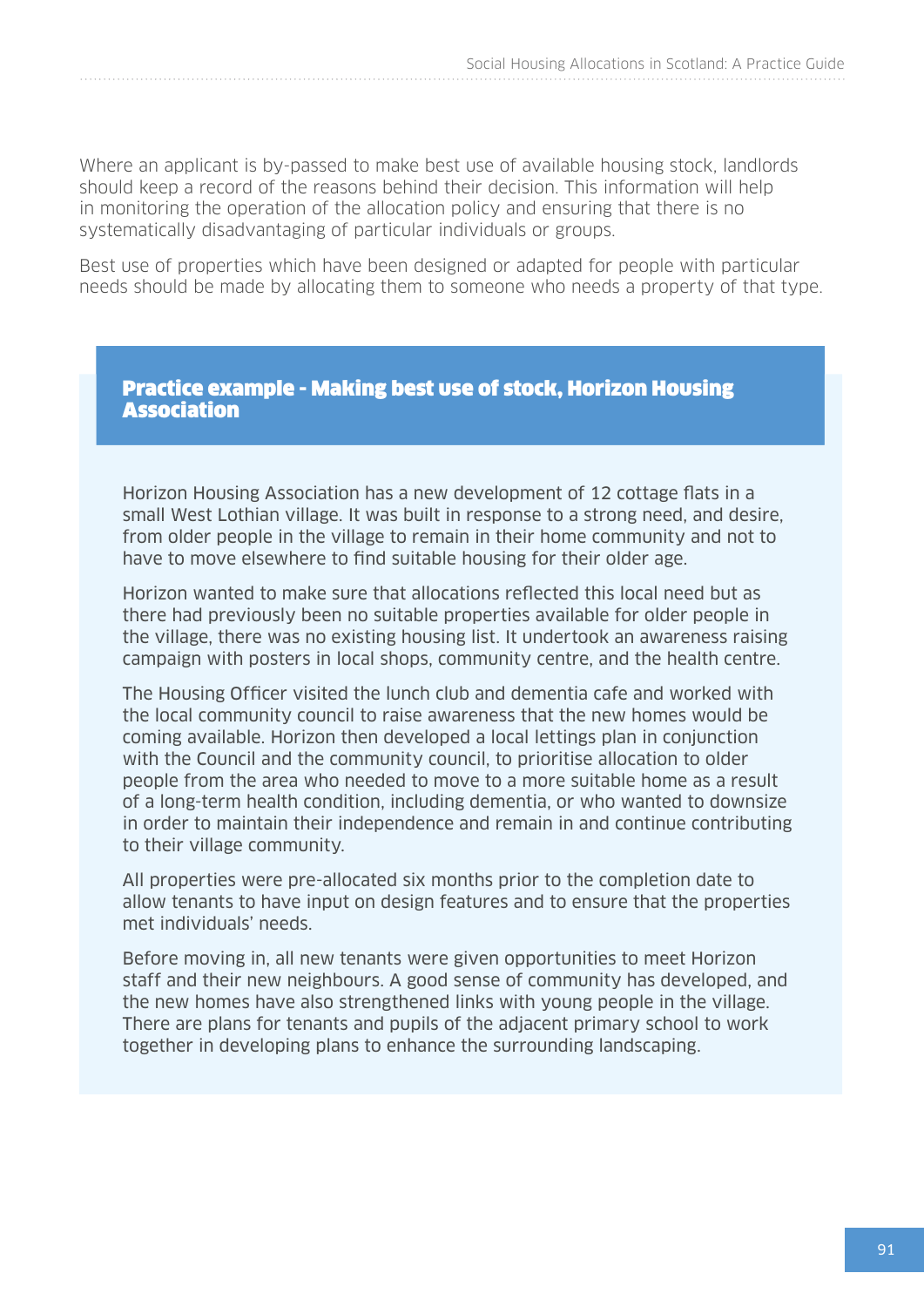## 10.9 Limiting the number of offers made



Landlords want to relet properties as quickly as possible to minimise void rent loss and ensure that empty properties become a new home for someone in housing need as soon as possible.

One approach used by landlords is to limit the number of reasonable offers they make to any applicant. This approach is designed to minimise the time lost in making offers that are not accepted.

If landlords are going to limit the number of offers made, their approach must be set out clearly in their allocation policy and should be covered as part of any housing options interview. Applicants should also be reminded of the policy when an offer of housing is made to them.

Practice varies in terms of number of reasonable offers made but generally tends to be in the range of one to three offers. The Code of Guidance on Homelessness contains more detail on offers to homeless applicants. It recommends that homeless people should be treated in the same way as other housing applicants in terms of number of offers received.

Landlords should make sure that they have detailed, accurate and up-to-date information about applicants' needs and preferences so that, as far as possible, any offers made match their needs and preferences. Where an applicant refuses one or more reasonable offers of housing, a first step would be to encourage the applicant to review and discuss the choices they have made in terms of area and type of property. Where they decline to do this or does so but then continues to turn down offers, suspension may be a reasonable response.

Landlords may choose to make initial contact with an applicant to see if they are interested in a particular property. If they are not, for example because they are currently unwell, or the property is too far from their children's school, a landlord might choose to bypass that applicant. This approach will not only help avoid suspending applicants unnecessarily because of reasonable offers refused but should also help with re-letting as quickly as possible.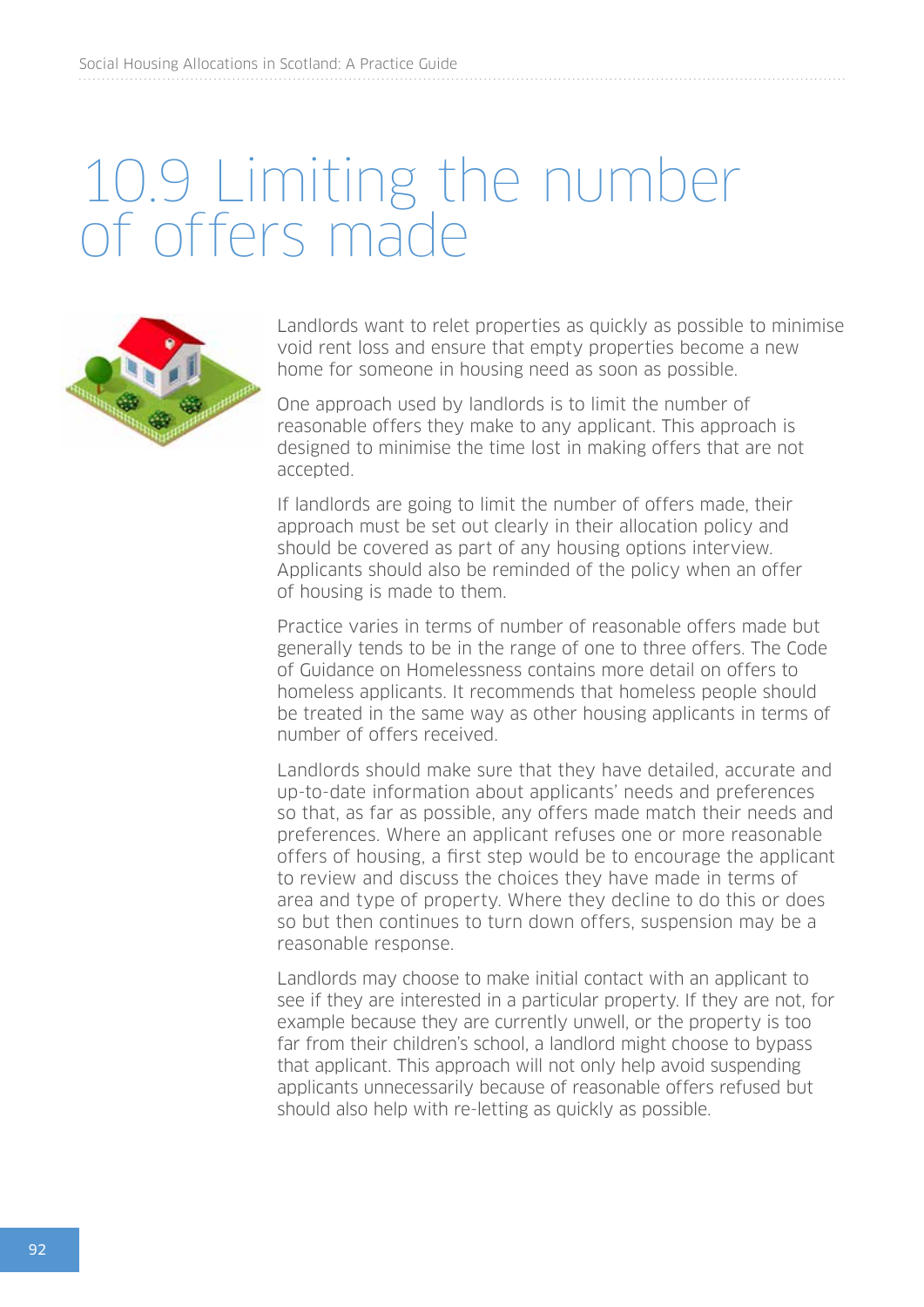## 10.10 Exceptional circumstances and using discretion

Irrespective of how well an allocation policy reflects local housing need, there will always be occasions when a landlord will need to use its discretion and make an allocation outwith the core policy.

An example of this would be if Police Scotland recommends someone moves home because they are being harassed and asks a landlord to help rehouse the person immediately.

Landlords may also have a general list applicant or a tenant who urgently needs temporary rehousing, but their circumstances are not covered by their allocation policy. For example, if someone has lost their home to fire or their home has developed a serious structural defect and it is not safe to stay there.

When using discretion, applicants should have exceptional level of need, greater than others on the list or the circumstances are so extreme or unusual that the allocation policy cannot adequately assess and prioritise them.

If an allocation policy is working effectively landlords should not need to exercise discretion on a regular basis. If the same extreme or unusual housing needs arise frequently, landlords should consider reviewing the needs groups set out in their policy.

Landlords should keep clear audit trails when discretion has been used and record the reasons for the allocation. They should have a clear authorisation process in place, for example with authorisation by a team leader or housing manager.

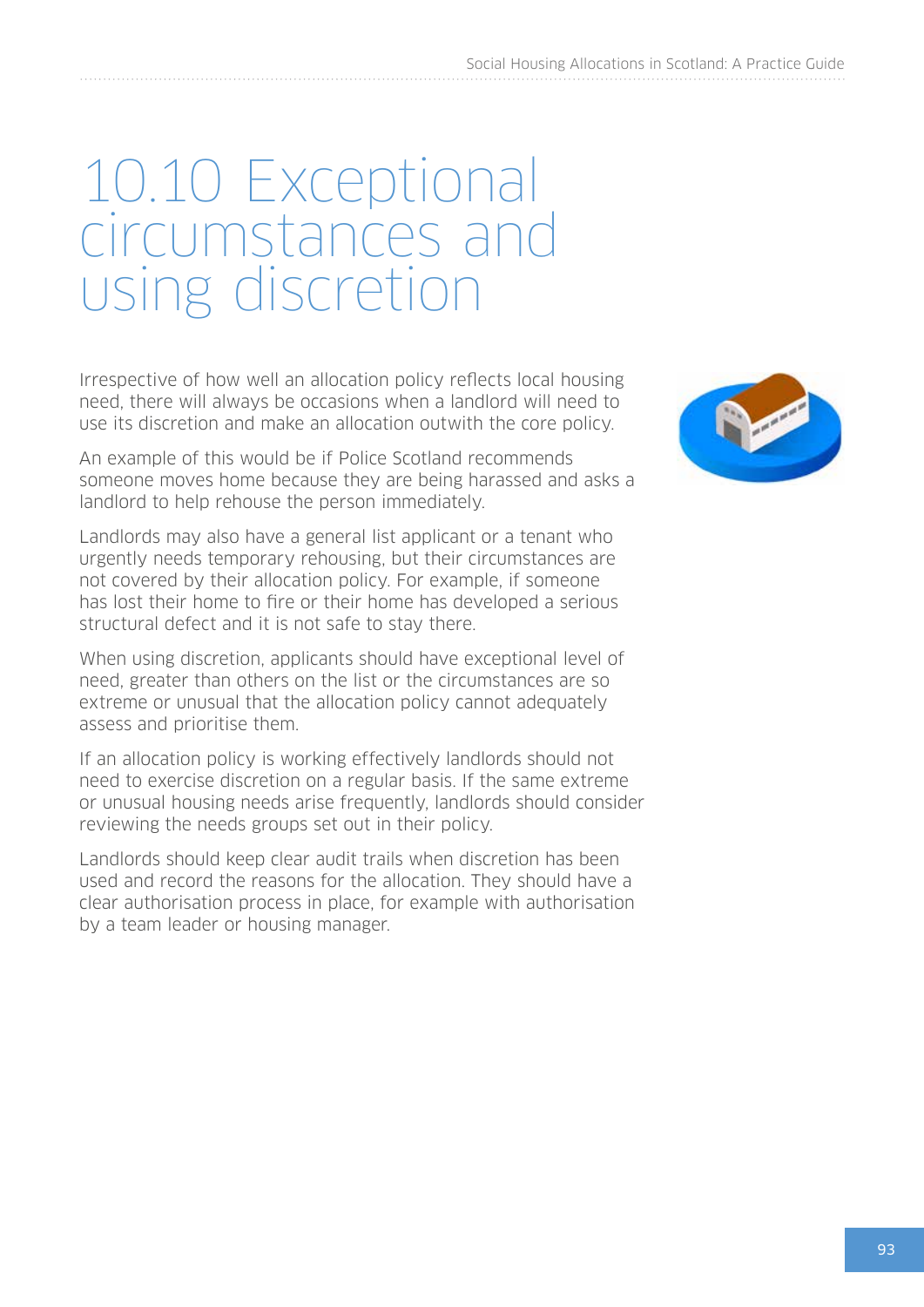## 10.11 Sensitive allocations



Sensitive allocations, sometimes known as sensitive lettings, are aimed at ensuring that individual allocations do not lead to housing management problems and results in a sustainable tenancy. Instead of automatically allocating a property to the applicant at the top of the list, careful consideration is given to the suitability of the applicant for the vacancy, based on the information they have about the applicant and the knowledge they have about the property, its location or neighbours.

A suitable and sustainable allocation is one where there is a good probability of it providing a long term and stable solution for the applicant and surrounding neighbours.

In allocating housing, landlords will need to balance a range of factors including:

- the individual's housing need;
- the suitability of the house for that applicant; and
- the needs of their prospective neighbours.

The Code of Guidance on Homelessness states that "Examples of poor practice might include placing people in hard to let housing which may exacerbate the problems which led to homelessness in the first place; or placing families with social or other problems in the same area, which can cause problems for both those from the area itself and for housing management." Landlords should keep these principles in mind when letting to all applicants, not just to those who are homeless.

Landlords should only use a sensitive allocations approach where there are good reasons for doing so and have clear processes for staff to follow, including keeping a record of why decisions were made.

Landlords should monitor their use of sensitive lets. Landlords can use discretion in lettings but in doing so they should develop a framework which makes sure these decisions are accountable, transparent and their use carefully monitored.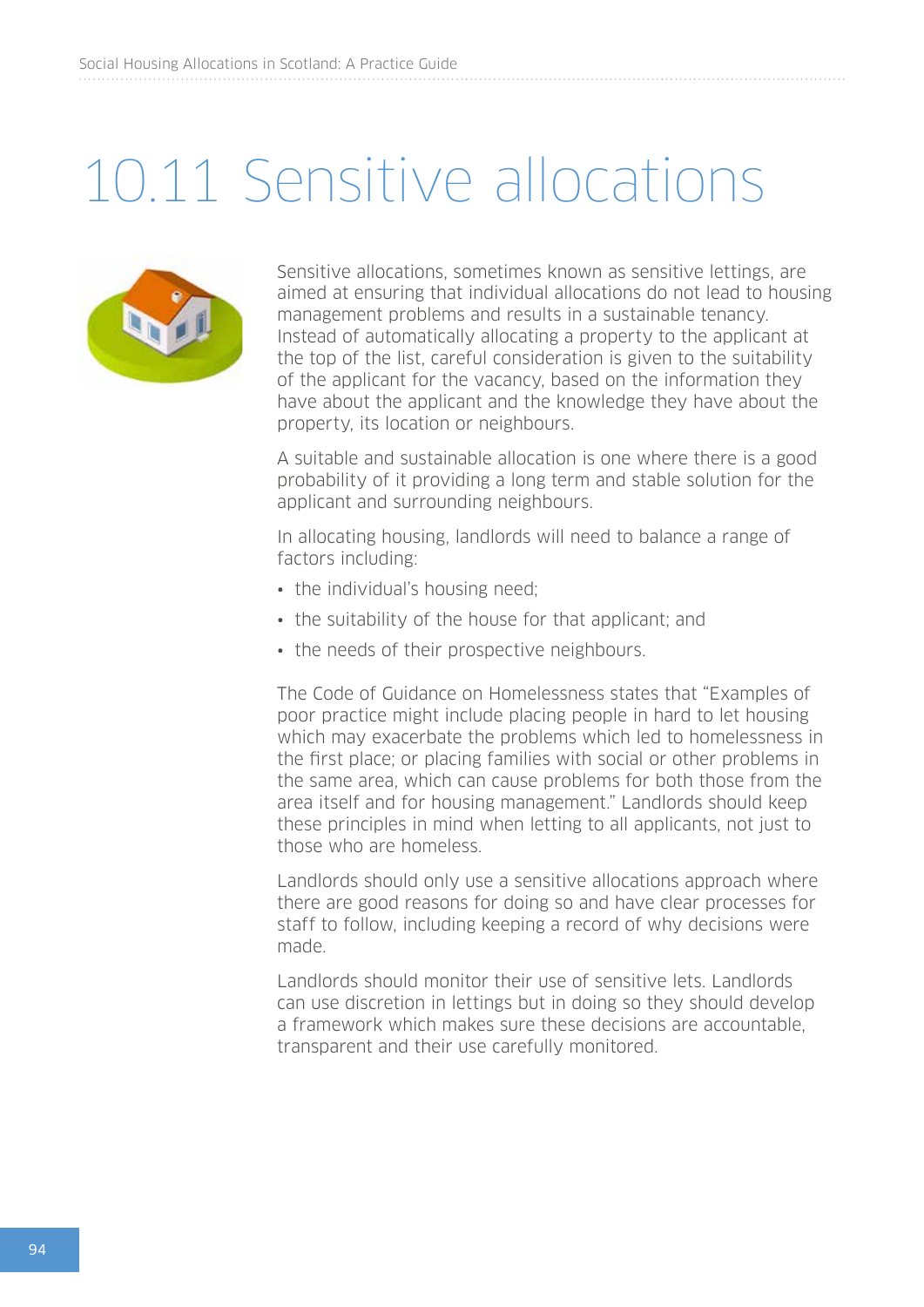## 10.12 Taking local need into account

Although legislation requires landlords to give reasonable preference to certain groups when allocating their houses, they can also take other factors into account.

Landlords can choose to give some priority on the basis of local connection. However, they must be clear about their reasons for using local connection as a needs factor. They must not give extra priority for the length of time someone has lived in the area.

#### Local Lettings Initiatives

A Local Letting Initiative (LLI) can be a useful way of taking specific local factors into account. Allocation policies should set out why and when they may be used. The circumstances under which an LLI might be appropriate could include:

- high demand to prioritise access for types of applicant, for example in rural communities where local people have problems accessing housing to stay in their community;
- low demand to stimulate demand:
- increasing incidence of antisocial behaviour to try to reverse the trend; and
- a local initiative or new build programme.

#### The LLI:

- must comply with all relevant legislation;
- should be operated alongside the main policy, and act as an additional set of circumstances which will be considered or rules which will be applied:
- should apply to a specific geographical area and be supported by evidence on why it is required;
- should have clear outcomes and be time limited; and
- must be published.

Landlords should consult with tenants, applicants and other key stakeholders when developing an LLI and have an effective monitoring framework in place to make sure the aims of the LLI are being met.

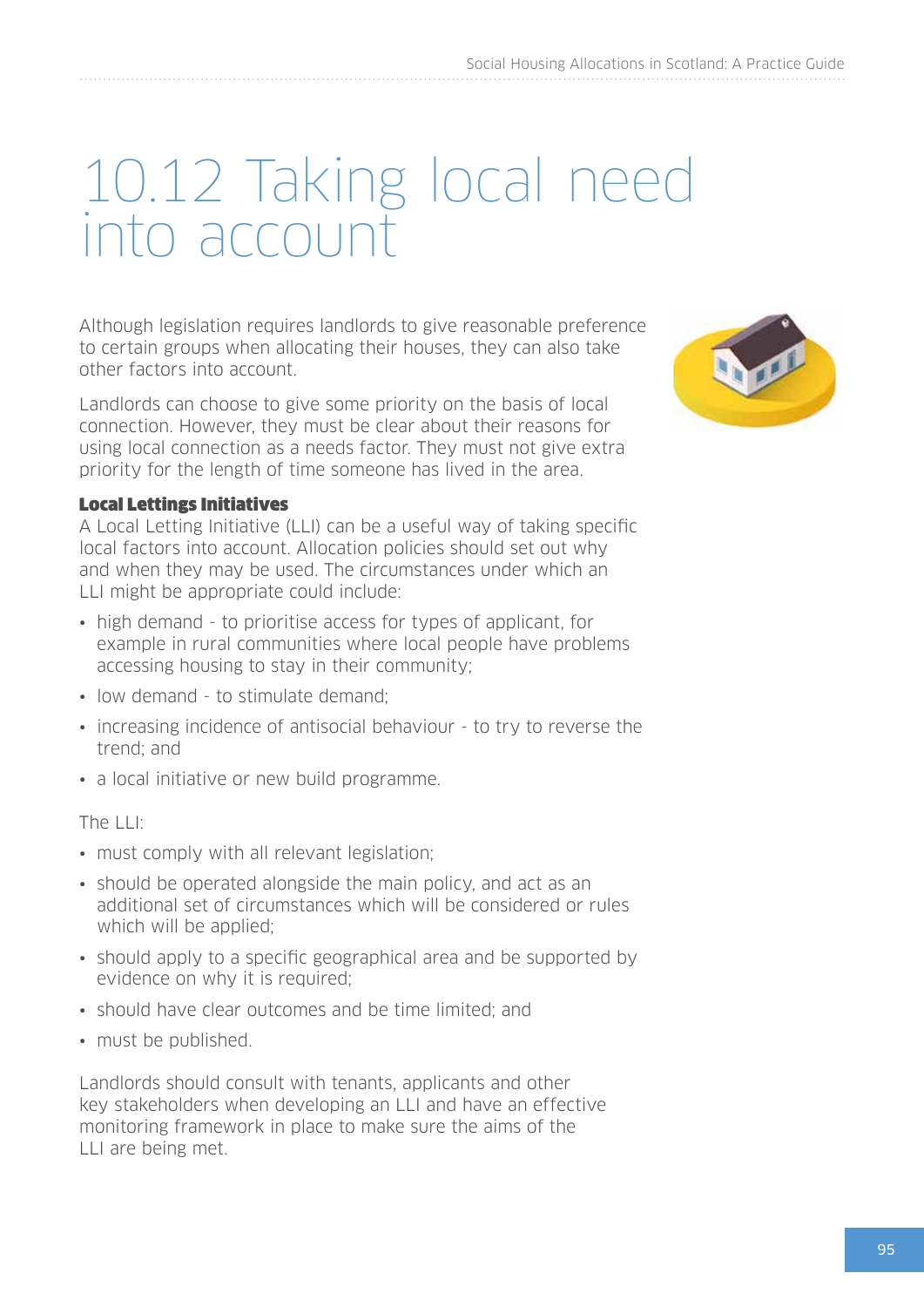#### Practice example - Local Letting Initiative, Govanhill Housing **Association**

Govanhill Housing Association is undertaking a Property Acquisition and Repair Programme in tenement blocks in the South West of Govanhill. They are using funds provided by Glasgow City Council and the Scottish Government to purchase properties from the private rented sector.

An LLI is in place to cover lettings in the area and is focused on an area which has previously experienced high turnover and low demand. The objectives of the LLI include:

- increasing demand for social housing in the area and for one and twobedroom properties;
- actively encouraging interest from people who want to make Govanhill their home for the longer-term and providing them with housing in Govanhill; and
- working towards creating a mix of households within each of the tenement blocks and a stable community in the area overall.

As part of their work, security and flexibility offered by a social rented tenancy is being highlighted along with the quality of the housing management and repairs service they provide. The Association is encouraging people who are interested in living in Govanhill to make a housing application and are offering an enhanced housing options interview to those living in or who wish to live in the South West Govanhill area.

The approach to allocating properties in the Programme area is based on the main allocation policy but:

- allows greater flexibility in terms of to which of the general, transfer or homelessness groups they make allocations;
- enables offers to be made to applicants who already have ties to the South West Govanhill area. In particular, additional priority based on moving to the area for work or to give or receive support may be given; and
- enables them to make offers to applicants who are clear they want to make South West Govanhill their home. This includes working closely with Glasgow City Council to ensure that any homeless households being referred for housing in the area genuinely wish to live in South West Govanhill.

The Association monitors the operation of the LLI, including from an equality perspective. It has recently been reviewed and will remain in place for another year.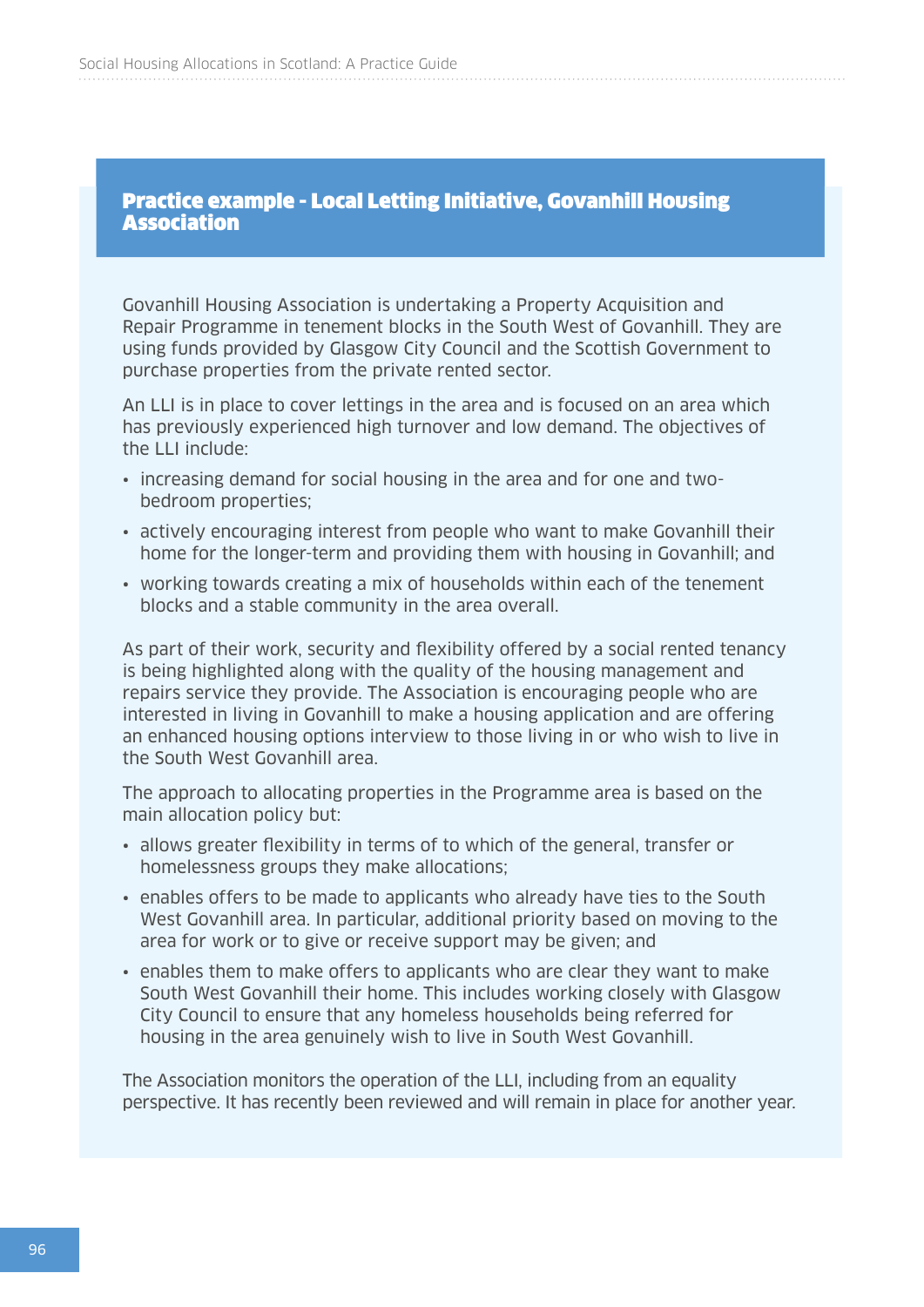## 10.13 Letting low demand properties

Low demand stock is characterised by high levels of empty houses, small or non-existent housing lists, high refusal rates and low levels of tenancy sustainment.

Landlords use a variety of initiatives to stimulate demand for and improve lettings outcomes in low demand properties and increase the number of allocations in the area. These generally involve a change in approach - from rationing a scarce resource to marketing a product.

Before deciding to adopt a different approach to allocating houses, landlords should consider the issues that need to be addressed and be able to show that there is no demand for the stock from the applicants on their housing lists.

Where this is the case landlords might consider:

- marketing the properties by advertising them in the press, in newsletters, on the internet and at a landlord's offices;
- adopting an estate agency approach promoting the advantages of the area (transport, amenities) and the property (low rent, no deposit, security of tenure);
- setting up show flats and holding open days for prospective tenants;
- setting up initiatives to expand the customer base, such as briefing employers seeking to bring staff into the area and contacting universities and colleges during freshers' week; and
- offering incentives, such as decoration allowances rent free periods and/or white goods.

Where landlords are marketing properties they should still make the allocation to the applicant who has most priority and who will make the best use of the property.

More information on low demand properties is available in CIH Scotland's publication, Low Demand Housing in Scotland. It is available for the CIH Scotland website at: [http://www.cih.org/](http://www.cih.org/publication-free/display/vpathDCR//templatedata/cih/publication-free/data/Scotland/Low_Demand_Housing_in_Scotland) [publication-free/display/vpathDCR//templatedata/cih/publication](http://www.cih.org/publication-free/display/vpathDCR//templatedata/cih/publication-free/data/Scotland/Low_Demand_Housing_in_Scotland)[free/data/Scotland/Low\\_Demand\\_Housing\\_in\\_Scotland](http://www.cih.org/publication-free/display/vpathDCR//templatedata/cih/publication-free/data/Scotland/Low_Demand_Housing_in_Scotland)

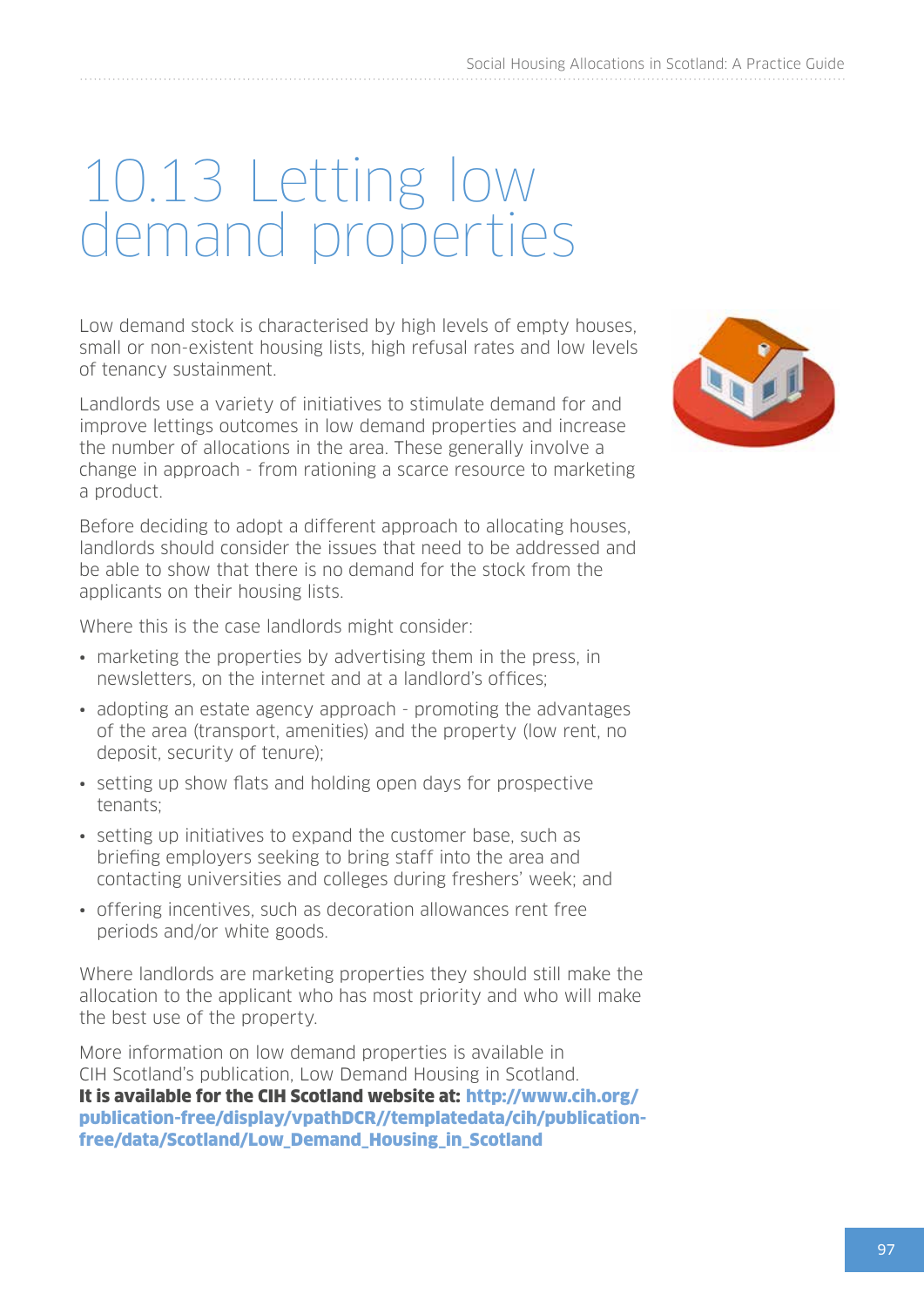## 10.14 Appeals and complaints



#### Appeals process

Landlords should have in place a clearly set out appeals process as part of their allocation policy. This might also be known as a review process.

Appeals might be made under the following types of circumstances:

- the applicant thinks the priority awarded is not a fair reflection of their housing needs.
- they think the landlord has applied an unfair suspension or unreasonably cancelled their application.
- the applicant thinks they have not been made a reasonable offer.

Landlords should ensure applicants are aware they can appeal against decisions and how they can do this. Information on this should be included in tenancy and allocation guides as well as the allocation policy.

The 2001 Act introduced a statutory right to review for all decisions made under the homelessness legislation including whether or not an offer is reasonable. The Code of Guidance on Homelessness also sets clear guidelines for appeals against homelessness decisions. Landlords may want to consider using this framework for appeals against allocations decisions.

#### Complaints process

All social landlords should have a formal complaints process in place which allows tenants and applicants to make a complaint easily. It should set clear service standards and timeframes for the process so that complainants know what to expect.

Information on this should be included in tenancy and allocation guides as well as the allocation policy itself.

The Scottish Public Service Ombudsman (SPSO) handles complaints as the 'last resort'. Their Guidance on a Model Complaints Handling Procedure is available from their website at: [http://www.](http://www.valuingcomplaints.org.uk/sites/valuingcomplaints/files/resources/Guidance-on-a-Model-Complaints-Handling-Procedure.pdf) [valuingcomplaints.org.uk/sites/valuingcomplaints/files/resources/](http://www.valuingcomplaints.org.uk/sites/valuingcomplaints/files/resources/Guidance-on-a-Model-Complaints-Handling-Procedure.pdf) [Guidance-on-a-Model-Complaints-Handling-Procedure.pdf](http://www.valuingcomplaints.org.uk/sites/valuingcomplaints/files/resources/Guidance-on-a-Model-Complaints-Handling-Procedure.pdf)

It sets out the key level components of an effective complaints handling procedure, focuses on simplifying and streamlining those procedures and on 'getting it right first time'.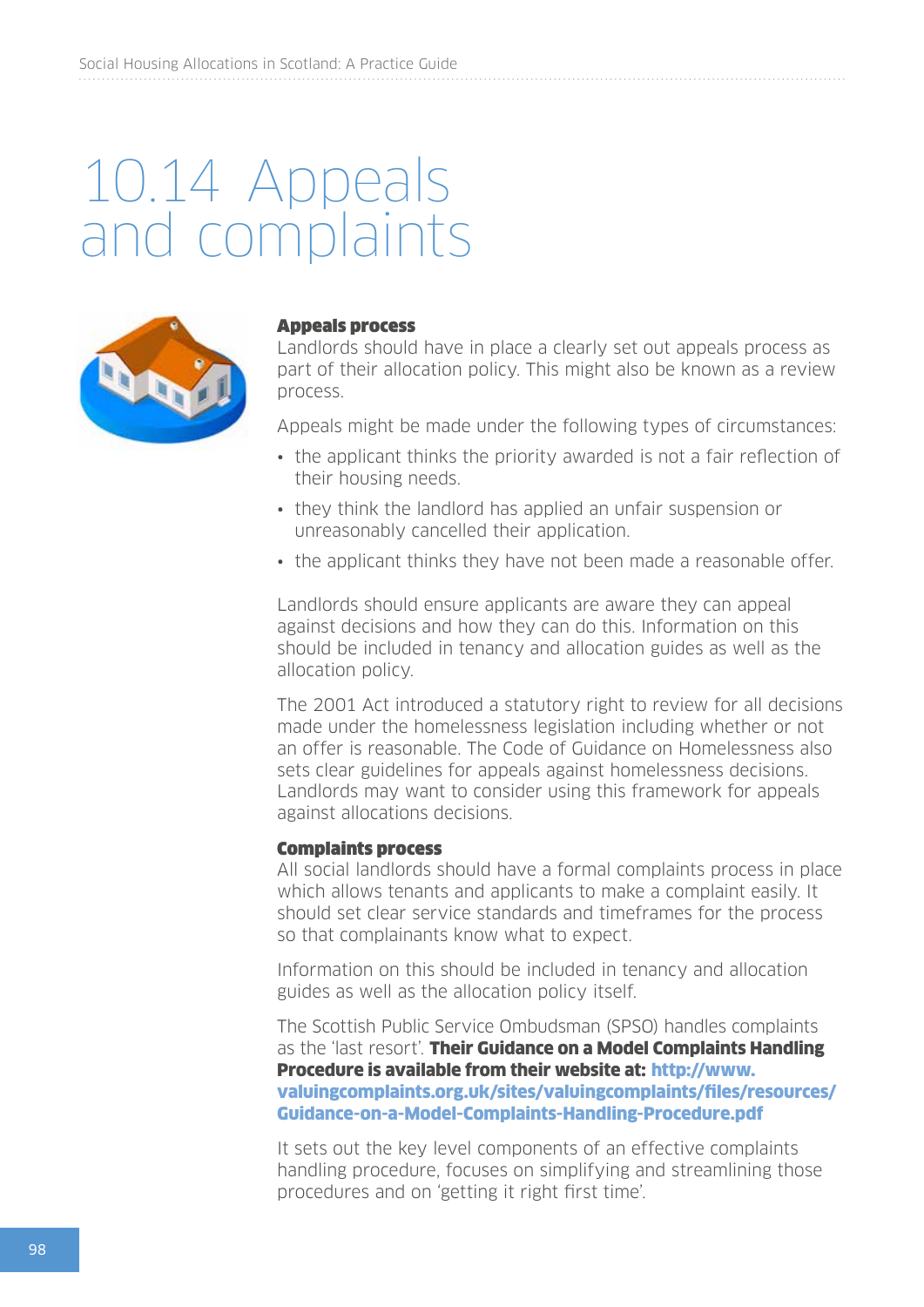Complaints give a good indication of where landlords need to make improvements. Landlords should consider monitoring:

- the nature and number of complaints and whether this is changing;
- the outcome of complaints;
- customer satisfaction not just about the outcome of the complaint but how it was handled; and
- how they have changed ways of doing things in response to feedback.

Landlords should consider publishing this information so that tenants and applicants know that they are taking their complaints seriously and that they are using them to improve the service they provide.

#### Information Point

Complaints Handling by Social Landlords in Scotland – A thematic inquiry by SHR

The SHR's 2017 study recommended that social landlords should embed a culture, led by the top of the organisation, which welcomes and values complaints as a way of improving services. Tenants and other service users should find it easy to complain. As part of this, they recommended that landlords:

- ensure that information on making a complaint is visible, transparent and easy to understand;
- ensure that frontline staff are empowered and well trained to understand both the complaints procedure and their role in it;
- ensure systems for effective recording, management and performance monitoring of complaints are in place;
- have appropriate reporting methods in place to inform senior management team and/or governing body/elected members on complaints handling performance including reviewing trends in complaints to help identify service failures;
- report regularly to the senior management team and/or governing body/ elected members on service improvements to ensure a strategic, joined up approach;
- publish good quality, up-to date information for tenants and other service users on complaints handling performance including how complaints have been used to improve services; and
- consider using the SPSO self-assessment indicators to monitor complaints handling performance.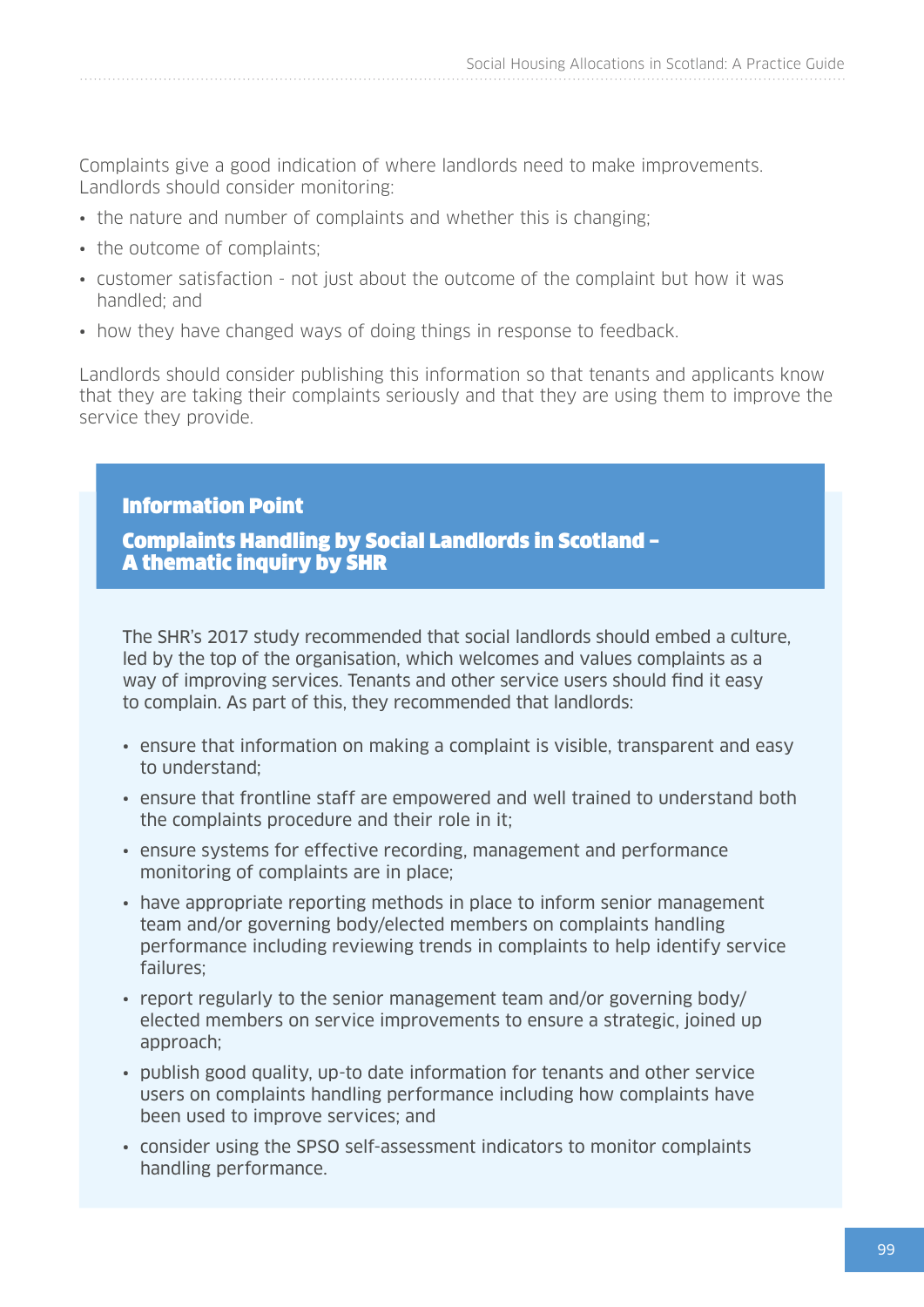#### Key Points

There are many ways in which people can access social housing or make a move to a different social tenancy. They include direct application, transfer or Section 5 referral.

There are two main ways of allocating tenancies - a needs-based or choice-based approach. Under both approaches, landlords must ensure they give reasonable preference to the groups set out in legislation.

Many landlords set quotas or targets system to achieve a spread of lets over the various needs factors. They tend to be structured around the proportion of lets being made to homeless households, those on the general needs list and those on the transfer list.

Protocols or formal working arrangements with partners can help ensure services work together to make sure that groups of applicants with particular needs or vulnerabilities have their needs assessed and addressed.

There will always be occasions on which a landlord will need to make allocations in exceptional circumstances and exercise a degree of discretion. However, the number of lets made using discretion should be minimal.

A sensitive allocation or letting approach can help in suitable and sustainable lets.

Although legislation requires landlords to give reasonable preference to certain groups when allocating their houses, they can take other factors into account. A Local Letting Initiative can be a useful way of taking specific local factors into account.

Landlords need to consider the match between the needs of the applicant and the features of the property to make sure they make best use of that property. They should take particular care to make best use of adapted or accessible properties.

Landlords will need both an appeals and a complaints process. Landlords need to make sure their approach is straightforward and accessible.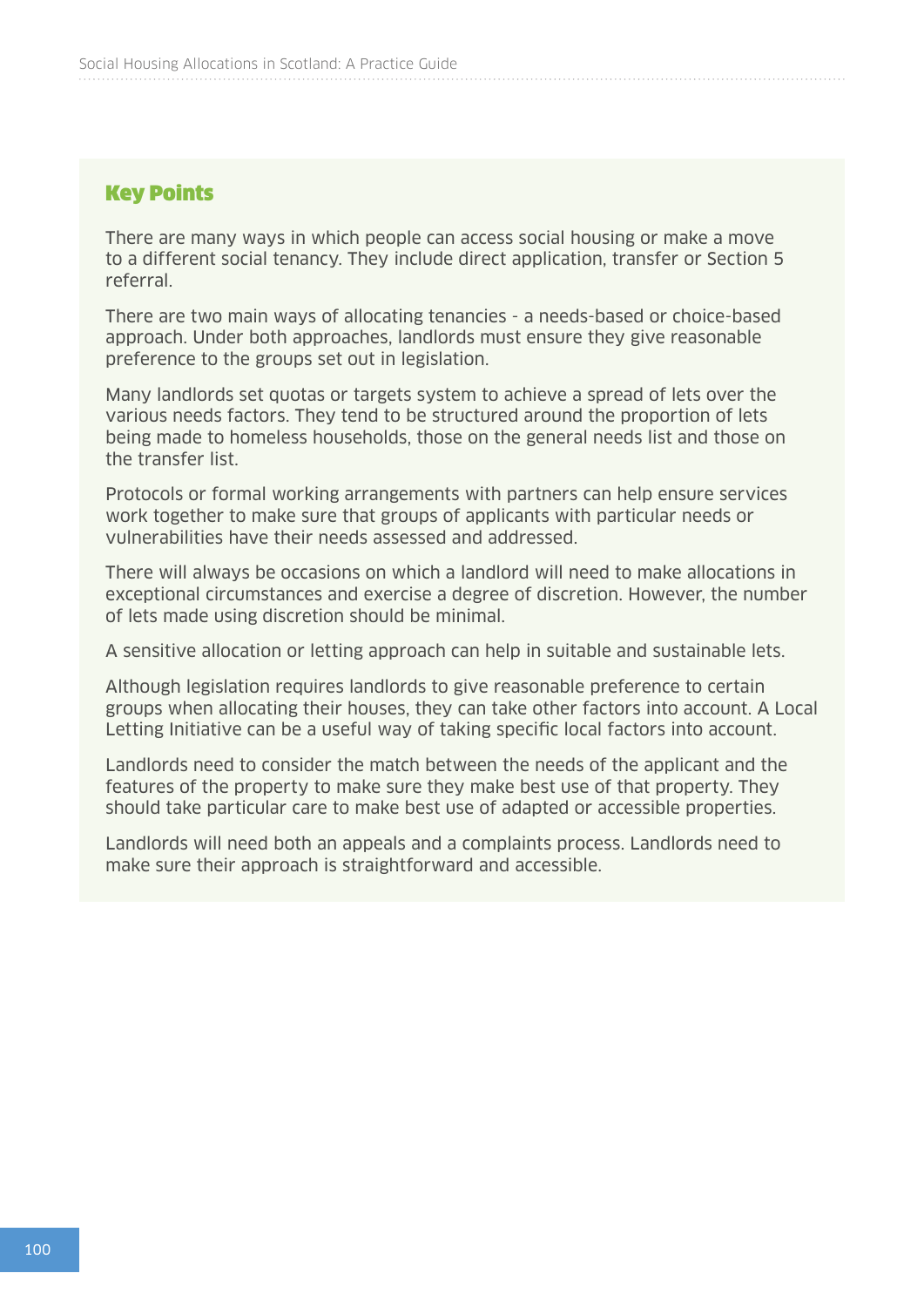# 1 Providing<br>
Information<br>
and Advice

This section covers the provision of information and advice for applicants By working through this section readers will:

- understand the basic information that applicants will require to complete their application.
- know about the housing options approach and the role it can play.
- be aware of the need to provide accessible information in a range of formats.
- know about keeping applicants informed.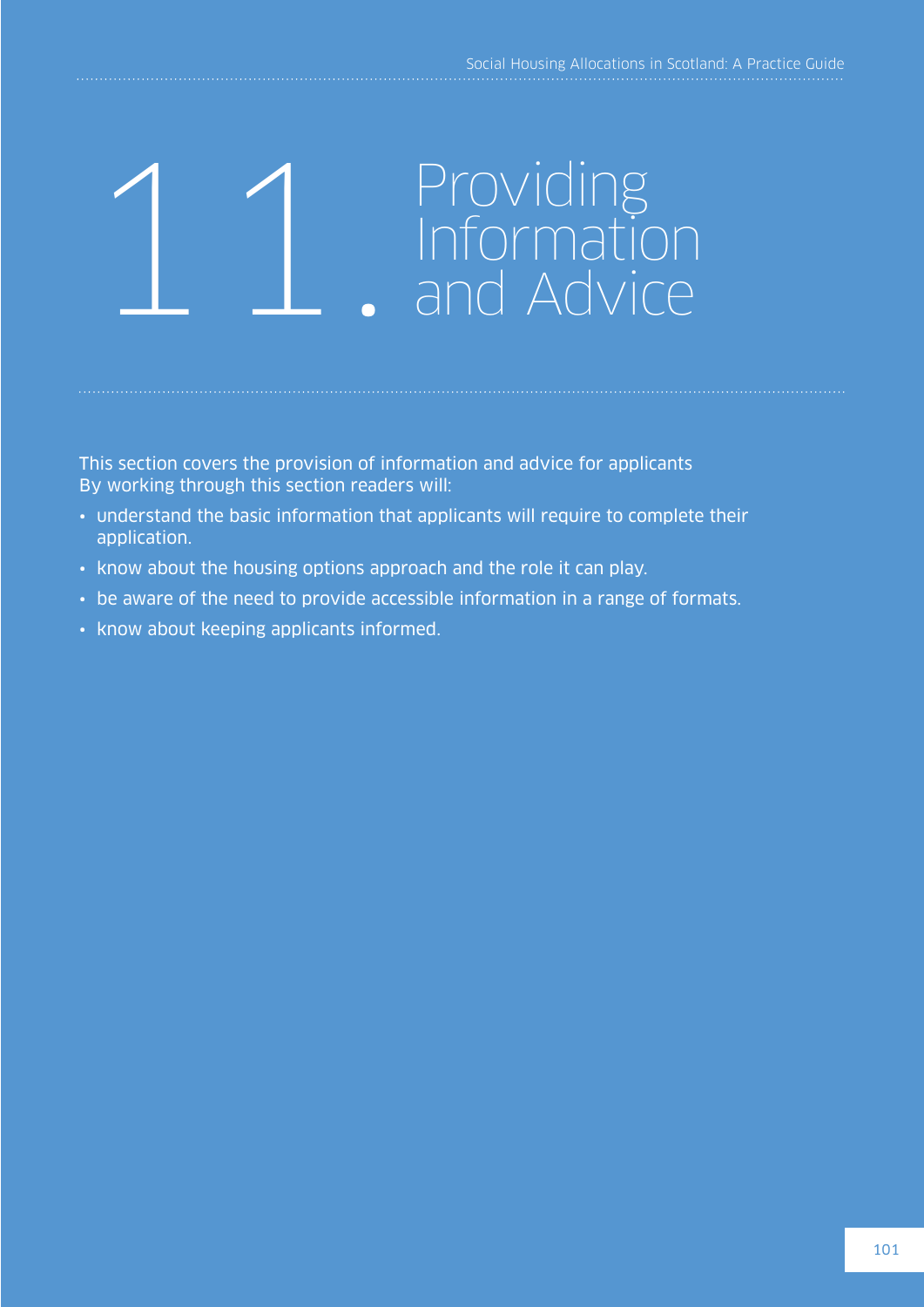## 11.1 Key information requirements

Allocations systems are complex and detailed and can be difficult for people to understand. It is therefore important that landlords provide easily understandable high-quality information and advice to applicants or those considering applying.

#### Information Point

Scottish Social Housing Charter Outcome 2: Equalities. Tenants and other customers find it easy to communicate with their landlord and get the information they need about their landlord, how and why it makes decisions and the services it provides.

Involving tenants/applicants in developing and 'road testing' information will give a service user's point of view on whether it is clear and easy to understand. Landlords should provide:

- the full allocation policy:
- a summarised version of their allocation policy;
- the application form and a guide on how to fill in the form;
- details of their stock and turnover to help applicants make realistic choices about their options; and
- details of where to get help, including from the landlord themselves and from independent information and advice providers.

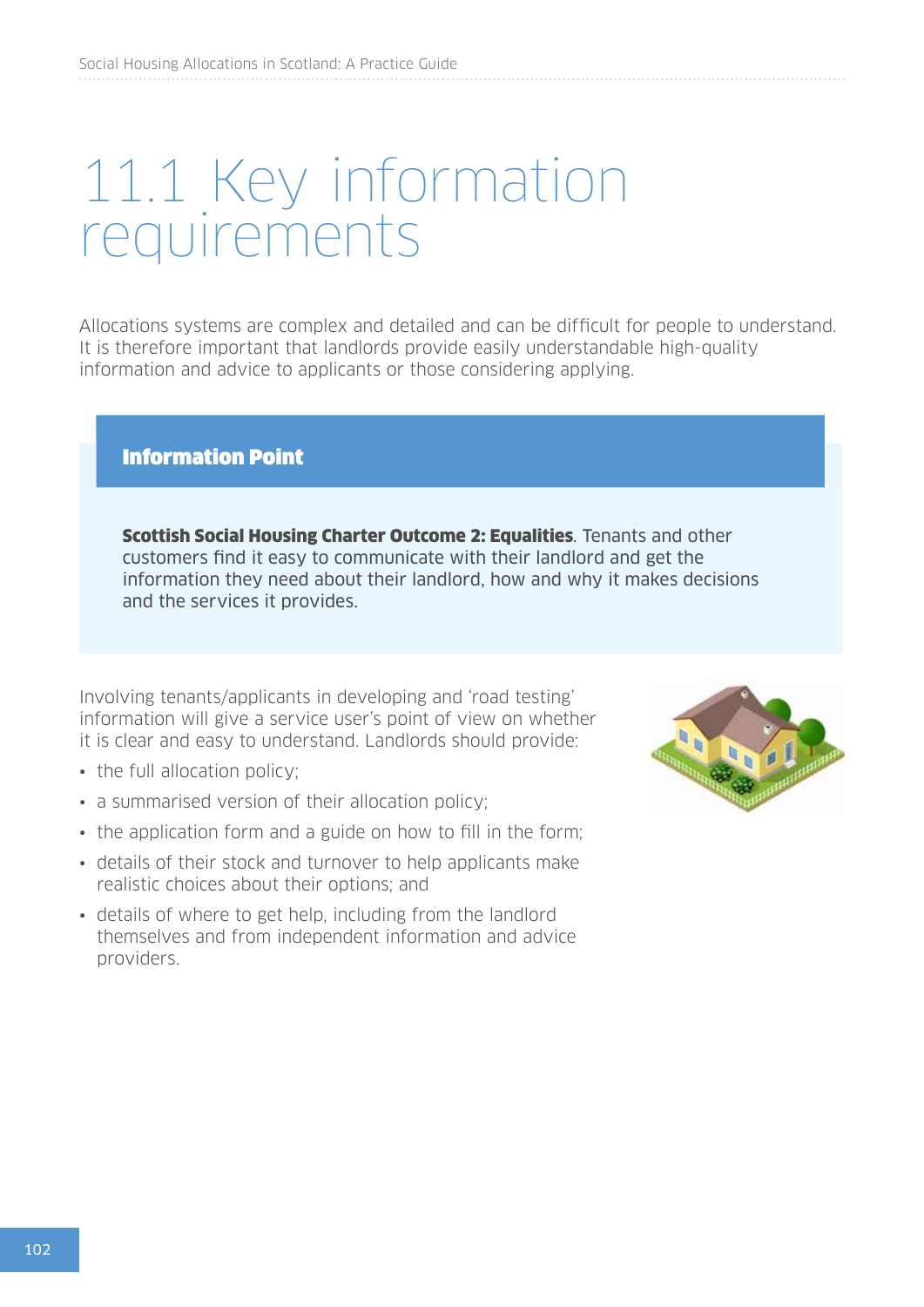## 11.2 Housing options and prospects advice



Effective housing options advice gives people a full picture of what housing options are available to them and helps them identify the best solution to meet their housing needs. **The Scottish** Government's Housing Options Guidance is available from their website at: [https://beta.gov.scot/publications/housing-options](https://beta.gov.scot/publications/housing-options-guidance/)[guidance/](https://beta.gov.scot/publications/housing-options-guidance/)

#### Information Point – Housing Options Hubs

There are five regional Housing Options Hubs: Ayrshire & South; Edinburgh, Lothians & Borders; North & Islands; Tayside, Fife & Central; and West.

The Housing Options Hubs bring together neighbouring councils in Scotland to promote, develop and share information and best practice on the prevention of homelessness.

They are council-led but membership includes other organisations (for example housing associations and third sector agencies) who work in partnership to deliver services.

In 2018, the regional Housing Options Hubs were developing a range of support materials in the form of a 'Housing Options Training Toolkit'. This toolkit will provide a range of bespoke materials to support internal training delivery by Hub partners, e-learning materials or facilitated training courses as part of a tailored approach to staff development.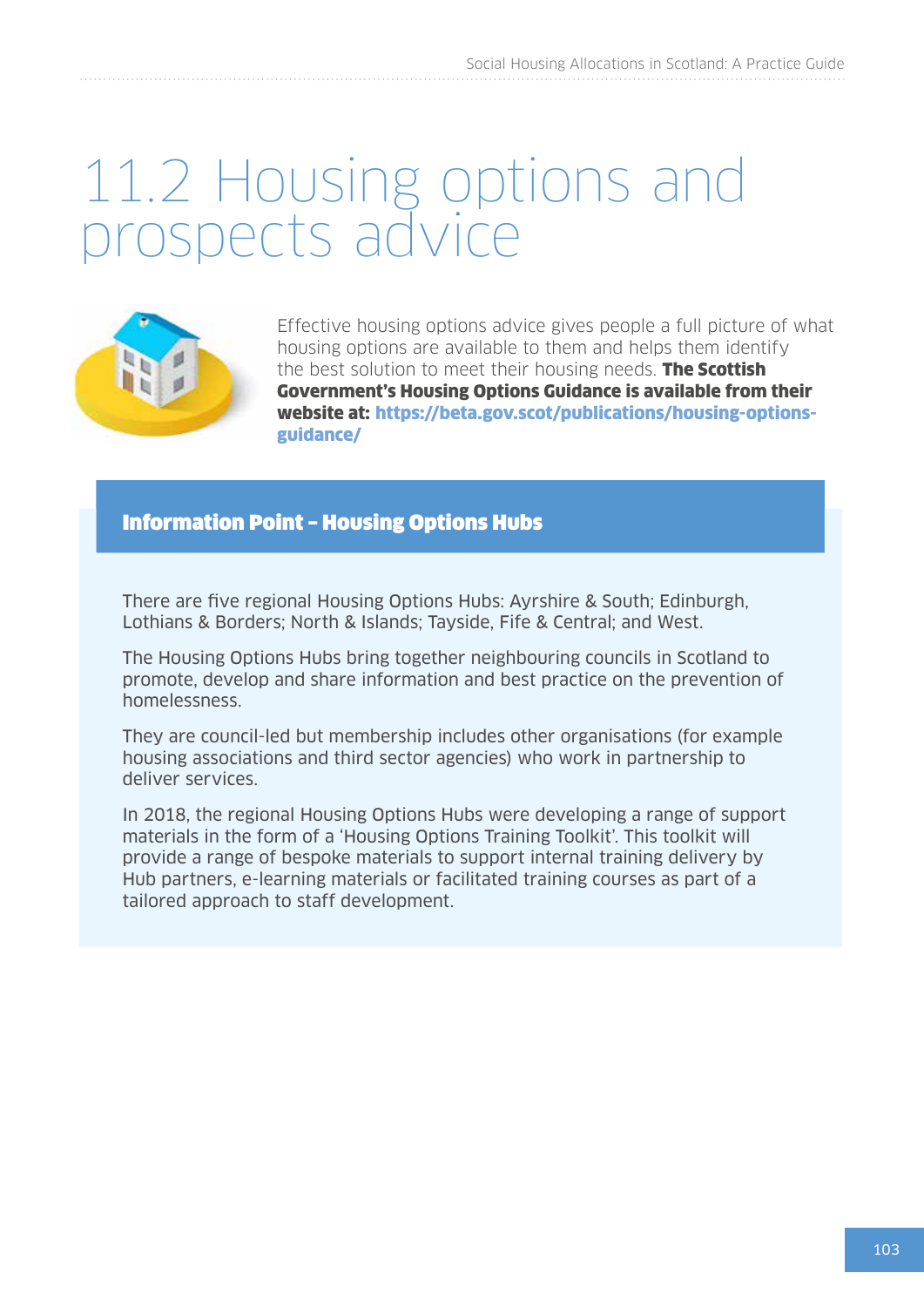#### Information Point Scottish Social Housing Charter Outcomes 7, 8 and 9: Housing Options.

Social landlords work together to ensure that people looking for housing get information that helps them make informed choices and decisions about the range of housing options available to them.

Tenants and people on housing lists can review their housing options.

Social landlords enure that people at risk of losing their homes get advice on preventing homelessness.

All landlords should be able to offer basic housing options advice. Smaller RSLs, or RSLs with stock across many local authority areas, may need to refer on to other services, such as the local authority housing options team, for information on the likelihood of being housed by other social landlords in the area.

Many landlords are now giving person centred advice on the full range of housing options available in their area. When providing advice on someone's housing options, it should reflect their individual circumstances and the options that are realistic for them to pursue at that time. Housing in the social rented sector is only one option and other housing options such as private or mid-market renting or home ownership may be more appropriate for some people, depending on their individual circumstances. Housing options staff should have training to give advice on the range of options such as:

- private sector letting;
- mid-market rent:
- shared equity;
- home ownership and help to buy schemes; and
- adaptations where this would make the current home more suitable for the household.

When providing housing options advice, it is important that the potential short-, mediumand long-term financial implications of the different options are covered.

A key part of providing housing options advice is to explain how the choices an applicant for social housing makes about the type of property and/or areas they are interested, can affect their likelihood of being made an offer. Applicants should be able to review and amend those choices at any time.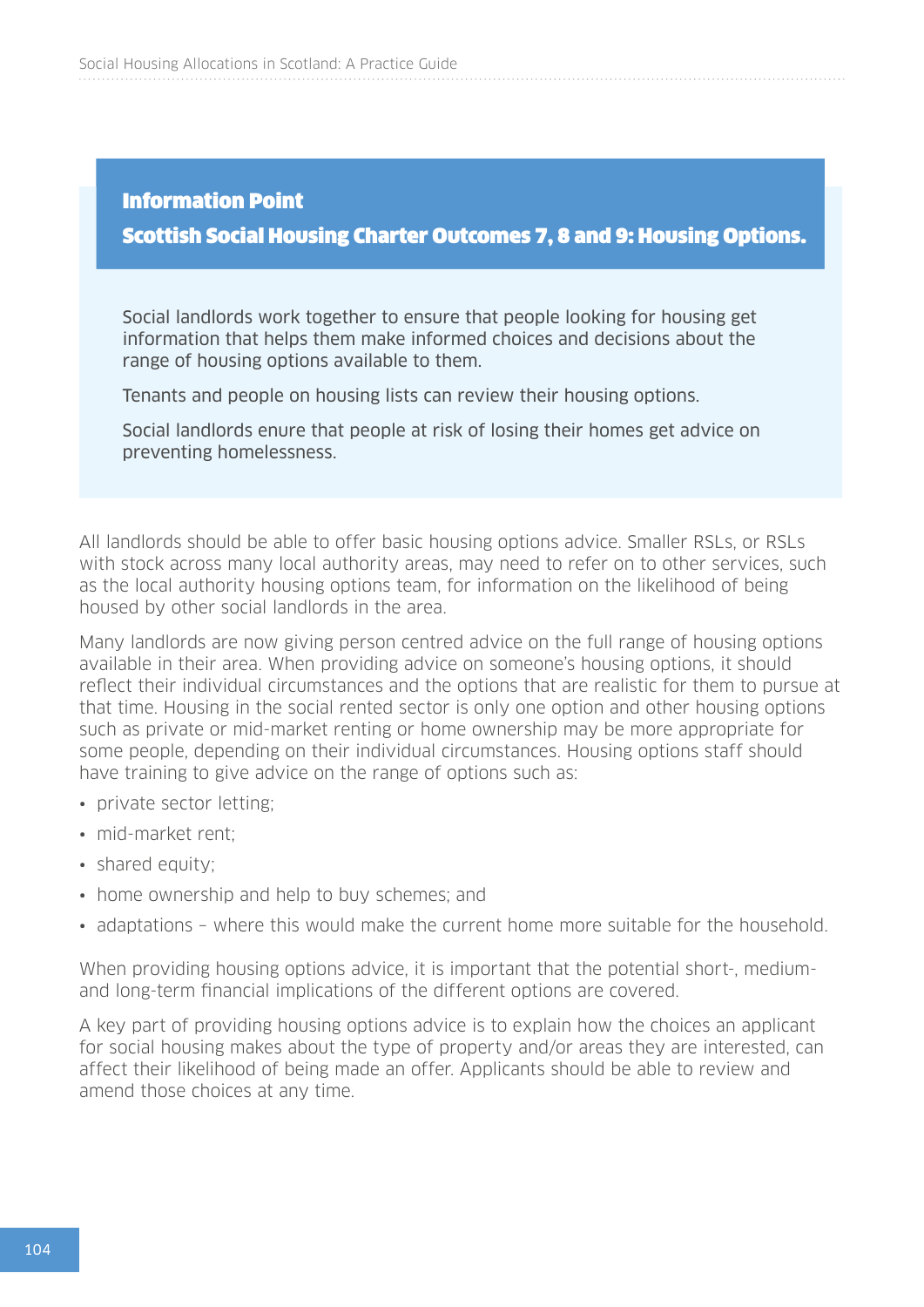## 11.3 Housing health checks

Many landlords, as part of their routine housing management and allocations processes, now offer housing health checks or housing reviews at certain stages of a housing application or tenancy. These support applicants and tenants to consider all the housing options available to them and help them to make decisions on what type of housing best suits their needs.

Offering housing health checks can help landlords make best use of the available stock, for example by encouraging tenants to move to accommodation that will meet their long-term housing needs and freeing up larger houses for families who need them.

There are a number of naturally occurring situations during a tenancy which could prompt some type of housing health check on an informal basis and many landlords do this as part of their routine housing management activities

A common example of this is where a tenant requests an adaptation such as handrails to their home which may trigger a discussion on the suitability of their current home as they grow older or frailer. Another example is where a landlord is advised that grown up children have moved out of the home, which could trigger a discussion about whether a move to a smaller home would be beneficial.

Housing health checks can also be offered at the time applicants apply for social housing to ensure that they are aware of all options open to them including access to other tenures and home ownership. For example, where landlords carry out application checks at the time an application is submitted information may become available which would indicate that an applicant would like to purchase a home. By providing such applicants with advice on shared equity and low-cost homeownership schemes this could support them to do so

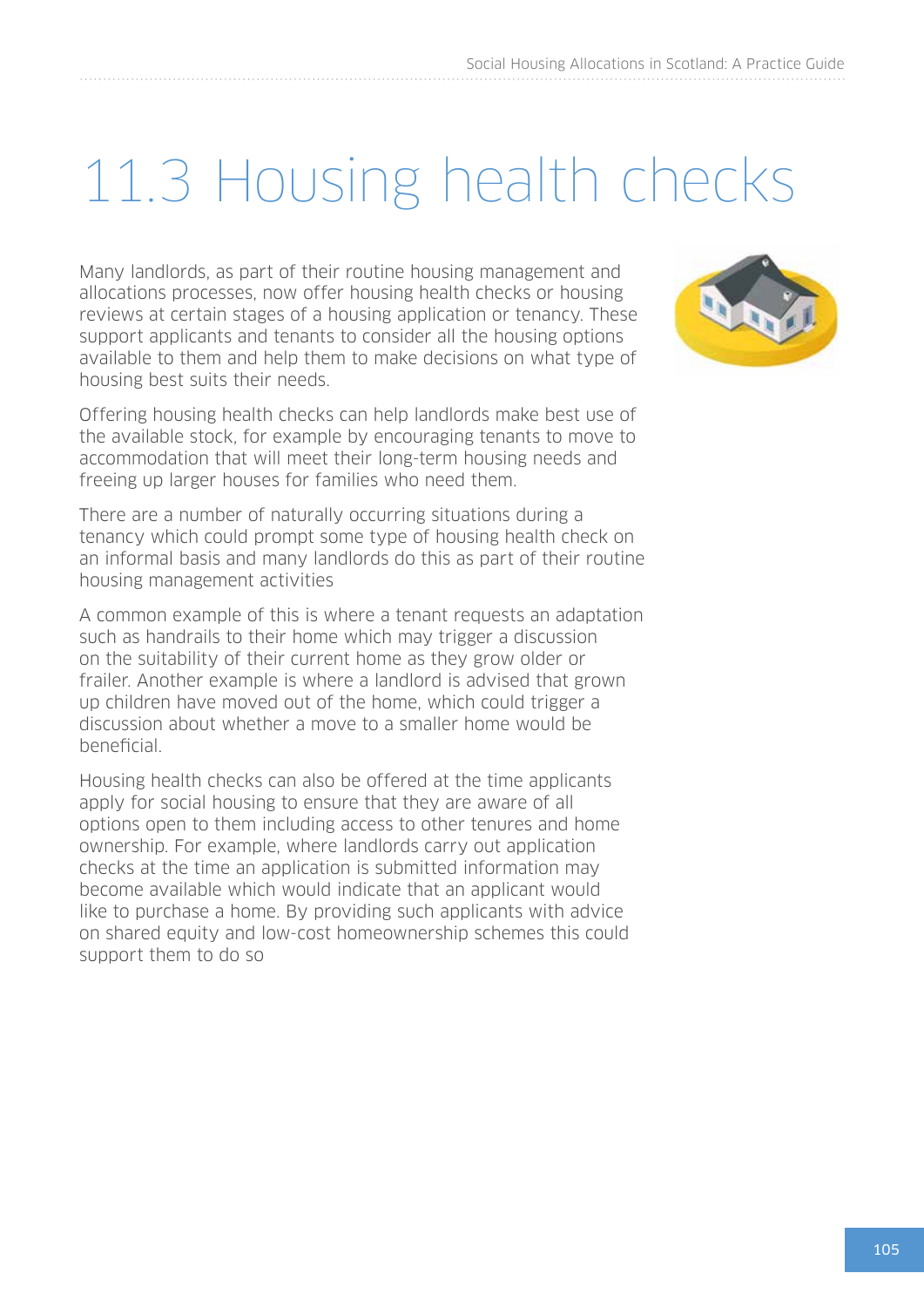## 11.4 An inclusive approach to providing information and advice



Involving tenants and applicants in developing and testing information provided for applicants is a good way of ensuring the application form and other allocations information is easy to understand.

Landlords will also need to ensure their information and support services are inclusive. They could consider:

- the information, advice and support requirements at different stages of the application and allocation process;
- whether there are specific locations where landlords could provide housing-related information; and
- whether particular groups of people might require information in alternative formats or might need support at particular stages of the process.

There may also be occasions when a referral to a specialist service is appropriate. and landlords will want to have processes in place to access the range of referral options available.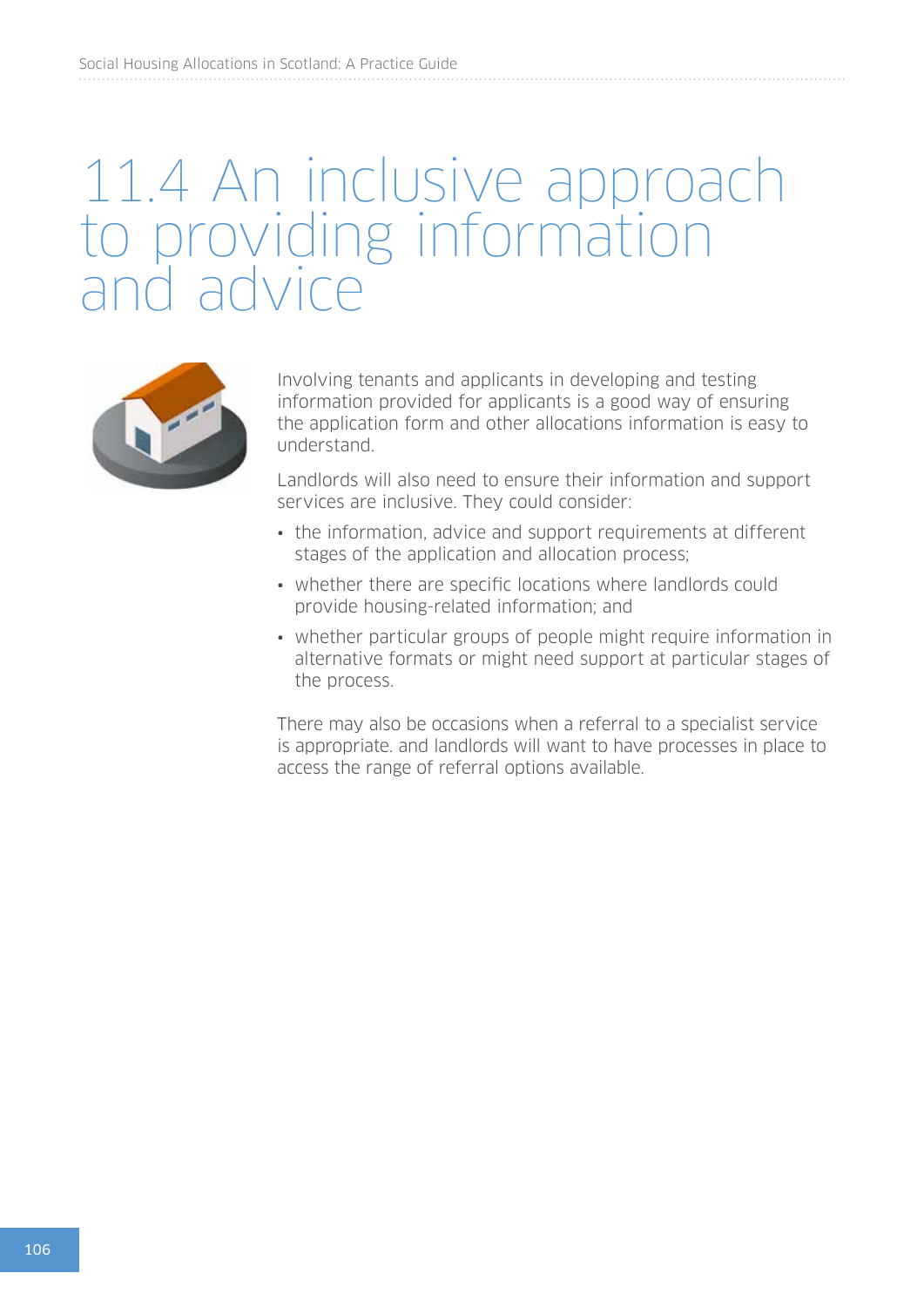Information Point – Difficulties accessing housing advice and guidance

The Scottish Council for Learning Disability (SCLD) commissioned a report, 'Improving outcomes for people with learning disabilities: Opportunities and challenges for housing'.

The report found that navigating the housing system can be a particular challenge for people with learning disabilities. Specifically, it highlighted the findings from a People First and Capability Scotland's involvement event with people with learning disabilities.

This found that social housing bidding systems and allocations policies were often difficult for people with learning disabilities to understand, and that they wanted a right to advice and guidance on housing issues.

Among professional stakeholders interviewed for the study, there was a perception that although excellent advice and guidance is available, people with learning disabilities are not always referred to appropriate independent housing advice. There was also a concern that people with learning disabilities, particularly those with complex needs, are missing out on independent advice and the opportunity to apply for housing in their own right. Interviews with people with learning disabilities confirmed that access to advice is inconsistent. The full report can be found on the SCLD's website at: [https://www.scld.org.uk/](https://www.scld.org.uk/wp-content/uploads/2017/10/Improving-Outcomes-84pp.pdf) [wp-content/uploads/2017/10/Improving-Outcomes-84pp.pdf](https://www.scld.org.uk/wp-content/uploads/2017/10/Improving-Outcomes-84pp.pdf)

The information point above highlights the types of challenges people with learning disabilities may experience. Some examples of groups whose needs landlords should consider are set out below.

**People for whom English is not a first language:** Not all applicants will have English as a first language and landlords will need to have arrangements in place to have written information translated and translators available when required. Where there are a significant number of speakers of a particular language, landlords might want to routinely publish all their information in that language.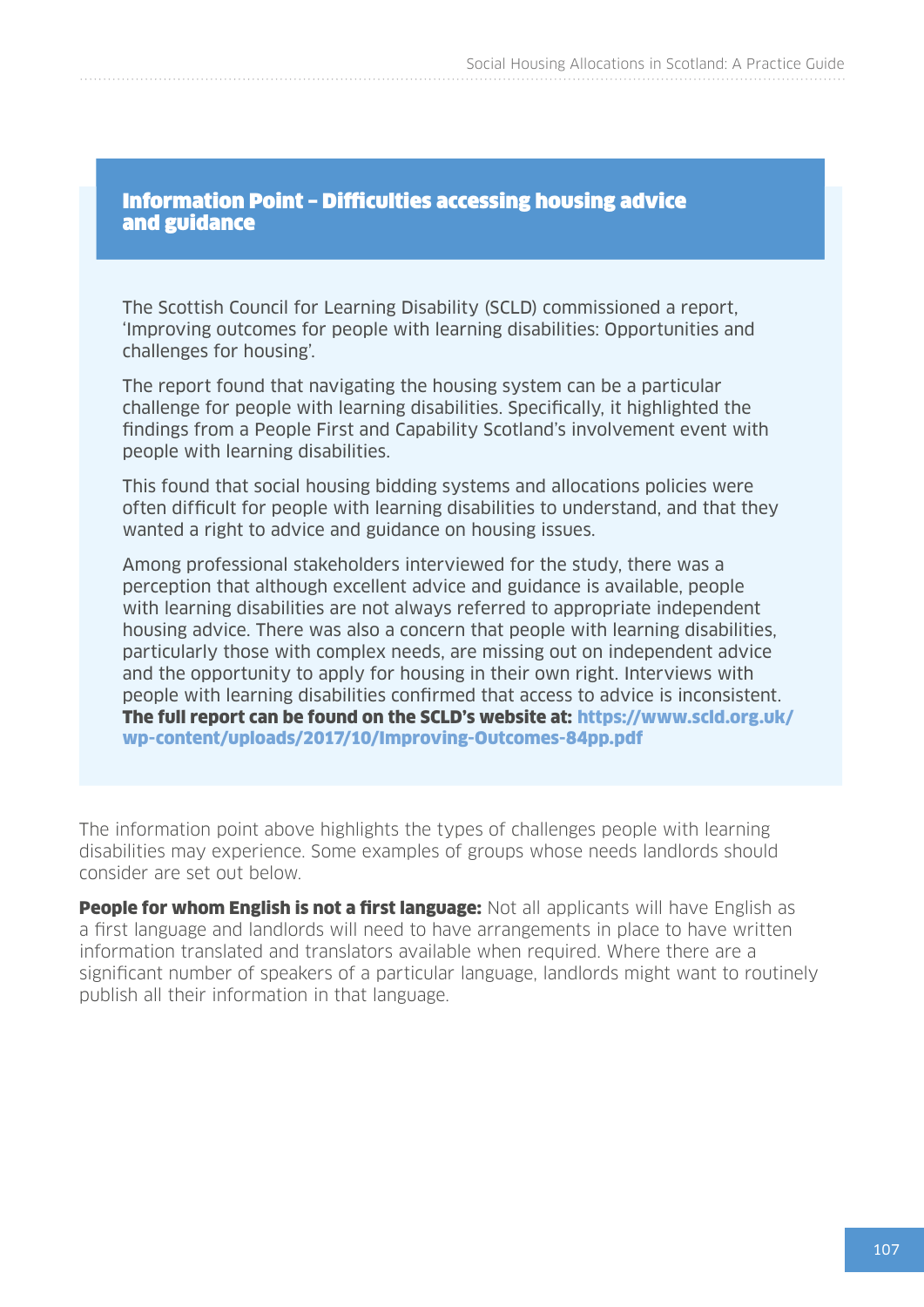**People who need information in other formats:** People with learning disabilities, people with literacy issues and people with a visual or hearing impairment will need tailored information in a format which is accessible to them. This might include in large print, British Sign Language (BSL), Braille or audio.

#### The Scottish Accessible Information Forum provides tips on its website: <http://www.saifscotland.org.uk/#sthash.Ud827dLP.dpbs>

Landlords should also think about how they will make interpreting services available and advertise this service widely (in community languages).

As part of ensuring that particular groups of people have their information needs met, landlords should consider whether there are particular settings, such as prisons, in which information should be made available. Landlords should refer to the Scottish Quality Standards – Housing advice, information and support for people in and leaving prison. The SHORE Standards can be found on the Scottish Prison Service website at: <http://www.sps.gov.uk/Corporate/Publications/Publication-5363.aspx>

## 11.5 Keeping applicants informed

After an application is submitted it is important to keep people informed about what happens next. This might include:

- sending confirmation that the application has been received, when it will be assessed and what checks will be made;
- asking for any information that has not been supplied by the applicant;
- advising applicants that they must inform the landlord about any changes in circumstances that could affect their application and level of priority;
- explaining when the landlord will next be in contact with them and the contact they can expect throughout the allocation process; and
- advising of their right to appeal against any decision.

Once the application has been assessed, landlords should inform applicants about the outcome. This would include either the level of priority or number of points an applicant has been awarded. It might also include information about other housing options, particularly if the applicant has a relatively low chance of being made an offer in the near future.

Where a choice-based system is being used, landlords will also need to make sure that applicants know how the system works, how they bid for properties, how to register on the online system and where they can get support if they need help to do this.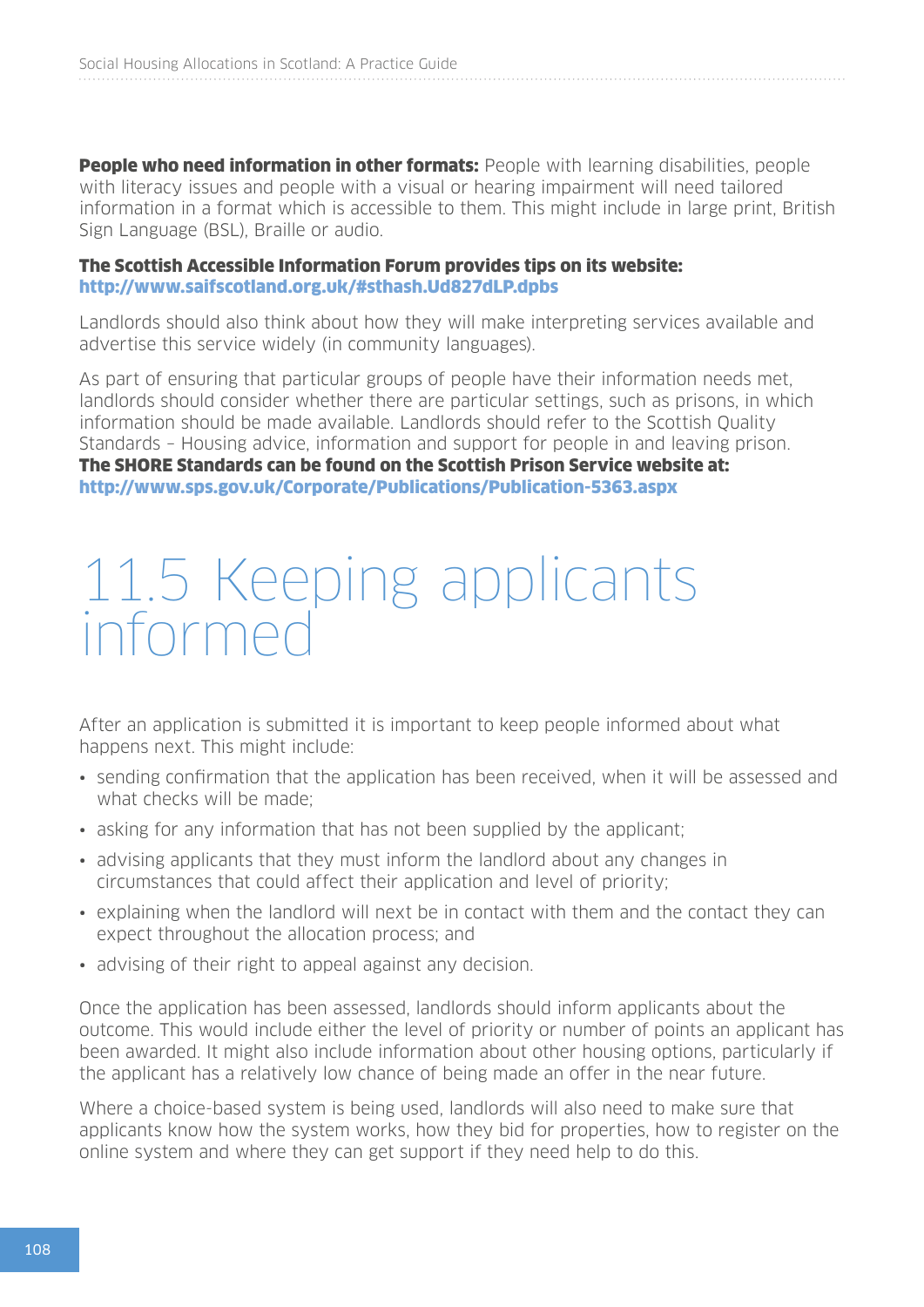Whichever system is being used, landlords will also need to make applicants aware that they should notify the landlord(s) they have applied to about any changes in circumstances which could affect their application and their level of priority in particular.

When an applicant is being made an offer, the offer letter and any supporting information should be clear and concise and should highlight how long an applicant has to make a decision on whether to accept the offer.

If the applicant accepts the offer they will need to be provided with all the appropriate tenancy start information. This should include information about signing their tenancy agreement and when and how rent should be paid.

#### Key Points

Information, advice and support needs will vary depending on the profile of people on a landlord's general and transfer list.

Effective housing options advice gives people a full picture of what is available to them and helps them to make informed choices on their housing options.

Some applicants will require information in a particular format, such as an easy read version or a version translated into another language.

It is important to inform applicants about what will happen after they have made their application.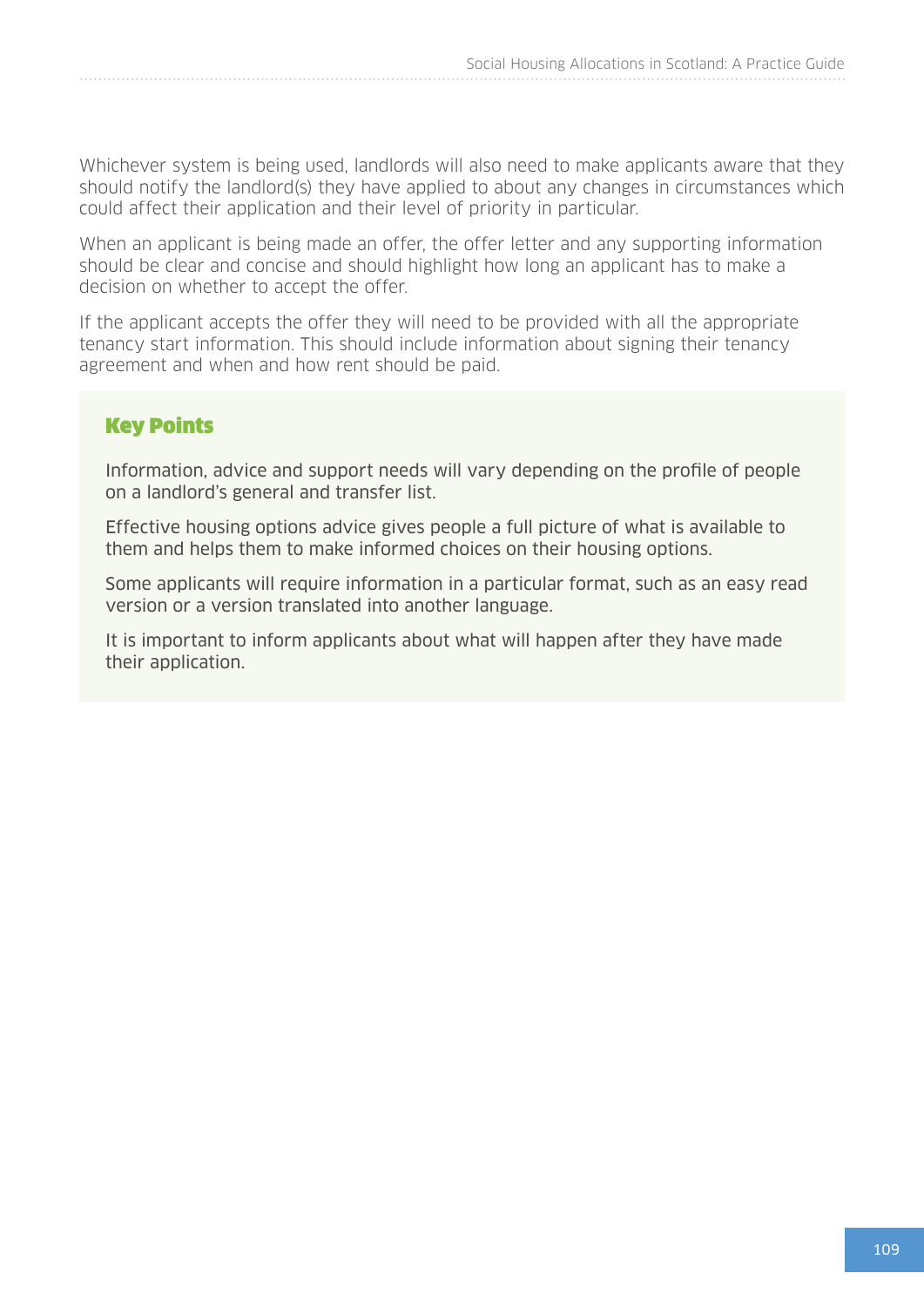## Managing a<br>Housing List

This section looks at how people access a landlord's housing list and how landlords should manage that list.

By working through this section readers will:

- be aware of the General Data Protection Regulation.
- understand the stages of gathering and verifying information and seeking references.
- be aware of the need to review a housing list.

Landlords must make sure that all people have fair and open access to their housing list and assessment process.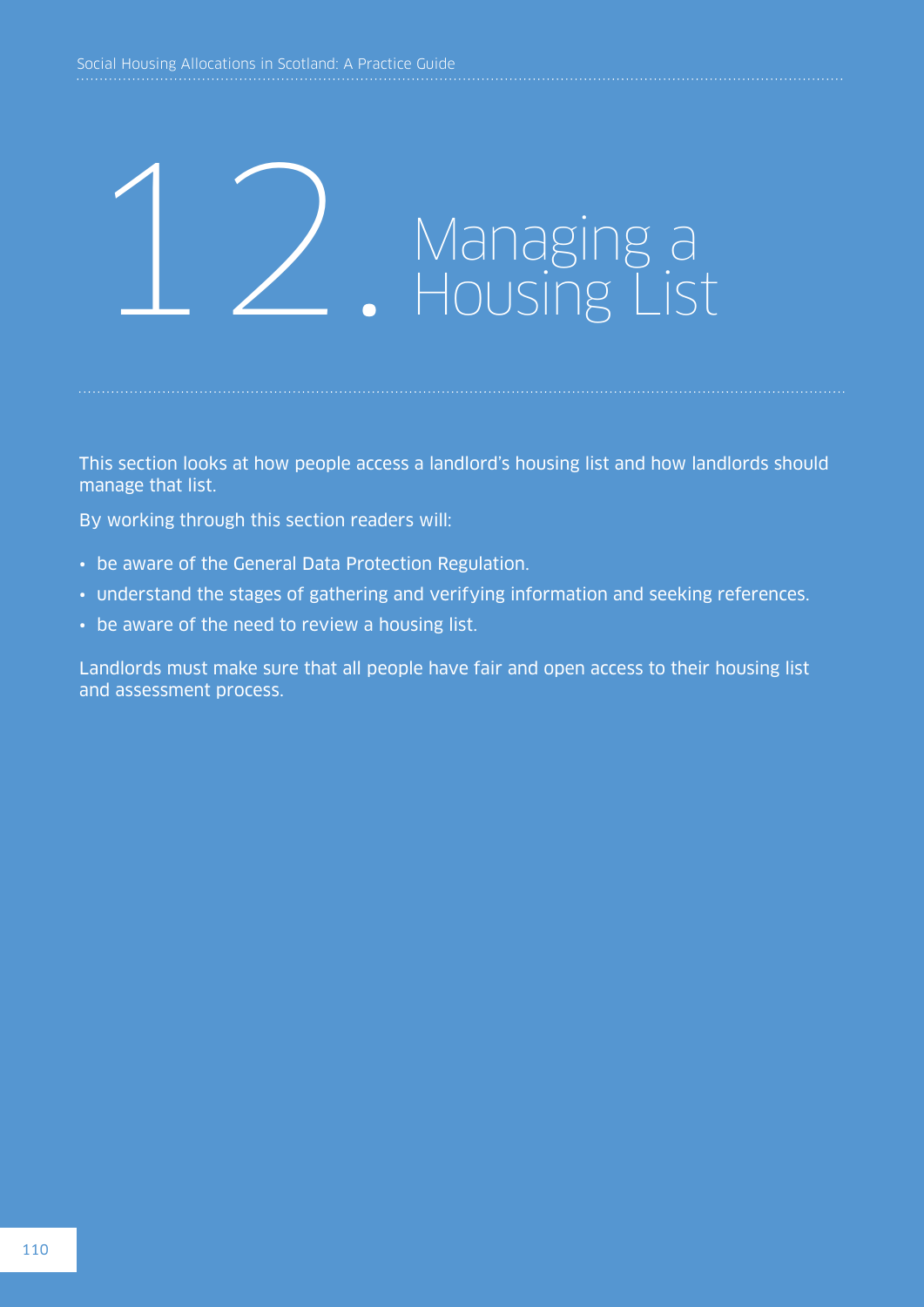#### Information Point

Scottish Social Housing Charter Outcome 1: Equalities. Every tenant and other customer has their individual needs recognised, is treated fairly and with respect, and receives fair access to housing and housing services.

## 12.1 Holding information on applicants

Landlords should make sure that how they gather and hold information about applicants is fully complaint with the General Data Protection Regulation (GDPR). The Information Commissioner's Office has provided a Guide to the General Data Protection Regulation (GDPR). It is available from their website at: [https://ico.](https://ico.org.uk/for-organisations/guide-to-the-general-data-protection-regulation-gdpr/) [org.uk/for-organisations/guide-to-the-general-data-protection](https://ico.org.uk/for-organisations/guide-to-the-general-data-protection-regulation-gdpr/)[regulation-gdpr/](https://ico.org.uk/for-organisations/guide-to-the-general-data-protection-regulation-gdpr/)

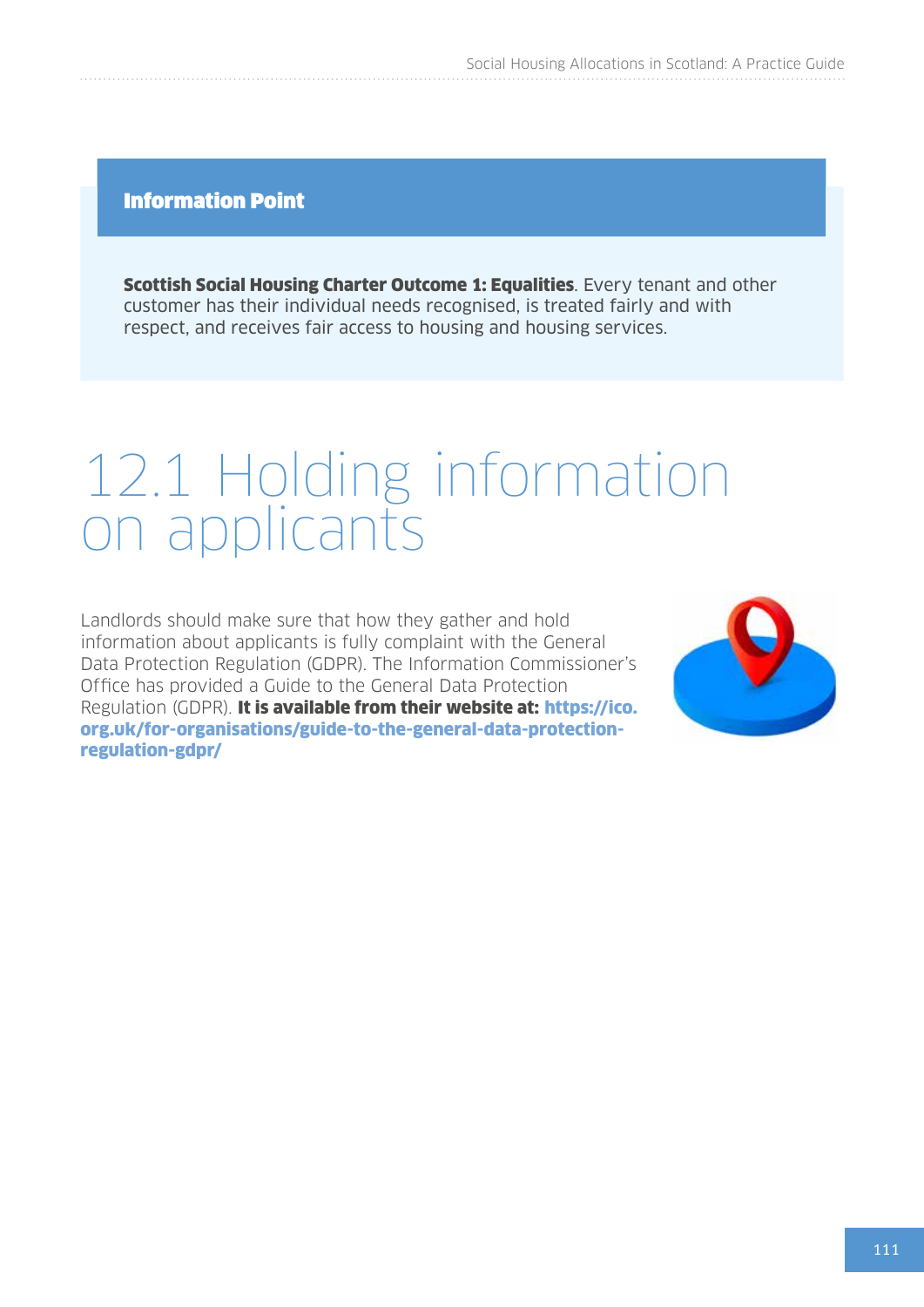## 12.2 Application stage



Applications should be processed as quickly as possible and timescales for doing so should be set out in the allocation policy and on the application form.

Landlords should make it as easy as possible to apply to join their housing list and application forms should be clear, concise and written in plain English. Although online application systems are now generally used, landlords should also have paper-based forms for those who prefer to use them.

Some applicants may have difficulty with completing an application form and landlords should have a system in place to help them do so. This will help ensure that the applicant has provided all the information requested on the application form and enable any priority for housing to be assessed. Having the form filled in correctly will also help to minimise delays in processing the application.

The application form should also include a declaration signed by the applicant that the information they have provided is correct to their knowledge. Under the 2001 Act landlords can raise action in the courts for recovery of possession includes where a tenancy has been given on the basis of false information supplied by the applicant.

Where information is missing landlords should have a clear process and timescale for asking the applicant to provide it as well as making them aware of how it may affect their application if they fail to provide it.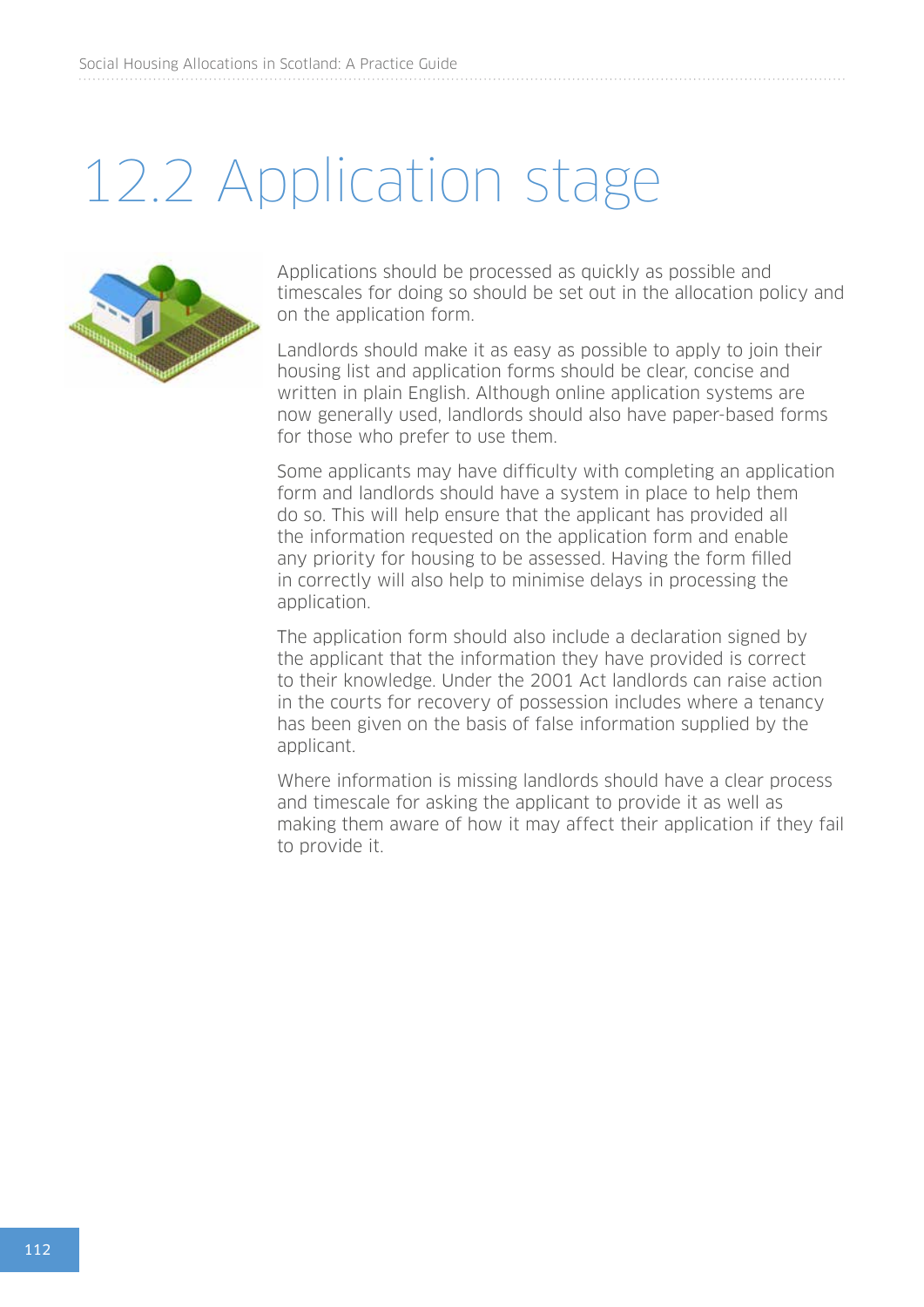## 12.3 Verification

Every landlord, or group of landlords should have clear process in place for checking and verifying applications. Checks may be done when the application is received, and the initial assessment of priority is carried out. Alternatively, landlords may choose to carry out any checks, or carry out additional checks, when an offer of housing is likely in the near future.

Landlords should ensure that all the information they need to verify the applicants' circumstances and assess priority for housing is asked for on the application form.

Although landlords need to have a robust verification process in place, they should make sure that they do not make unreasonable or onerous requests for information and should only request information needed to assess any priority for housing. In cases involving harassment or risk of domestic, sexual or other abuse, landlords should never ask the alleged victim for evidence and it is good practice to take the applicant's stated fears as sufficient.

Practice example - Quick access to the housing list, Loreburn Housing Association

Working with its housing management software supplier, Loreburn Housing Association has designed an easy-to-use housing application system which allows applicants to bid for properties as soon as they have submitted an online application.

Using an online registration form, the customer completes their application for housing. Loreburn uses a Choice-Based Lettings approach and the application is instantly awarded a Platinum, Gold, Silver or Bronze priority depending on their needs and whether they have supplied proof of ID and any relevant medical information where priority may be awarded on health or disability grounds.

The approach is based on trust and no back-office verification is done at this stage. This means people are able to bid as soon as they complete their application form. Applicants with support requirements can ask for staff to place bids on their behalf.

When a vacant property has been advertised, the successful bidder is contacted on the bid closing day and the details provided on the original application are checked and verified. Tenancy references are also sought.

Once all checks are complete the offer is then made to the applicant.

This approach means that Loreburn Housing Association can usually re-let a property within two weeks.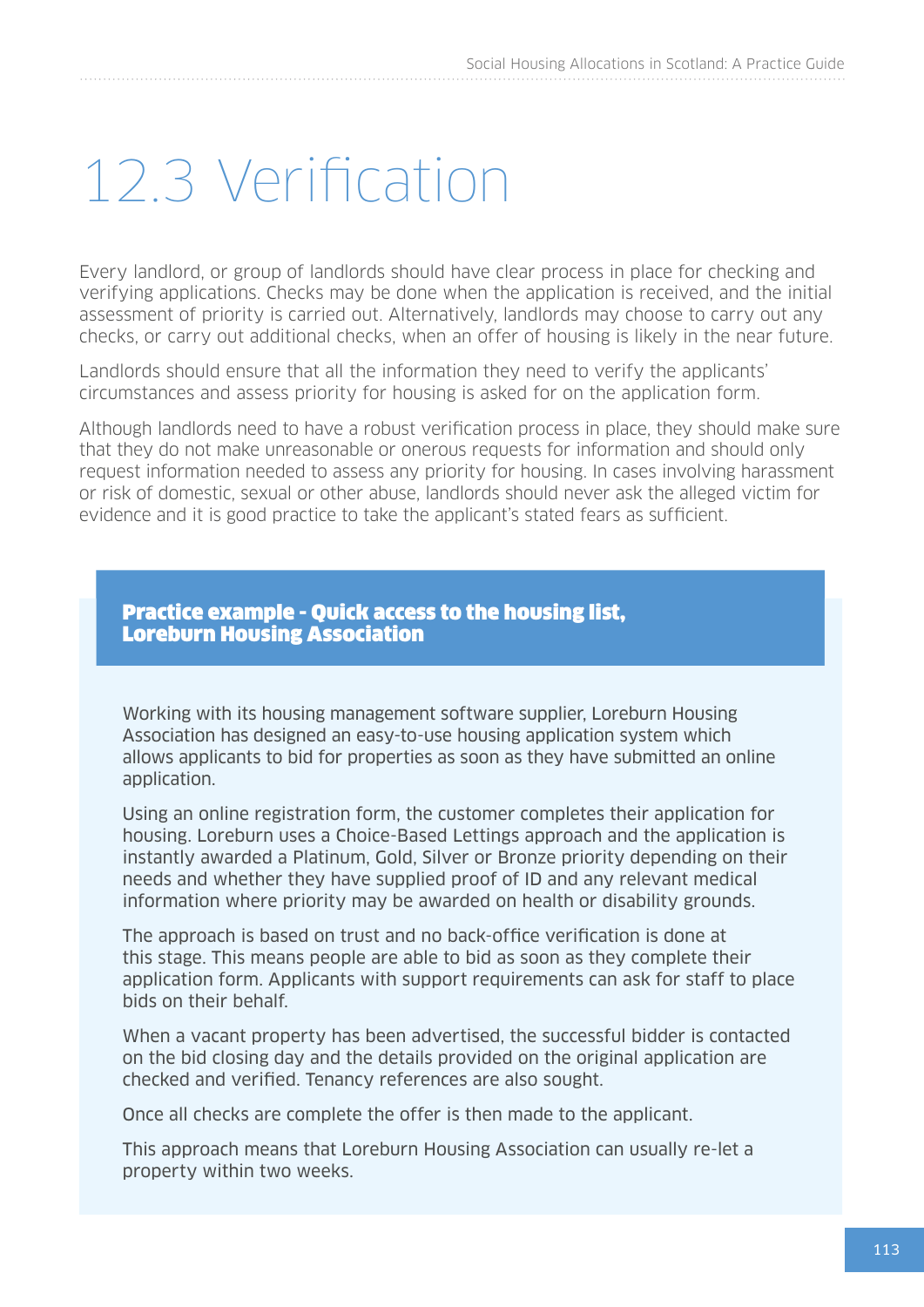## 12.4 References



Most landlords will seek references from the applicant's current and former landlords. Some landlords have data sharing protocols with neighbouring landlords for exchanging tenancy references. Landlords should however only seek references with the applicant's consent and in line with the General Data Protection Regulation (GDPR).

Landlords will want to consider whether they should take up references from private landlords bearing in mind that they may not keep detailed tenancy records and may or may not reply to requests.

References that go back more than three years may not provide a useful indicator of how a prospective tenant would manage a new tenancy.

## 12.5 Reviews

Landlords should review their housing list regularly to make sure that they have up-to-date information about their applicants. An effective review system helps landlords manage their allocations processes efficiently and minimises offers to people who have moved away or who no longer need or want to be housed. It also ensures that landlords have an accurate picture of housing need and demand.

Landlords should have clear timescales for reviewing their list. An annual rolling review, contacting applicants on the anniversary of their application, provides an opportunity to confirm that the applicant's housing needs have not changed and that they are happy with any choices of property type or area they have made.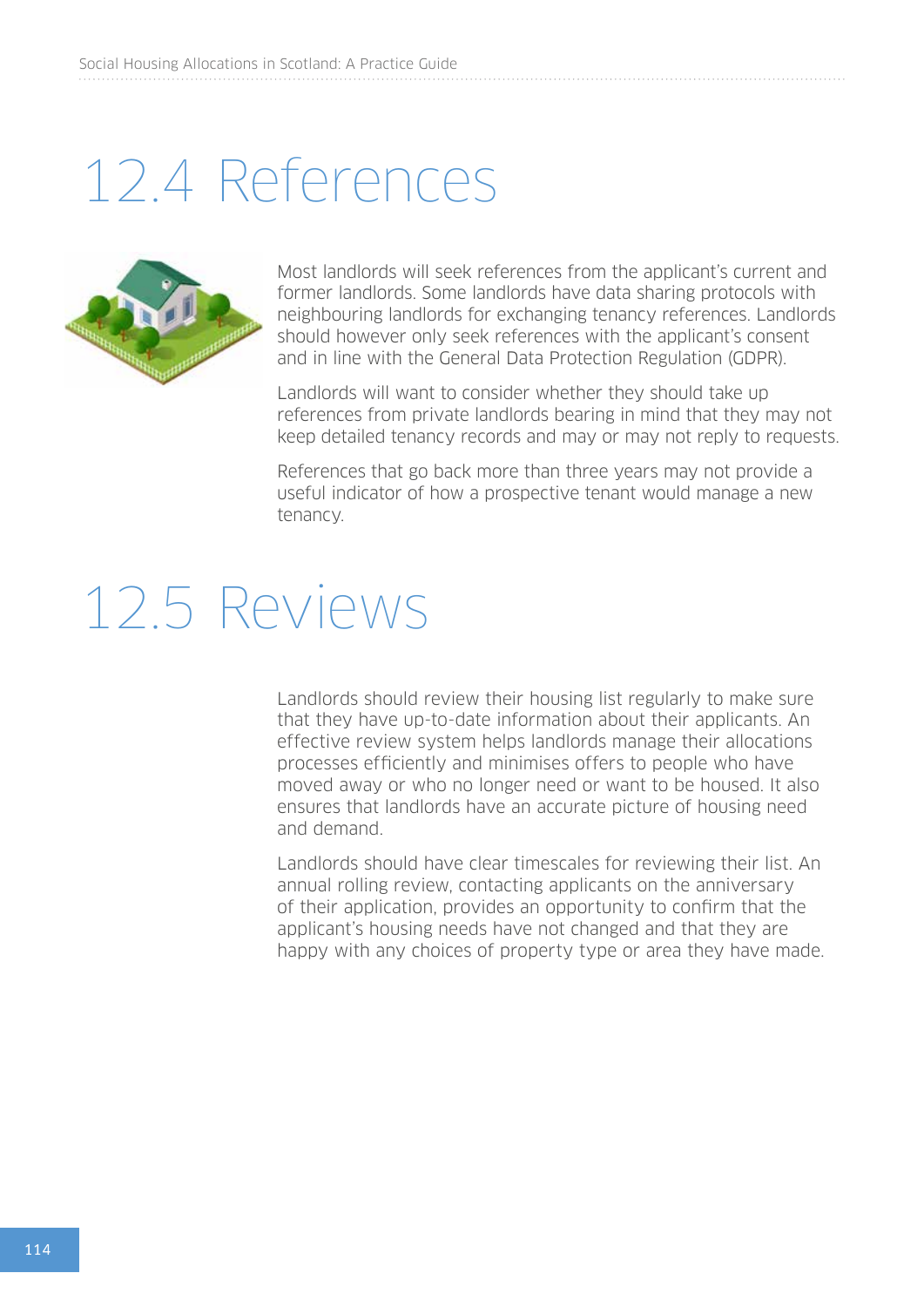## 12.6 Cancellations and reinstating applications

There are a limited number of circumstances when landlords can remove an applicant from their housing list. These are:

- the applicant asks them to cancel their application:
- the death of an applicant; or
- the applicant repeatedly fails to respond to a review of the list or to other correspondence, such as requests for information or an offer of housing.

Landlords should have a clear process when applicants don't respond at a review. They should not cancel an application simply because an applicant doesn't respond to a first letter or email and a follow-up should be sent.

Landlords should reinstate an application if someone gets back in touch within a set period, usually of up to six months. This should be a simple process with no need for applicants to have to fill in a new form. If they do reinstate an application, landlords should keep the date of application as for the original application.

#### Key Points

Landlords should have processes and procedures which result in applications being handled fairly, consistently and within suitable timescales.

References from the applicant's current and former landlords should only be sought with the applicant's consent.

Landlords should review their housing list on a regular basis to make sure that they have up-to-date information about their applicants needs and preferences.

There are a very limited number of circumstances in which landlords can remove an applicant from their housing list.

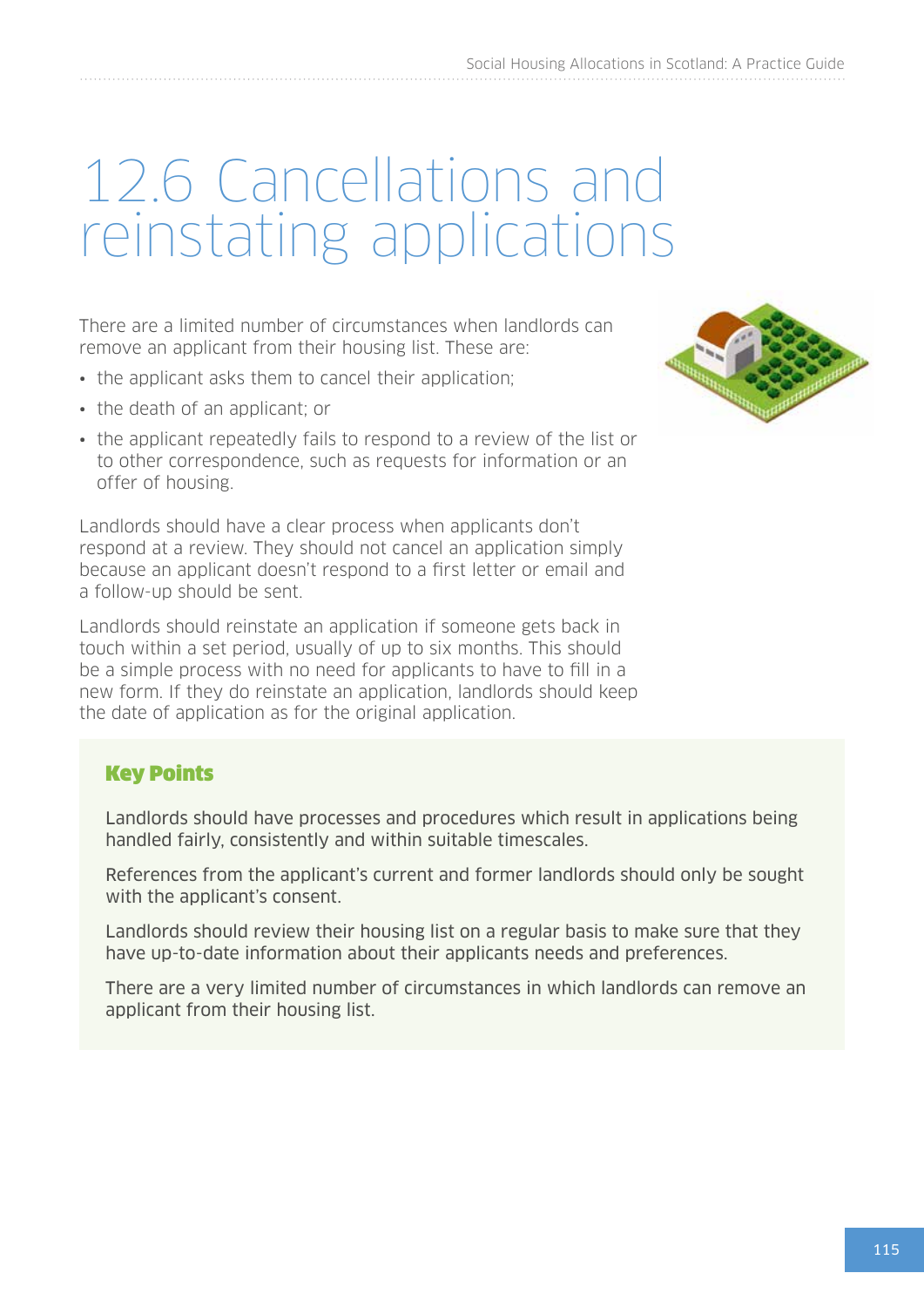# 13. Suspending, Suspending, Bypassing

This section covers the circumstances under which a landlord might not make an offer of housing to an applicant on their list, who might otherwise receive an offer.

By working through this section readers will:

- understand the difference between by-passing, deferral and suspension.
- know about the statutory suspension option.
- be familiar with the range of reasons why landlords might suspend an applicant and how long they might suspend for.
- know the circumstances when a landlord cannot suspend an applicant.
- be aware of the outline approach when suspending an applicant.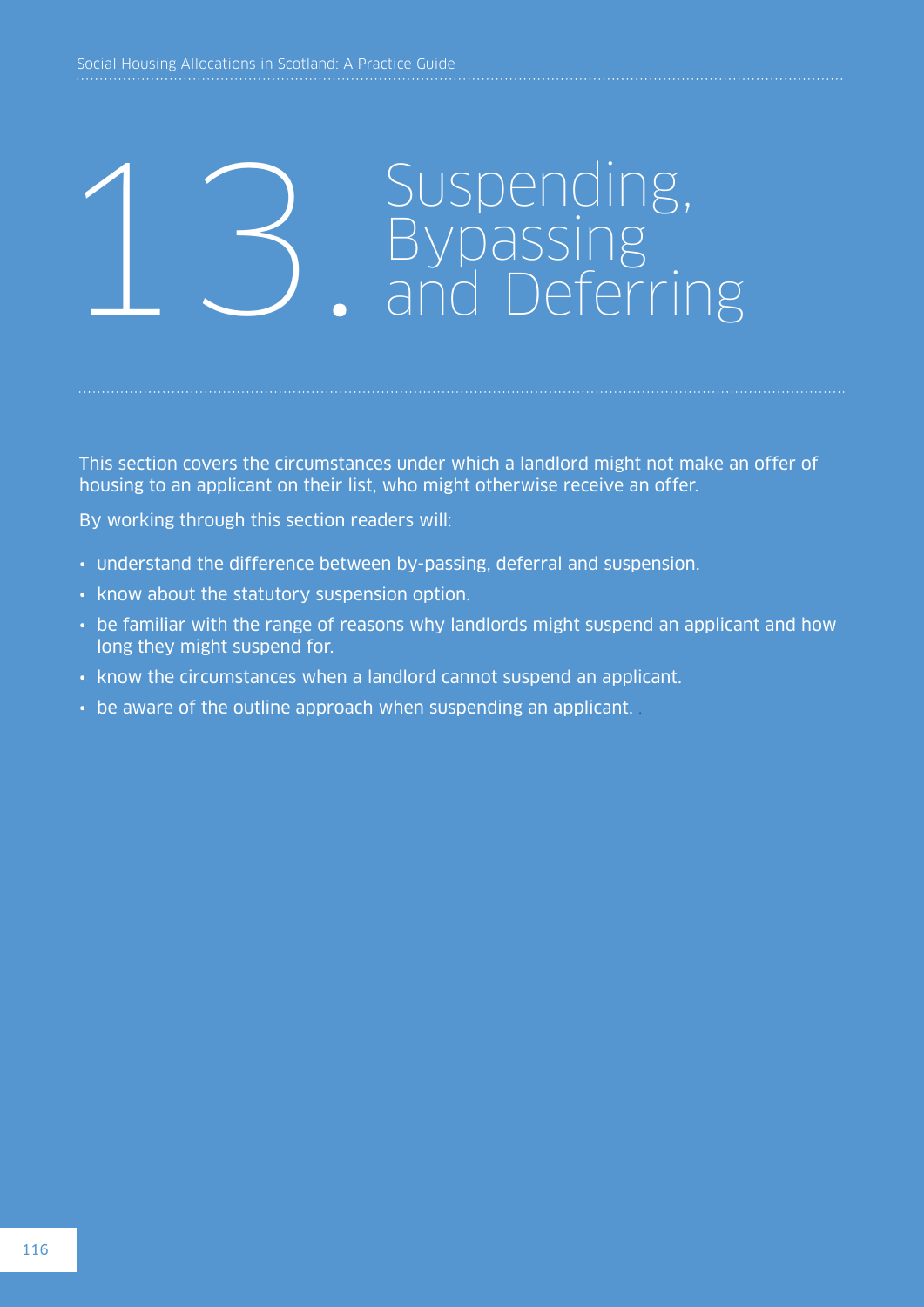## 13.1 Definitions

There are various circumstances where landlords might choose not to make an offer of housing to an applicant on their list. When this happens landlords must have clear reasons for doing so.

**Bypass:** This is when a landlord doesn't not make an offer of housing to someone who might otherwise have received an offer. This might be done when the landlord knows that the property would not meet the applicant's needs or knows that the applicant will refuse the offer. An example of this would be where the applicant has recently refused an offer of a similar property in the same location and has said they would not be interested in receiving a similar offer.

If a landlord bypasses an applicant for an offer of housing, it should always keep a record of why it has done so. If the landlord is bypassing the same applicant frequently, it may wish to ask the applicant to review the choices of area and housing type they have made.

**Deferral:** This is when an applicant advises the landlord that they wish to remain on the housing list but do not want to receive an offer at this time. Common reasons for this include health, family or employment circumstances. Many landlords allow applicants to ask for their application to be deferred for a set period of time or until further notice.

Landlords should keep all deferrals under regular review to ensure that applications are not deferred indefinitely. Once the applicant asks for the deferral to be lifted, this should be done as soon as possible, and landlords may also use this as an opportunity to carry out a housing health check with the applicant.

**Suspension:** This is when a landlord decides that it will not make an applicant an offer of housing until certain circumstances have changed, conditions are met or a set period of time has passed. The applicant remains on the landlord's housing list while suspended unless they ask to be removed from the list.

Although suspensions can be a useful housing management approach they should be kept to a minimum.

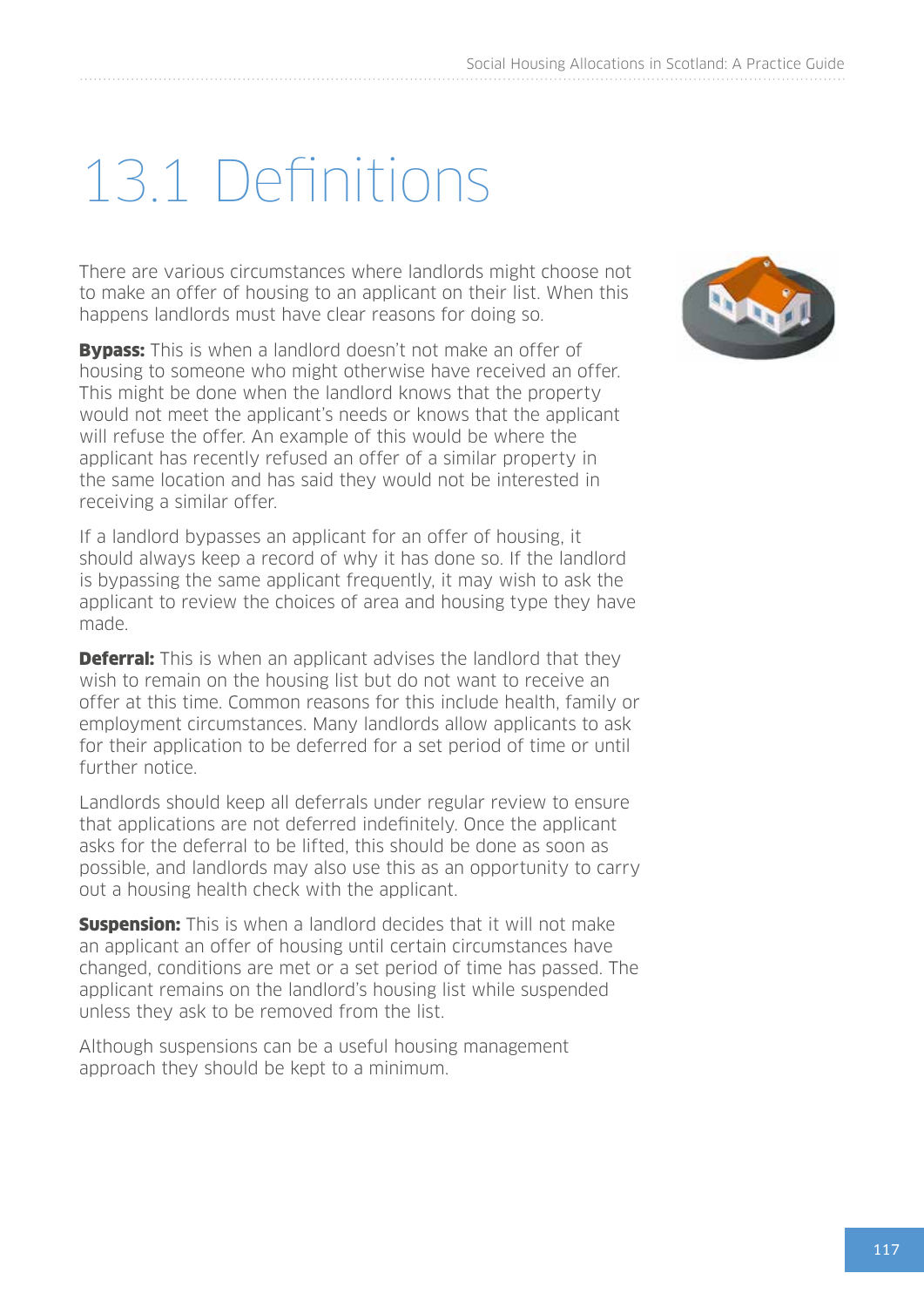When suspending any applicant, landlords should ensure that a suspension is being imposed for sound reasons. Suspensions should not be used as a punitive measure but rather as a way of sending a clear signal about what is expected of someone before they will be considered for an offer of housing.

A landlord's suspension policy should set out clearly the reasons for which an applicant could be suspended, how long they will be suspended for and what, if anything the applicant should do to have a suspension lifted. It should also set out how an applicant can appeal against their suspension.

In developing their approach, landlords should refer to the Minimum Period for Applications to remain in force – Suspensions Under Section 20B of the Housing (Scotland) Act 1987. Statutory Guidance, Housing (Scotland) Act 2014 (Scottish Government 2018). The Guidance is useful in relation to both statutory and non-statutory suspensions (see below).

The Guidance is available from the Scottish Government's website at: [https://www.gov.](https://www.gov.scot/policies/social-housing/) [scot/policies/social-housing/](https://www.gov.scot/policies/social-housing/)

## 13.2 Non-statutory or statutory suspensions



Suspensions have been used for many years and most landlords already have a suspensions policy in place. This may be a separate policy or, more usually, will be included in their allocation policy. This long-used type of suspension, which is not based on legislation and is therefore non-statutory, will continue to be the way that applicants who are already on the housing list can be suspended.

Section 6 of the 2014 Act introduced a new statutory suspension provision and provides an additional power to social landlords to suspend an application at the point at which that application is placed on the list. Landlords do not need to use the statutory suspension provision, but they can choose to do so.

Where landlords decide to use statutory suspensions for applicants who are new to the list, applicants who are suspended on this basis (under section 20B) have a right to appeal to the Sheriff Court. As with all suspensions and deferrals, landlords will need to ensure that they have robust evidence to support the suspension being made.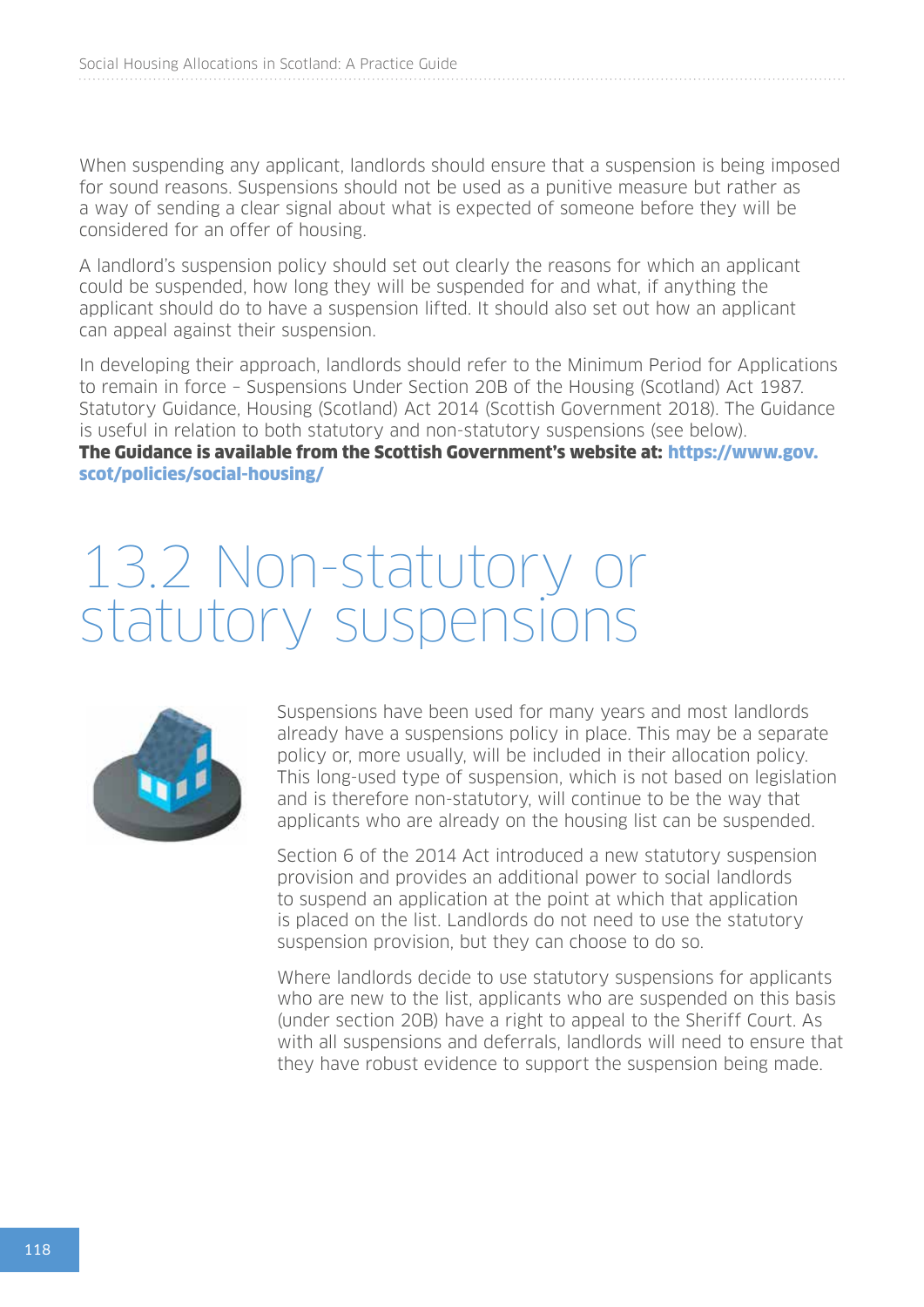## 13.3 Statutory homelessness and suspensions

A local authority may not impose a statutory suspension where it has a duty to secure accommodation for an applicant who has been assessed as being statutorily homeless. This restriction applies when the applicant is being made offers of housing because of their statutorily homeless status.

If the statutorily homeless applicant turns down these offers, and any future offers are being made as a general list applicant, landlords could impose a non-statutory suspension. However, landlords should make every reasonable effort to avoid suspending an applicant under these circumstances.

RSLs also have duties under section 5 of the 2001 Act to house statutory homeless people. RSLs have to meet section 5 requests from local authorities unless there are good reasons not to.

Although RSLs are not governed by the same rules as local authorities, RSLs will want to consider whether it is appropriate to suspend an applicant who has been assessed as homeless.

### 13.4 Circumstances where a landlord may not impose a statutory suspension

If imposing a statutory suspension under the 2014 Act, a landlord cannot use the same evidence more than once to impose a suspension when it relates to the same application for housing. Landlords may want to consider taking an equivalent approach to non-statutory suspensions.

As an example, if a landlord imposes a suspension because an applicant has abandoned a previous tenancy, it cannot suspend again using this reason once the initial suspension has come to an end. This applies to evidence relating to an applicant or someone it is proposed will live with the applicant.

A landlord could however choose to impose a further suspension for a different reason. For example, it could impose a suspension for a previous conviction and once that suspension has expired, they could immediately impose a suspension for a separate occurrence of antisocial behaviour.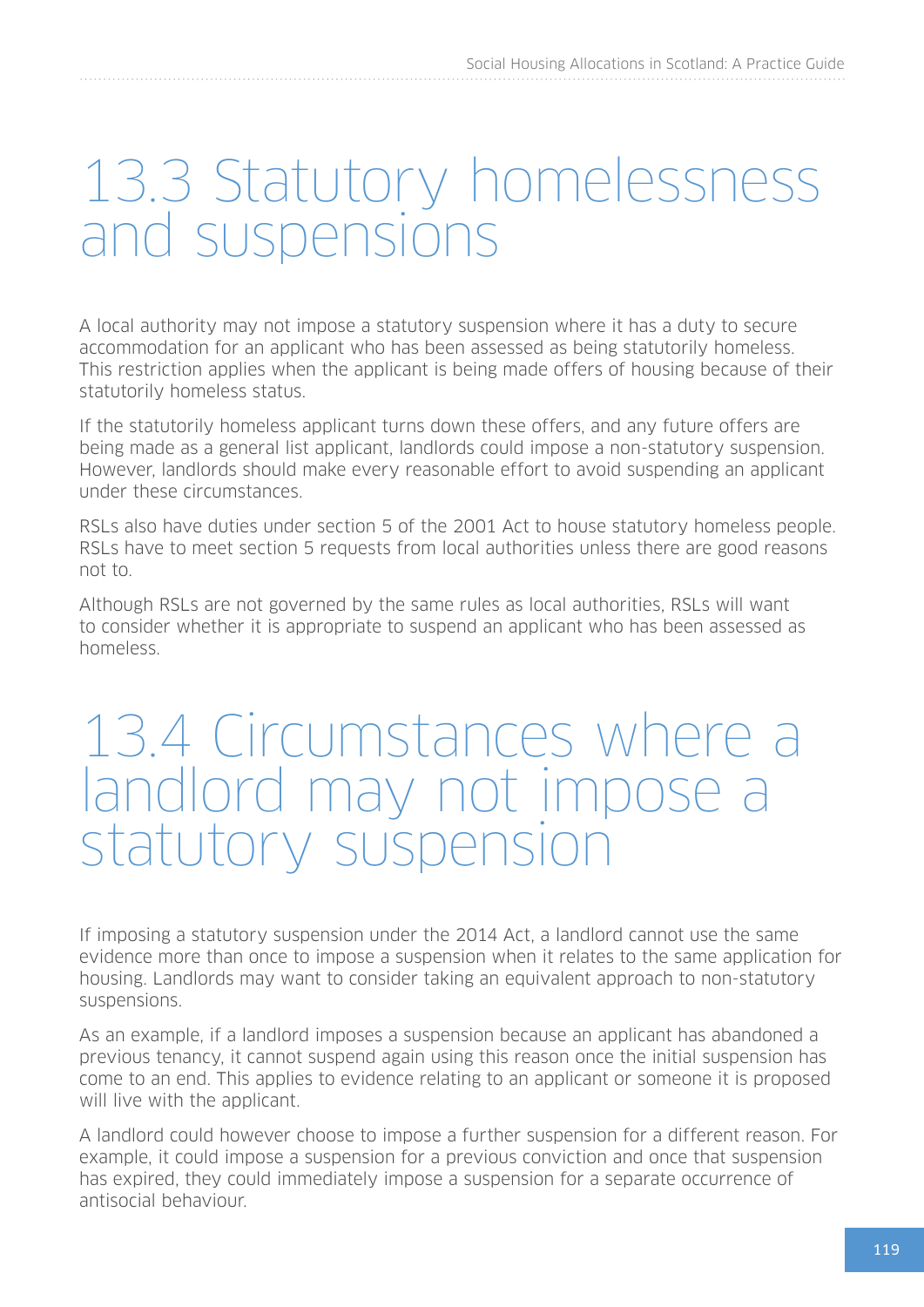Landlords will want to think very carefully, however, about imposing consecutive suspensions which result in an applicant not being considered for housing for a prolonged period. Any approach should be proportionate to the circumstances of each case, and reasons for suspending should be recorded.

## 13.5 Possible reasons for suspension

A suspension policy should set out clearly the reasons that might be used to suspend an applicant from receiving an offer of housing.

If a landlord is developing a statutory suspension policy, the grounds set out in the 2014 Act and as covered in turn below are the only suspension reasons it can use. However, for other non-statutory suspensions, landlords can develop their own grounds as long as they are reasonable and are set out in their policy. An example could be suspending a transfer applicant who has neglected their current home until the condition of their home is improved. However, landlords may find the categories set out in the 2014 Act a useful starting point for reviewing their non-statutory suspensions policy.

#### Antisocial behaviour

Antisocial behaviour is already a frequently-used reason for suspending applicants.

Section 20B(6)(a) states that landlords may impose a suspension where:

(a) the person has-

(i) acted in an antisocial manner in relation to another person residing in, visiting, or otherwise engaged in lawful activity in the locality of a house occupied by the person,

(ii) pursued a course of conduct amounting to harassment of such other person, or a course of conduct which is otherwise antisocial conduct in relation to such other person, or

(iii) acted in an antisocial manner, or pursued a course of conduct which is antisocial conduct, in relation to an employee of the social landlord in the course of making the application.

Antisocial behaviour is defined as an action or course of conduct causing or likely to cause alarm, distress, nuisance or annoyance with 'conduct' including things which a person has said as well as physical actions. A course of conduct must involve antisocial behaviour on at least two occasions.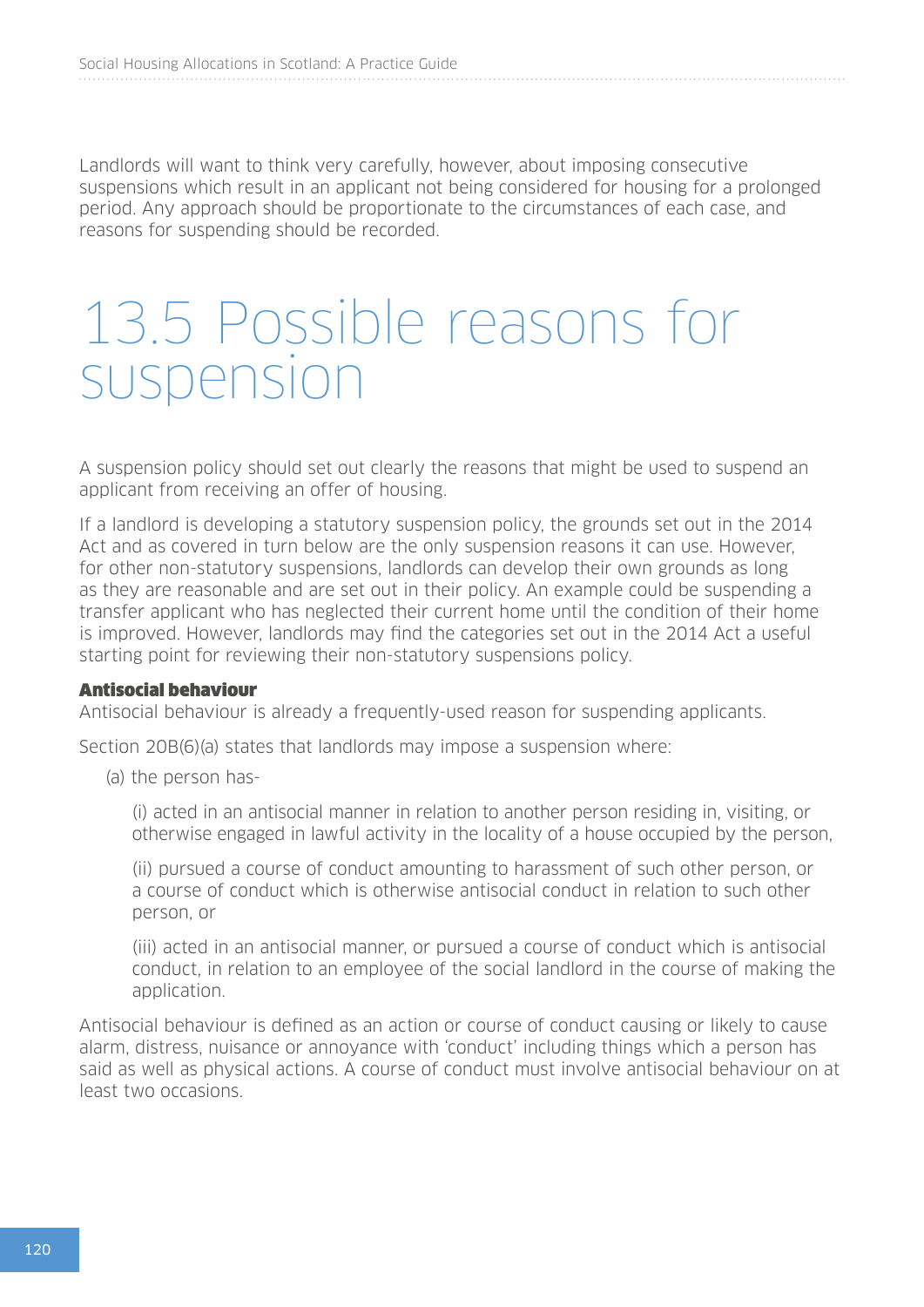The Housing (Scotland) Act 2001 gives criteria for landlords to use when considering court action for eviction based on antisocial behaviour and provides a useful framework for landlords to use when deciding whether to suspend based on antisocial behaviour. Landlords should consider:

- the nature, frequency and length of the conduct;
- the extent to which the conduct arises because of acts or omissions of people other than the tenant;
- the effect the conduct is having on other people; and
- any other action taken, or capable of being taken, by the landlord to address the conduct.

Whenever a landlord suspends an application it must ensure that it has robust evidence to support its decision.

#### Previous convictions

Landlords might choose to impose a suspension if the applicant, or someone the applicant lives with or has lived with, has been convicted of certain offences and where those offences are associated with a residential property or the surrounding area.

Landlords that have included previous convictions for antisocial behaviour as a reason for suspension within their policy could suspend a waiting list or transfer applicant from receiving an offer of housing where they, or someone they live or have lived with, have been convicted of a crime that has been committed in or near the property where they were a tenant or joint tenant.

Landlords will want to consider carefully the nature of the offence and whether the behaviour that led to a conviction has had an impact on the people living in, or in the locality of, the house before suspending on this basis. In particular, they will want to consider what they are trying to achieve through the suspension.

If a landlord chooses to include previous convictions within its suspensions policy, it can only use the reasons specified under section 20B of the 1987 Act. These are that the applicant, or someone who has lived with the applicant has been convicted of:

- (i) using a house or allowing it to be used for immoral or illegal purposes, or
- (ii) an offence punishable by imprisonment which was committed in, or in the locality of, a house occupied by the person.

Punishable by imprisonment means that the offence carries imprisonment as a possible penalty. A prison sentence does not need to have been imposed for the conviction to be used as a valid ground for suspension. For example, a community payback order may be given by the criminal court as an alternative to a prison sentence.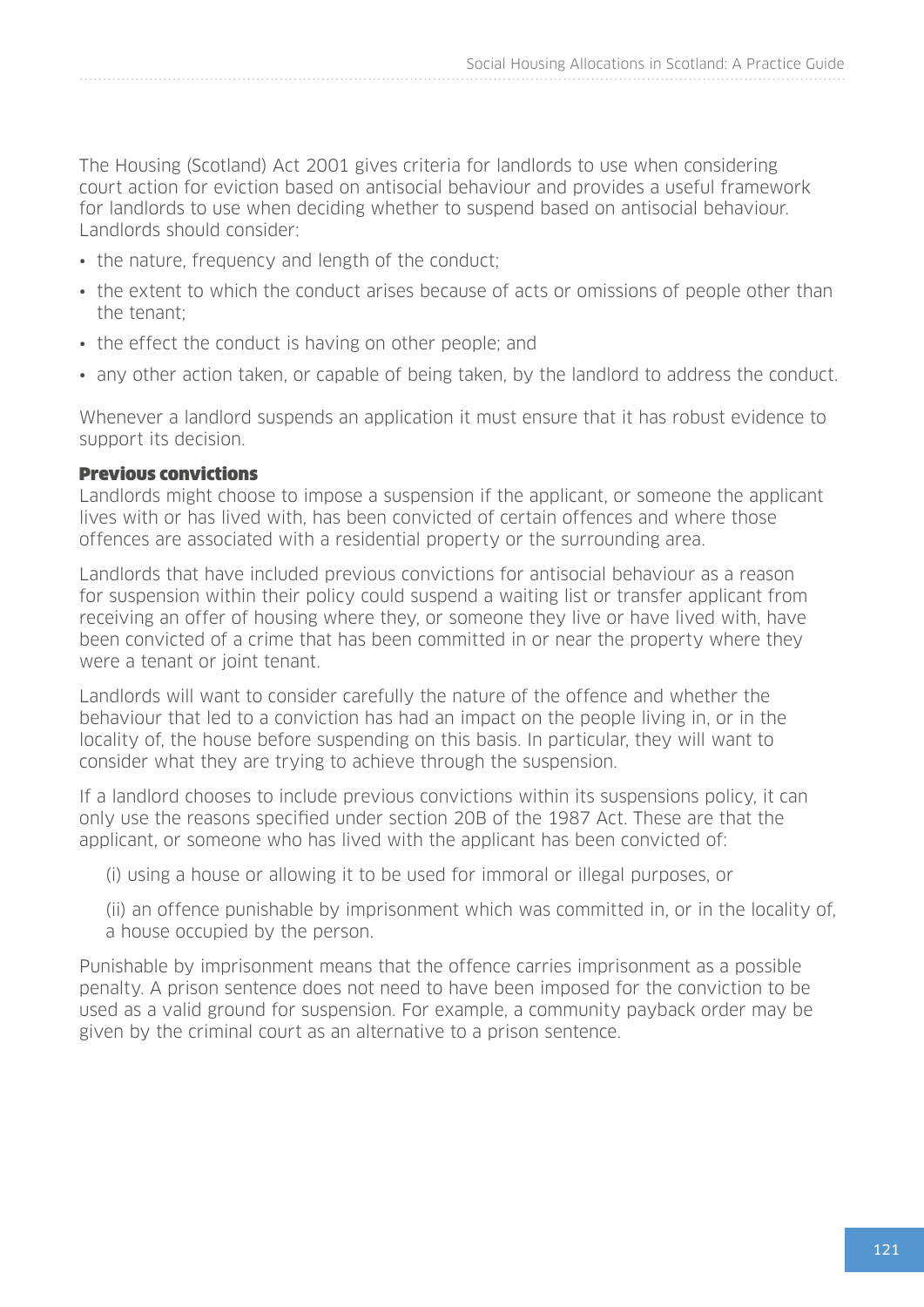#### Order for recovery of possession

Landlords could consider suspending an applicant if an order for recovery of possession has been made against them in proceedings under:

- (i) the Housing (Northern Ireland) Order 1983
- (ii) the Housing Act 1985
- (iii) the Housing (Scotland) Act 1987
- (iv) the Housing (Scotland) Act 1988
- (v) the Housing (Scotland) Act 2001.

This means that where a court in Scotland, England, Wales or Northern Ireland has previously granted an order to evict a tenant, a social landlord may suspend that person from receiving an offer of housing. It is not a requirement to do so in every case and landlords should consider each case on its merits so that individual circumstances can be taken into account, and this flexibility should be included in suspensions policies.

#### Abandoning or neglecting a property

Landlords could consider suspending applicants when, as either a tenant or joint tenant, they have abandoned or neglected a previous tenancy.

For example, landlords could impose a suspension where:

• an applicant's previous tenancy has been repossessed when abandoned under section 18(2) of the 2001 Act. If a joint tenant, the tenancy would have been terminated by the landlord under section 20(3) of the 2001 Act.

This means that an applicant could be suspended if they had previously had a property repossessed by a social landlord because they had abandoned that property. It would apply whether they were the sole or a joint tenant.

Landlords could also consider including neglecting a property as a possible reason for suspension. This could be phrased as:

• Where the applicant was a tenant or joint tenant of a property for which a court has ordered recovery of possession on the ground of deterioration of the property due to neglect, or deterioration of furniture due to ill-treatment (paragraph 3 or 4 of schedule 2 to the 2001 Act).

As set out above, these reasons for suspension apply only to repossessions or orders for repossession of any social rented sector tenancy made in Scotland under the provisions of the 2001 Act. This means that landlords could choose to suspend an applicant who has abandoned or neglected another social landlord's property as well as their own.

Landlords will have to have access to historic information on the grounds for any eviction and also any abandonment procedures so it will be important for all social landlords to retain records on such actions including the specific grounds for an eviction.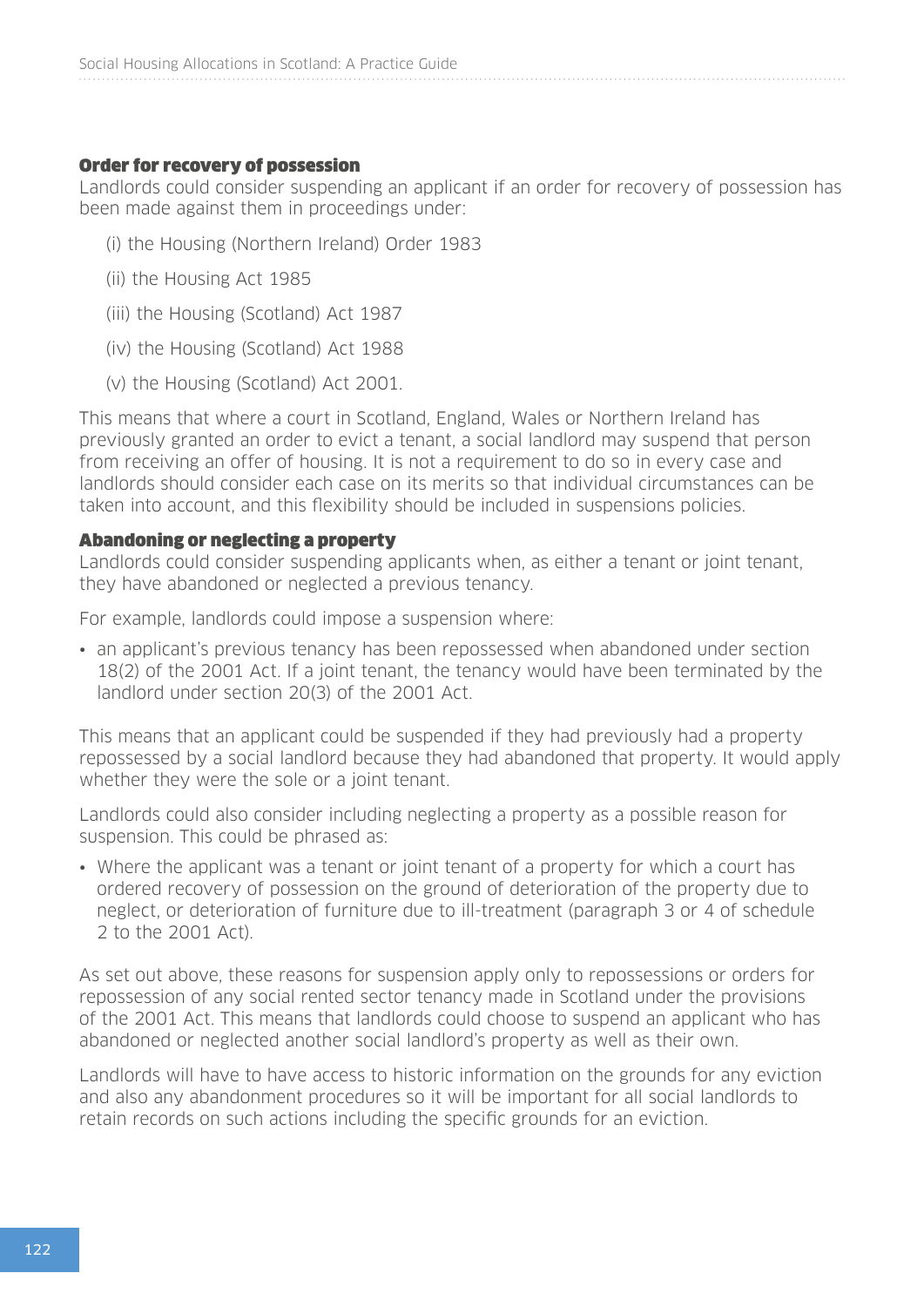#### Rent arrears and other tenancy-related debt

Rent arrears and other tenancy-related debt have long been included as reason for suspending applications by many landlords. Tenancy-related debts can include such things as service charges, the cost of rechargeable repairs, the costs of clearing an abandoned house and storing furniture, and property management charges.

Any suspension should be compliant with the outstanding liabilities set out in section 20(2) (a) of the 1987 Act (as amended). The provisions for a statutory suspension set out in the 2014 Act mirror those requirements, meaning that landlords can impose a suspension where there is or was any outstanding liability (for payment of rent or otherwise) in relation to a house which:

- (i) is attributable to the person's tenancy of the house, and
- (ii) either:
	- (A) section 20(2A) would not be satisfied in respect of that debt, or

(B) in the case of a debt which is no longer outstanding, section 20(2A) would not have been satisfied at any time while that debt remained outstanding"  $(section\ 20B(6)(g)$  of the 1987 Act as amended by section 6(2) of the 2014 Act)

This means that a landlord can impose a suspension for rent arrears or other outstanding charges relating to a house. However, there are circumstances when a landlord cannot suspend because of rent arrears. These are:

- they do not relate to the tenancy of a house; or
- when the arrears or other liabilities are no longer outstanding.

In occasional circumstances, it may be reasonable for a landlord to impose a suspension on an applicant if they have previously had significant unpaid rent arrears or service charges which are no longer outstanding because the landlord has written off the debt.

Landlords also cannot suspend an applicant when the applicant is in rent arrears or owes a landlord money for a reason relating to the property, where the applicant has agreed to and is keeping up with a repayment agreement. Specifically, a landlord cannot suspend when either or both of the following apply:

- the rent arrears are not more than one twelfth of the annual rent (i.e. one month's rent).
- the applicant has agreed with the landlord an arrangement for paying the outstanding liability; and has made payments in accordance with that arrangement for at least three months; and is continuing to make such payments.

Where an existing tenant who has applied for a transfer has accrued significant rent arrears, landlords should be working with them to achieve a satisfactory outcome. This could include providing or signposting them to financial advice, considering a move to a smaller, more affordable property or putting in place a realistic repayment agreement that will allow the debt to be repaid. Landlords should base any agreement on its affordability for the applicant rather than the level of debt. This approach should form part of their wider work around tenancy sustainment.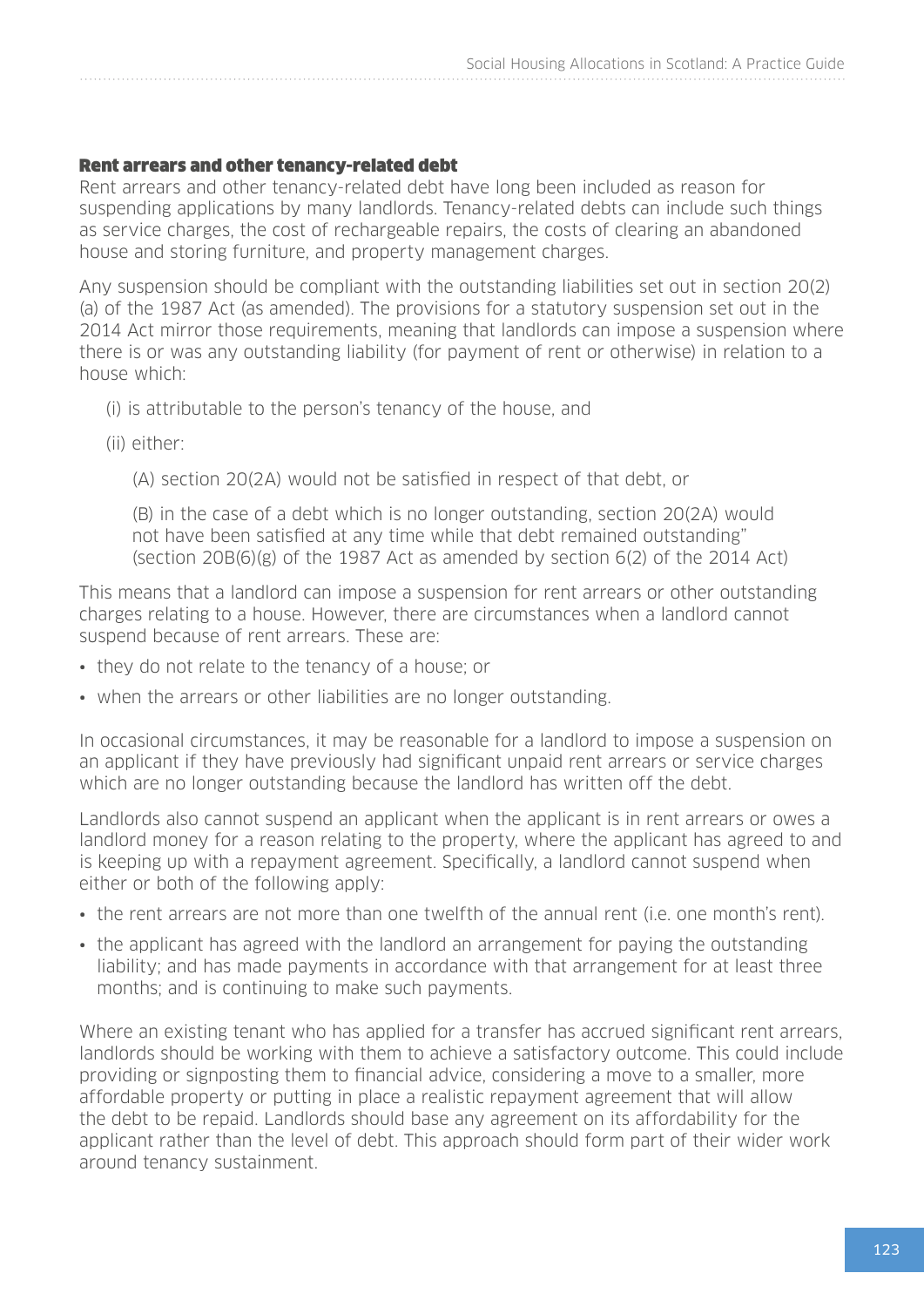#### Making a false statement in an application for housing

Landlords may consider knowingly making a false statement on a housing application form as a possible reason for suspension. However, a statutory suspension can only apply to a false statement made by the applicant and does not extend to a false statement by others on the application form and who will live in any property let to the applicant.

Landlords will want to look at the circumstances of each case rather than applying a blanket approach. For example, landlords might choose not to suspend if the false information does not affect the outcome of the assessment of housing need.

#### Applicants who have refused an offer of housing

Some landlords do not impose any limits on the number of offers made while others limit the number of reasonable offers that an applicant can refuse before they are suspended. The Code of Guidance on Homelessness states that "in considering what is a reasonable offer, local authorities should take into account the particular circumstances and needs of the applicant and their household. Local authorities should also take into account the sustainability of the accommodation for that particular applicant."

As with other suspension's reasons, suspensions based on refusing reasonable offers should not be used punitively but rather as a way of encouraging applicants to give careful consideration to the choices they have made about area and property type.

When a landlord decides to include suspension after a set number of offers have been refused, it should apply that policy equally irrespective of the type of applicant involved. For example, homeless, housing list and transfer applicants should all be entitled to the same number of reasonable offers before possible suspension.

## 13.6 Length of suspensions

A landlord's allocation or suspension policy should set out clearly:

- how long the suspension will be in place; or
- the conditions or terms an applicant needs to meet in order to have the suspension removed.

Rather than setting a specific time for the suspension, a landlord could remove a suspension under certain circumstances. For example, where the applicant has existing rent arrears, a landlord could remove the suspension once an applicant has made payments in accordance with an arrangement for at least three months and is continuing to make their repayments as agreed. Where a suspension is based on the condition of a transfer applicant's property, it could be removed as soon as the condition of the property has been improved to the landlord's satisfaction.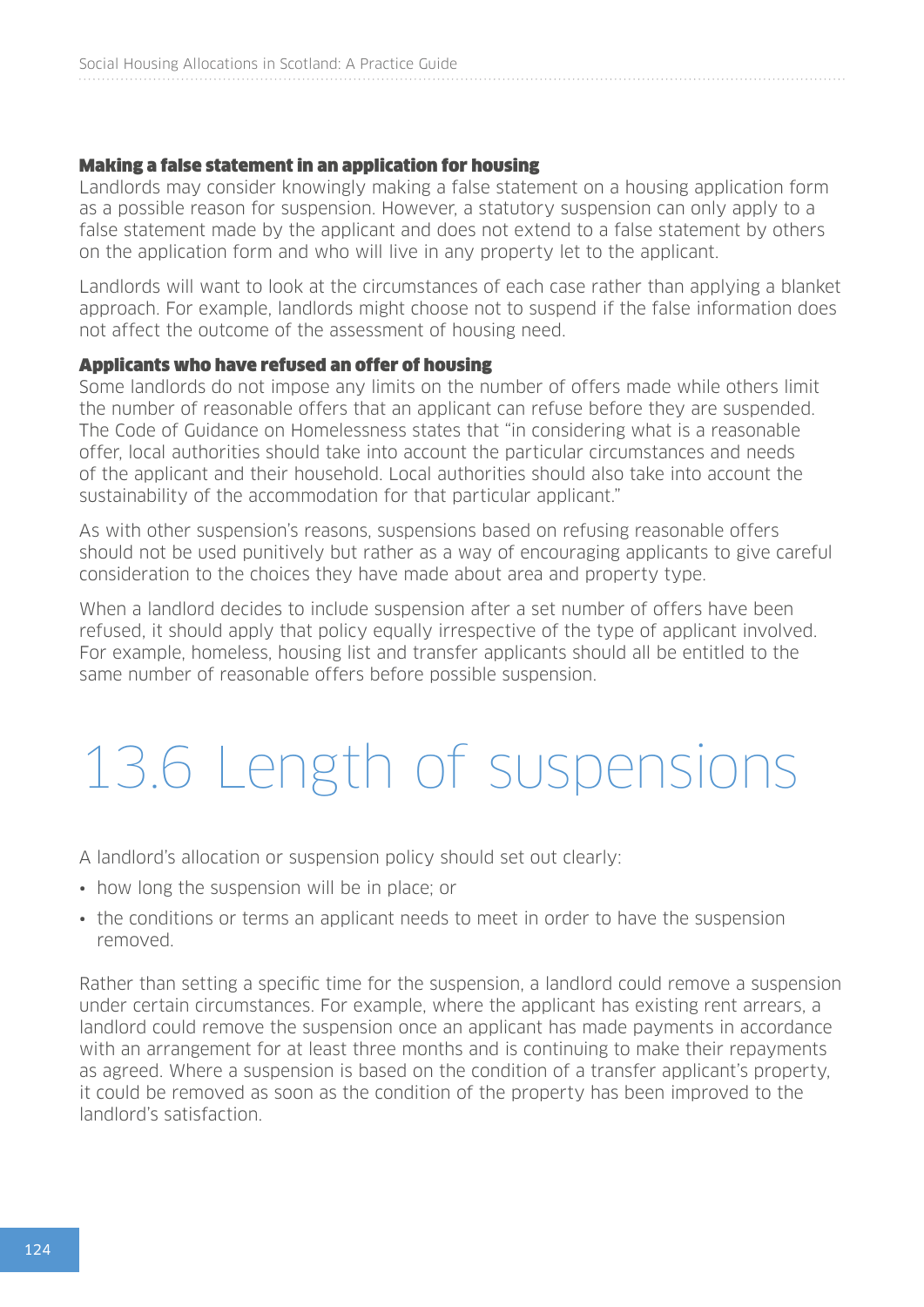A set timescale might be applied to suspensions for antisocial behaviour, previous convictions, abandoning or neglecting a property, giving false information or refusing a number of reasonable offers. Standard practice is usually to impose a suspension of between three-12 months.

In particularly serious cases or circumstances, landlords could consider a longer suspension period. For example, a landlord might decide to impose a suspension for up to two years where there are previous convictions for an offence committed in or near to a previous tenancy. Landlords can adjust the length of the suspension to reflect the seriousness of the offence, its impact on those who lived nearby and whether the suspended applicant has changed their behaviour.

Landlords can shorten or withdraw a suspension at any time where they feel that it is appropriate to do so. However, they should not vary a suspension in a way that lengthens it.

There is no maximum length for a suspension set out in legislation. However, the Scottish Government's Statutory Guidance makes it clear that statutory suspensions should not exceed three years.

## 13.7 Reasonable period to look back

Just as landlords should give careful consideration to how long they will suspend applicants in different circumstances, they will also need to consider how far back they will look for reasons to suspend.

Landlords should only look back for up to three years unless there are exceptional circumstances.

Landlords should exercise their discretion when deciding whether it is appropriate to impose a suspension. For example, if an applicant behaved antisocially two or three years ago, but has changed their behaviour, it may not be appropriate to suspend them.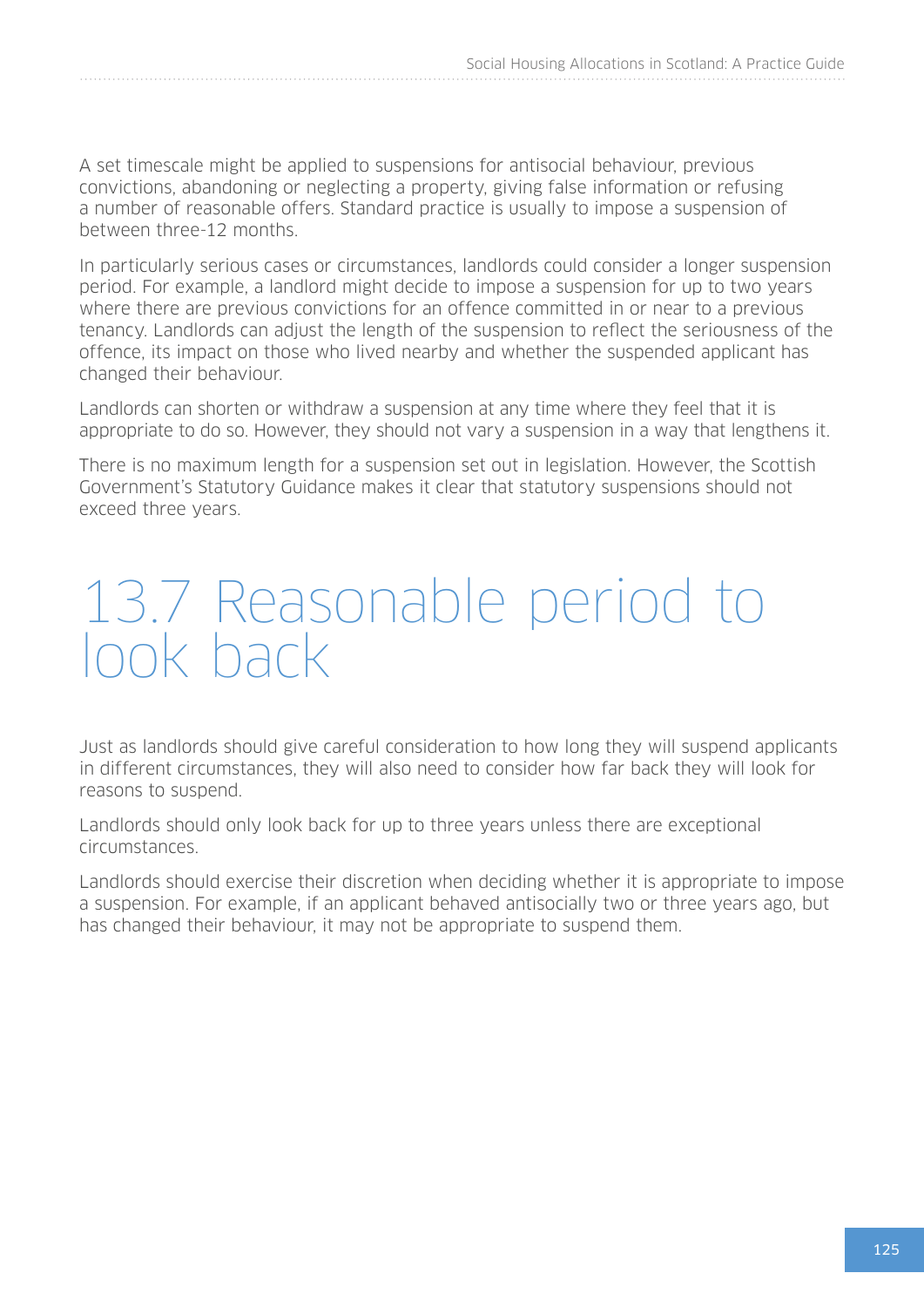## 13.8 Approach to suspending

Where a landlord chooses to suspend an applicant, it should inform the applicant at the time it suspends them and provide them the following information:

- if they have been suspended under section 20B, that it is a statutory suspension;
- the reasons why they have been suspended according to the landlord's allocation/suspensions policy;
- the implications of the suspension they will not be made an offer of housing while it remains in place;
- if there is a timescale for the suspension, the dates on which the suspension begins and ends;
- if certain conditions need to be met, what those conditions are, and what they need to do to satisfy them;
- where to find independent housing and/or legal advice; and
- their right to appeal, including their right to appeal to the Sheriff Court if they are suspended under section 20B.

Any suspension should be lifted as soon as the set time period has elapsed, or any conditions set by the landlord have been met.

There may be situations when suspending an applicant is unlikely to achieve a positive outcome and landlords should make case-bycase decisions rather than applying a blanket policy. For example, if an applicant has a long history of antisocial behaviour, they may find it easier to make positive changes if given a short Scottish secure tenancy with support rather than being suspended for a period of time and then offered a Scottish secure tenancy with no support in place.

Equally, even if a landlord's policy allows for suspension after a number of reasonable offers, discussing their choices of area or house type with the applicant may be a more constructive approach.

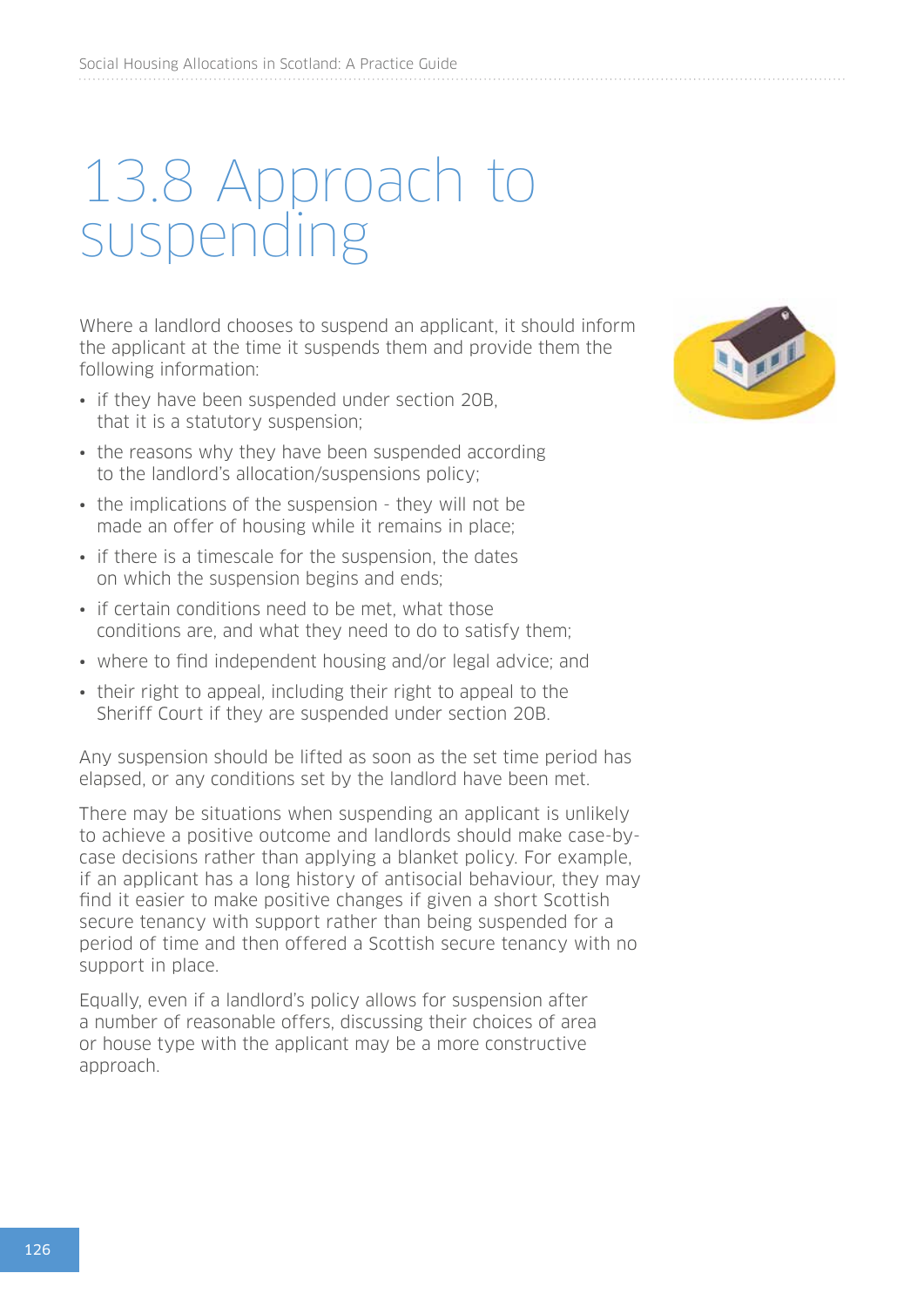Information Point - Short Scottish Secure Tenancies for Antisocial Behaviour

The 2014 Act amends the 2001 Act to extend the circumstances when a short Scottish secure tenancy (short SST) can be given because of antisocial behaviour. The changes come into force on 1 May 2019.

Landlords will now be able to convert an existing Scottish secure tenancy (SST) to a short SST or can give a short SST to new tenants, where the tenant, a household member or a visitor, has behaved antisocially towards another person in or near the house within the last three years.

The legislation also gives social landlords the flexibility to extend a short SST which was created due to antisocial behaviour by an additional six months in certain circumstances. This means that short SSTs created due to antisocial behaviour could last up to 18 months.

Landlords can still take eviction action against the tenant during the 12-month period (18 months where an extension applies) if it becomes necessary. The tenancy will convert automatically to a full SST after 12 months (18 months where an extension applies), unless the landlord has served a notice of proceedings for recovery of possession on the tenant before the end of the 12-month period (18 months in the case of an extension) and the notice is still in force.

The use of short SSTs can benefit tenants by giving them a further chance to change their behaviour and sustain their tenancy. It can also help landlords who are concerned about offering a permanent tenancy to tenants who behave antisocially where there is a risk that offending behaviour might recur.

The statutory guidance on Short Scottish Secure Tenancies for Antisocial Behaviour and Other Miscellaneous Changes to Short Scottish Secure Tenancies is available on the Scottish Government website [https://www.gov.scot/policies/](https://www.gov.scot/policies/social-housing/) [social-housing/](https://www.gov.scot/policies/social-housing/).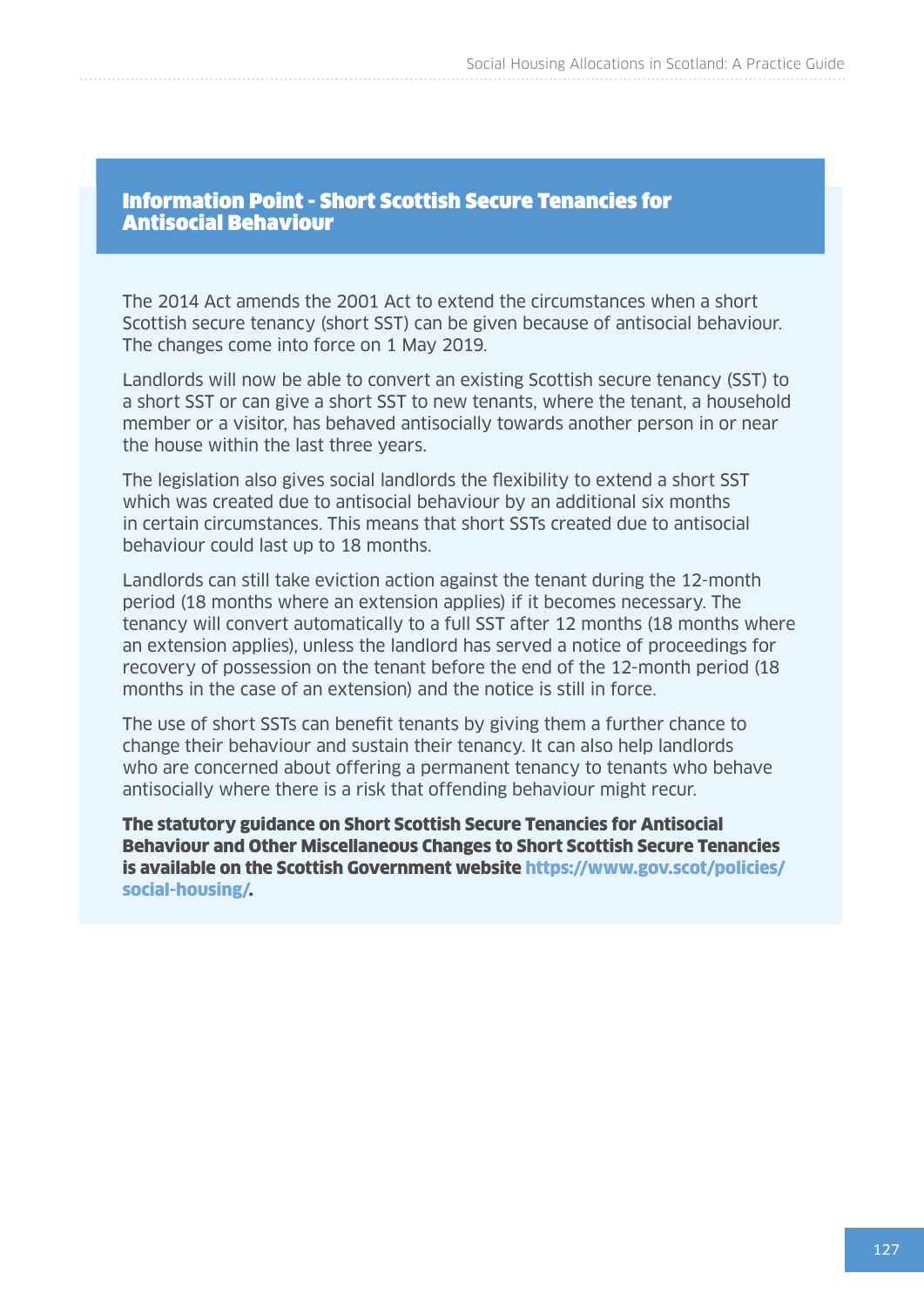## 13.9 Monitoring suspensions

It is important that landlords have an effective monitoring system in place to manage suspensions, to make sure that suspensions are regularly reviewed and are lifted when any time period set has elapsed. Landlords also need to monitor their suspensions and manage them in an accountable and transparent way and make sure that suspensions are operating satisfactorily and in line with legislation. Landlords will therefore want to monitor:

- the number of applications suspended, and for what reason;
- the number of reviews of suspensions requested by applicants and their outcomes:
- the number of appeals against section 20B suspensions and their outcomes; and
- the number of subsequent requests for reviews of suspensions, or reviews initiated by the landlord, and their outcomes.

There is no legal requirement to monitor the gender, age, ethnicity and disability of suspended applicants but landlords might find it helpful to do this in order to gather information on how the suspensions policy impacts on different groups of people and to ensure it is operating fairly.

#### Key Points

A suspension occurs when a landlord makes a decision that it will not make an applicant an offer of housing until certain circumstances have changed or a set period of time has passed.

Although a useful housing management approach in some cases, suspensions should be kept to a minimum.

The 2014 Act introduced a new statutory suspension provision and sets out the reasons according to which an applicant can be given a statutory suspension. Landlords have an option to, but do not need to, use the statutory suspension provision to allow for suspension at the point of application.

Antisocial behaviour, previous convictions, abandoning or neglecting a property, rent arrears, deliberately providing false information in an application for housing and refusing a number of reasonable offers could all serve as both statutory or nonstatutory reasons for suspension.

A local authority may not impose a statutory suspension where it has a duty to secure accommodation for an applicant who is homeless. RSLs also have duties under section 5 of the 2001 Act to house statutory homeless people.

There are no rules governing the length of time an applicant can be suspended for any single reason. However, any timescales should be reasonable and justifiable and if a landlord is relying on the new s20B for suspension at the point of application they must have regard to the Scottish Government on this section which states three years should be a maximum for any suspension under s20B.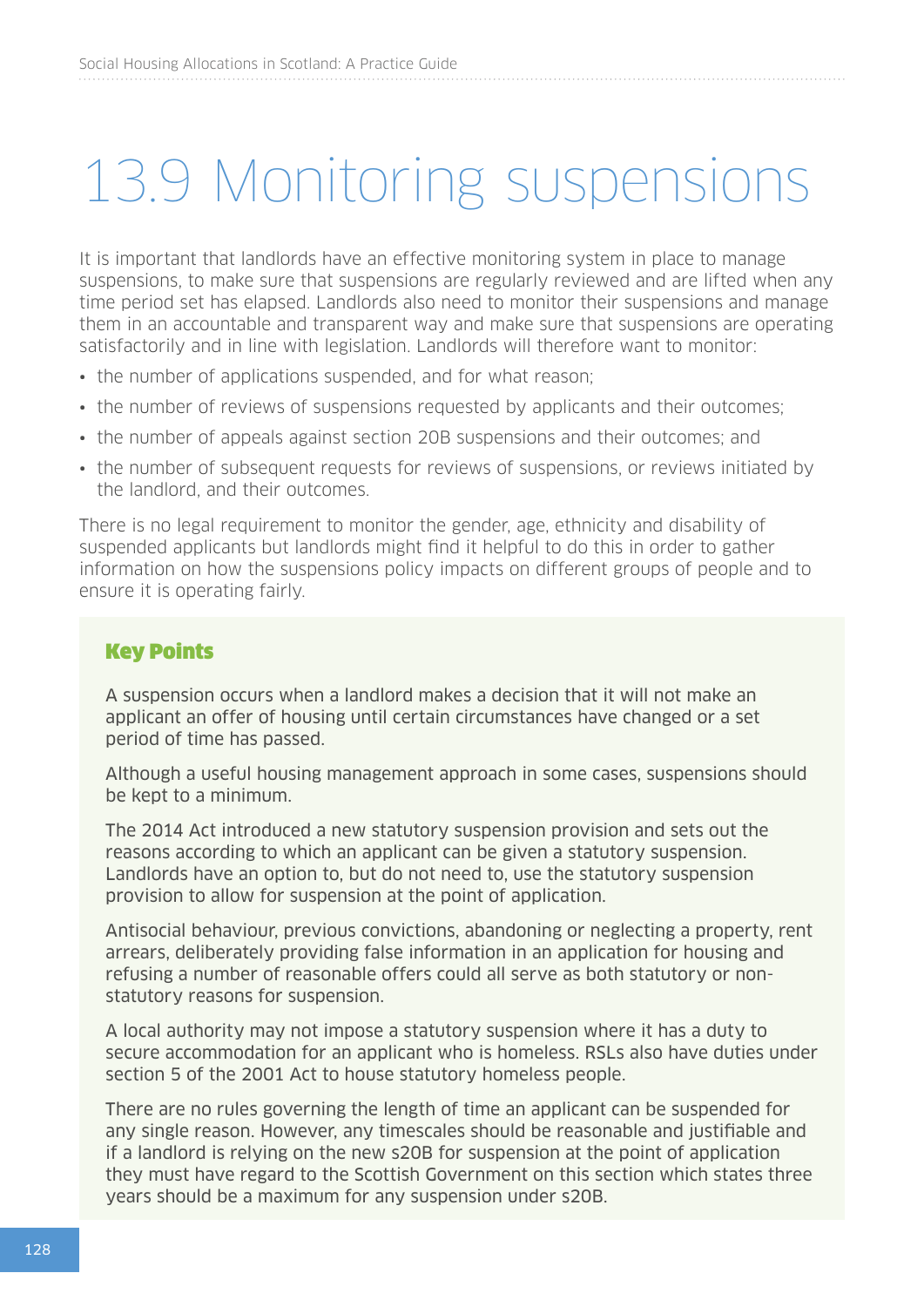## 1 / Setting up and<br>
Creating Sustainable<br>
Tenancies

Matching the applicant to the property is only the first part of creating a successful tenancy. By working through this section readers will:

- find out about tenancy start processes and how they can be streamlined.
- be aware of ways to work with a new tenant to help them sustain their tenancy.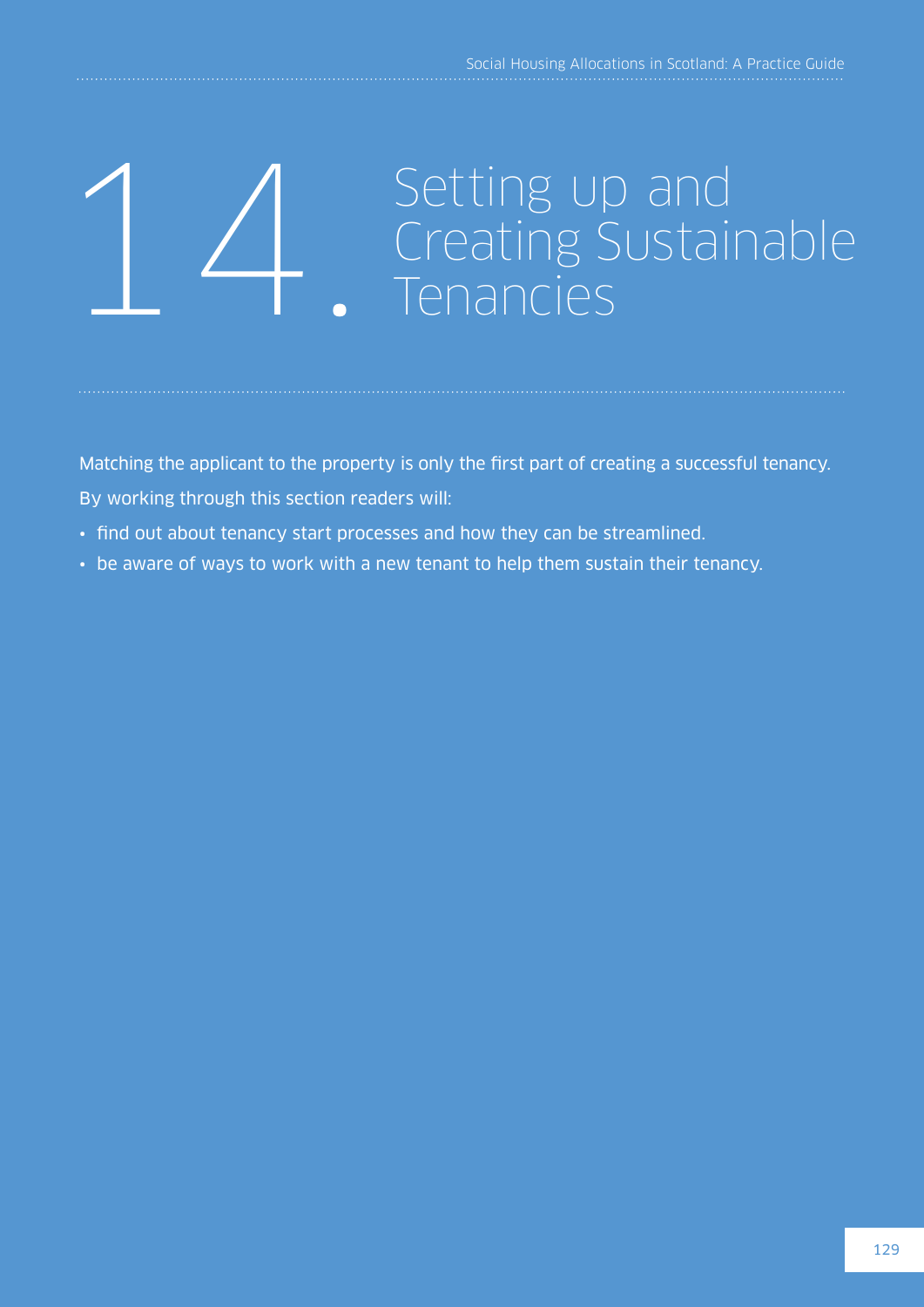## 14.1 Tenancy start

Once an applicant has accepted an offer of housing, landlords will want to complete the tenancy sign-up process as quickly as possible to avoid rent loss. Landlords also need to be sensitive to individual applicants' circumstances, particularly where someone is moving because of health or disability-related issues and requires support to organise that move or where any welfare benefit related issues need to be addressed.

Some new tenants will also require specialist support at sign up stage such as translation services, literacy support or independent advocacy.

Having effective tenancy start processes in place will ensure that new tenants have a clear understanding of their tenancy responsibilities, such as paying their rent, from the outset, and help prevent housing management issues from arising in the future.



Link has carried out a review of its tenancy sign up process from the customer's point of view with the aim of streamlining the process and cutting out duplication.

From this they have committed to upgrade systems to allow the collecting of customer data only once, ensuring that this travels with the customer from application to full tenancy. They are in the process of developing a customer app and a customer online portal.

Link collects most data at application stage and when an applicant has been shortlisted for a property this information will be exported to an online pre-tenancy form. Housing Officers will use the pre-tenancy form on a tablet device and during an allocation visit, they will be able to check the form and updates or collect any further information required. An online income and expenditure assessment will also be available, and a referral instantly created to their advice team.

All relevant tenancy information will be held electronically on a tablet device, including the tenancy agreement which can be digitally signed. A copy of this and other tenancy documents can then be emailed to the tenant or a hard copy provided if they prefer.

Rent payments will be taken at sign up and direct debit mandates or other future payment methods agreed.

An online account will be created at the point of sign up and the tenant will be shown how to report repairs and pay rent through the online portal. Tenants who don't wish to use this online service can still use more traditional approaches to report repairs or pay their rent.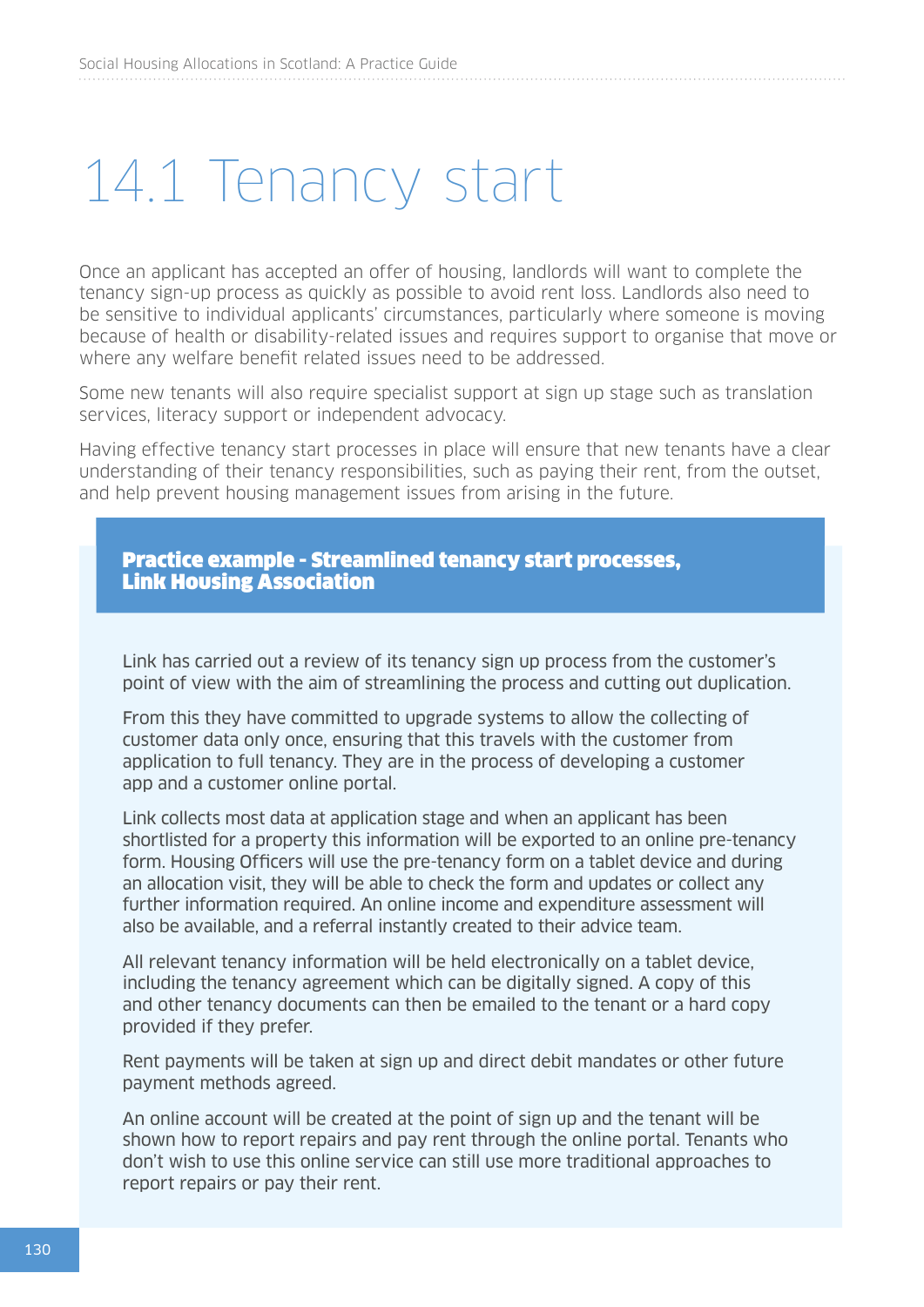All landlords should routinely be providing clear information on the services they provide to their tenants including information for new tenants. This is usually done with a tenancy handbook which sets out the key information that tenants will need throughout their tenancy. Many landlords involve their tenants in developing or reviewing tenancy information to ensure it is clear and understandable from a tenant perspective.

Generally, tenancy information or handbooks include:

- the tenancy agreement, including the rights and responsibilities of signing either a Scottish Secure Tenancy Agreement or a Short Scottish Secure Tenancy Agreement. It could also cover the rights and responsibilities of the landlord;
- the Scottish Social Housing Charter and what standards and services tenants can expect from their landlord;
- how to access services including online portals;
- how to make enquiries and complaints and get advice:
- being a good neighbour, including how to get on with neighbours and respecting the local environment;
- what antisocial behaviour is and how to report this:
- rent payments and money advice, including when rent is due, how rent can be paid and where to seek advice and support about money issues;
- tenant and customer participation, including how to get involved with tenant scrutiny and other ways to influence how their landlord delivers services;
- what to do if moving on, including how to give notice and what must be done before leaving a property;
- reporting repairs, including what type of repairs the landlord is responsible for, how to report repairs, how long it will take to do different types of repairs and what to do in an emergency;
- heating and energy efficiency, including how to get the best from the heating system and how to use it the most efficient and economical way; and
- contact information, including for the landlord and for other key services.

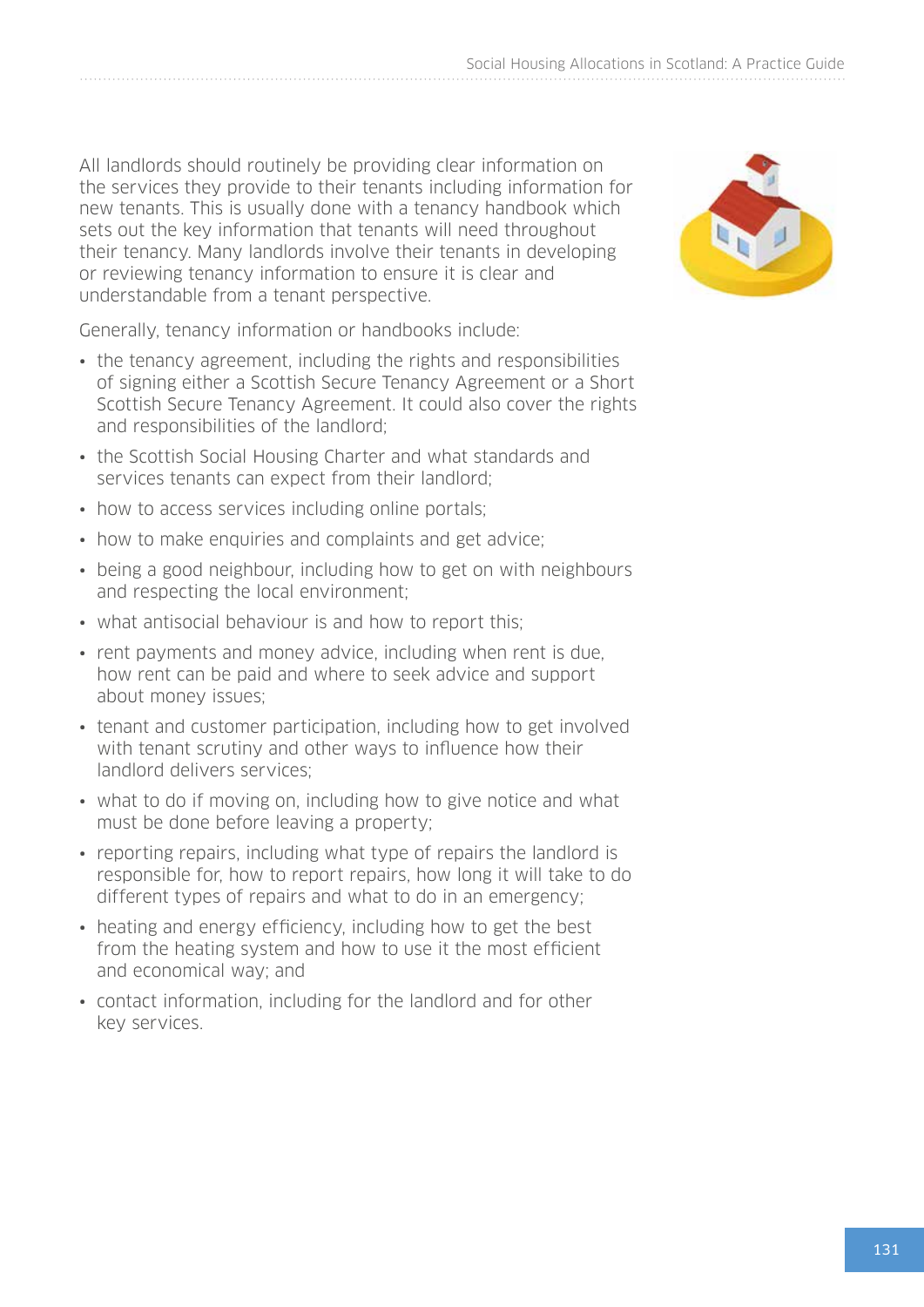## 14.2 Supporting tenants to sustain their tenancy

Information Point

**Scottish Social Housing Charter Outcome 11: Tenancy sustainment. Social** landlords ensure that tenants get the information they need on how to obtain support to remain in their home; and ensure suitable support is available, including services provided directly by the landlord and by other organisations.



How well a landlord supports people to handle the transition from applicant to tenant can have a real impact on the likelihood of their tenancy succeeding. Some applicants will need support to help them get settled in and maintain their tenancy and this needs to be identified at an early stage. There are a wide variety of people who are particularly likely to struggle to sustain a tenancy and who may need extra support. Some of the factors that indicate someone may need support include:

- being in debt, including welfare-benefit related debt associated with the introduction of Universal Credit;
- having a history of behaving antisocially;
- being dissatisfied with the property offered and/or its condition;
- lacking the necessary possessions or resources to make the tenancy into a home; and
- younger tenants, including those for whom it is a first tenancy.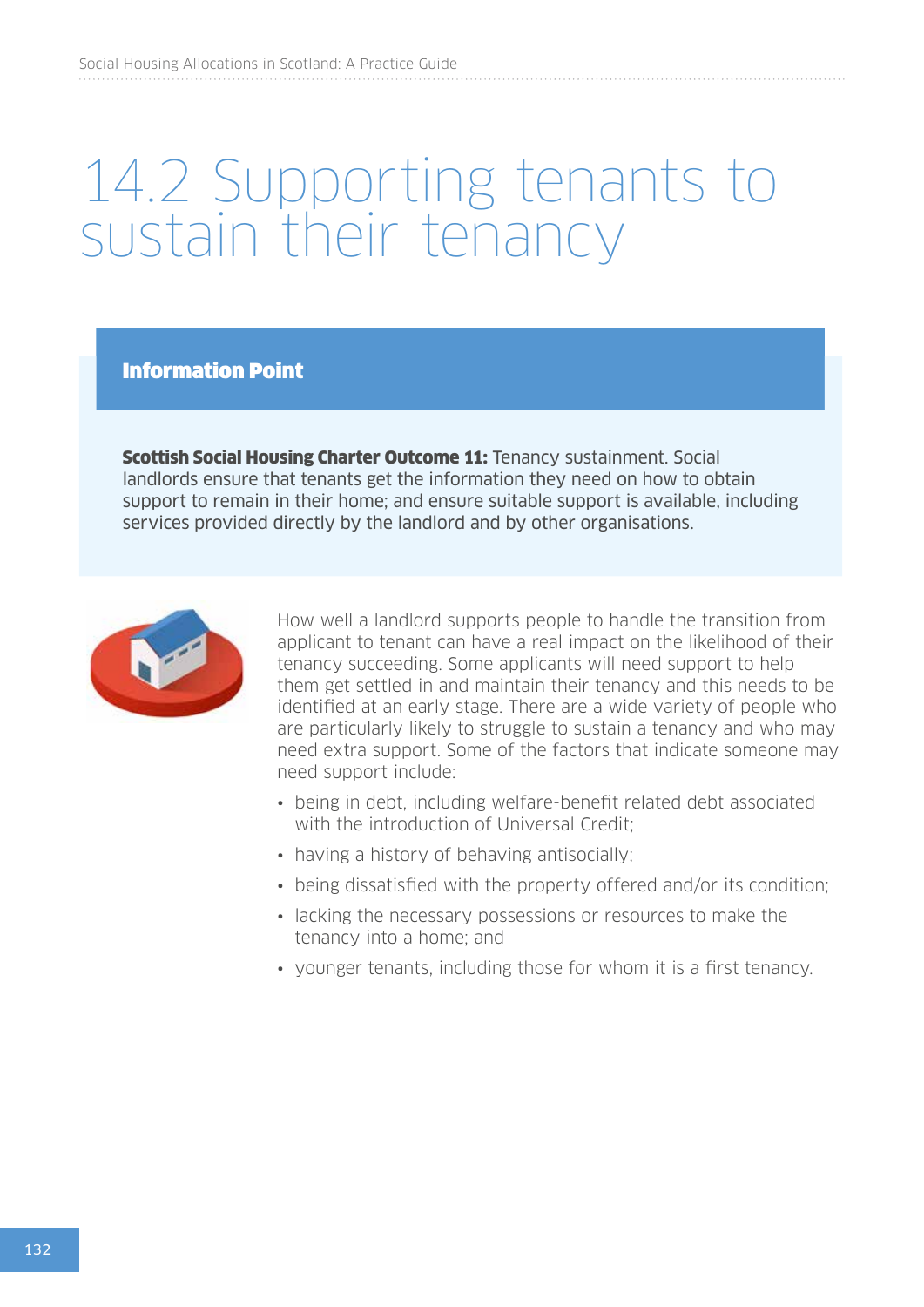Setting up and maintaining an effective relationship with new tenants at the outset through accompanied viewing, tenancy sign-up and settling-in visits, will help landlords identify those who might benefit from extra support. The initial support offered could include making sure that the new tenant understands their responsibility to pay rent and keep to their tenancy conditions, along with the implications of not doing so. The type of support required is wide ranging and could include:

- helping with welfare-benefit applications in order to prevent a delay in the payment of the housing element of Universal Credit;
- providing or signposting to money advice and welfare benefit checks; and
- ongoing housing management support.

Assessing support needs and working with others to put support packages in place for specific needs will also be key to creating a sustainable tenancy. Under the 2001 Act, "housing support services" includes any service which provides support, assistance advice or counselling to an individual with particular needs with a view to enabling that individual to occupy, or continue to occupy, as the person's sole or main residence, residential accommodation other than excepted accommodation".

Local authorities have a housing support duty to those found to be homeless or threatened with homelessness (amendment to Housing (Scotland) Act 1987 (inserted by Housing (Scotland) Act 2010)).

#### Further information on housing support can be found on the Housing Support Enabling Unit's website at: <http://www.ccpscotland.org/hseu/>

The social housing sector plays a key role in housing people with health or disability-related housing needs and landlords will want to work with other key services to ensure that new or existing tenants with particular needs are able to access the support they require. This might include access to Assistive Technology or Technology Enabled Care.

Some tenants will require support from their landlord throughout the duration of their tenancy and this can be achieved by having effective housing management processes in place. Tenancy sustainment and the prevention of homelessness are also strongly interlinked and early action to support tenancy sustainment is vital. The Prevention of Homelessness Guidance offers advice on tenancy sustainment and is available for the Scottish Government's website at: [https://beta.gov.scot/publications/prevention-homelessness](https://beta.gov.scot/publications/prevention-homelessness-guidance/pages/11/)[guidance/pages/11/](https://beta.gov.scot/publications/prevention-homelessness-guidance/pages/11/)

Lacking the necessary possessions or resources to make the tenancy into a home could be one of the reasons why a new tenant might struggle to sustain their tenancy. Landlords could consider offering practical support at the point a new tenant is moving into their new home. This could include supporting a new tenant to access the furniture and white goods they will need, including through an application to the Scottish Welfare Fund.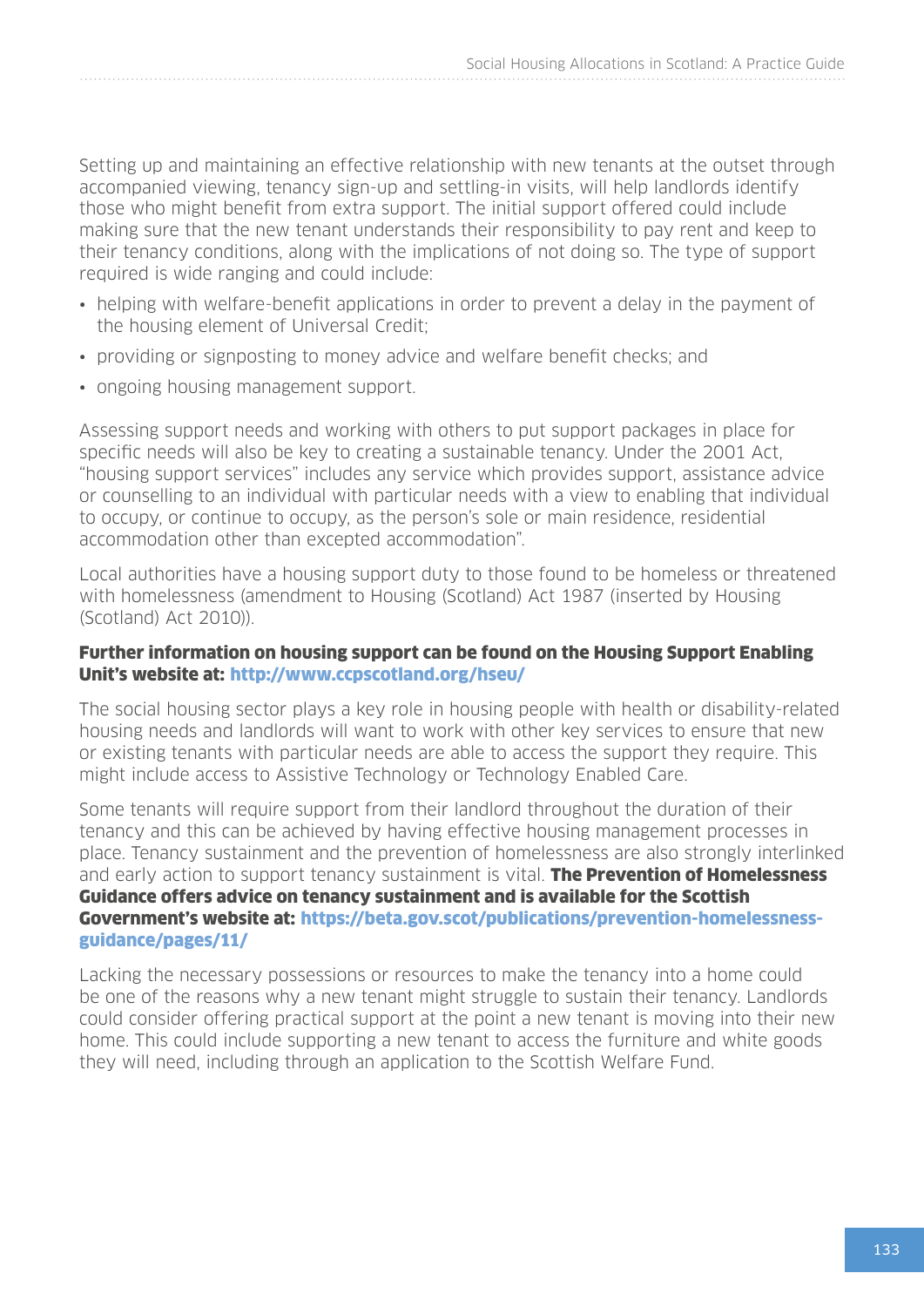#### Practice example - Furnishing Service, Wheatley Group

The Wheatley Group was aware that some of its tenants had difficulty getting even the basic furniture needed to turn a property into a home.

A Furnishing Service pilot was successfully launched in 2016/17 and a new service model was developed in response to customer feedback based on a 'mix and match' points concept.

This allowed customers to build their own package of furniture in a few simple steps with the support of their Housing Officer. A unique feature of this new model was that, for the first time, customers could choose between recycled Home Comforts furniture and new furniture from Royal Strathclyde Blindcraft Industries.

The successful opening of the Wedge showroom has ensured customers have a pleasant environment to shop in, giving them a sense of pride and ownership of their items. It has increased the attractiveness of the Home Comforts reused items and has highlighted that customers are just as likely to choose these items over new furniture in the future.

For its most vulnerable customers, the Wheatley Group believe this service is pivotal in maintaining tenancy sustainment and prevention of homelessness.



The main reason for the eviction of tenants in the social rented sector is rent arrears. The Housing (Scotland) Act 2010 strengthened protection for tenants in the social rented sector facing eviction for rent arrears. Pre-action requirements set out what a landlord must do as a minimum before taking eviction action for rent arrears. The legislation was introduced to improve consistency of practice by landlords to ensure eviction for rent arrears is a last resort. Landlords must give tenants in arrears every opportunity to take up help to manage their debts and agree an affordable repayment plan before taking action to evict.

The Housing (Scotland) Act 2001 and 2010 Guidance for Social Landlords on Pre-Action Requirements and Seeking Repossession of Social Housing is available from the Scottish Government's website at: [https://beta.gov.scot/publications/housing-scotland](https://beta.gov.scot/publications/housing-scotland-act-2001-2010-guidance-social-landlords-pre-action/)[act-2001-2010-guidance-social-landlords-pre-action/](https://beta.gov.scot/publications/housing-scotland-act-2001-2010-guidance-social-landlords-pre-action/)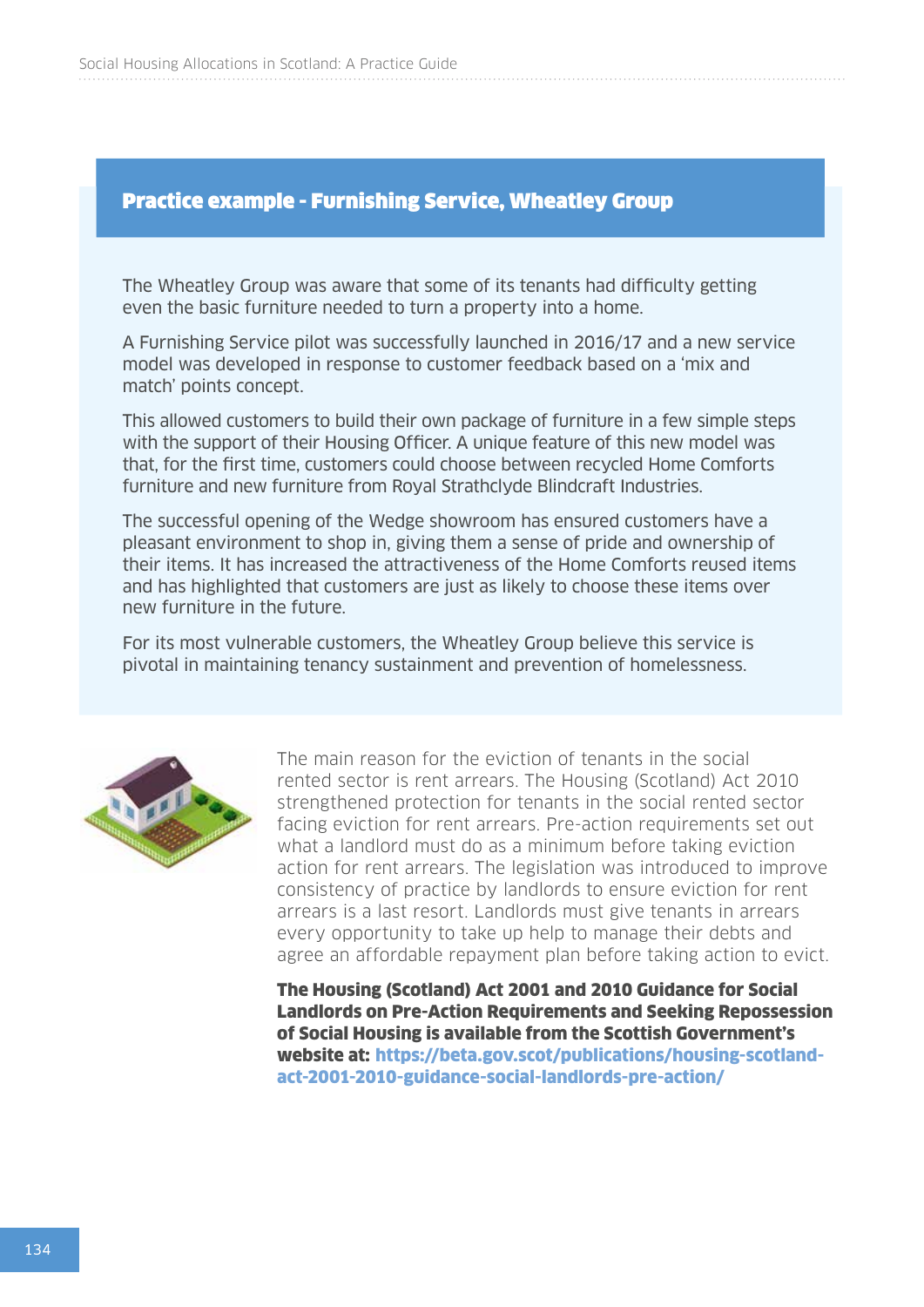#### Key Points

Although landlords will want a new tenancy to start as soon as possible, they should also be sensitive to each applicant's circumstances.

New tenants need to know what their rights are and the services they can expect from their landlord as well as their responsibilities as a tenant in terms of paying their rent and keeping to their tenancy conditions.

Many landlords provide new tenants with a tenancy handbook which sets out the key information that tenants will need throughout their tenancy.

Some applicants will need support to help them get settled in and maintain their tenancy - this needs to be identified at an early stage.

Following the transition from applicant to tenant, landlords should continue to provide support to tenants who need it throughout the duration of their tenancy.

Effective housing management processes can help to sustain tenancies by identifying issues at an early stage.

Tenancy sustainment and the prevention of homelessness are strongly interlinked.